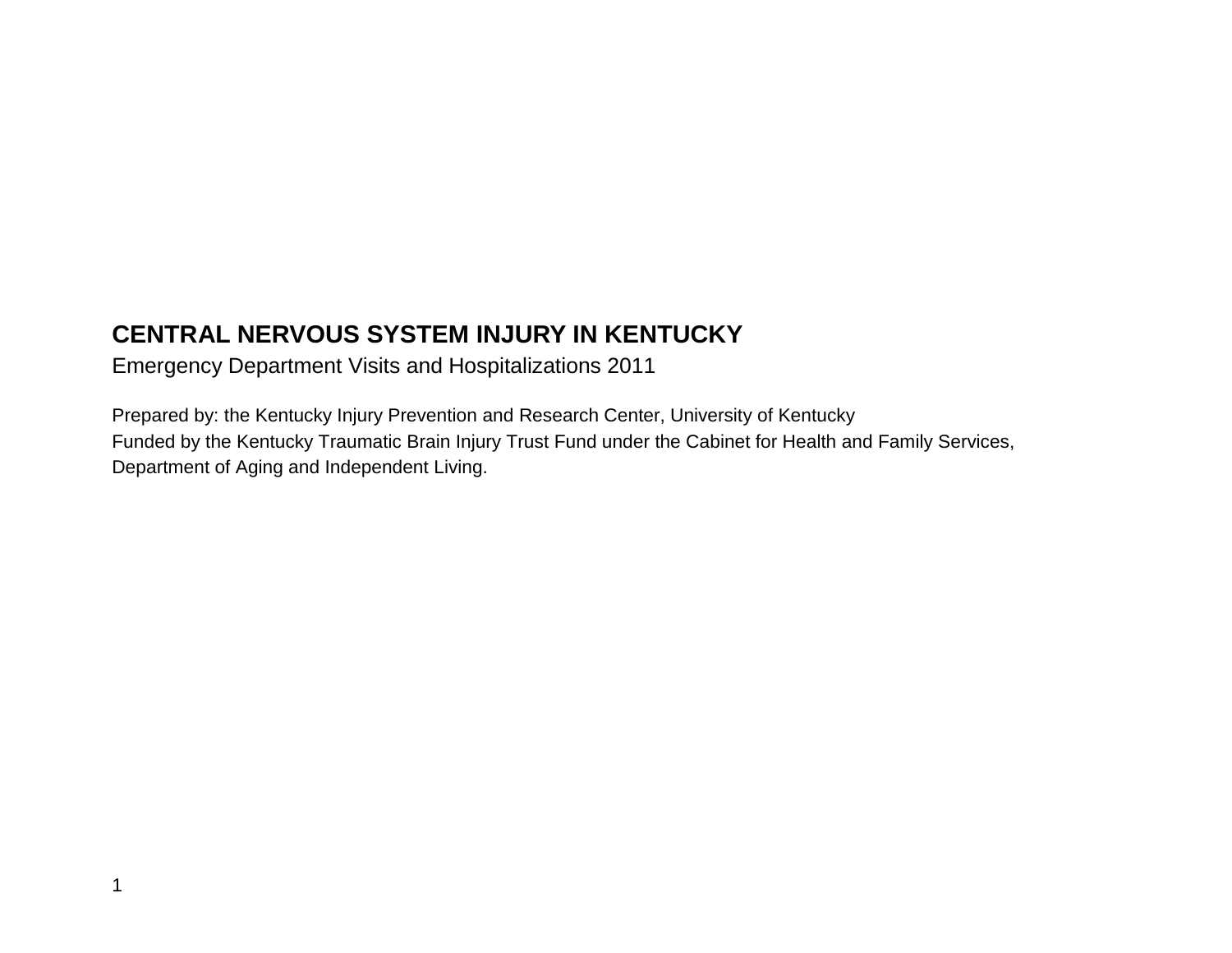#### **FOR MORE INFORMATION**

This report was prepared by Shannon Beaven of the Kentucky Injury Prevention and Research Center (Director: Dr. Terry Bunn), with funding from the Kentucky Traumatic Brain Injury Trust Fund Board. Data requests, questions, or other correspondence should be directed to the address/phone numbers below.

- Address: 333 Waller Avenue, Suite 206 Lexington, KY 40504
- Telephone: (859) 323-4750
- Fax: (859) 257-3909
- E-mail: slbeav1@email.uky.edu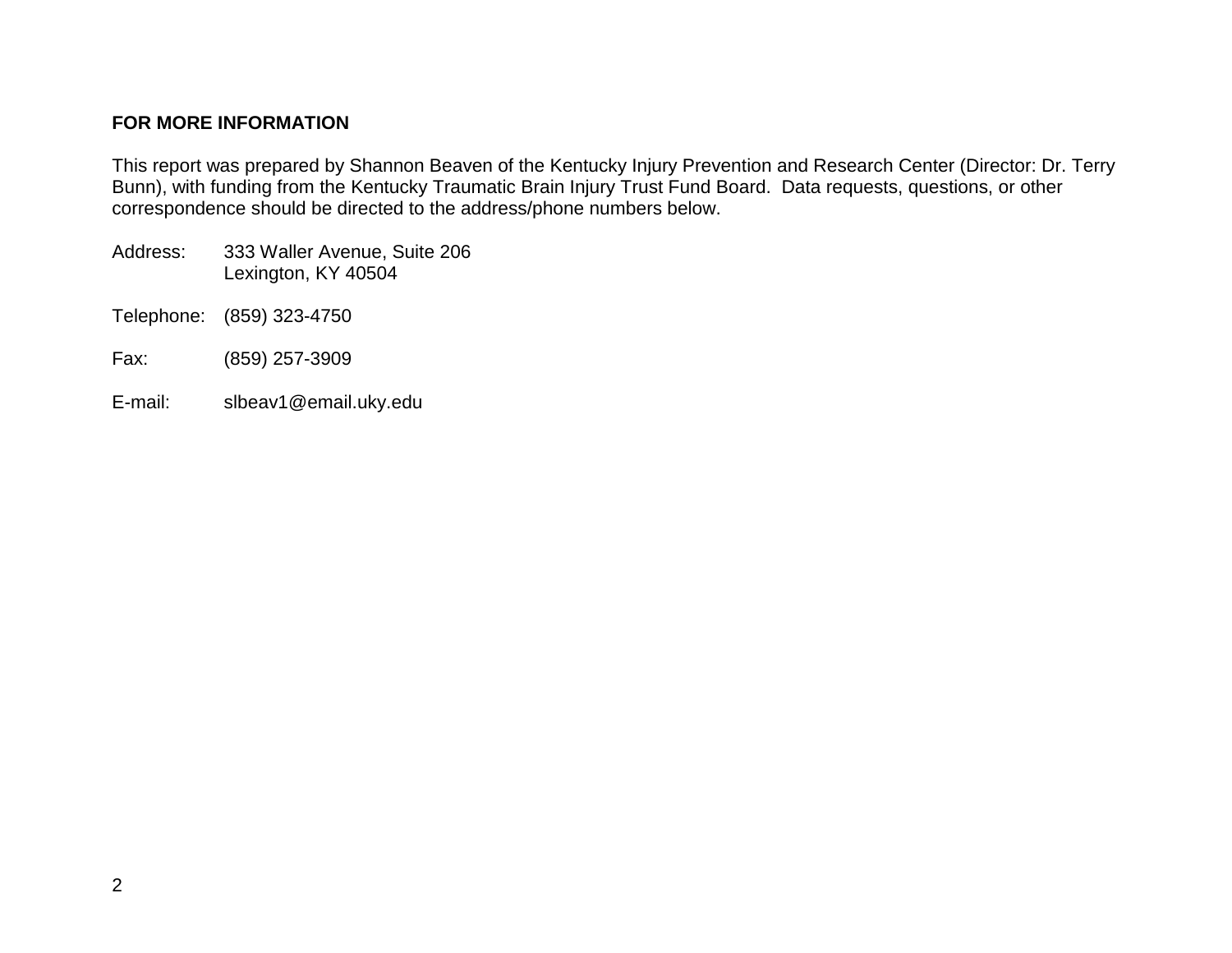# **Table of Contents**

| Introduction                                                                               | 7         |
|--------------------------------------------------------------------------------------------|-----------|
| Overview of TBI in Kentucky                                                                | 9         |
| Number of Traumatic Brain Injury-related ED Visits, Hospitalizations, and Estimated Deaths | 9         |
| <b>TBI in Kentucky</b>                                                                     | 10        |
| <b>TBI</b>                                                                                 |           |
| --as a Percentage of All Injuries                                                          | 11        |
| --by Age Groups                                                                            | $12 - 13$ |
| --by Gender                                                                                | 14-15     |
| --by External Cause                                                                        | 16-18     |
| --by External Cause, Children and Seniors                                                  | 19-20     |
| --by Length of Stay                                                                        | 21        |
| --by Type                                                                                  | 22        |
| --by Pay Source and Charges                                                                | 23        |
| --by County                                                                                | 24-28     |
| <b>ABI</b>                                                                                 |           |
| --by Gender                                                                                | 29        |
| --by Age Groups                                                                            | 30-32     |
| --by External Cause                                                                        | 33        |
| --by Length of Stay                                                                        | 34        |
| --by Pay Source and Charges                                                                | 35        |
| --by County                                                                                | 36-40     |
| <b>SCI</b>                                                                                 |           |
| --by Gender                                                                                | 41        |
| --by Age Group                                                                             | 42        |
| --by External Cause                                                                        | 43        |
| --by Pay Source and Charges                                                                | 44        |
| Conclusion                                                                                 | 45        |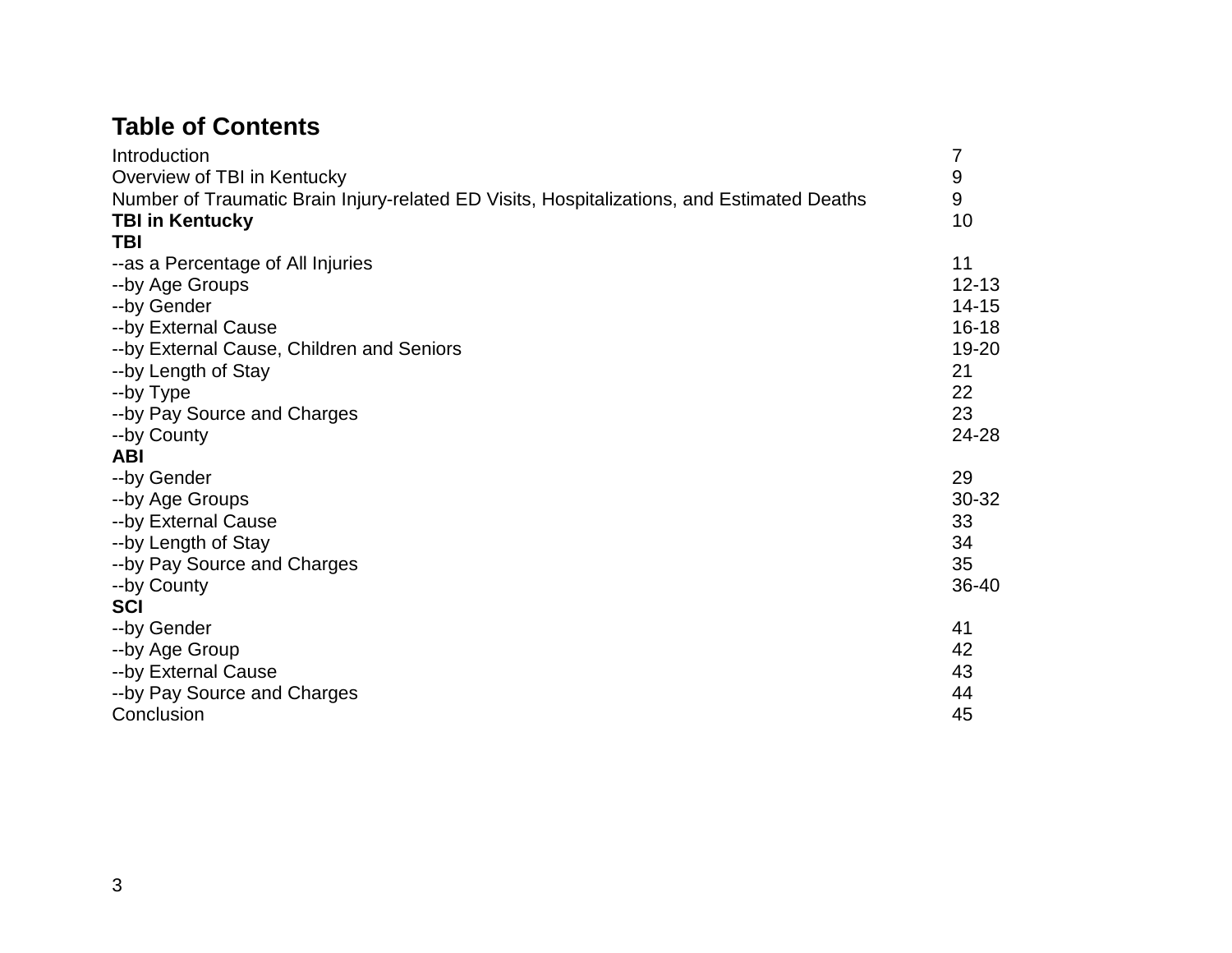## **Table of Contents**

#### **Appendix A: Tables** 1. Non-fatal TBI by age group 46 2. Non-fatal TBI by gender 46 3. Leading external causes of non-fatal TBI, all ages 47 4. Leading external causes of non-fatal TBI for ages 0-4 47 5. Leading external causes of non-fatal TBI for ages 5-14 48 6. Leading external causes of non-fatal TBI for ages 15-24 48 7. Leading external causes of non-fatal TBI for ages 25-44 49 8. Leading external causes of non-fatal TBI for ages 45-64 49 9. Leading external causes of non-fatal TBI for ages 65+ 50 10. Non-fatal discharges by disposition 50 11. Incidence of all inpatient TBI by county, sorted by county name 12. Incidence of all ED TBI by county, sorted by county name 52 13. Incidence of all inpatient TBI by county, sorted by frequency 53 14. Incidence of all ED TBI by county, sorted by frequency **14. Incidence of all ED TBI** by county, sorted by frequency 15. Incidence of all inpatient TBI by county, sorted by age-adjusted rate 55

- 16. Incidence of all ED TBI by county, sorted by age-adjusted rate 56
- 17. Barrell Matrix Type I/II/III TBI by mechanism for non-fatal inpatient TBI
- 18. Barrell Matrix Type I/II/III TBI by mechanism for non-fatal ED TBI
- 19. Length of stay for non-fatal inpatient TBI 68
- 20. Work related non-fatal TBI 38 and 70 and 70 and 70 and 70 and 70 and 70 and 70 and 70 and 70 and 70 and 70
- 21. Primary payer and charges for non-fatal inpatient TBI 58
- 22. Primary payer and charges for non-fatal ED TBI 59
- 23. Non-fatal ABI by age group 59
- 24. Non-fatal ABI by gender 59
- 25. Incidence of all inpatient ABI by county, sorted by county name 60
- 26. Incidence of all ED ABI by county, sorted by county name 61
- 27. Incidence of all inpatient ABI by county, sorted by frequency 62
- 28. Incidence of all ED ABI by county, sorted by frequency example and the state of  $63$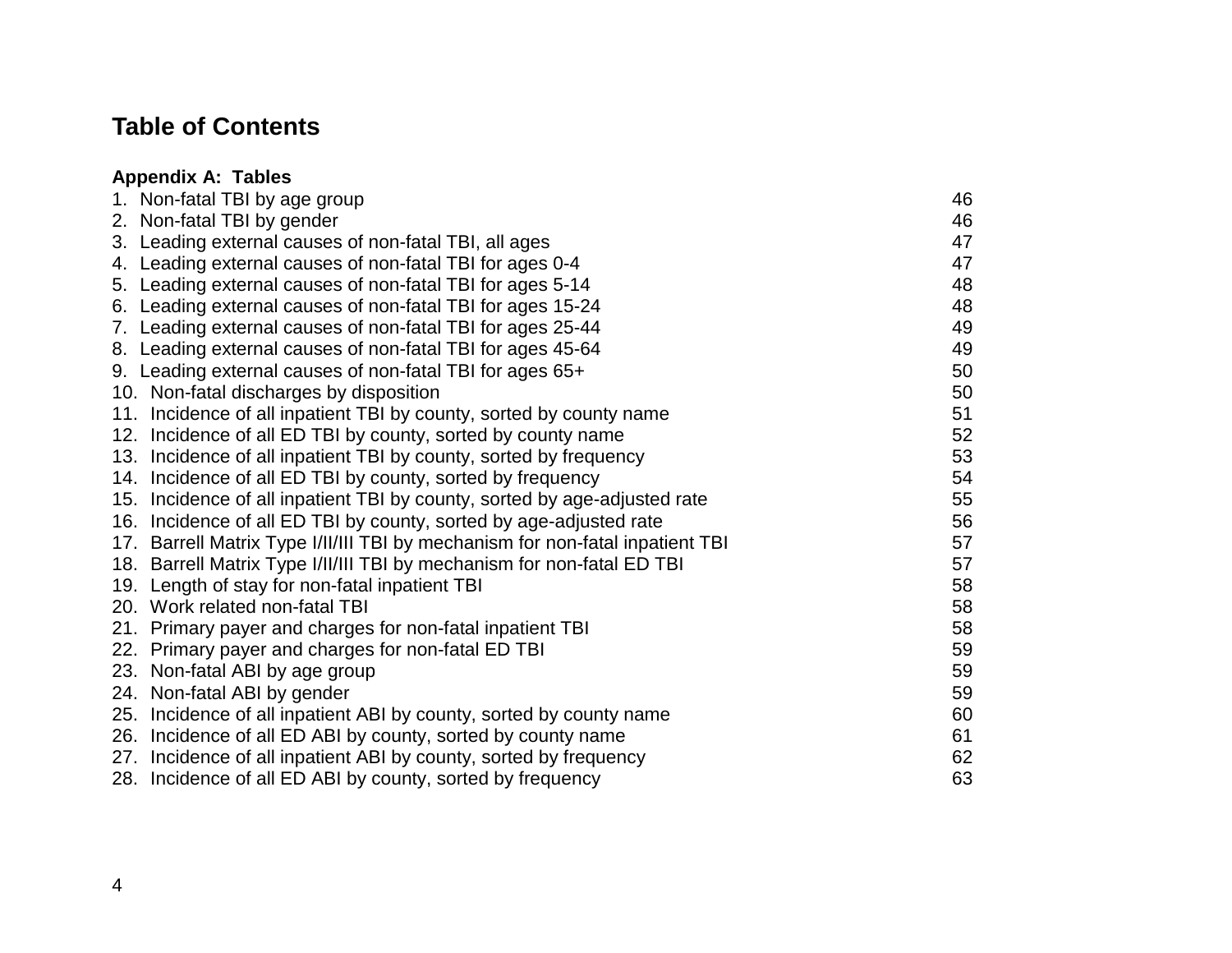# **Table of Contents**

| Appendix A: Tables (continued)                                            |       |
|---------------------------------------------------------------------------|-------|
| 29. Incidence of all inpatient ABI by county, sorted by age-adjusted rate | 64    |
| 30. Causes of non-fatal ABI                                               | 65    |
| 31. Injury-related causes of non-fatal ABI                                | 65    |
| 32. Anoxia by age group for non-fatal ABI                                 | 66    |
| Diagnosis for anoxic non-fatal ABI<br>33.                                 | 66    |
| Exposure to toxic substances by age group for non-fatal ABI<br>34.        | 67    |
| Diagnosis for ETS for non-fatal ABI<br>35.                                | 67    |
| 36. Length of stay for non-fatal inpatient ABI                            | 68    |
| 37. Hospital discharge disposition for non-fatal ABI                      | 68    |
| 38. Primary payer and charges for non-fatal inpatient ABI                 | 68    |
| 39. Primary payer and charges for non-fatal ED ABI                        | 69    |
| 40. Non-fatal SCI by age group                                            | 69    |
| 41. Non-fatal SCI by gender                                               | 69    |
| 42. Leading causes of non-fatal SCI, all ages                             | 70    |
| 43. Length of stay for non-fatal inpatient SCI                            | 70    |
| 44. Discharge disposition for non-fatal SCI                               | 71    |
| 45. Primary payer and charges for non-fatal inpatient SCI                 | 71    |
| 46. Primary payer and charges for non-fatal ED SCI                        | 71    |
| Appendix B: Methods, Abbreviations, Definitions and Data                  | 72-74 |
| <b>References</b>                                                         | 75    |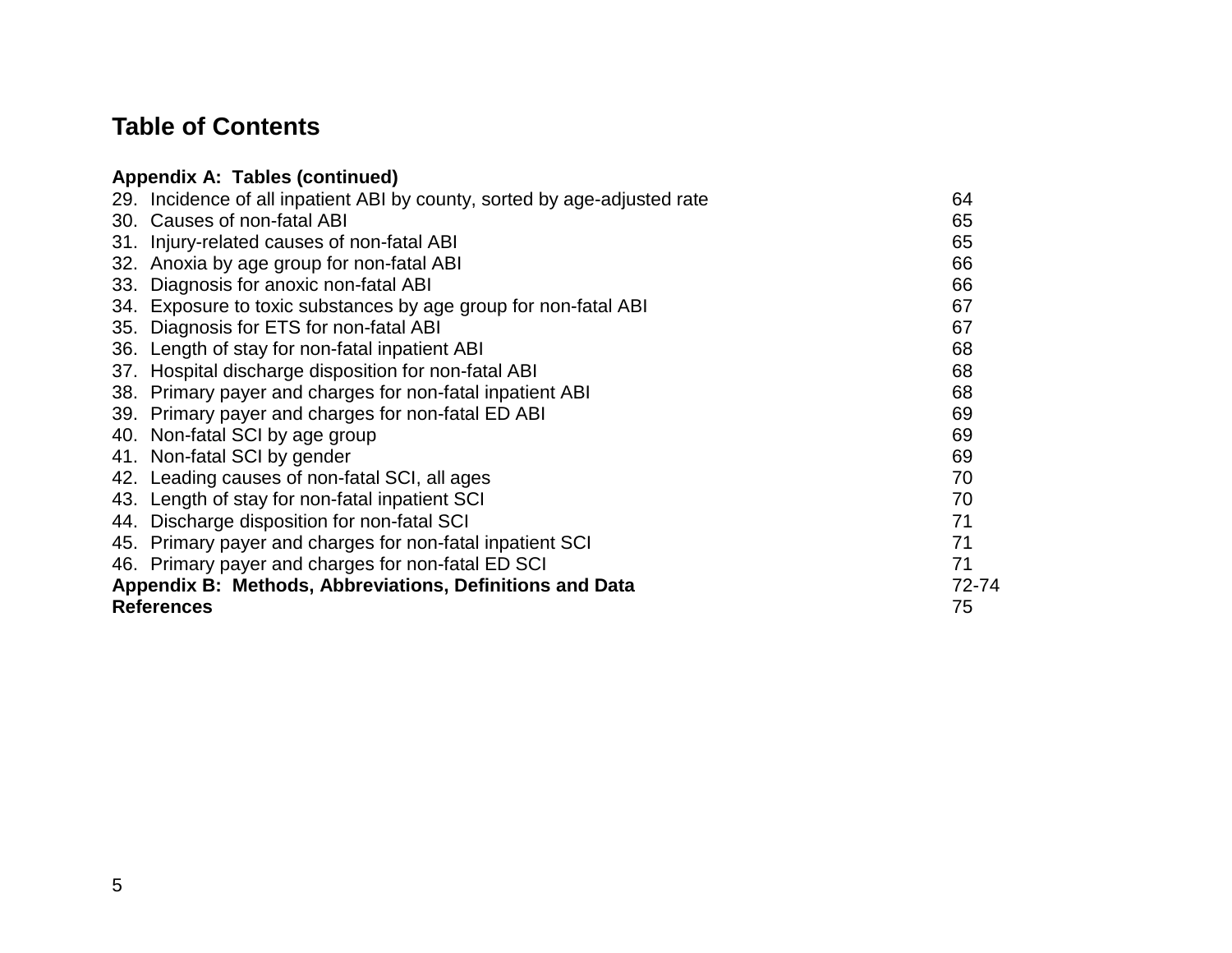This report presents basic data about emergency department (ED) visits, hospitalizations, and hospital deaths for the calendar year 2011 for central nervous system injuries (CNSI) that include traumatic brain injuries (TBI), acquired brain injuries (ABI) and spinal cord injuries (SCI). ED visits represent approximately 87% of all TBIs. This report will illustrate the leading causes of central nervous system injuries in Kentucky, what age groups are affected, and who pays for care received. The report is intended as a reference for policy makers, service providers, educators, researchers, advocates, and others interested in knowing more about the impact of central nervous system injuries with a focus on TBI.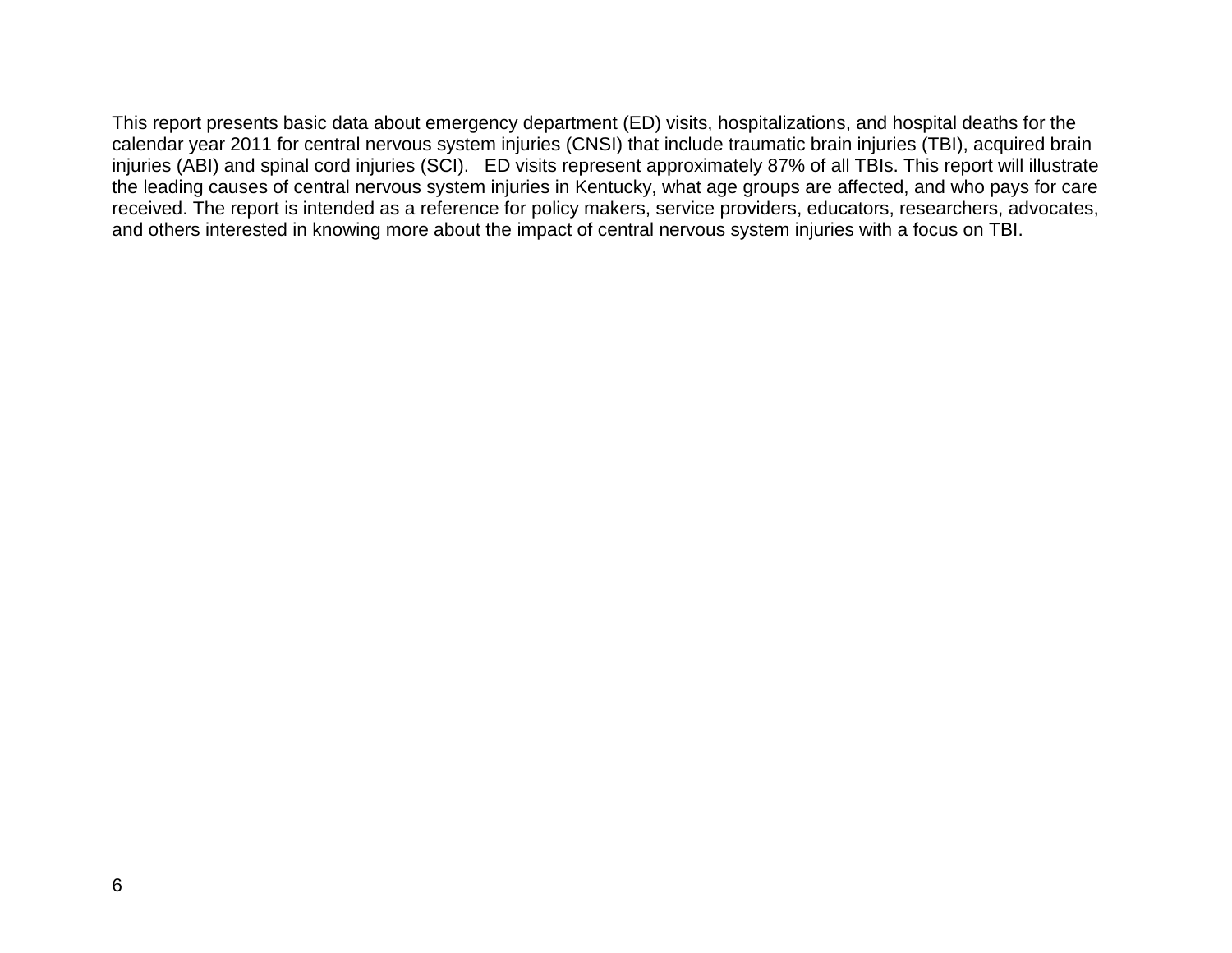## **Introduction**

Awareness of traumatic brain injury (TBI) is fairly limited in the general public because the complications and issues related to TBI are often not visible to others. Symptoms of brain injury cover a wide range of issues and can include:

| <b>Mild TBI</b>               | <b>Severe TBI</b>                          |
|-------------------------------|--------------------------------------------|
| Fatigue                       | Amnesia                                    |
| <b>Headaches</b>              | Paralysis                                  |
| <b>Seizures</b>               | Loss of limb, bladder and/or bowel control |
| <b>Emotional disturbances</b> | Aggressiveness                             |
| <b>Balance issues</b>         | Speech, language and/or vision problems    |
| Memory loss                   | <b>Respiratory issues</b>                  |
| <b>Impulsive Behavior</b>     | Mood, personality, or behavioral changes   |

These issues very often are not physically visible yet can have a devastating impact on day to day life of the injured person as well as their family, friends and colleagues. Even minor TBI may have serious, long term consequences.

Understanding how and who brain and spinal cord injuries affect is crucial to understanding the resources need to educate, prevent, and respond as a society to those with brain and spinal cord injuries.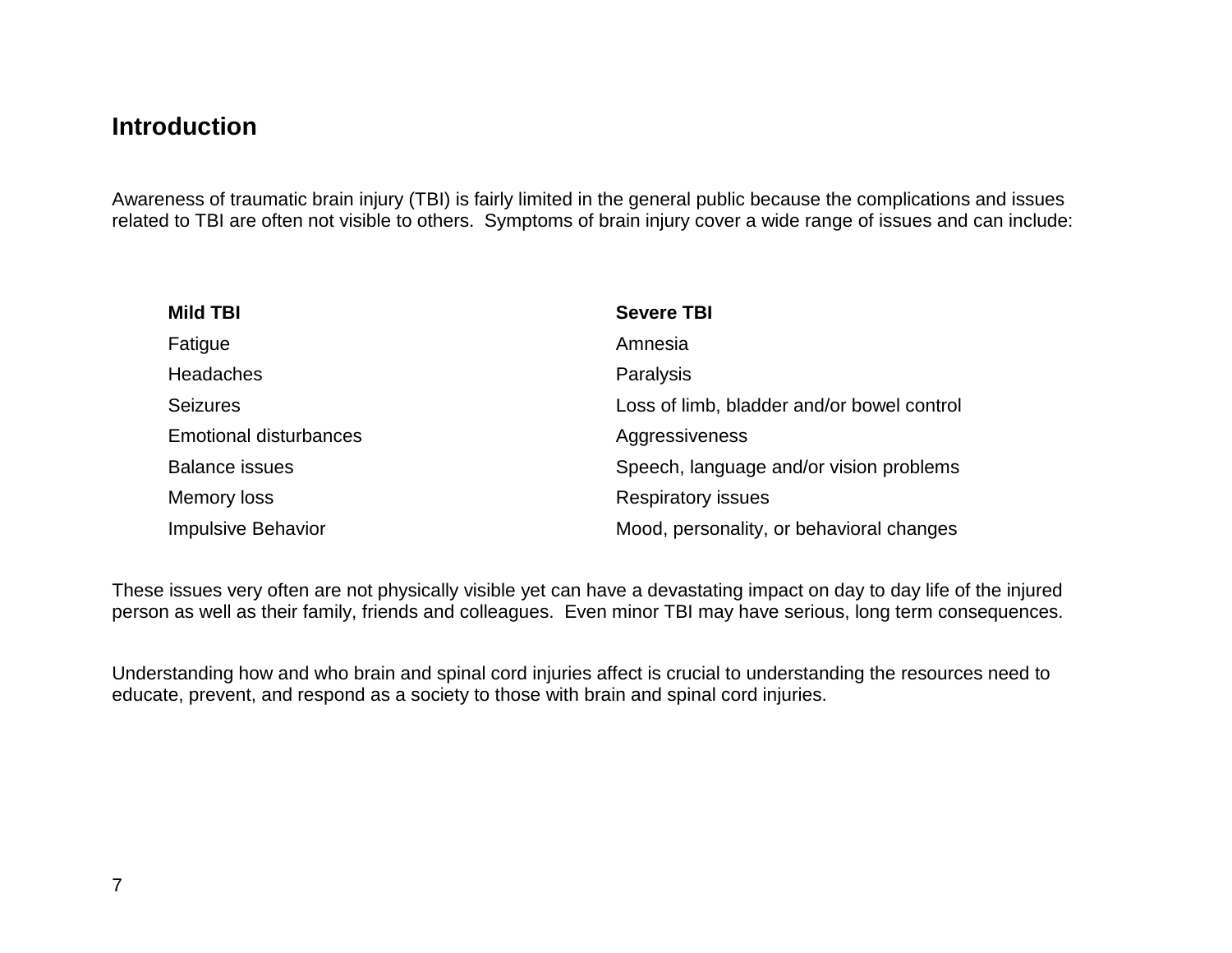Major sections of this report include:

- Non-Fatal TBI, ABI and SCI demographics, causes and outcomes
- TBI and ABI frequencies and rates at the county level
- SCI demographics, causes and outcomes

Later reports will include trends.

Also, this report does not include TBIs from federal, military, or Veterans' Administration hospitals. Data regarding deaths due to TBI, ABI, and SCI only include deaths treated or seen in an ED or admitted as an inpatient to an acute care hospital. Deaths that occur due to BI or SCI outside of the hospital environment are not included in this analysis due to unavailable data. Deaths that occur in the hospital setting will be noted when included in analysis in this report.

#### **Purpose of the Report**

This report answers a wide range of important questions about how many CNSIs occur each year in the Commonwealth, who is affected, and how these CNSIs occur. This report is intended as a reference for policy makers, service providers, educators, researchers, advocates, and others interested in knowing more about the impact of CNSI in Kentucky. This information can be used to document the need for prevention, to identify priorities for research, and to support the need for services among those living with CNSI-related impairment and disability.

#### **Contents and Organization**

This report describes CNSI-related ED visits and hospitalizations in Kentucky for the calendar year 2011. The numbers show the magnitude of the problem, but the rates are also important. Rates show how a certain group is affected by CNSI by relating the number of CNSIs to the size of the population. For example, a relatively small number of TBIs occurring in a small population (e.g., persons ages 65 years or older) would result in a higher TBI rate than if the same number of TBIs occurred in a larger population (e.g., persons ages 25 to 44 years). The report findings are organized into two main sections. The Overview summarizes and interprets some key findings. The Appendices present more detailed data tables, along with a description of the methods and limitations.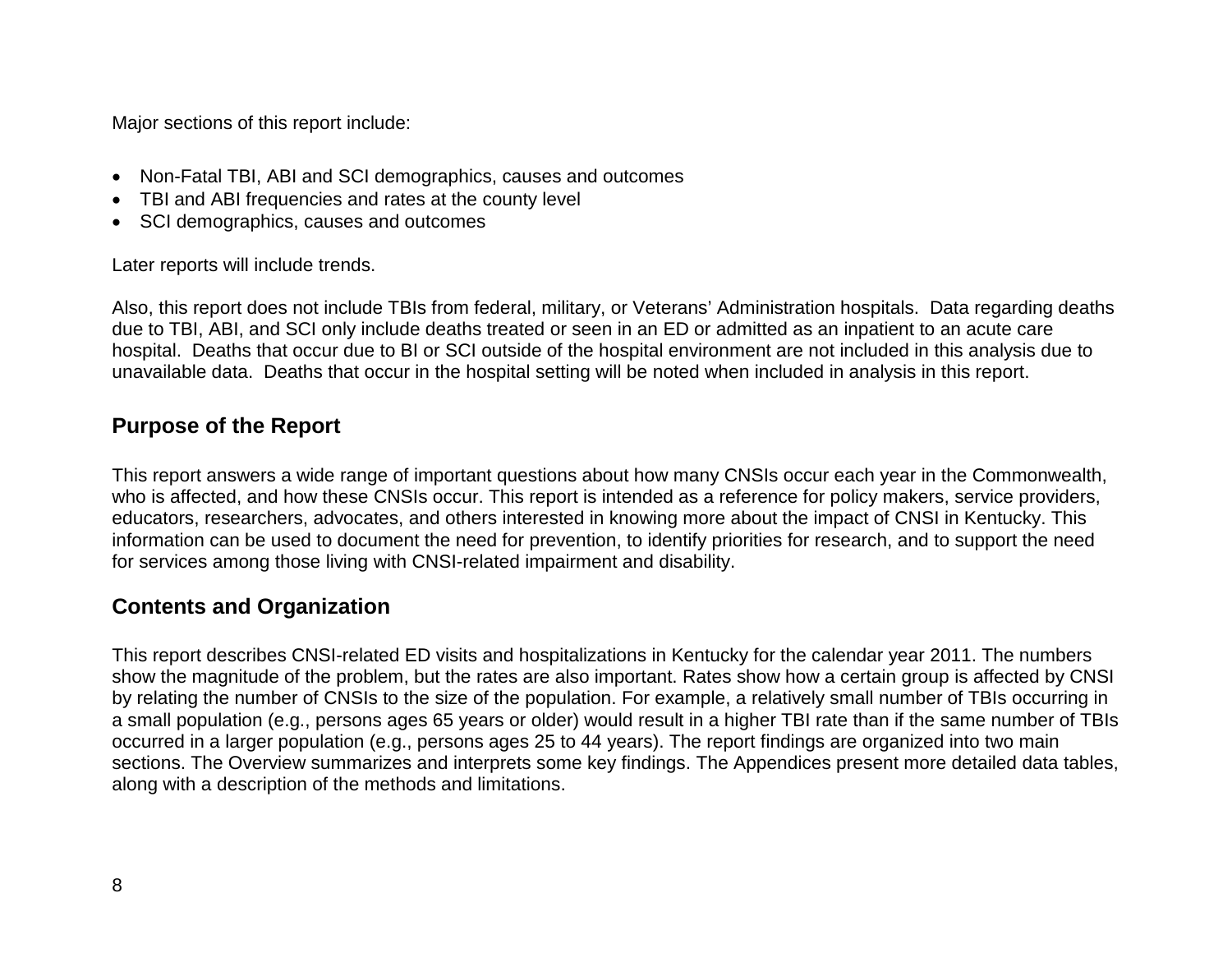# **Overview of TBI in Kentucky**

In Kentucky, it is estimated that over 30,000 traumatic brain injuries and deaths occur each year. In 2011, 30,521 (89.9%) ED discharges (non-fatal) and 3,445 (10.1%) hospitalization discharges were recorded in Kentucky hospitals. Due to mortality data being several years behind available hospital discharge data, the number of deaths is only an estimate at this time and expected to be in the 1,100 range. The following figure is a pyramid depicting the estimated average annual number of TBI-related ED visits, hospitalizations, and estimated deaths in Kentucky for 2011. The number of individuals with a TBI that treat themselves at home (estimated to be close to 25% of all mild to moderate TBIs) or by seeking other means of medical care are unknown and will not be included in this report.

**Figure 1: Number of Traumatic Brain Injury-Related Emergency Department Visits, Hospitalizations, and Estimated Deaths\*, Kentucky, 2011**



\*Data not currently available, will update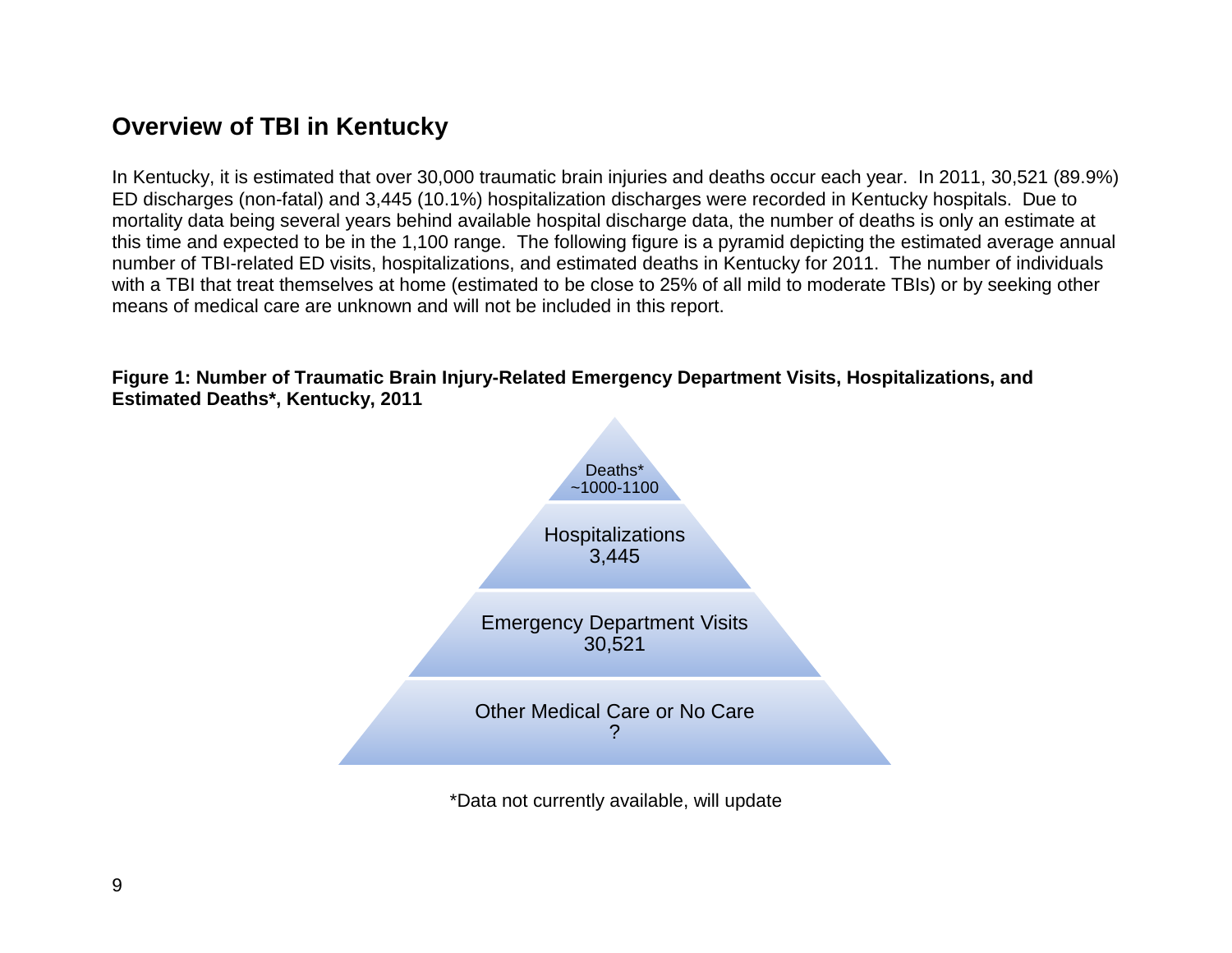#### **TBI in Kentucky, 2011:**

- Approximately 33,966 people sustained a TBI. Of those, 30,521 were treated and released from an ED, 3,445 were hospitalized, and an estimated 1,100 died.
- 8,933 TBIs occurred among children ages 0 to 14 years; ED visits accounted for more than 97% of the TBIs in this age group.
- Falls were the leading cause of TBI for both ED visits as well as hospitalizations. Rates were highest for children ages 0 to 4 years and for adults 65 years or older.
- Falls resulted in the greatest number of TBI-related hospitalizations with a rate almost three times motor vehicle traffic crashes.
- Adults ages 65 years or older had the highest rates of TBI-related hospitalization with a rate higher than all other ages combined.
- Falls accounted for over twice as many TBI injuries as motor vehicle traffic crashes (MVTC).
- Data indicates that TBIs led to over 93 state residents per day being treated in Kentucky hospitals (ED and hospitalization).

Our results indicate a need to focus prevention efforts on the following causes and target populations:

- Motor vehicle traffic crashes (TBI and SCI), especially among ages 15-24
- Falls (TBI and SCI), especially among ages 0-14 and 65 and older
- Anoxia (ABI), especially among ages 45 and older
- Exposure to toxic substances (ABI), especially among ages 0-4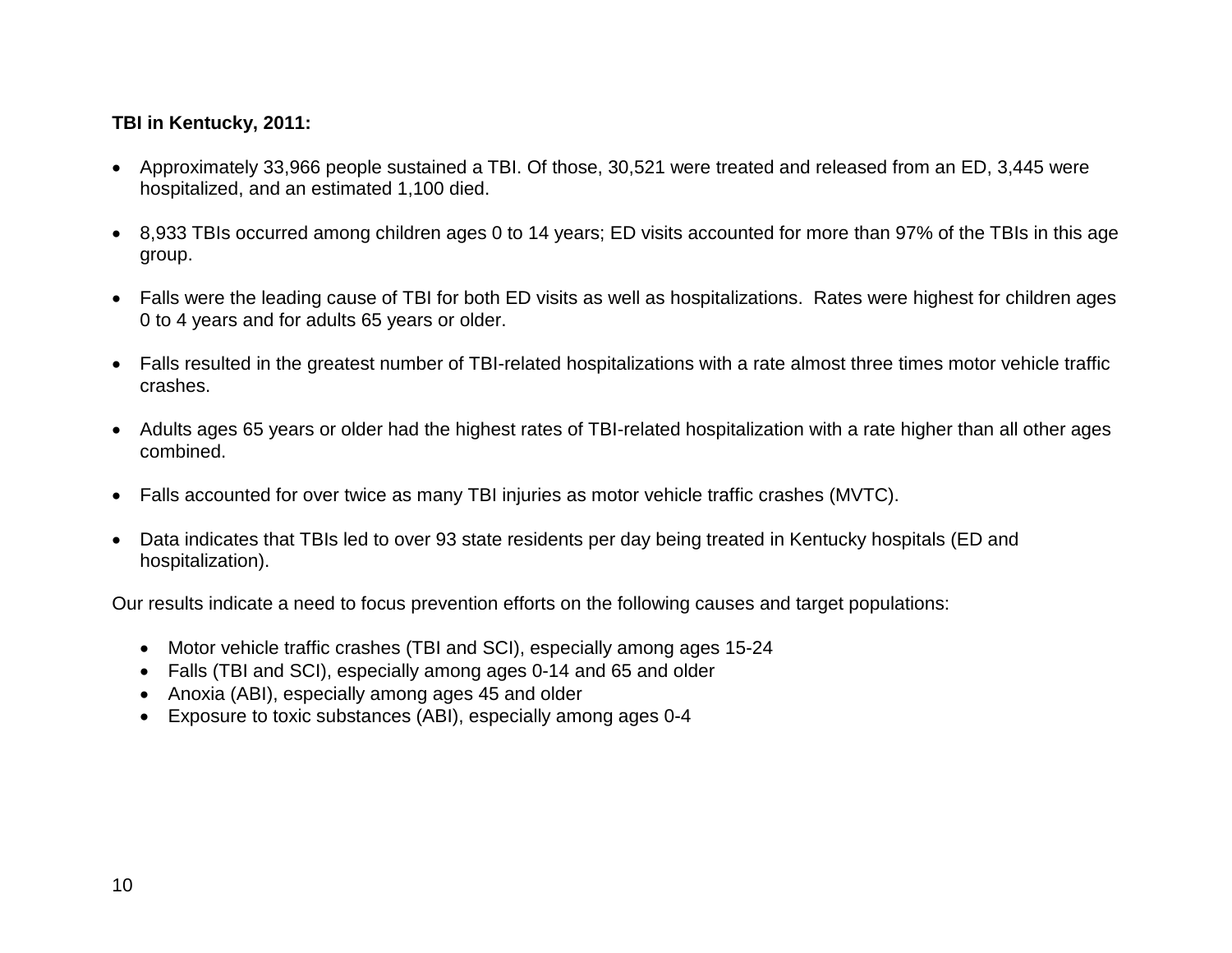The following table, **Table A**, depicts the estimated annual average number of ED visits, hospitalizations, and hospital deaths for injuries in Kentucky for 2011. Included in this table are TBI as a sub-set of all injuries. For 2011, TBI comprised 6.2% of all injuries seen in EDs and 13.9% of all injury hospitalizations. Of all injury-related deaths in Kentucky, TBI was a contributing factor in one out of five hospital injury deaths.

## **Table A: Percentage of All Injuries, and Traumatic Brain Injury-Related Emergency Department Visits, Hospitalizations, and Hospital Deaths, Kentucky, 2011**

|                         | <b>All Discharge Records</b> |                 |                 | <b>Traumatic Brain Injuries</b> |                   |                 |
|-------------------------|------------------------------|-----------------|-----------------|---------------------------------|-------------------|-----------------|
| Category                | <b>All Visits</b>            | <b>Injuries</b> | % of All Visits | <b>Number</b>                   | % of All Injuries | % of All Visits |
| <b>ED Visits</b>        | 1,871,941                    | 491,760         | 26.3            | 30,522                          | 6.2               | 1.6             |
| <b>Hospitalizations</b> | 575,802                      | 24,797          | 4.3             | 3,445                           | 13.9              | 0.6             |
| <b>Hospital Deaths</b>  | 17,105                       | .630            | 9.5             | 333                             | 20.4              | 2.0             |
|                         |                              |                 |                 |                                 |                   |                 |
| Total                   | 2,464,848                    | 518,187         | 21.0            | 34,300                          | 6.6               |                 |

Notes regarding the data in **Table A**: For the category ED Visits, persons who died in the ED or were admitted to the hospital from the ED were excluded. For the category Hospitalizations, in-hospital deaths were excluded. The category of Deaths only includes those who died in the ED or were admitted as inpatients and then died.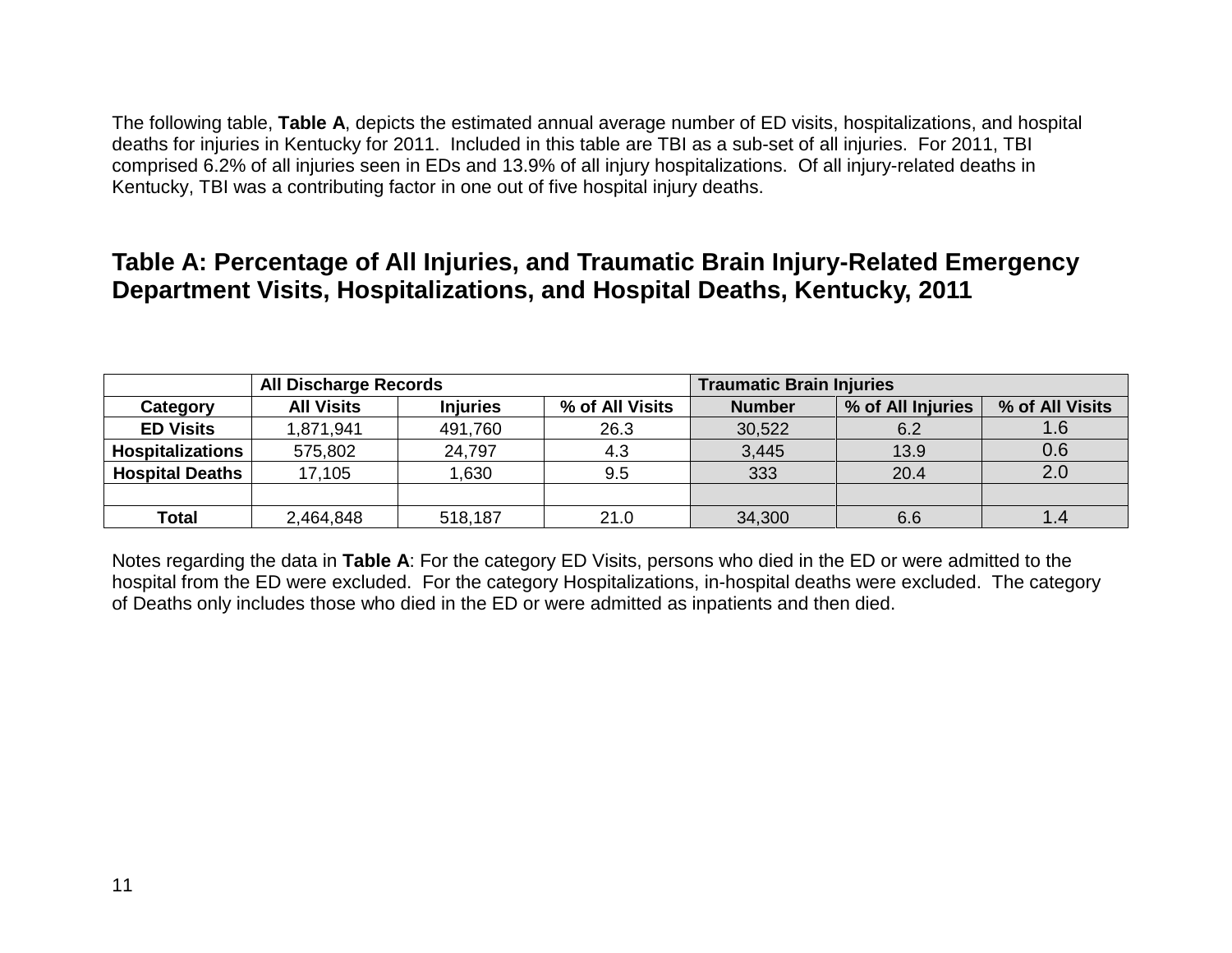#### **TBI by Age: Comparing the Numbers**





A non-fatal TBI related injury treated at a Kentucky hospital results in an *inpatient* admission for nearly a quarter (24.9%) of older adults (65 and older) while 97.1% of TBI related injuries in children (under the age of 15) are treated and released in the ED.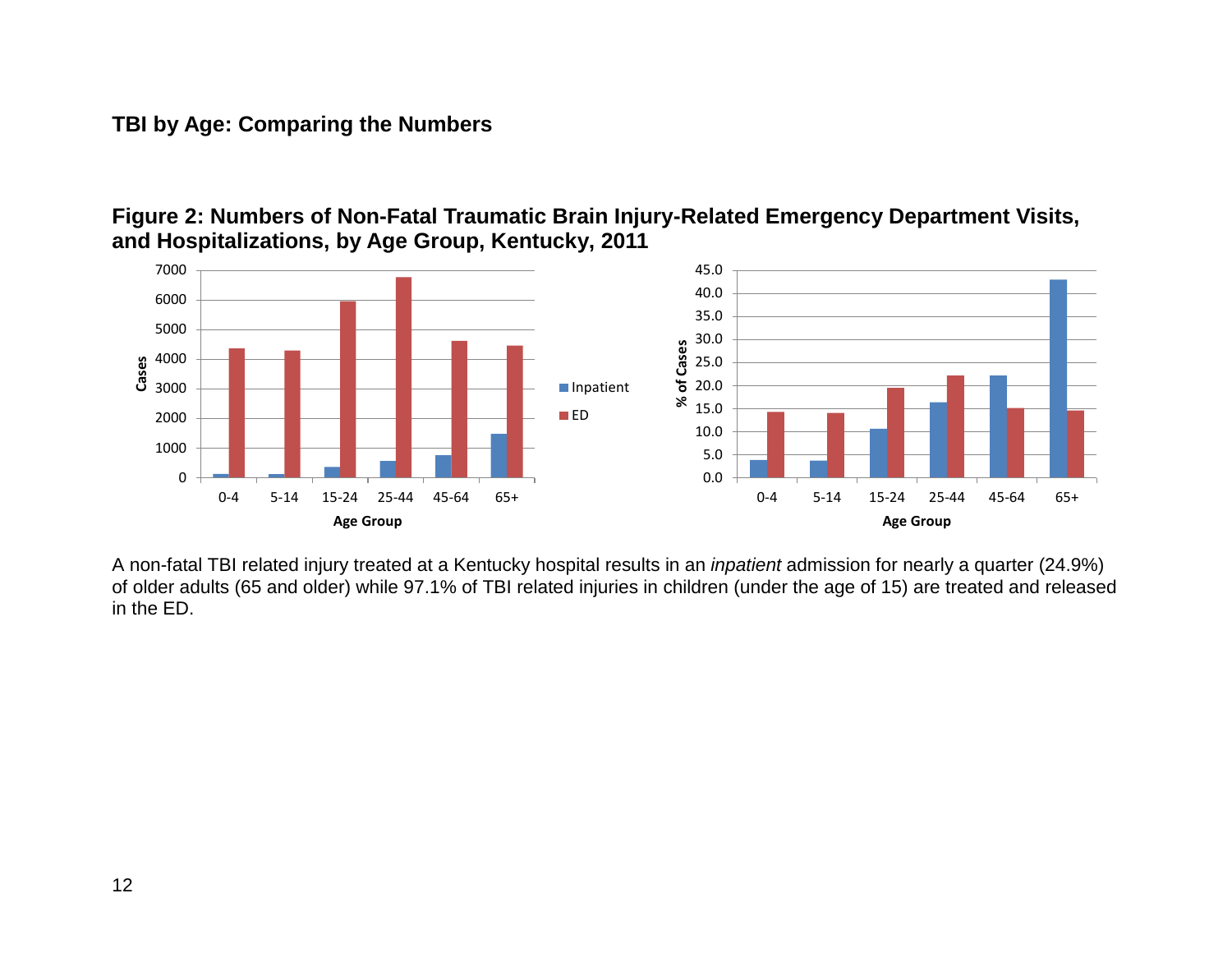## **TBI by Age: Comparing the Rates**

The following figure, **Figure 3**, is a graph depicting the annual rate of TBI-related ED visits and hospitalizations by age groups in Kentucky for 2011. The y axis represents the rate per 100,000 population. During 2011, very young children ages 0 to 4 years had the highest rate of non-fatal TBI-related ED visits, 1,547 per 100,000 population, followed by older adolescents ages 15 to 24 years, 1,017 per 100,000. From age 25 to age 64 the rates for ED visits steadily decline, then begin to rise again for those ages 65 and over. The highest rates of non-fatal TBI-related hospitalization occurred among adults age 65 years or older (256 per 100,000).

#### **Figure 3: Rates of Traumatic Brain Injury-Related Emergency Department Visits and Hospitalizations, by Age Group, Kentucky, 2011**

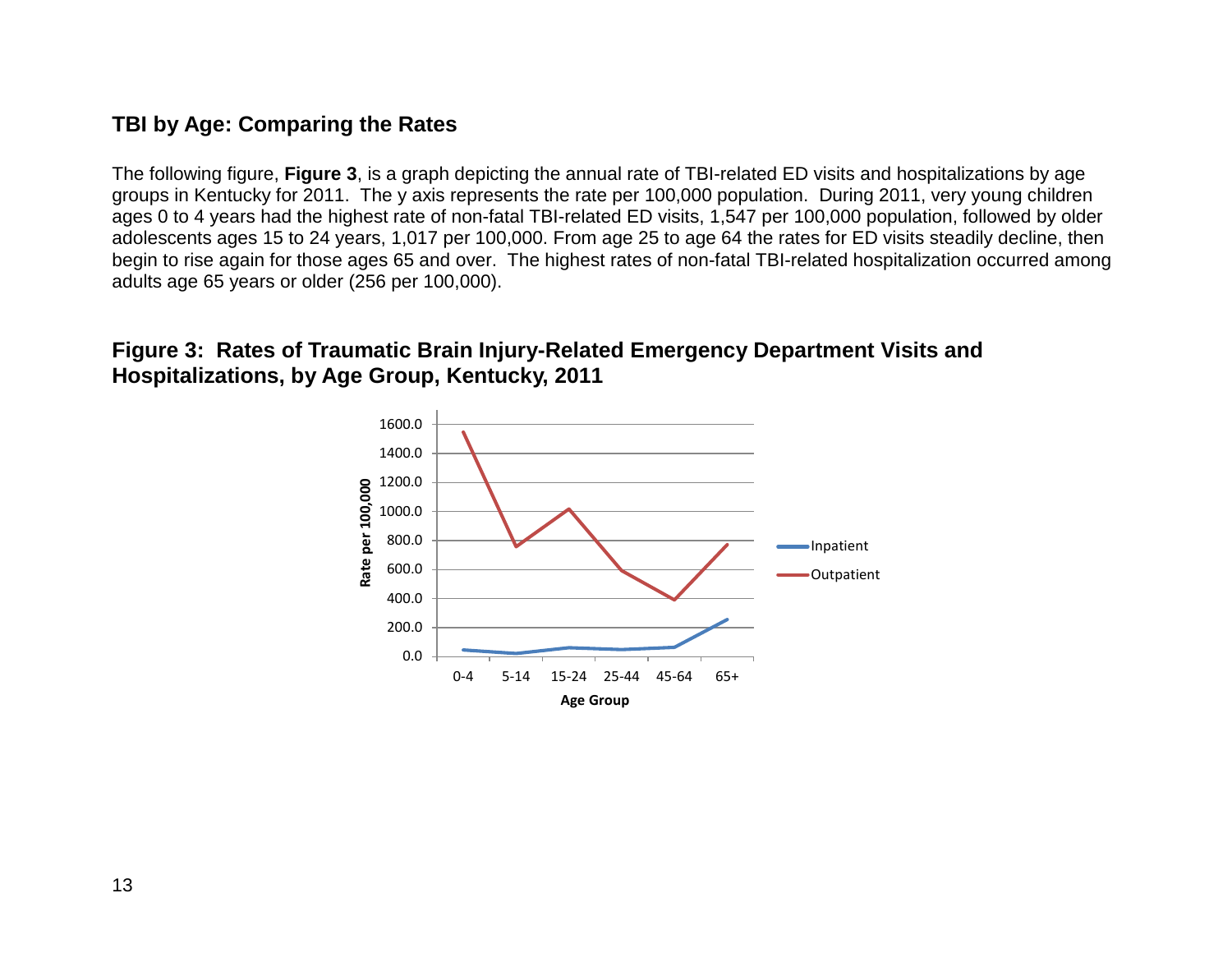## **TBI by Gender: Comparing the Numbers**

The following figure represents the estimated average annual numbers of TBI-related ED visits and hospitalizations, by gender and age, in the Commonwealth for 2011. Overall 17,912 non-fatal TBIs occurred among males compared with 16,054 among females.

#### **Figure 4: Traumatic Brain Injury-Related Emergency Department Visits and Hospitalizations, by Age Group and Gender, Kentucky, 2011**



**ED, Non-Fatal TBI**

Over half of female, non-fatal TBI related inpatient admissions were over the age of 64 while men over 64 made up less than one third of non-fatal inpatient admissions for males.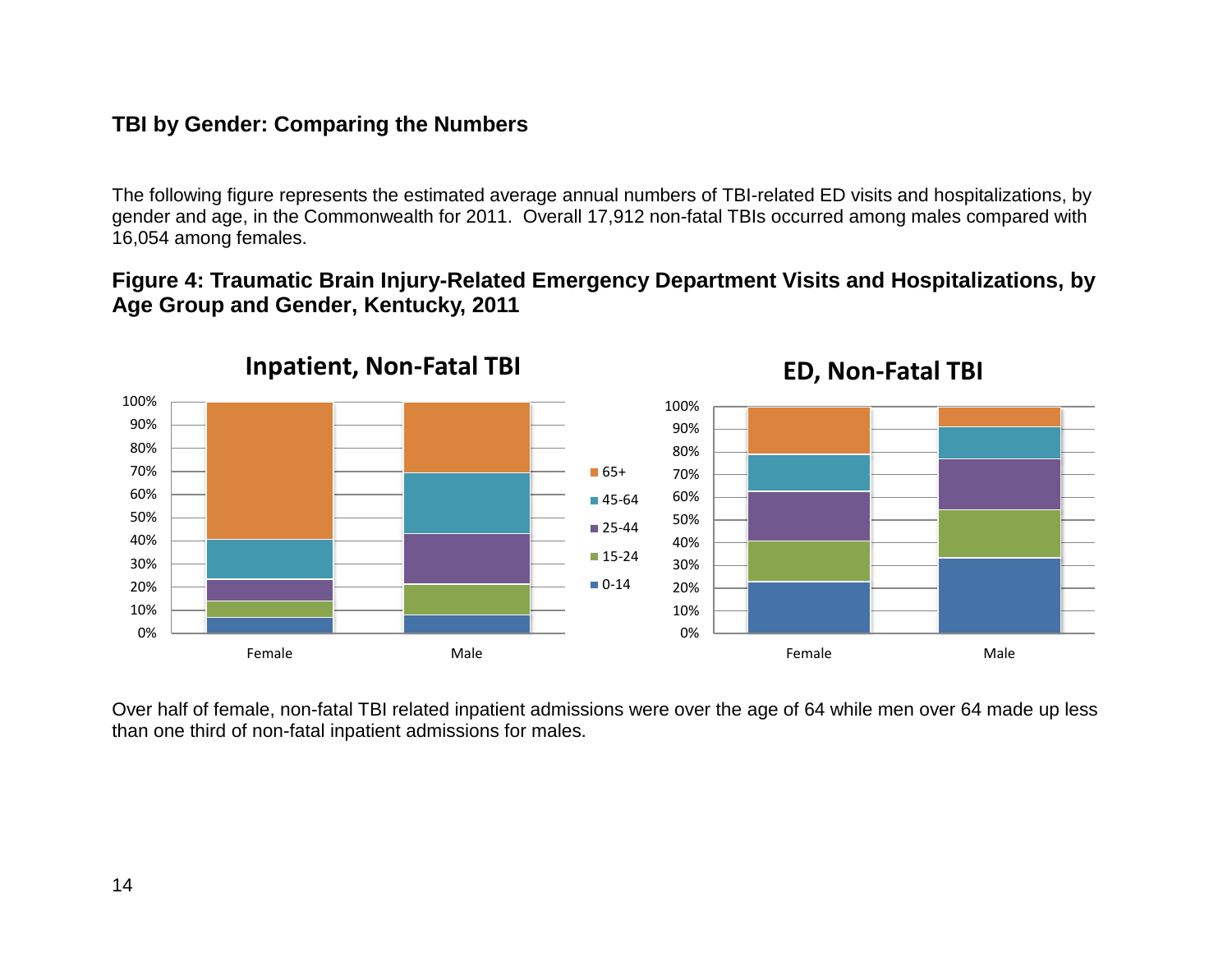#### **TBI by Sex: Comparing the Rates**

The following figure, **Figure 5**, is a graph depicting the rates of TBI-related ED visits and hospitalizations by sex. The y axis represents the rate per 100,000 population. Males from 0 to 4 years of age had the highest rates for TBI-related ED visits, 1,390 per 100,000. Rates were also high for females from 0 to 4 years of age, 1,749 per 100,000. Both males and females had high rates for ages 65 and older inpatient visits, 242 per 100,000 for males and 266 per 100,000 for females.

#### **Figure 5: Rates of Non-Fatal Traumatic Brain Injury-Related Emergency Department Visits and Hospitalizations, by Sex, Kentucky, 2011**



15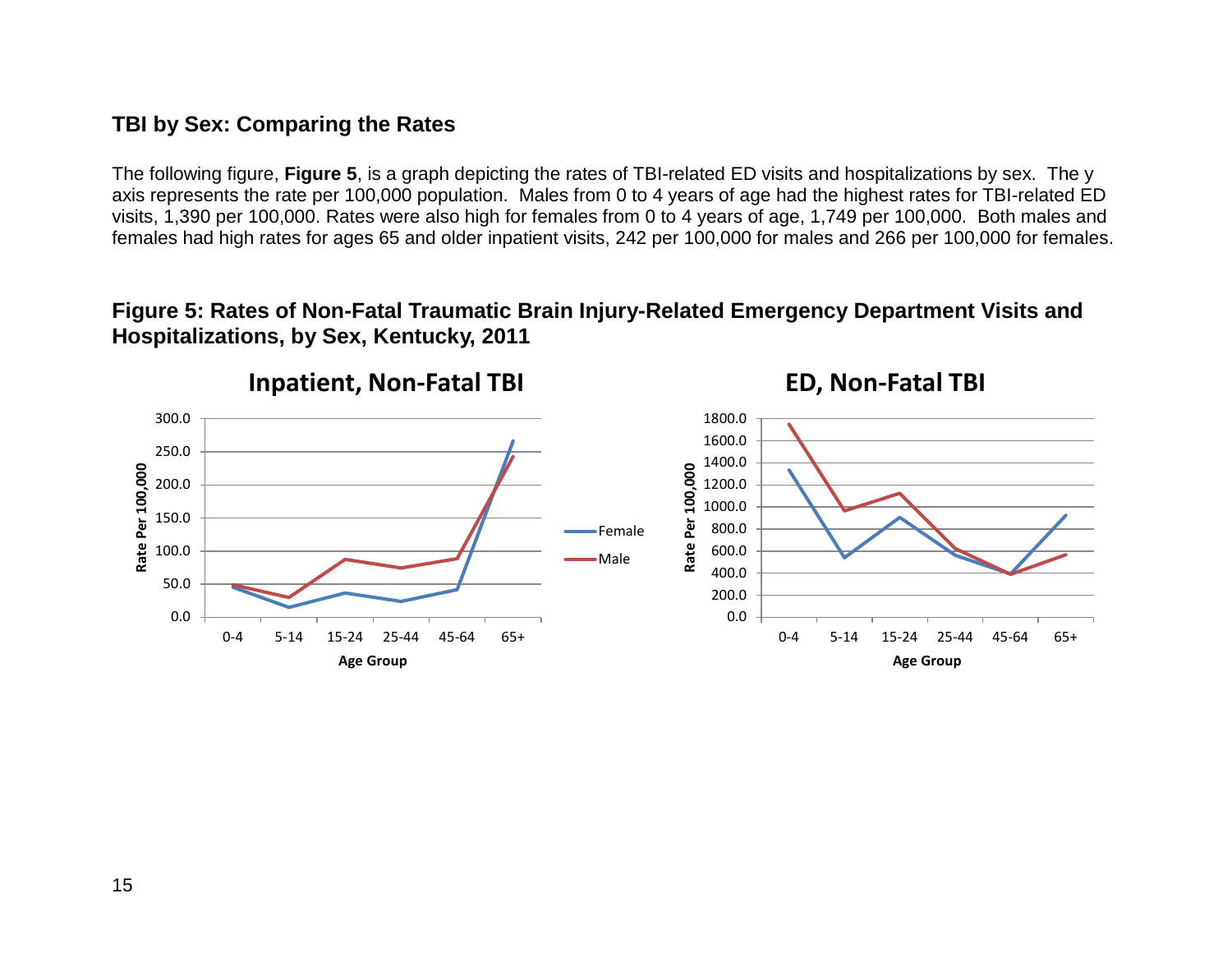**Figure 6: Non-Fatal Traumatic Brain Injury-Related Emergency Department Visits and Hospitalizations, Kentucky, 2011**



**Mechanism of Injury, Non-Fatal TBI**

- Motor vehicle traffic crash (MVTC) Fall<br>■ Non-traffic land transport Fall
- $\blacksquare$  Non-traffic pedal cycle  $\blacksquare$
- **Unknown (missing E-code)**

 $\blacksquare$  Struck by object or person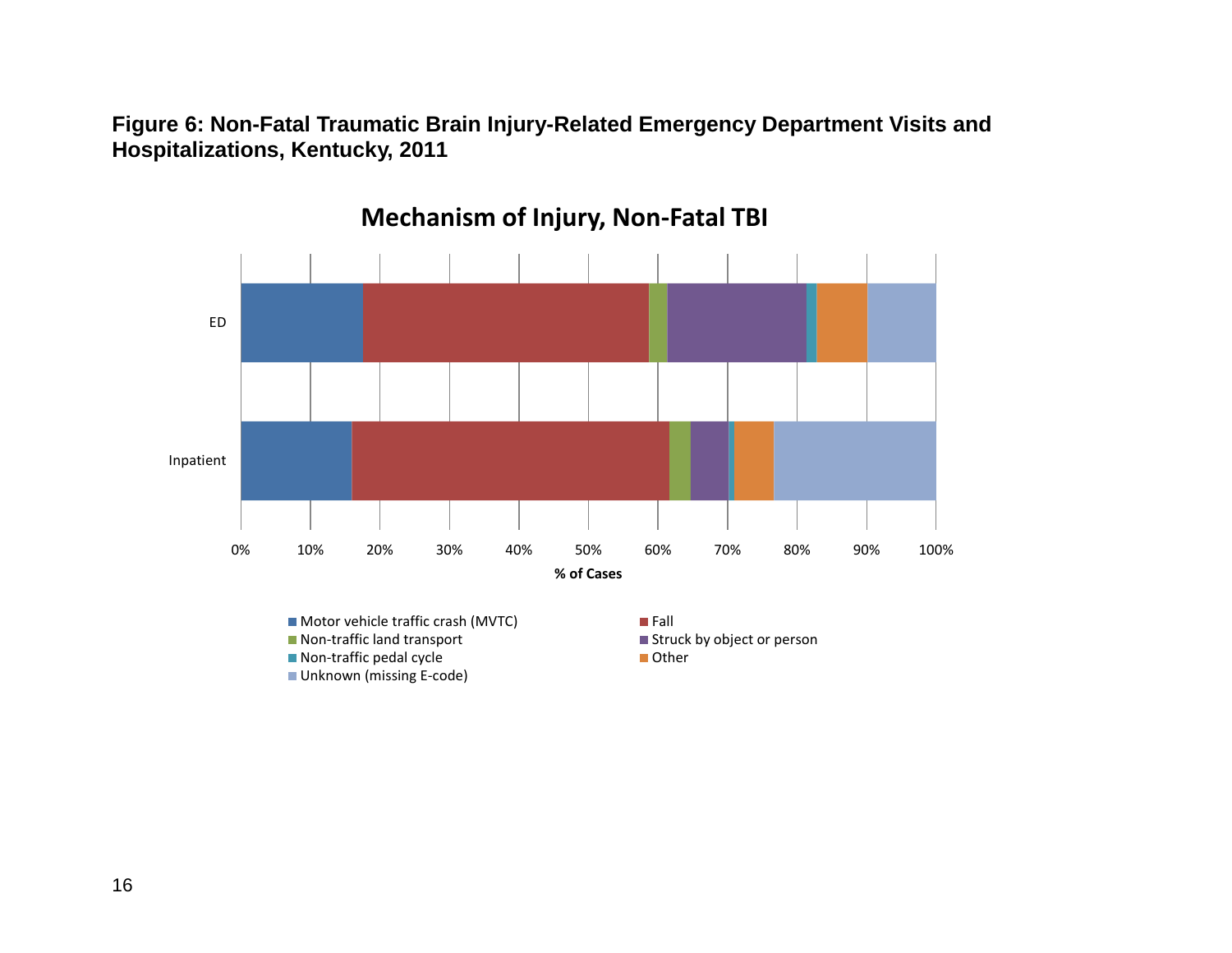#### **TBI by External Cause: Comparing the Percentages**

Following is a pie chart depicting the percentage of TBI-related ED visits and hospitalizations, combined, by external cause of injury. Falls were the leading known cause of TBI covering over 40% of all non-fatal TBI in Kentucky in 2011. The second leading known cause was Struck by/Against contributing 19% of all non-fatal TBI. The third leading known cause was Motor Vehicle Traffic Crash (MVTC), and this slice is 17%. In past years, and while looking only at inpatient data, MVTC were the leading cause of TBI with Falls being a close second. In 2007, MVTC numbers were first noticed to drop below Falls as leading cause of TBI. This drop and continued lower rates are thought to be a direct result of the primary seat belt law enacted towards the end of 2006.

#### **Figure 7: Percentage of Traumatic Brain Injury-Combined Emergency Department Visits and Hospitalizations, by External Cause, Kentucky, 2011**



**All Non-Fatal TBI**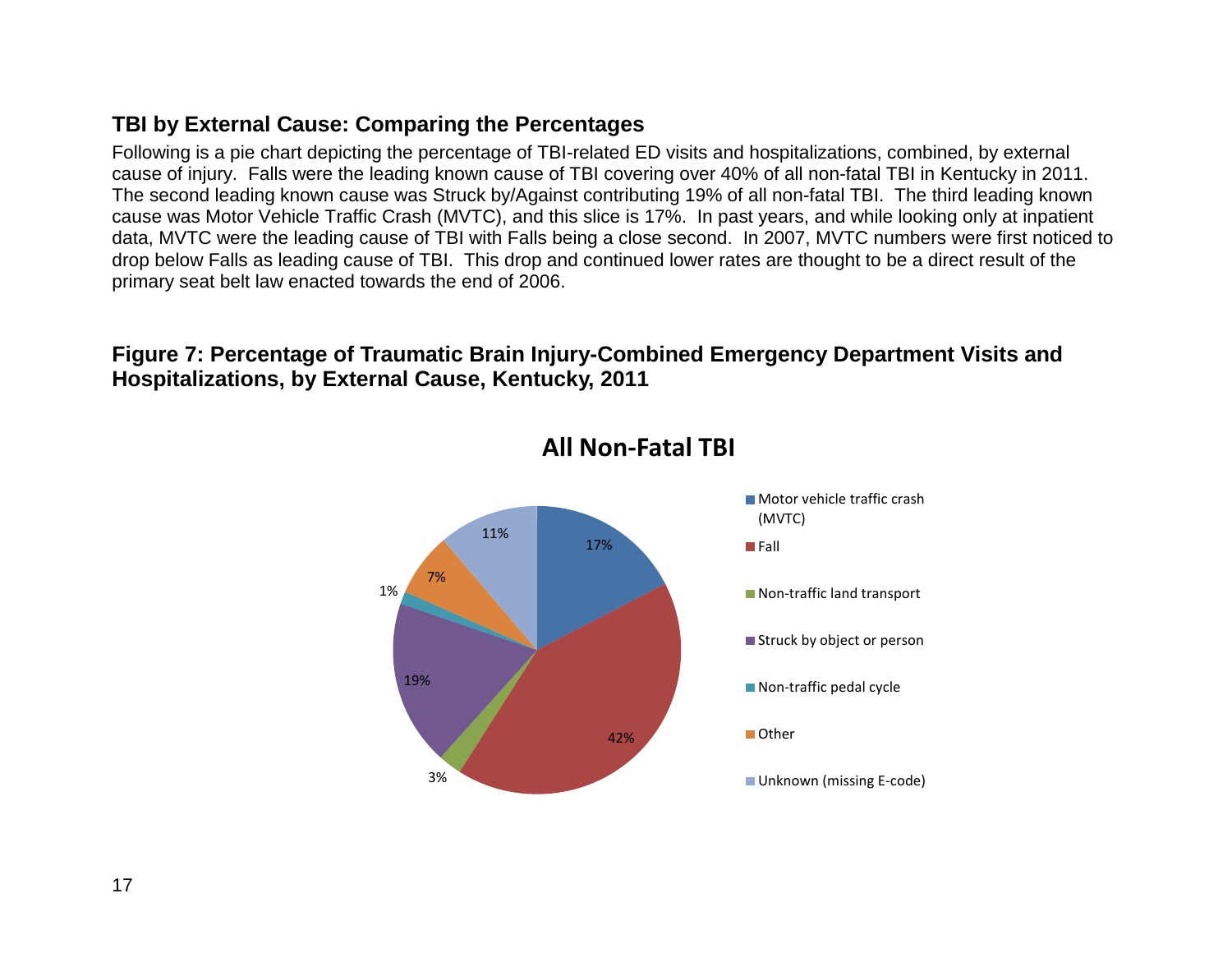The following figure, **Figure 8**, is a graph depicting the rates of TBI-related ED visits and hospitalizations by external cause. The y axis represents the rate per 100,000 population.

The data indicate that Falls were the leading cause of TBI in Kentucky. Rates were highest among ages 0-4 years and 65 years and older. The rate of fall-related TBI was highest among children 0 to 4 years and adults ages 65 years or older in both ED visits as well as inpatient admissions. The rates for motor vehicle crash related TBI were highest among young adults ages 15 to 24 years with MVTC causing the largest proportion of TBI in this age group.

#### **Figure 8: Rates of Non-Fatal Traumatic Brain Injury-Related Emergency Department Visits and Hospitalizations, by External Cause, Kentucky, 2011**



**ED, Non-Fatal TBI**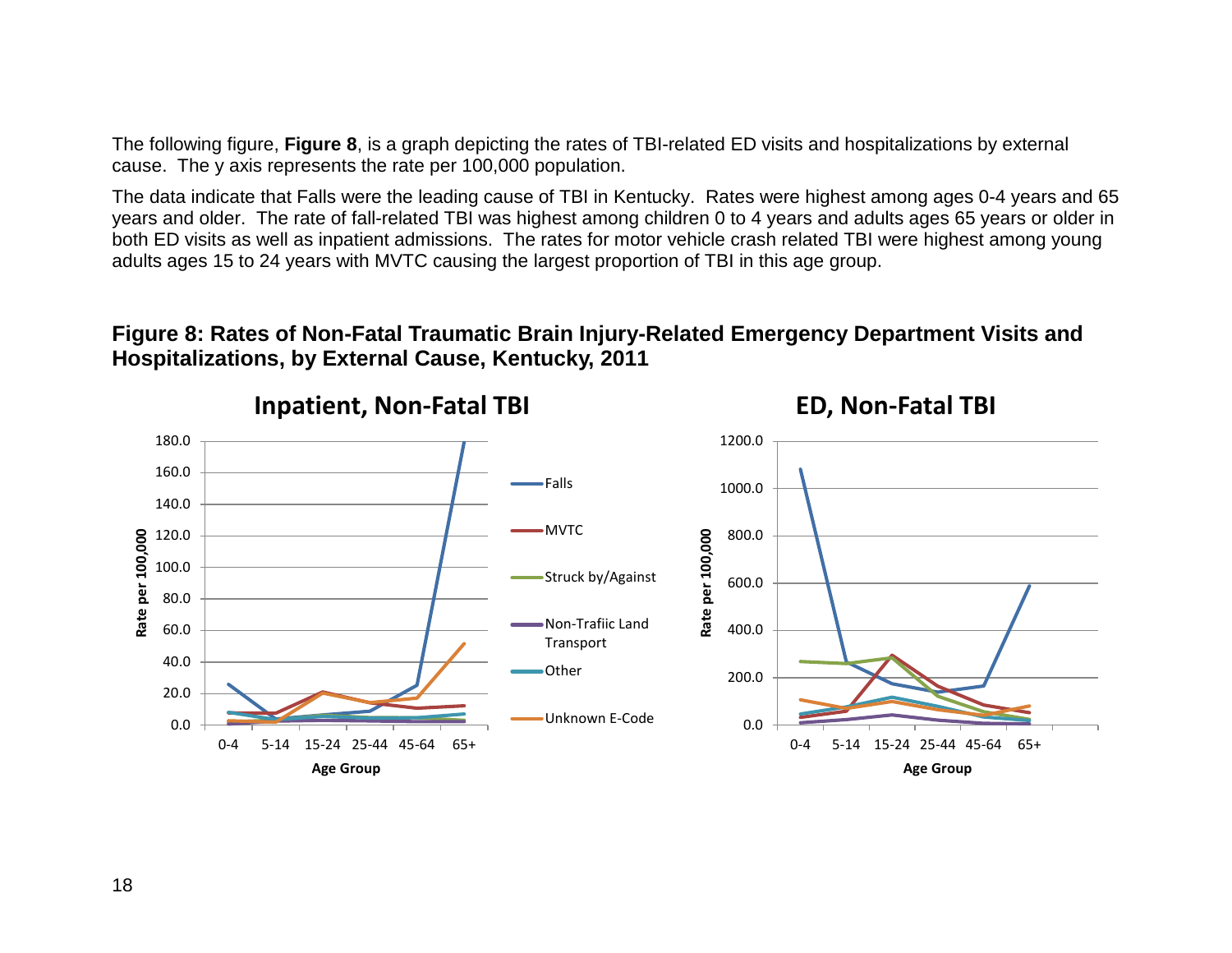# **TBI by External Cause: Comparing the Percentages by Age Groups**

The following two figures depict the percentage of non-fatal TBI-related ED visits and hospitalizations by external cause for specific age groups. Figure 9 presents data for children ages 0 to 14 years. Figure 10 presents data for adults age 65 or older.

#### **Figure 9: Percentage of Traumatic Brain Injury-Combined Emergency Department Visits and Hospitalizations Among Children 0 to 14 Years, by External Cause, Kentucky, 2011**



For children ages 0 to 14 years, falls were the leading known external cause of non-fatal TBI, contributing to over half of all TBIs in this age group. The second leading known external cause was struck by or against events which accounted for a quarter of injuries.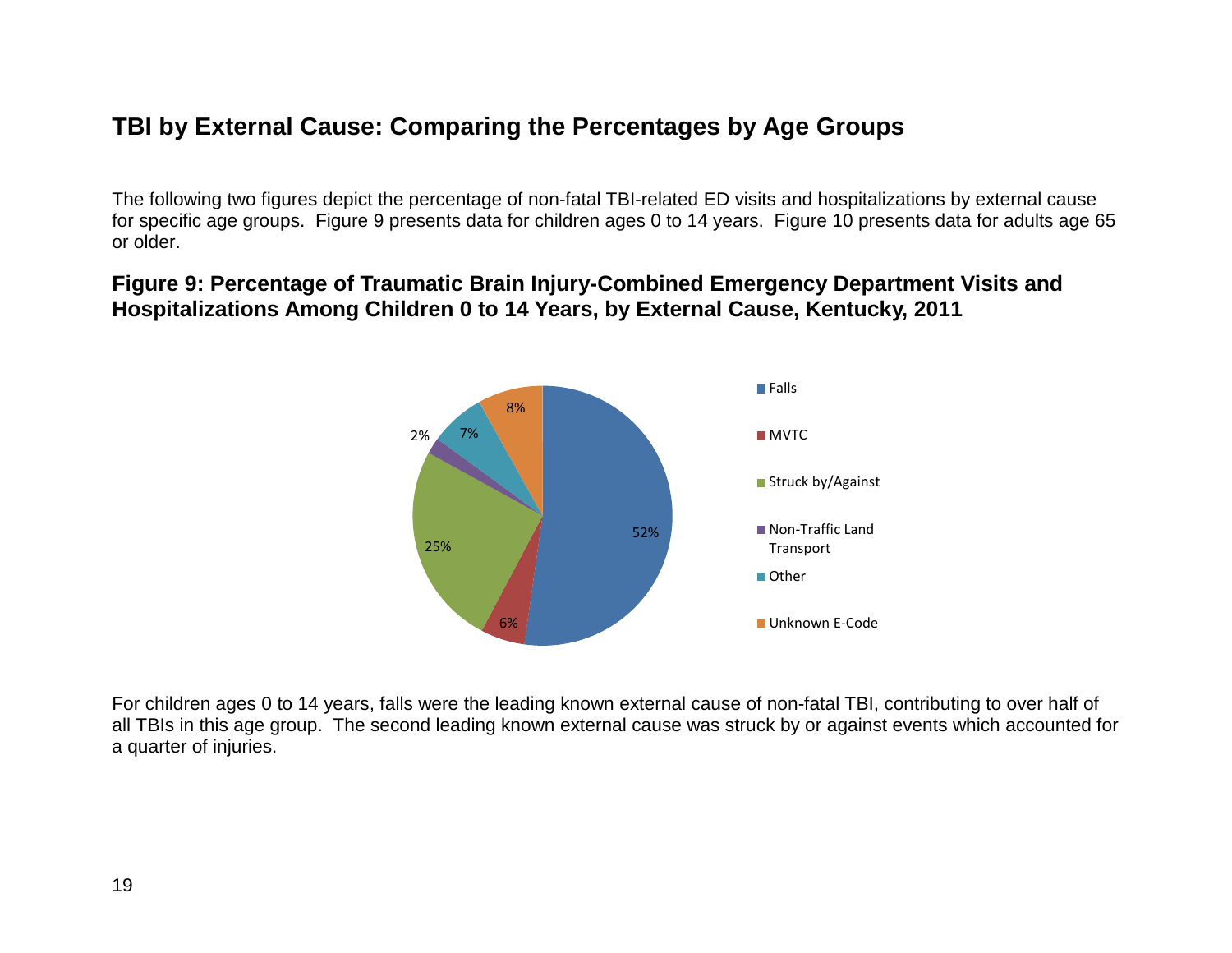**Figure 10: Percentage of Non-Fatal Traumatic Brain Injury-Combined Emergency Department Visits and Hospitalizations Among Older Adults 65 Years or Older, by External Cause, Kentucky, 2011**



Falls were also the leading cause of non-fatal TBI for adults age 65 years or older and contributed to every 3 out of 4 nonfatal TBI injuries.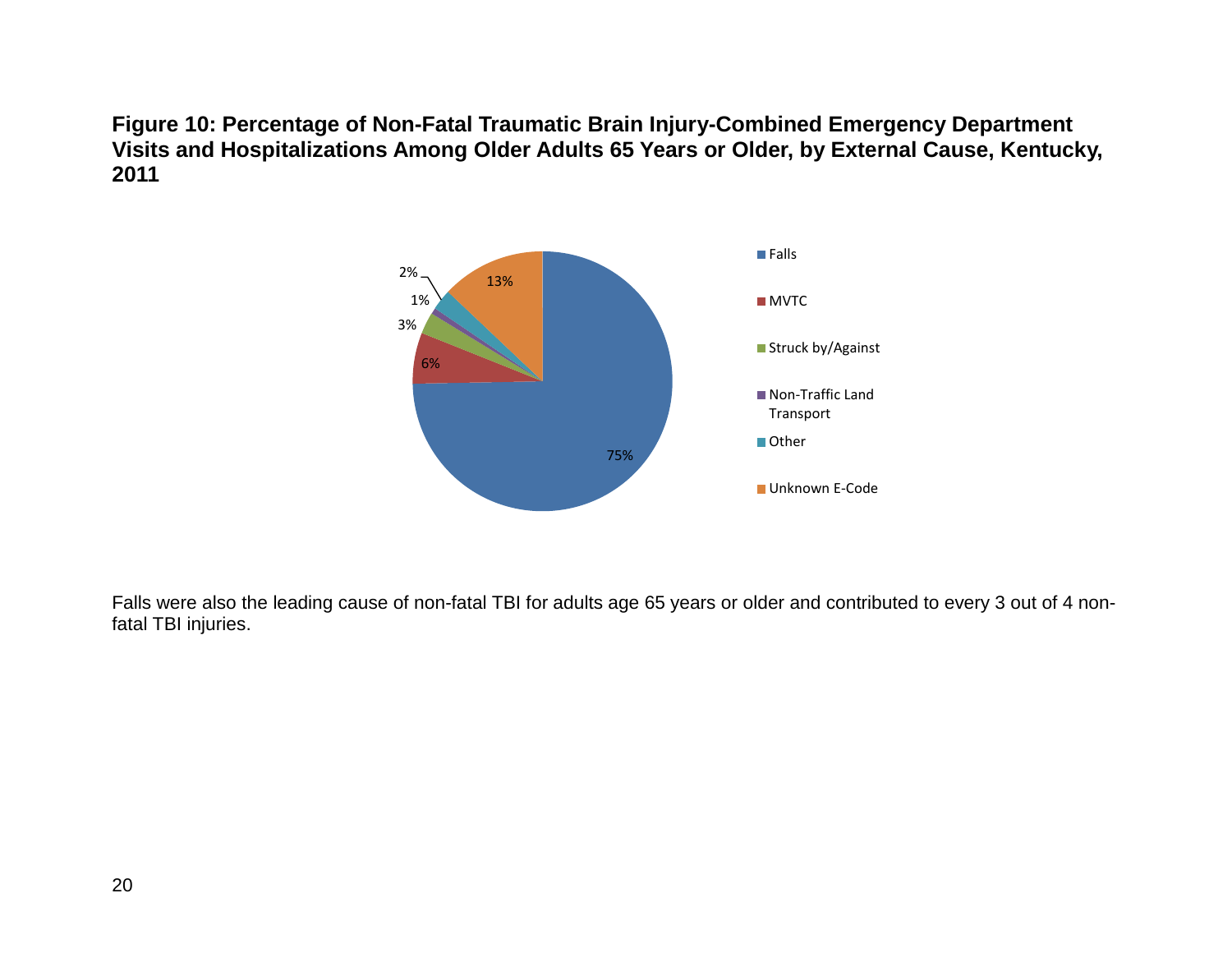The length of stay (LOS) for hospitalized, non-fatal TBI (n=3,445) ranged from 1 day to 213 days. The mean LOS was 6.1 days with a median LOS of 3 days. Figure 11 shows the distribution of stays for those hospitalized with a TBI. Almost three quarters of admitted TBI injuries stayed for less than 1 week.

#### **Figure 11: Non-Fatal Traumatic Brain Injury-Hospitalization Length of Stay, Kentucky, 2011**



For non-fatal inpatient TBIs, 1,436 (42%) had a disposition other than "routine". The three most frequent non-routine discharges were "skilled nursing facility", "home health", and "rehabilitation". A total of 1,163 inpatient discharges had one of these three dispositions. ED discharges were nearly always (93%) to home or self care (routine) with "inpatient – other short term hospital" being the most frequent non-routine discharge.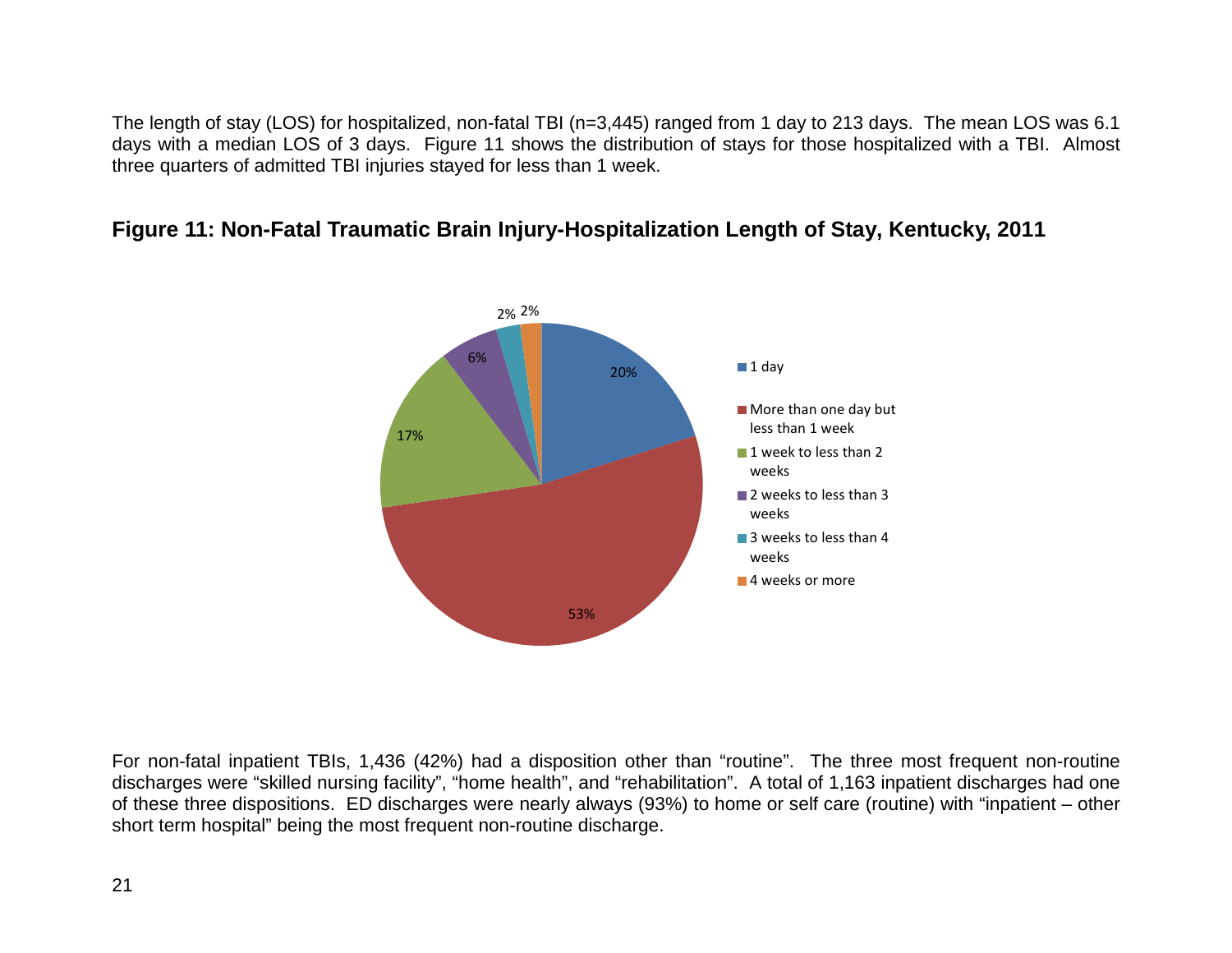Figure 12 presents an analysis of TBI in terms defined by the Barell Injury Diagnosis Matrix (Barell et al 2002). The definitions are as follows:

- A Type I TBI is one in which there is "recorded evidence of an intracranial injury or a moderate or a prolonged loss of consciousness (LOC), Shaken Infant Syndrome, or injuries to the optic nerve pathways."
- A Type 2 TBI is one in which there is "no recorded evidence of intracranial injury, and LOC of less than one hour, or LOC of unknown duration, or unspecified level of consciousness."
- A Type 3 TBI is one in which there is "no evidence of intracranial injury and no LOC."

## **Figure 12: Non-Fatal Traumatic Brain Injury-Emergency Department and Hospitalizations, TBI Type, Kentucky, 2011**

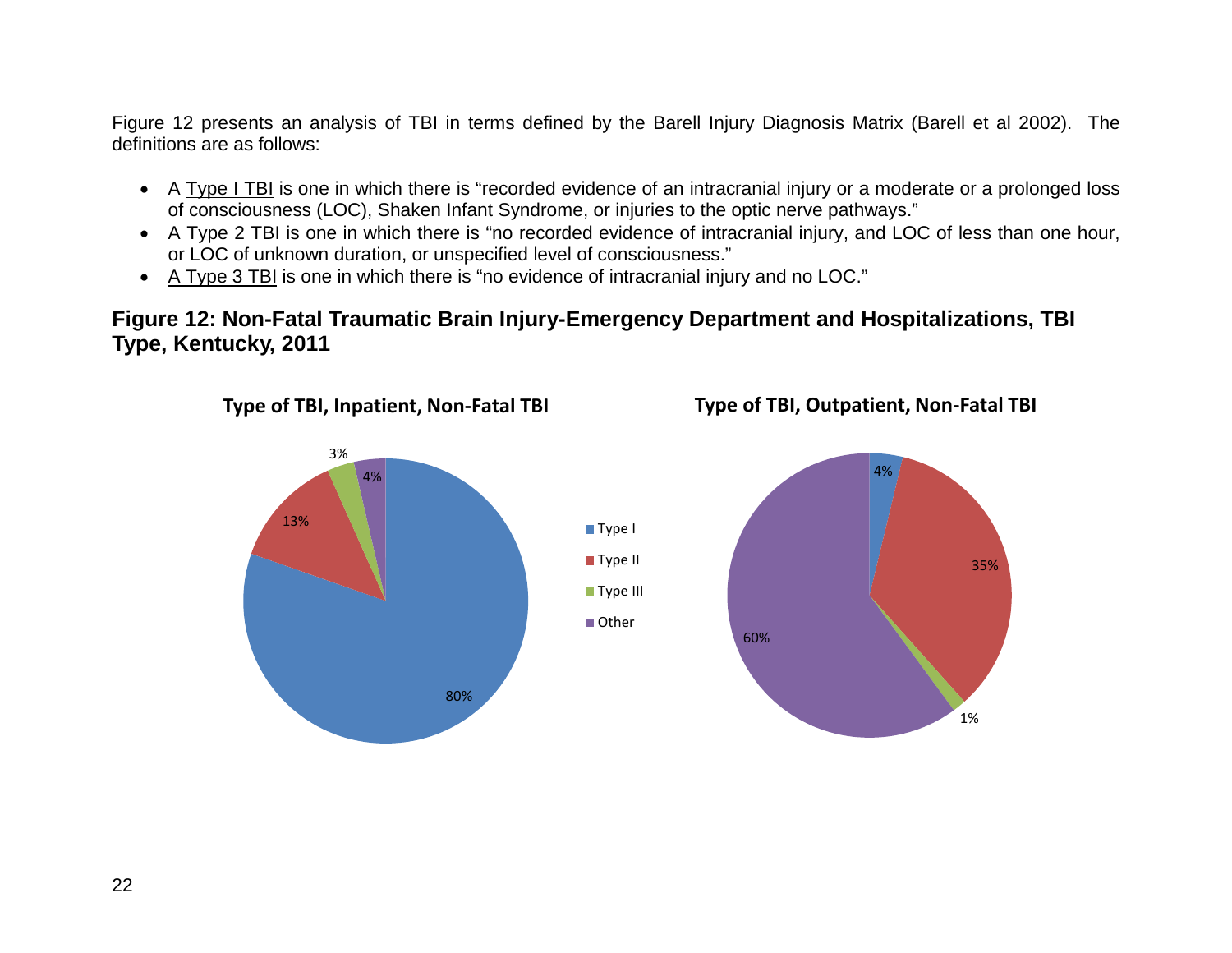Government sources were the primary payers billed for inpatient care charges in 55% of non-fatal TBI. Commercial payers (37%) were the leading payers for non-fatal ED visits. Please note that the amount billed by the hospital will generally be larger than the amount actually paid after adjudication of the claim.

#### **Figure 13: Non-Fatal Traumatic Brain Injury-Emergency Department and Hospitalizations, Payer Source and Charges, Kentucky, 2011**



#### **Charges to Pay Sources, Non-Fatal TBI**

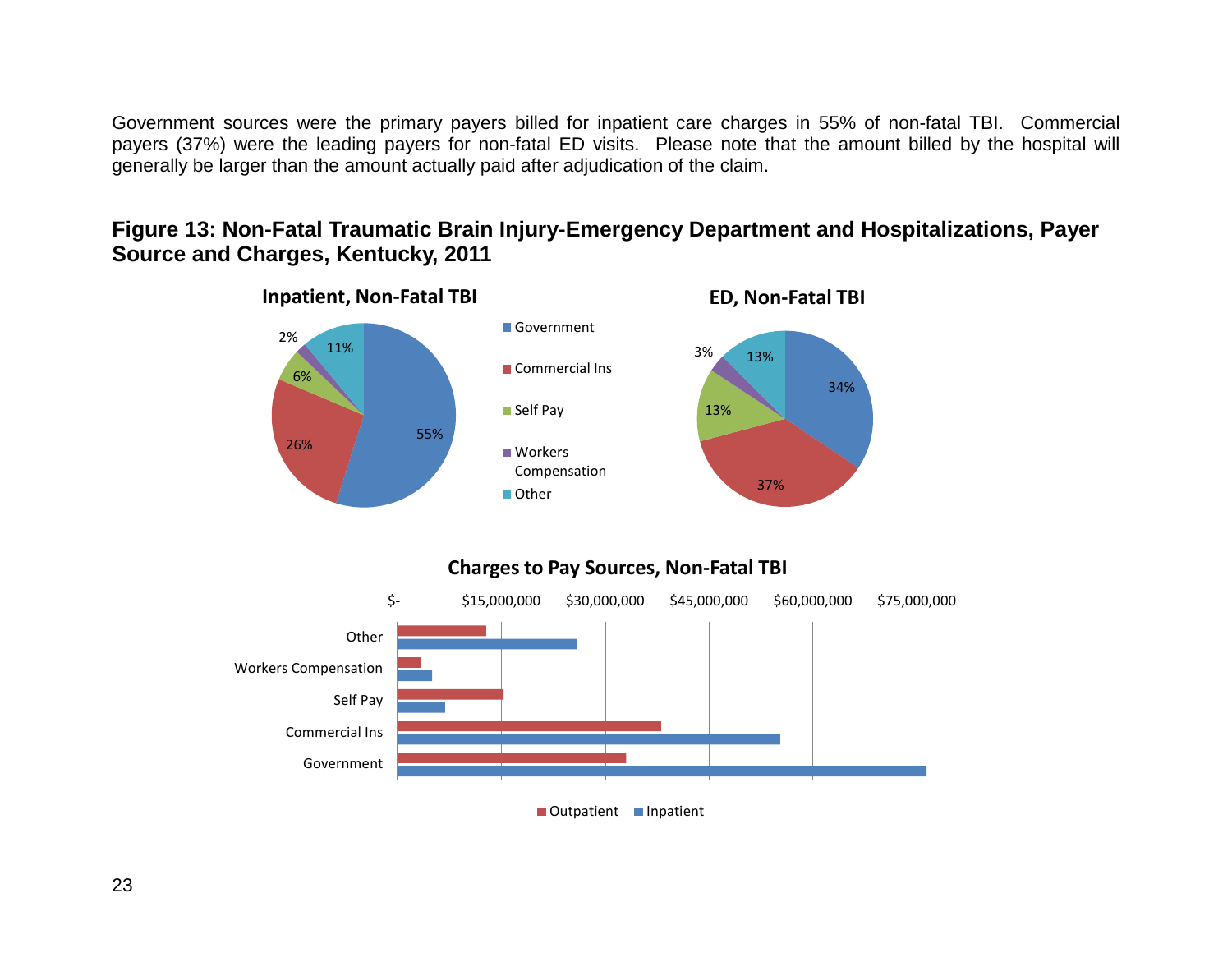As one would expect, the incidence of TBI was highest in the larger counties. The top four in overall (inpatient and ED combined) TBI incidence (Jefferson, Fayette, Kenton and Boone) are the top four most populous counties in Kentucky. A notable exception was Boyd county, which was  $6<sup>th</sup>$  in TBI incidence but 17<sup>th</sup> in population. Unsurprisingly, Boyd County had the highest age-adjusted rate in the state. Clay also stood out with an age-adjusted rate that was second in the state while being the 50<sup>th</sup> in population. Clay has consistently been one of the highest rated counties in Kentucky since 2001. In the past when data was available, it was noted that several southern border counties have significant numbers of residents treated in Tennessee hospitals. Prominent examples include Christian, Whitley, Warren, Bell, Harlan, Graves, Logan, and McCracken. This illustrates an important point: *if this report shows a county to have a high rate of TBI, we can be confident that this is a county in need. Conversely, however, if a county is shown to have a low rate we cannot conclude that there is not a significant problem in that county, particularly if it is located on or near the state border.*

The following illustrations map both the frequency of TBI in Kentucky counties (Figures 14 and 15) as well as the age adjusted rate of TBI in each county (Figures 16 and 17) for inpatient and outpatient TBIs. It should be noted that these mappings include ALL inpatient TBI cases (Figures 14 and 16) as well as ALL ED TBI cases (Figures 15 and 17) – including those that died at the hospital. Fatalities are not included in other analysis in this report unless noted but are included here to capture a visual representation of the magnitude of the problem of TBI in each county. These numbers DO NOT include those that died before admission to an acute care hospital. Due to mortality data being several years behind available hospital discharge data, accurate numbers of deaths outside those within the hospital system can only be estimated and are not included in the mapping of actual data.

Multiple tables can be found in the Appendix detailing specific rates and frequencies by county, frequency, and age adjusted rates for both inpatient and ED TBIs.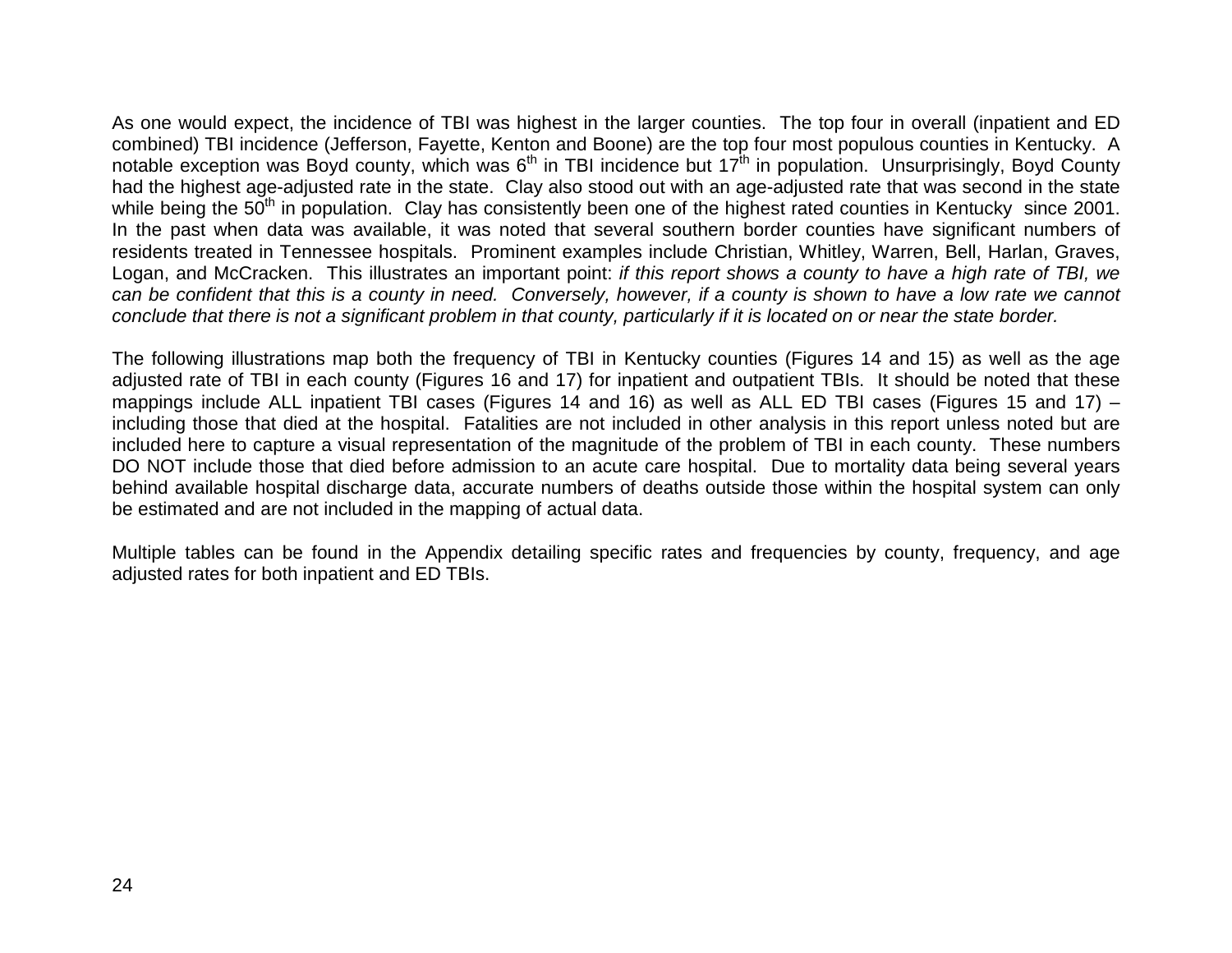**Figure 14:**



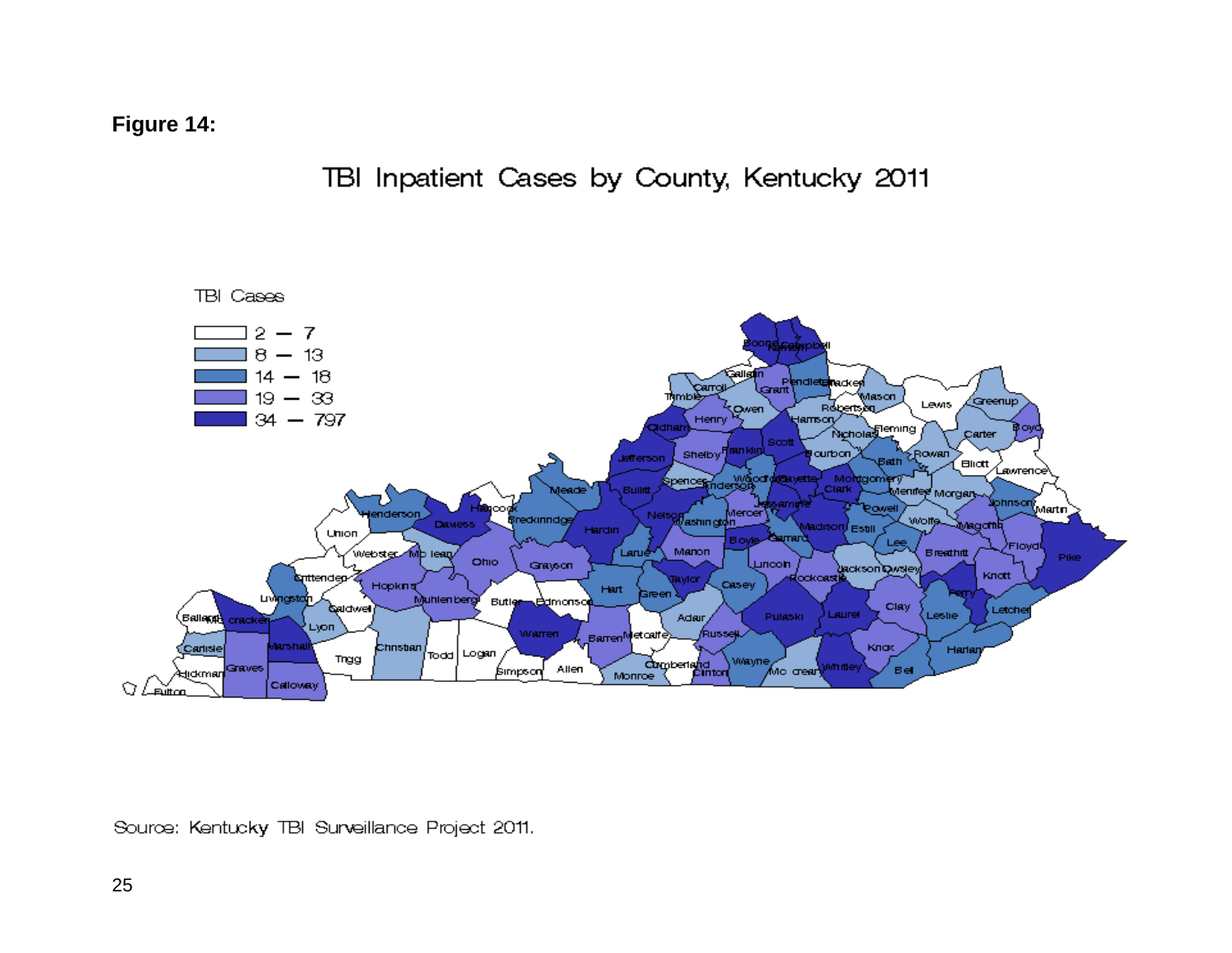**Figure 15:**



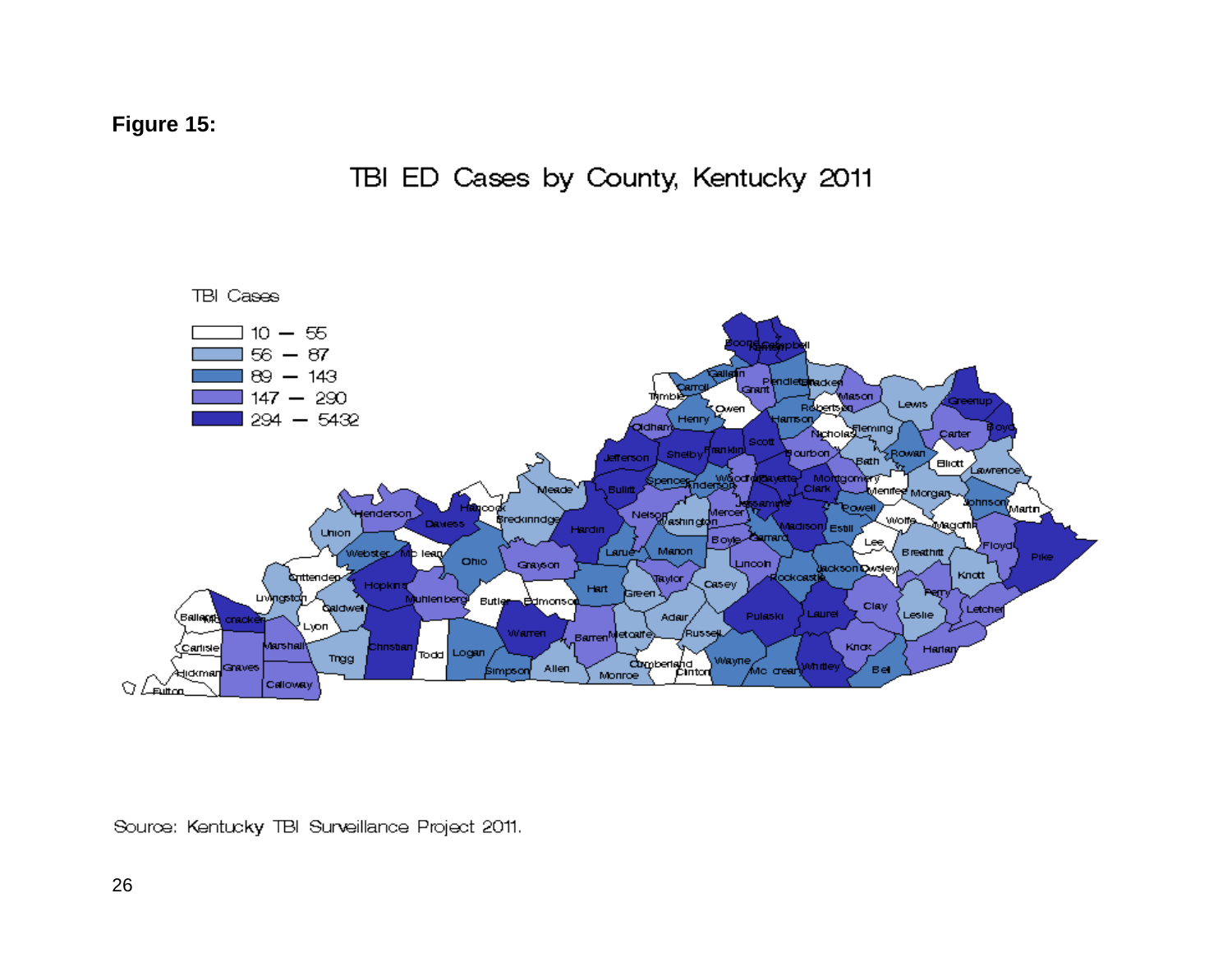**Figure 16:**

Age-Adjusted TBI Inpatient Rates by County, Kentucky 2011

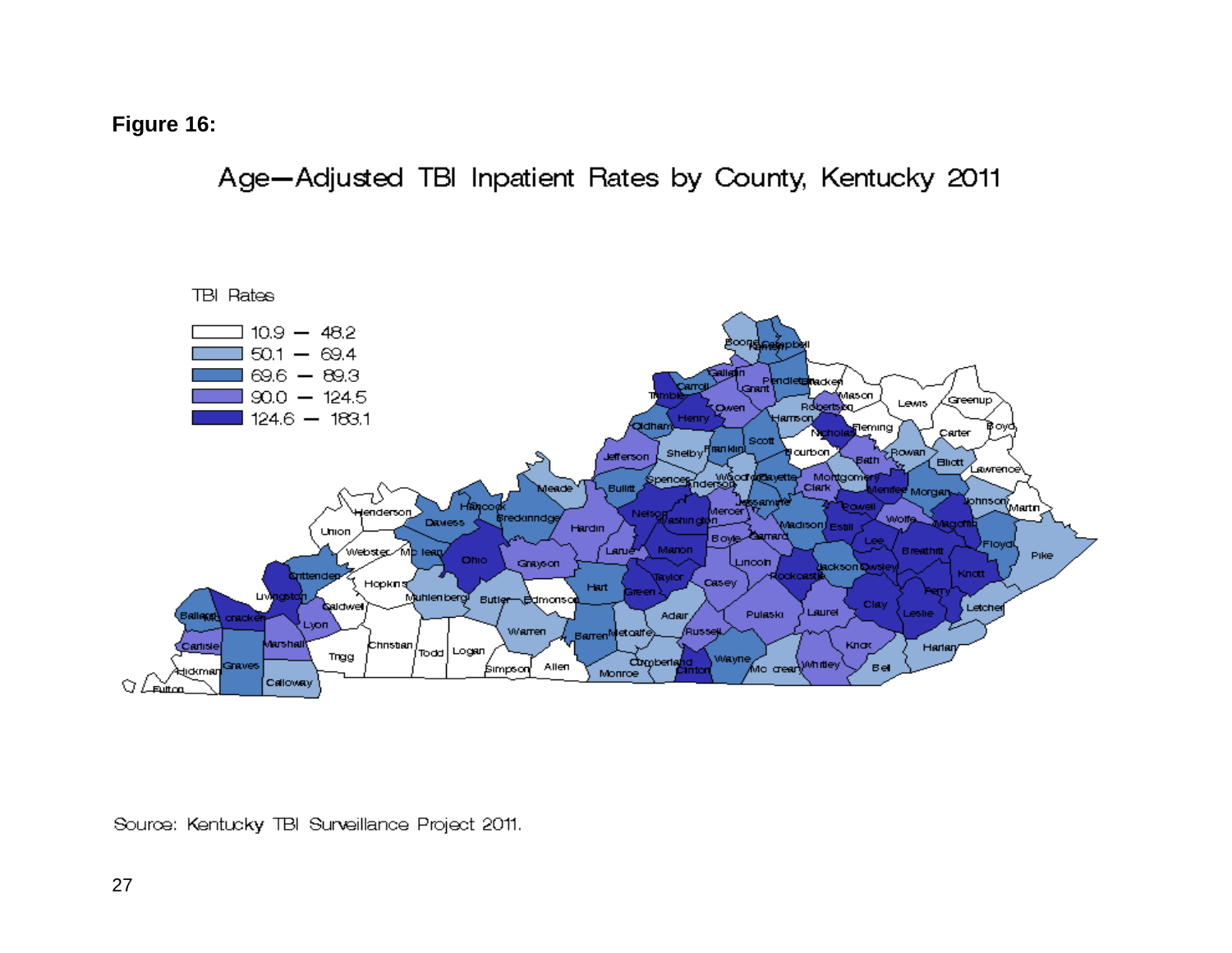#### **Figure 17:**

Age-Adjusted TBI ED Rates by County, Kentucky 2011

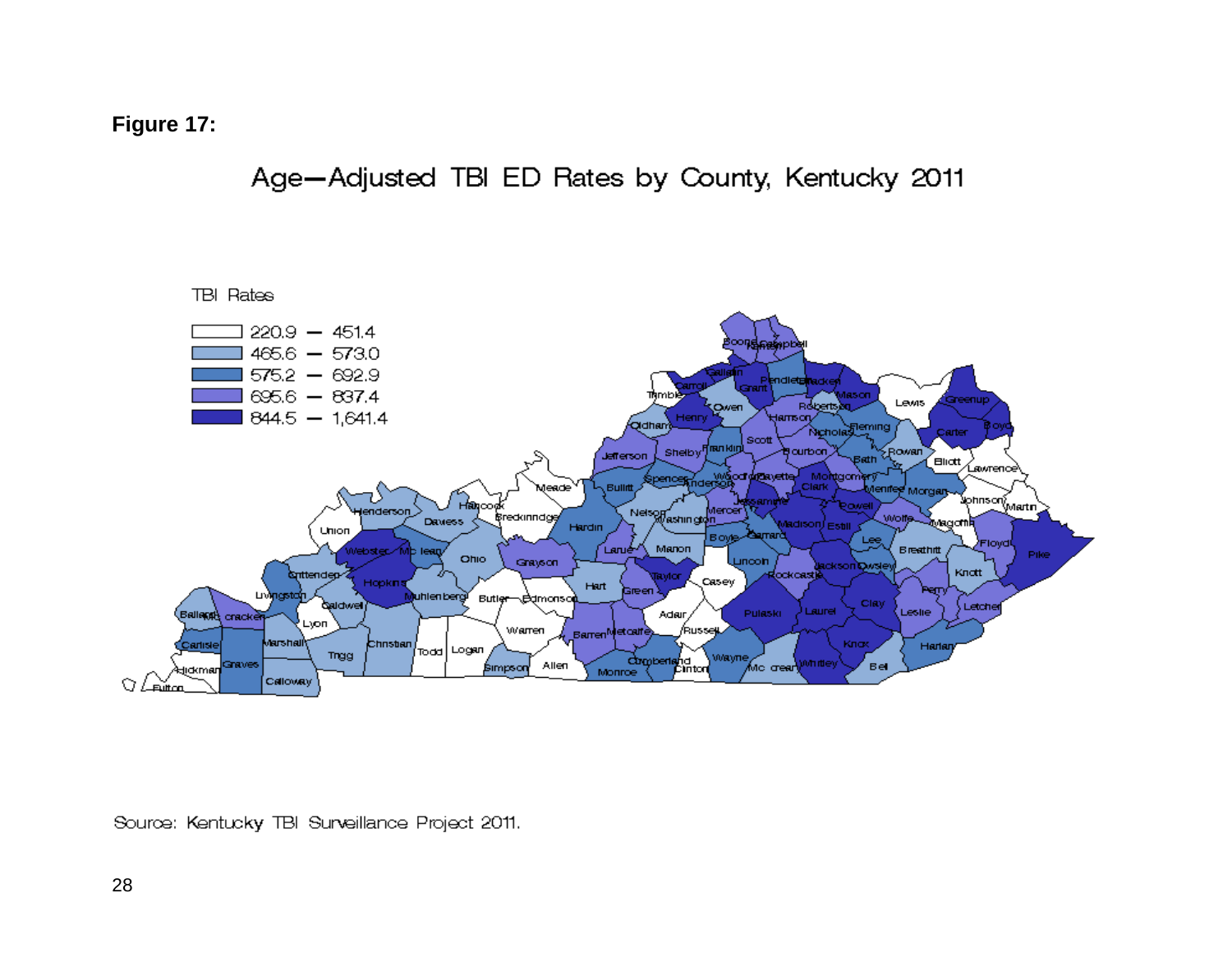## **Acquired Brain Injury in Kentucky**

In addition to CDC-defined TBI, there are many brain injuries that have non-traumatic etiologies. These we have classified as ABI. (See Appendix for diagnosis codes.) Because these diagnoses are not included in the CDC definition of TBI, they have been analyzed separately. There were 4,310 non-fatal ABI cases for Kentucky residents identified in 2011. This includes both inpatient (2,759) and ED (1,551) cases. The crude incidence rate for 2011 was 99.3 per 100,000 population.

#### **ABI by Sex: Comparing the Rates**

The following figure, **Figure 18**, is a graph depicting the rates of non-fatal ABI-related ED visits and hospitalizations by sex. The y axis represents the rate per 100,000 population. Rates were slightly higher for females in both ED and inpatient ABI cases.

#### **Figure 18: Rates of Non-Fatal Acquired Brain Injury-Related Emergency Department Visits and Hospitalizations, by Gender, Kentucky, 2011**

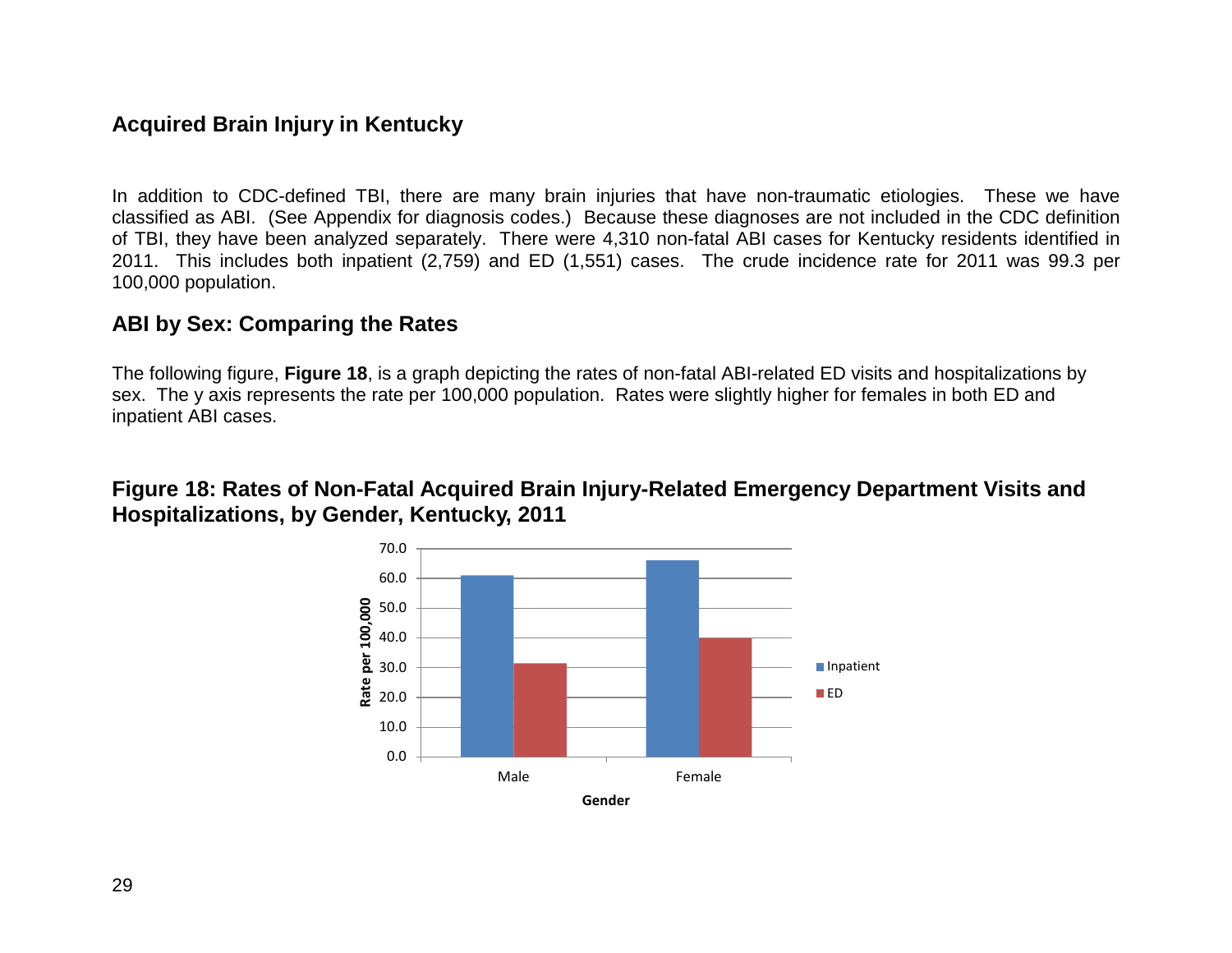## **ABI by Age: Comparing the Numbers**

**Figure 19: Numbers of Non-Fatal Acquired Brain Injury-Related Emergency Department Visits, and Hospitalizations, by Age Group, Kentucky, 2011**

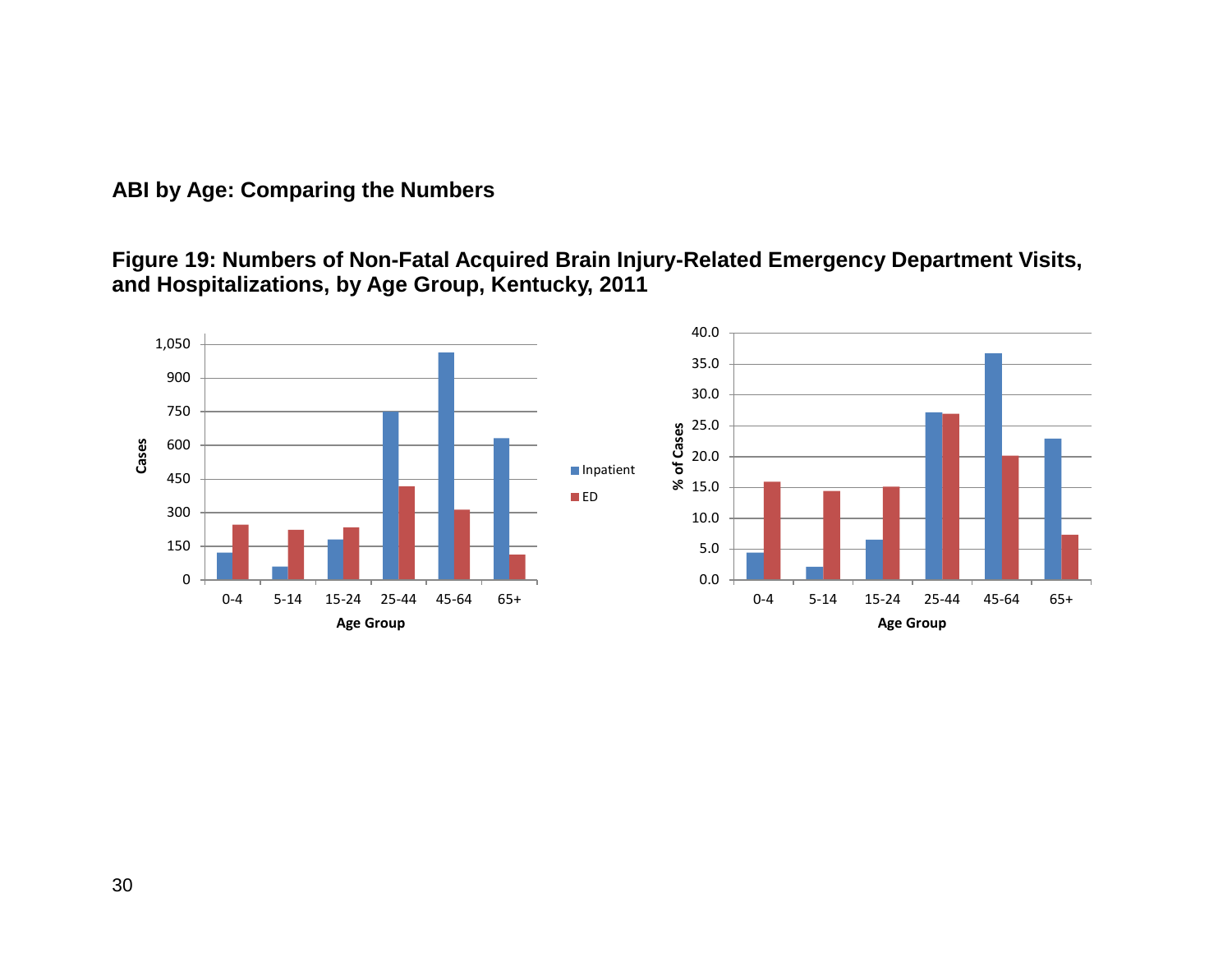## **ABI by Age: Comparing the Rates**

The following figure, **Figure 20**, is a graph depicting the annual rate of ABI-related ED visits and hospitalizations by age groups in Kentucky for 2011. The y axis represents the rate per 100,000 population. During 2011, very young children ages 0 to 4 years had the highest rate of non-fatal ABI-related ED visits, 87 per 100,000 population, followed by older adolescents ages 15 to 24 years. The highest rates of non-fatal ABI-related hospitalization occurred among adults age 65 years or older (109 per 100,000).

## **Figure 20: Rates of Acquired Brain Injury-Related Emergency Department Visits and Hospitalizations, by Age Group, Kentucky, 2011**

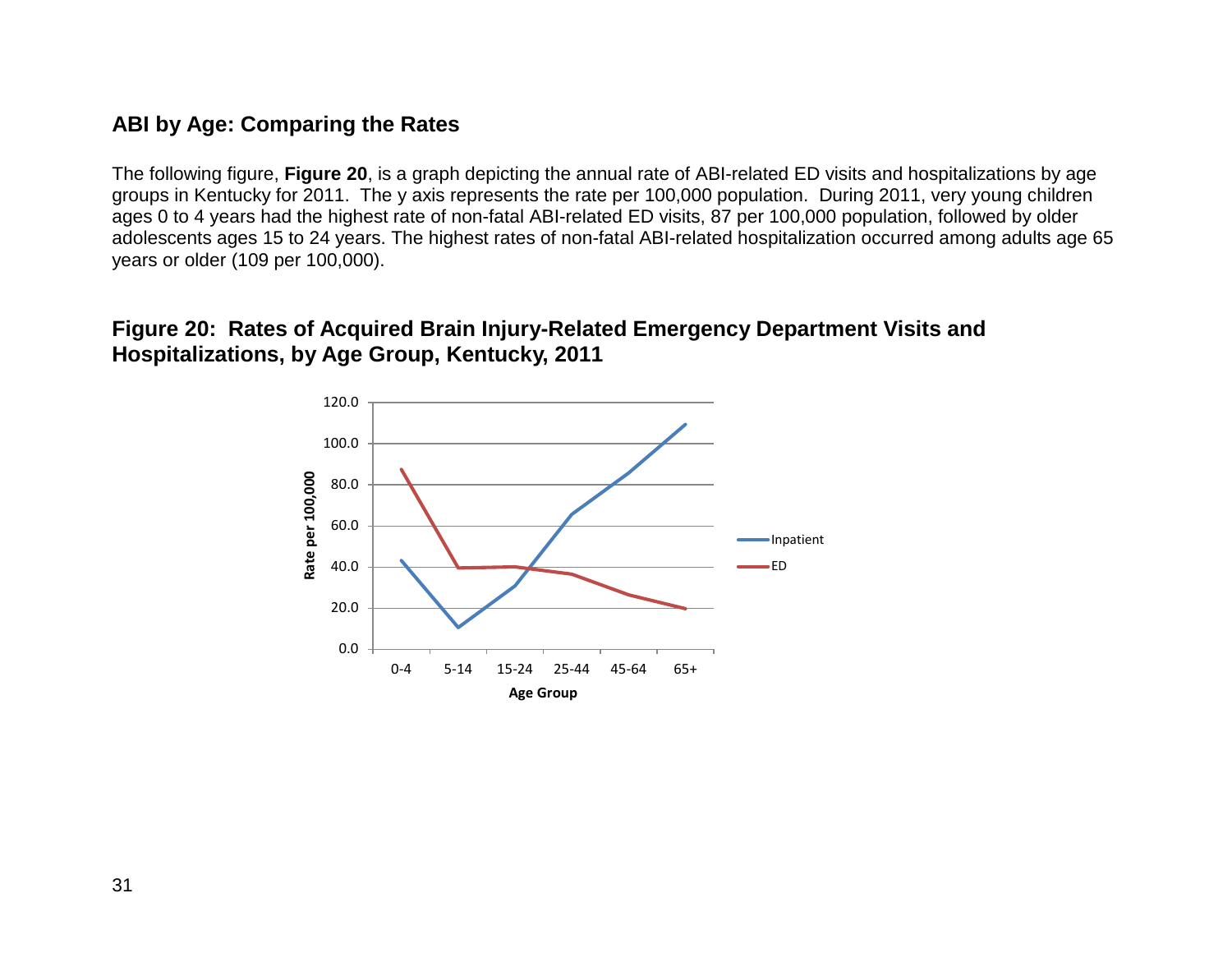## **ABI by Age and Type: Comparing the Rates**

Nearly all ABI (97% of inpatient and 83% of ED) were a result of either exposure to toxic substances (ETS) or anoxia. Over 6 out of 10 ETS cases included poisoning by sedatives, hypnotics, central nervous system depressants/anesthetics and toxic effects of alcohol. Over half of all anoxia cases were due to anoxic brain damage related to hereditary and degenerative disease of the central nervous system. In non-fatal ABI inpatient visits, anoxia tends to affect older people (ages 45 and over) considerably more often than younger people, where as ETS affects persons 15 and older. Very young children, 0-4, have the highest rates of non-fatal ABI related ED visits.

#### **Figure 21: Rates of Non-Fatal Acquired Brain Injury-Related Emergency Department Visits, and Hospitalizations, by Age Group and Type, Kentucky, 2011**

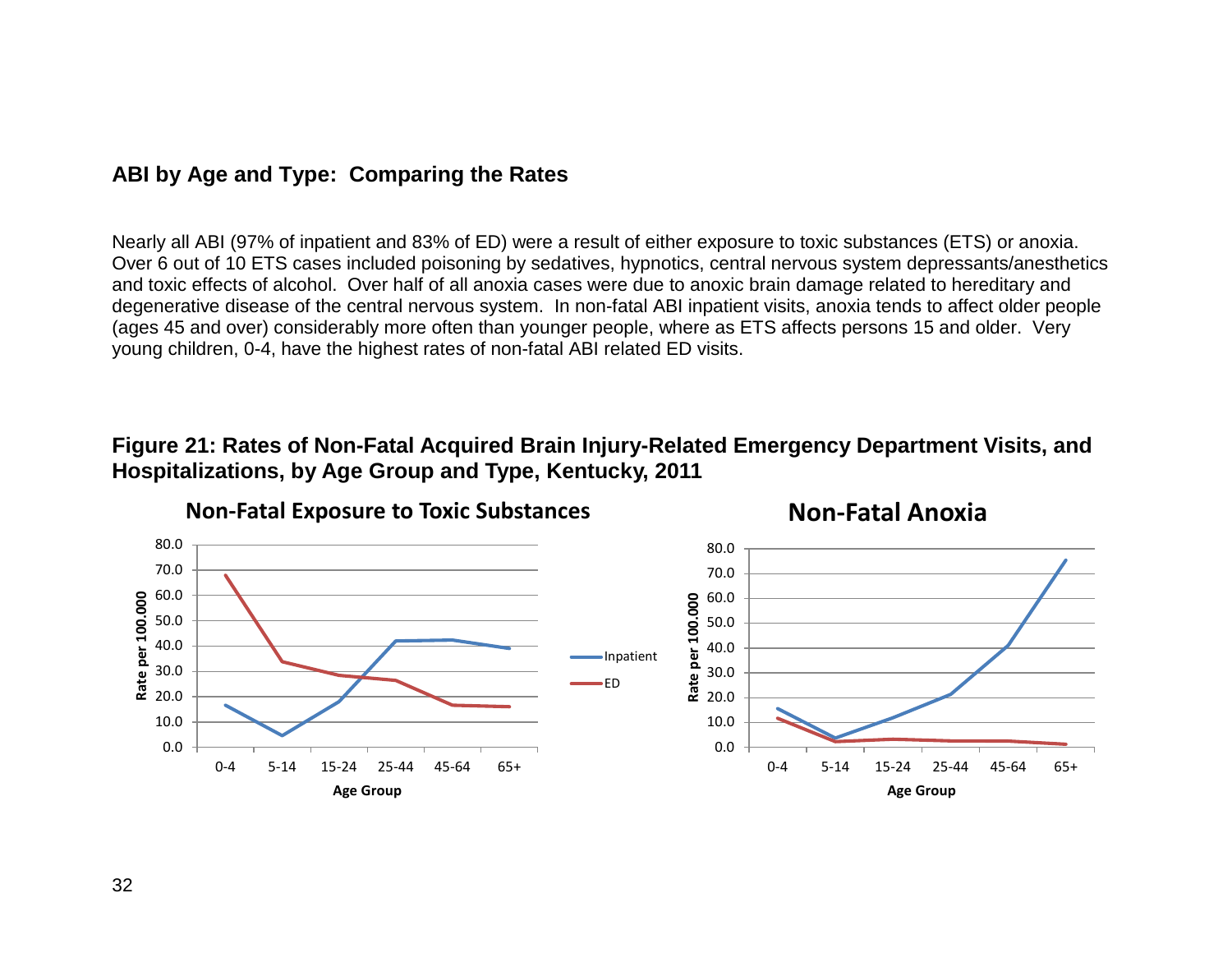**Figure 22: Non-Fatal Acquired Brain Injury-Related Emergency Department Visits and Hospitalizations by External Cause\*, Kentucky, 2011**



Among those ABI discharges that were reported to have some relationship with an injury (i.e. included an external cause of injury code), 85% of inpatient and 72% of ED cases were related to poisonings.

ABI is, by the statutory definition, non-traumatic, and many ABI cases do not include an external cause of injury code. Note that we are making a distinction between "injury-related" and "traumatic", with trauma being considered one of several forms of injury. 59% of inpatient cases and 31% of ED cases did not include an external cause of injury code.

\*Where external cause was reported.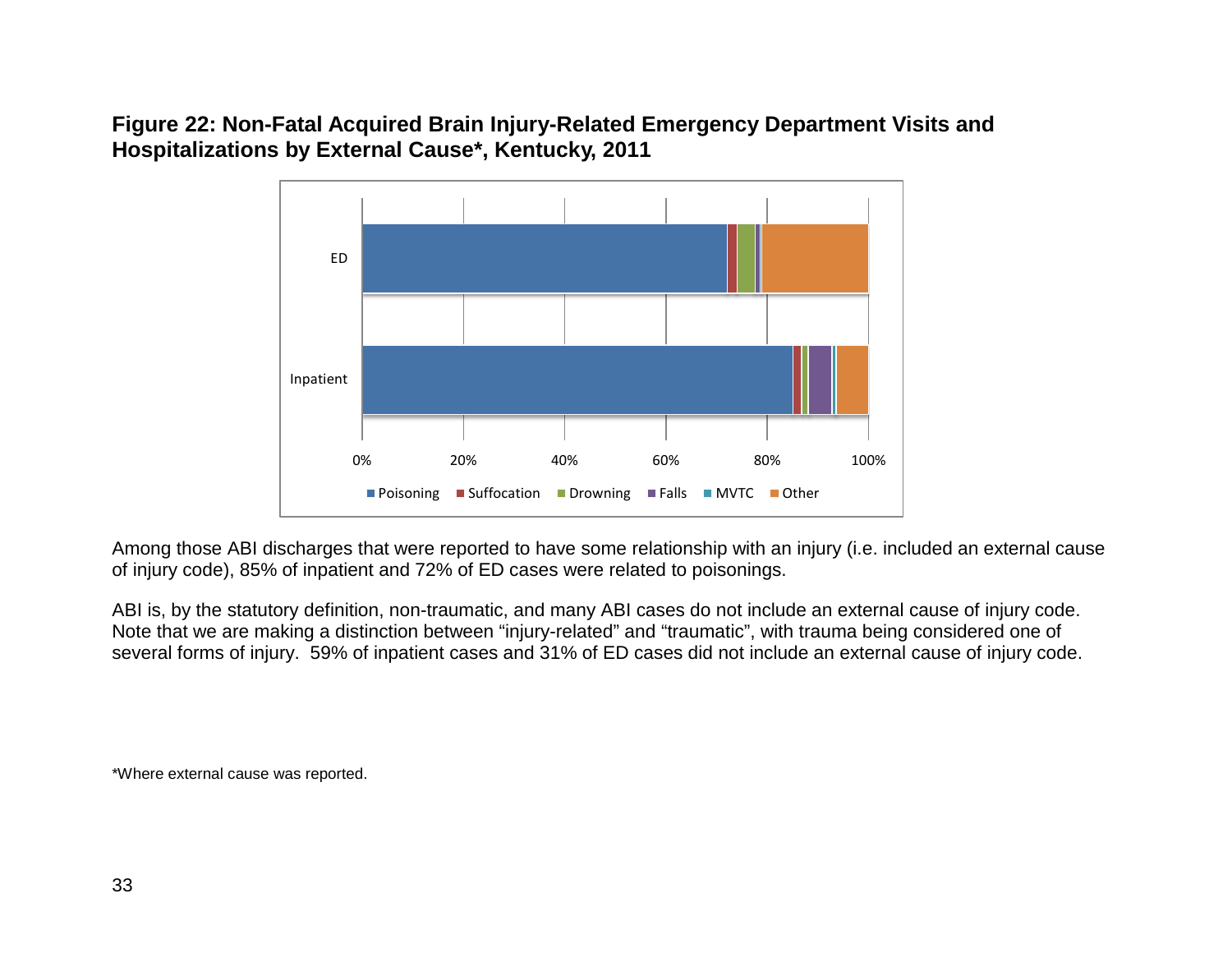The length of stay (LOS) for hospitalized, non-fatal ABI (n=2,759) ranged from 1 day to 208 days. The mean LOS was 7.7 days with a median LOS of 4 days. Figure 23 shows the distribution of stays for those hospitalized with ABI. One third of admitted (inpatient) ABI injuries stayed for 1 week or longer.



#### **Figure 23: Non-Fatal Acquired Brain Injury-Hospitalization Length of Stay, Kentucky, 2011**

For non-fatal inpatient ABIs, 1,260 (46%) had a disposition other than "routine". The three most frequent non-routine discharges were "skilled nursing facility", "home health", and "inpatient – other short term hospital". A total of 633 inpatient discharges had one of these three dispositions. ED discharges were most likely (84%) routinely discharged to home or self care (routine) with "inpatient – other short term hospital" being the most frequent non-routine discharge.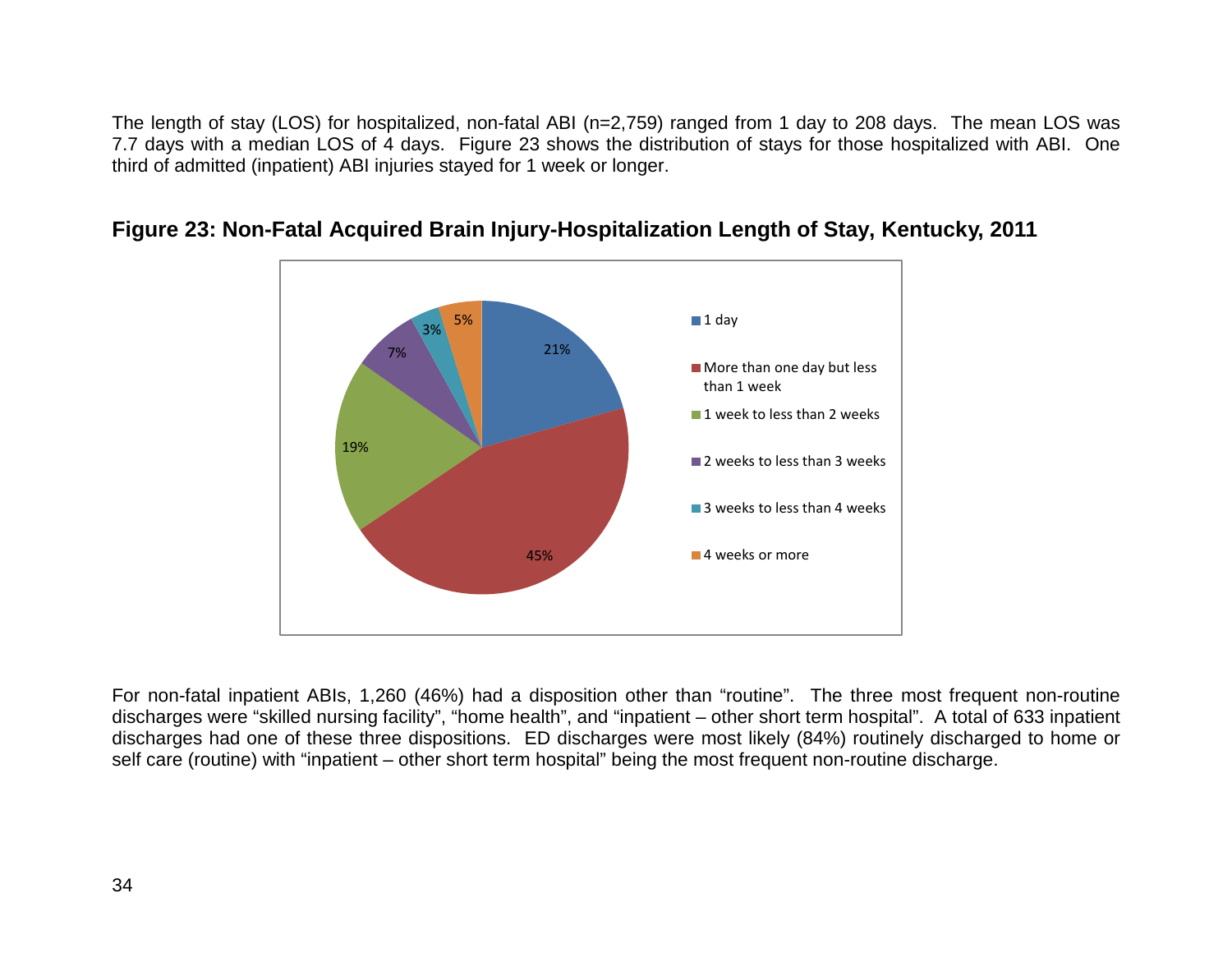Government sources were the most often primary payers billed for both inpatient (57%) and ED (42%) care charges of non-fatal ABI. Please note that the amount billed by the hospital will generally be larger than the amount actually paid after adjudication of the claim.

#### **Figure 24: Non-Fatal Acquired Brain Injury-Emergency Department and Hospitalizations, Payer Source and Charges, Kentucky, 2011**



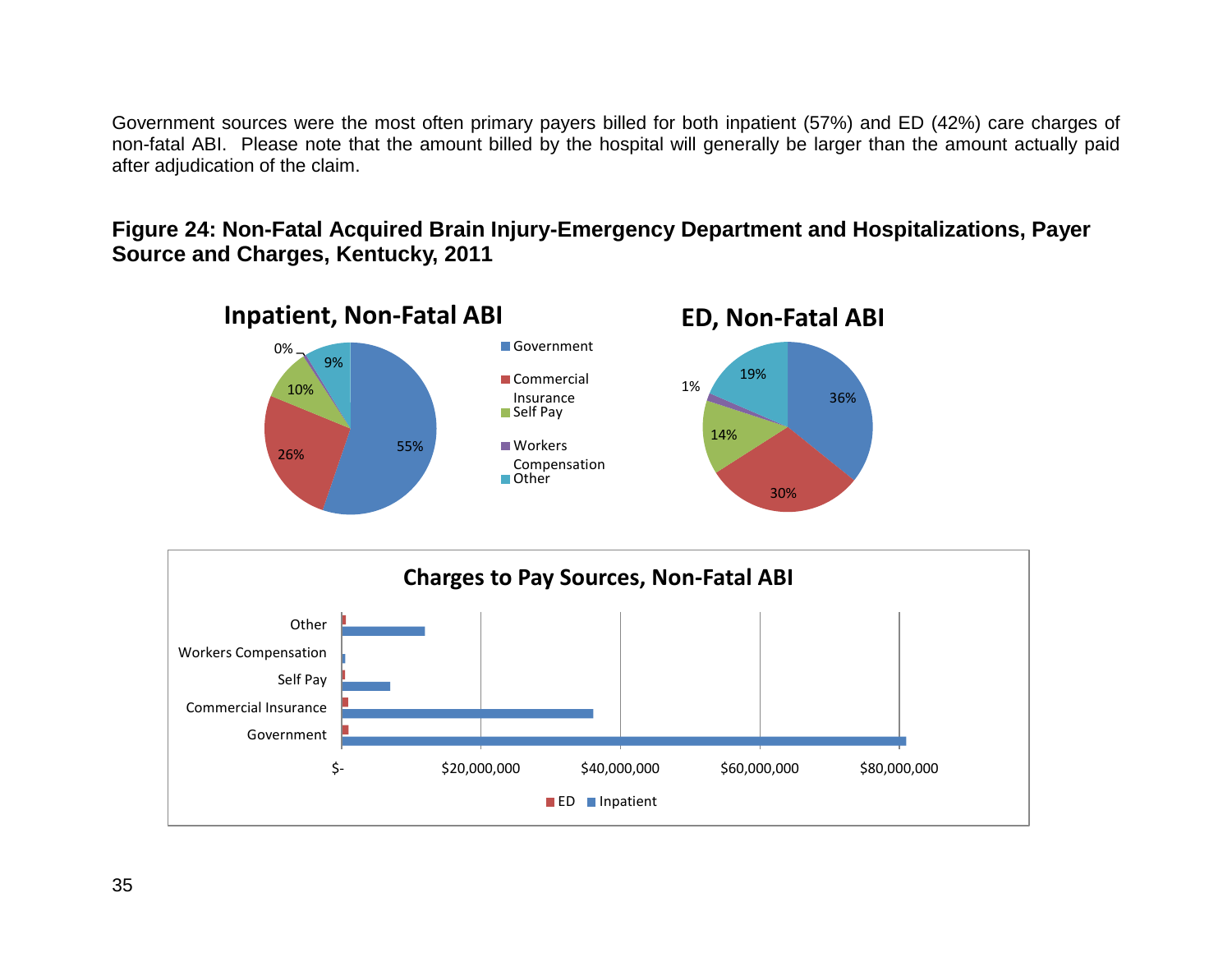In general, as with TBI, the more populous counties had high numbers of ABI. However, the ten most populous counties did not appear in the top thirty counties when ranked by age-adjusted rate for either inpatient or ED cases. Owsley, which ranks 119<sup>th</sup> with respect to county population, had the third highest age adjusted rate of inpatient ABI in the state. Leading the state for age adjusted rate for ED cases was Morgan county, the 80<sup>th</sup> county when ranked by population size. The counties with the highest inpatient rates were concentrated in eastern Kentucky with another cluster showing in the western region (Figure 27).

The following figures map both the frequency of ABI in Kentucky counties (Figures 25 and 26) as well as the age adjusted rate of ABI in each county (Figures 27 and 28) for inpatient and outpatient ABIs. It should be noted that these mappings include ALL inpatient ABI cases (Figures 25 and 27) as well as ALL ED ABI cases (Figures 26 and 28) – including those that died at the hospital. Fatalities are not included in other analysis in this report unless noted but are included here to capture a visual representation of the magnitude of the problem of ABI in each county. These numbers DO NOT include those that died before admission to an acute care hospital. Due to mortality data being several years behind available hospital discharge data, accurate numbers of deaths outside those within the hospital system can only be estimated and are not included in the mapping of actual data.

Multiple tables can be found in the Appendix detailing specific rates and frequencies by county, frequency, and age adjusted rates for both inpatient and ED ABIs.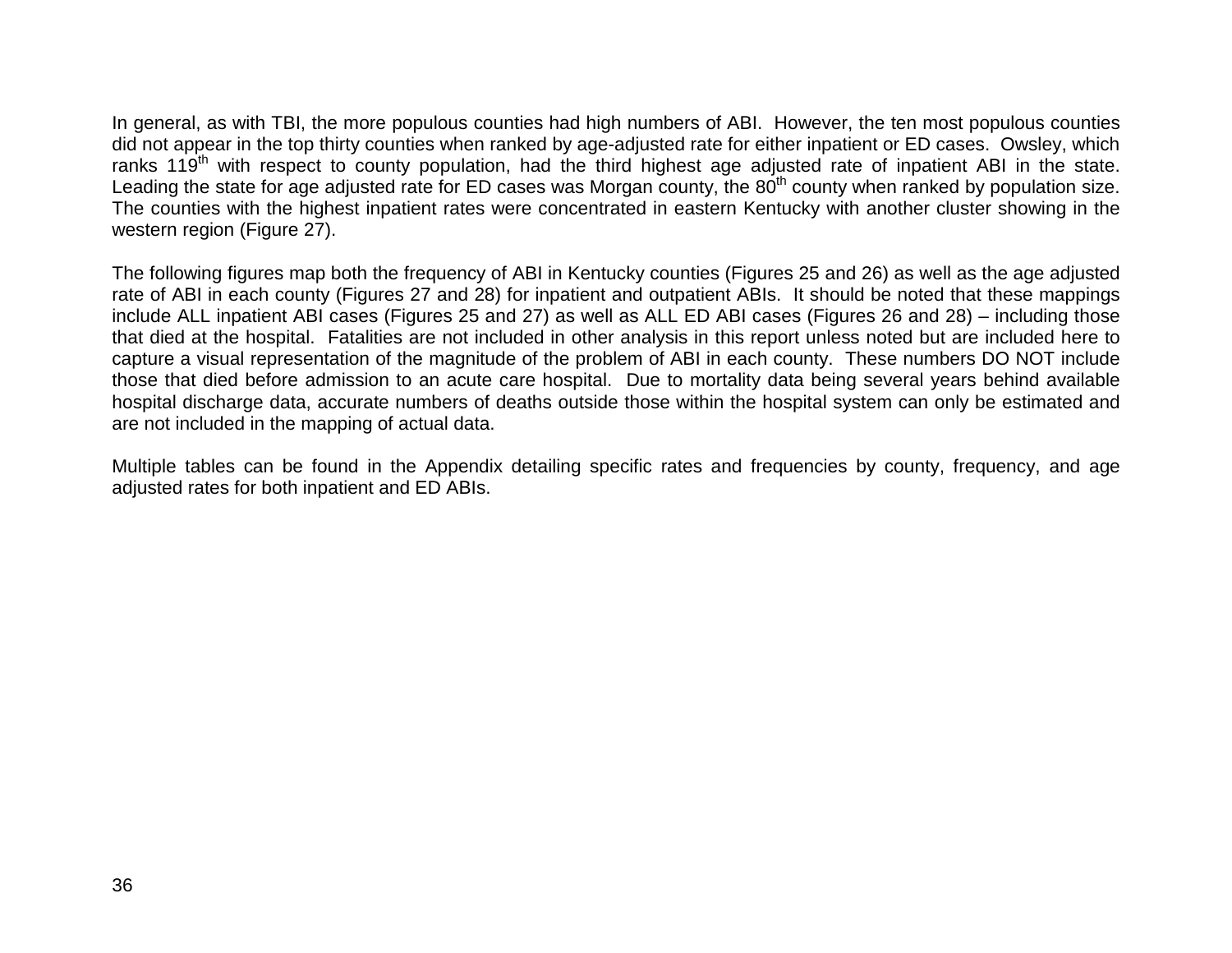**Figure 25.**

# ABI Inpatient Cases by County, Kentucky 2011

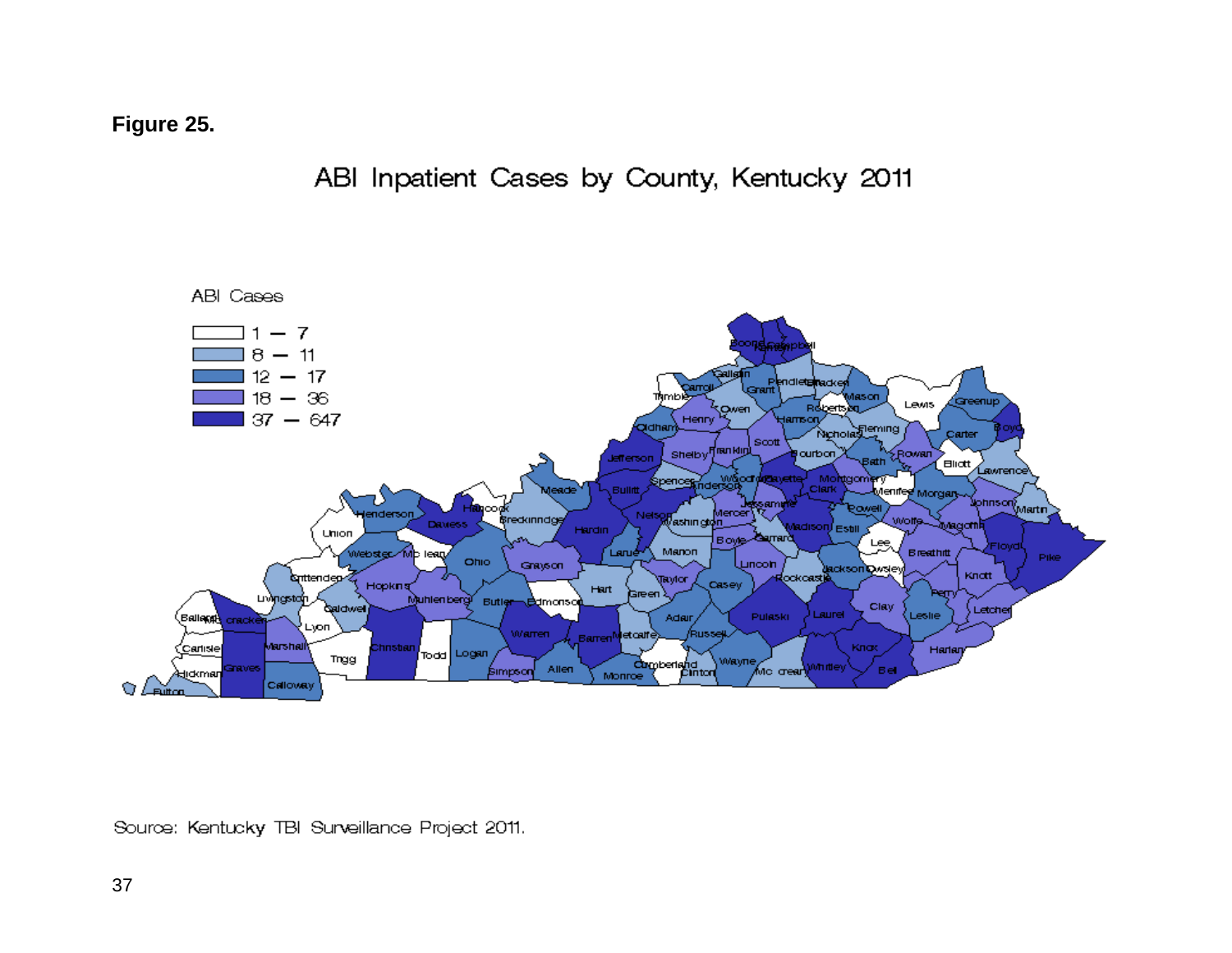**Figure 26.**



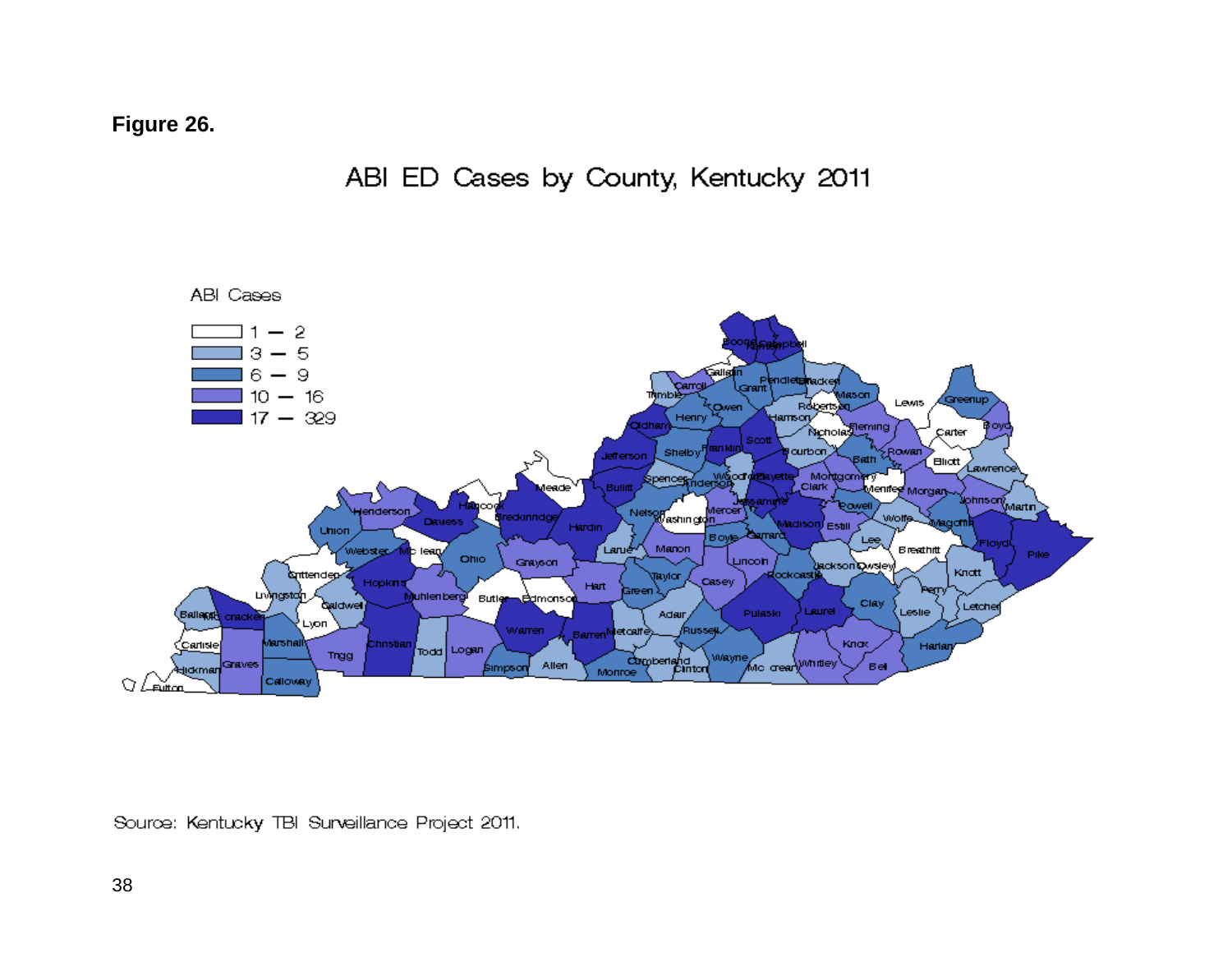**Figure 27.**

Age-Adjusted ABI Inpatient Rates by County, Kentucky 2011

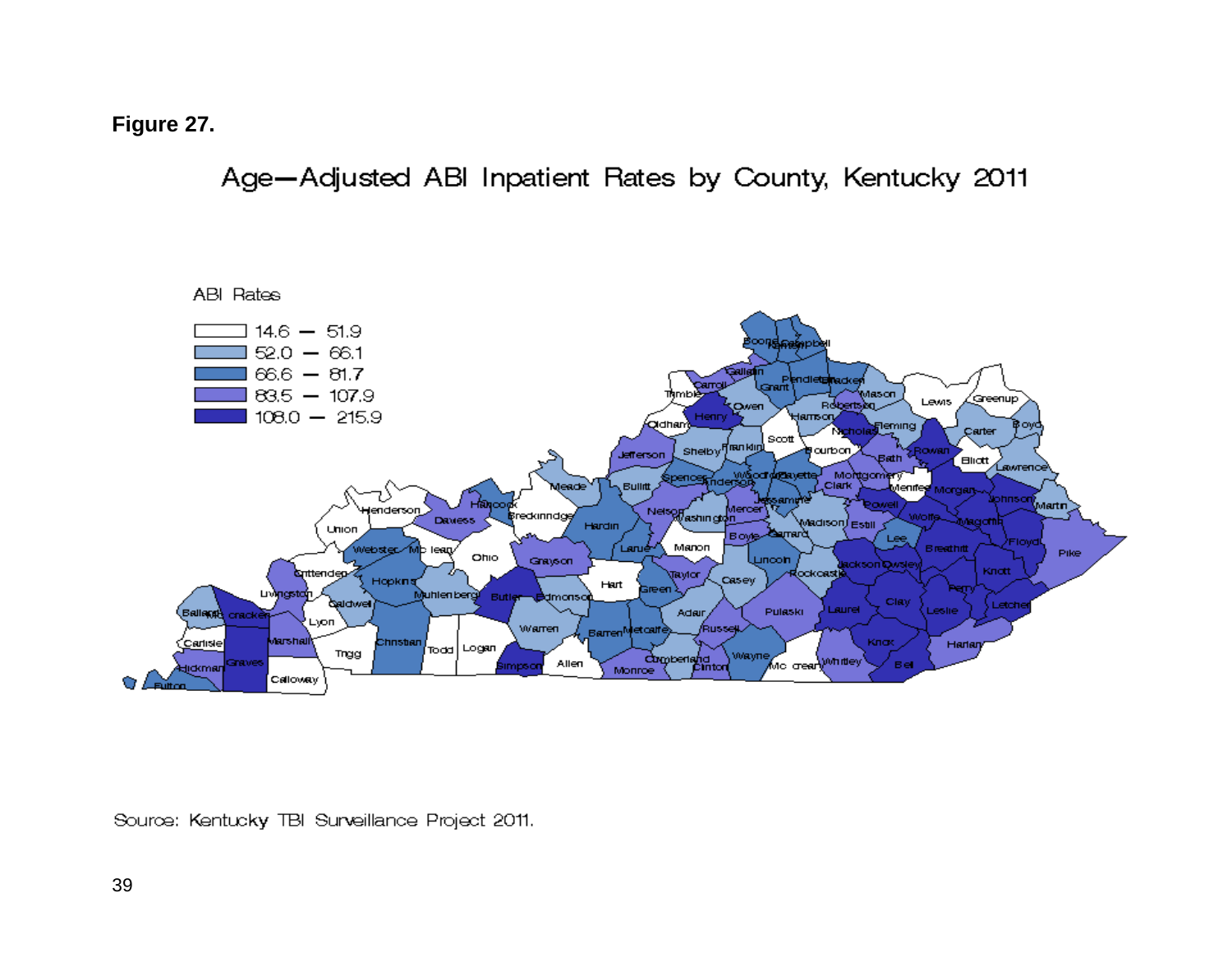### **Figure 28.**

Age-Adjusted ABI ED Rates by County, Kentucky 2011

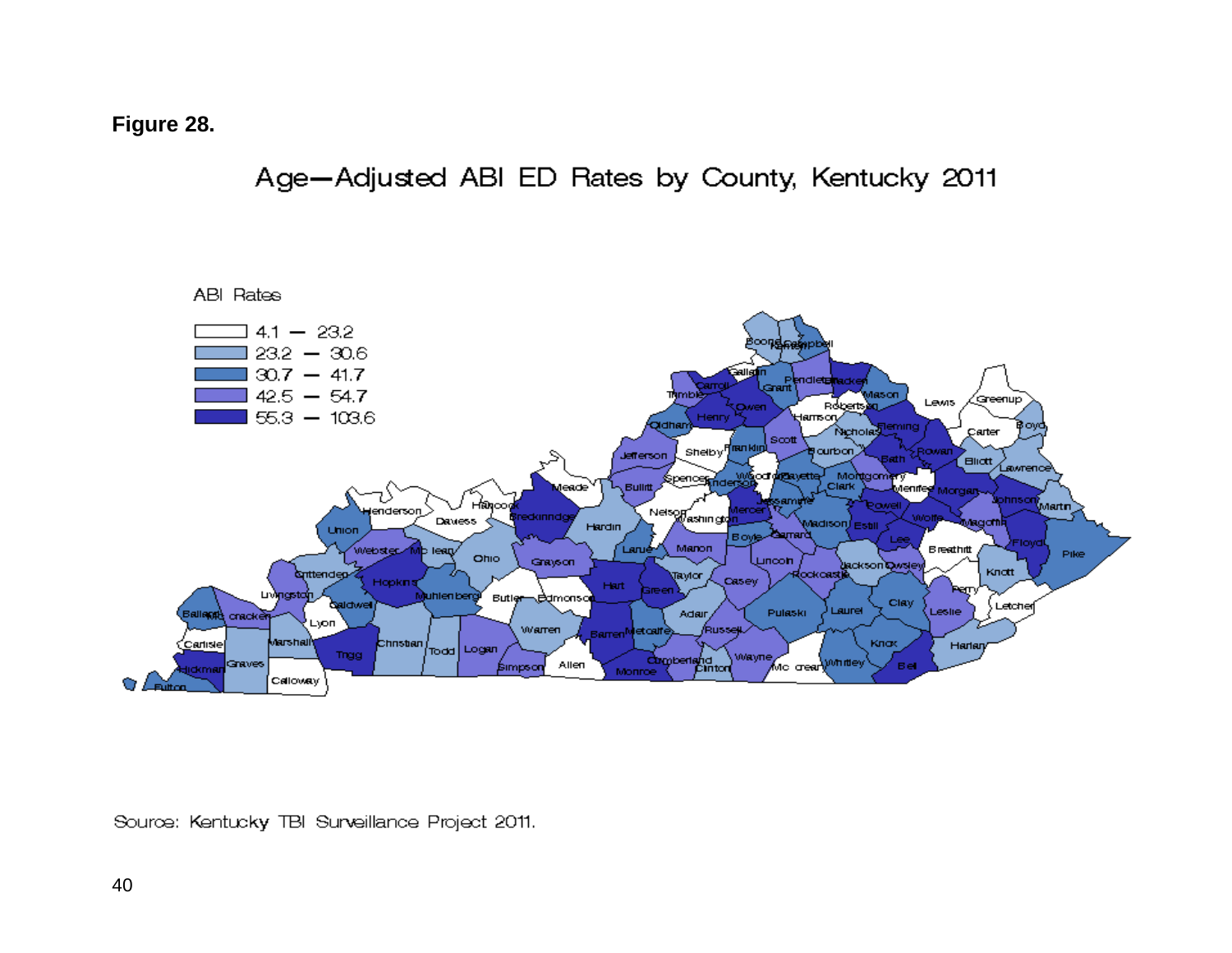## **Spinal Cord Injury in Kentucky**

SCI patients often are readmitted for problems stemming from the original injury. In an effort to avoid double counting in such cases, for SCI we looked only at the first three listed diagnosis codes. There were 200 non-fatal inpatient SCI cases for Kentucky residents identified in 2011 as well as 86 non-fatal ED cases. The crude incidence rate of any non-fatal SCI was 6.6 per 100,000 population.

### **ABI by Sex: Comparing the Rates**

**Figure 29: Rates of Non-Fatal Spinal Cord Injury-Related Emergency Department Visits and Hospitalizations, by Gender, Kentucky, 2011**

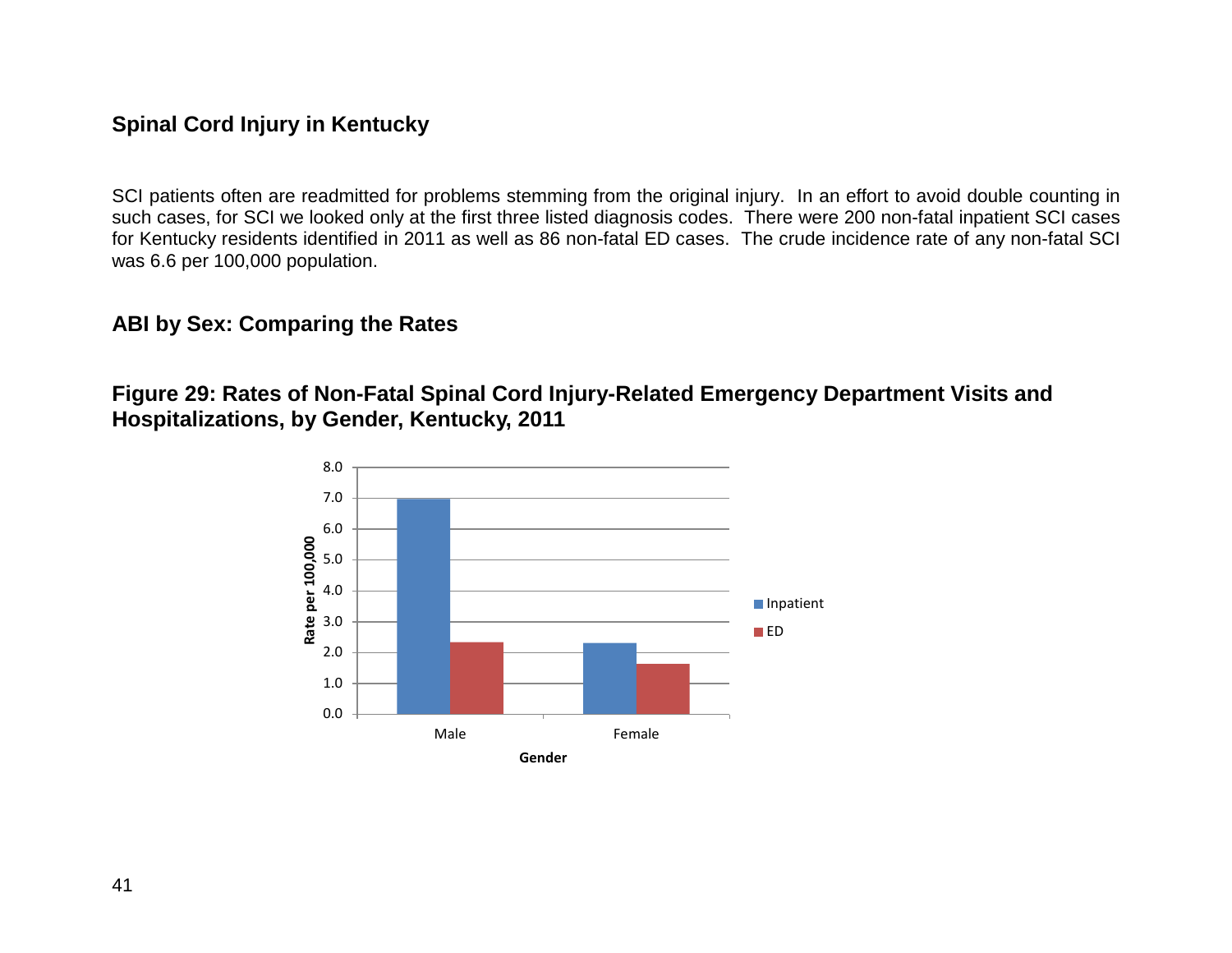**Figure 30: Rates of Spinal Cord Injury-Related Emergency Department Visits and Hospitalizations, by Age Group, Kentucky, 2011**



The highest age-specific rates were found in the 65 or older age group for both non-fatal inpatient and ED SCI.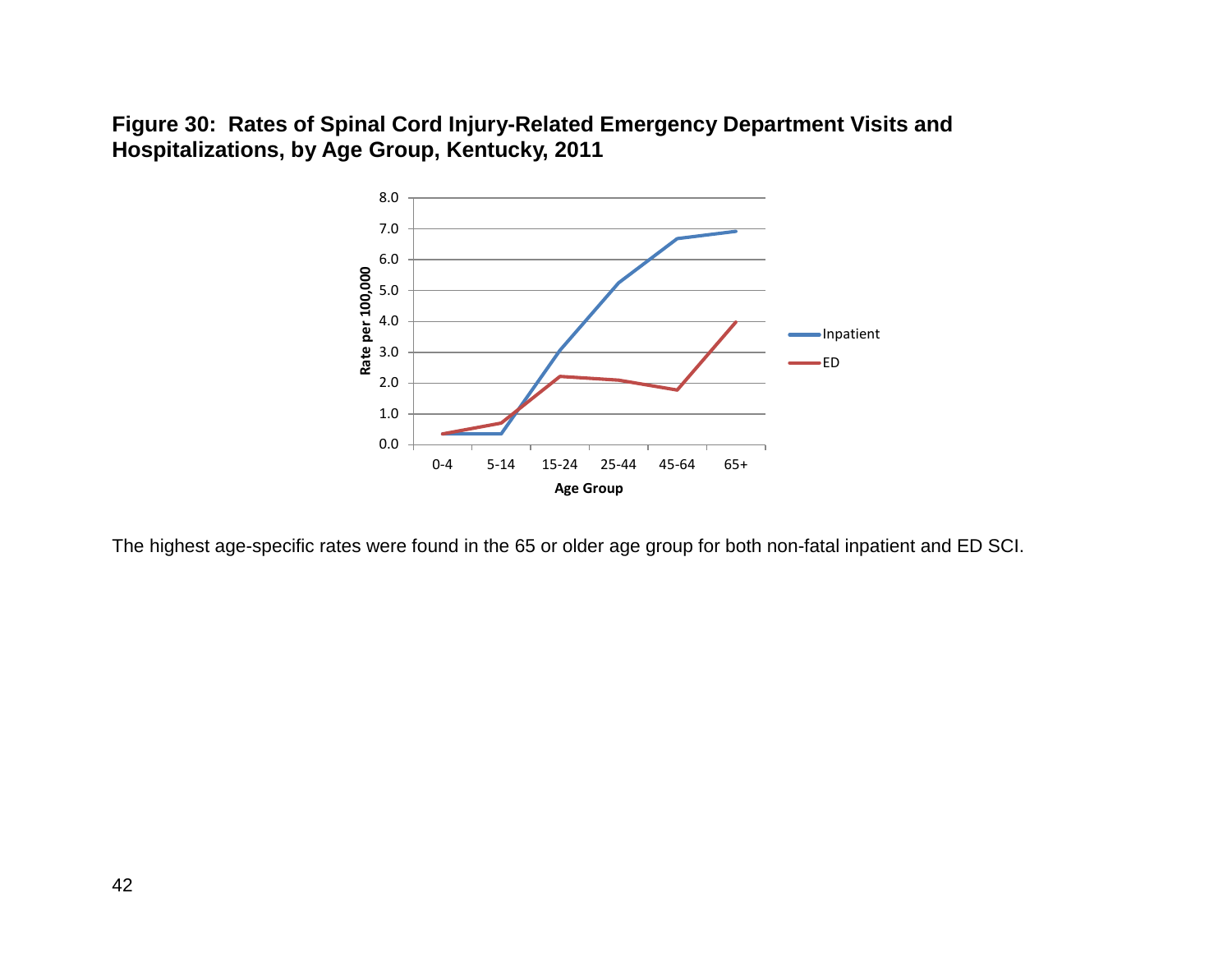### **Figure 31: Non-Fatal Spinal Cord Injury-Related Emergency Department Visits and Hospitalizations by External Cause, Kentucky, 2011**



Among non-fatal SCI's for which an E-code was reported, falls were the leading mechanisms of injury for both inpatient and ED SCI visits. Unfortunately, over one out of three of the inpatient SCI discharges had no E-code reported.

Hospitalized SCI patients had a length of stay (LOS) varying from 1 day to 51 days. The mean LOS was 11.5 days with a median of 8 days. Over 6 out of 10 (61%) of the non-fatal inpatient SCI discharges had dispositions other than "routine", while 52% of ED discharges were non-routine. In total, 58% of SCI non-fatal discharges went on to receive further care. In comparison, non-fatal TBI inpatient visits were routinely discharged almost 60% of the time and TBI visits to the ED were routinely discharged over 90% of the time. Overall, almost 9 out of 10 non-fatal TBI discharges were discharged to home or self care (routine).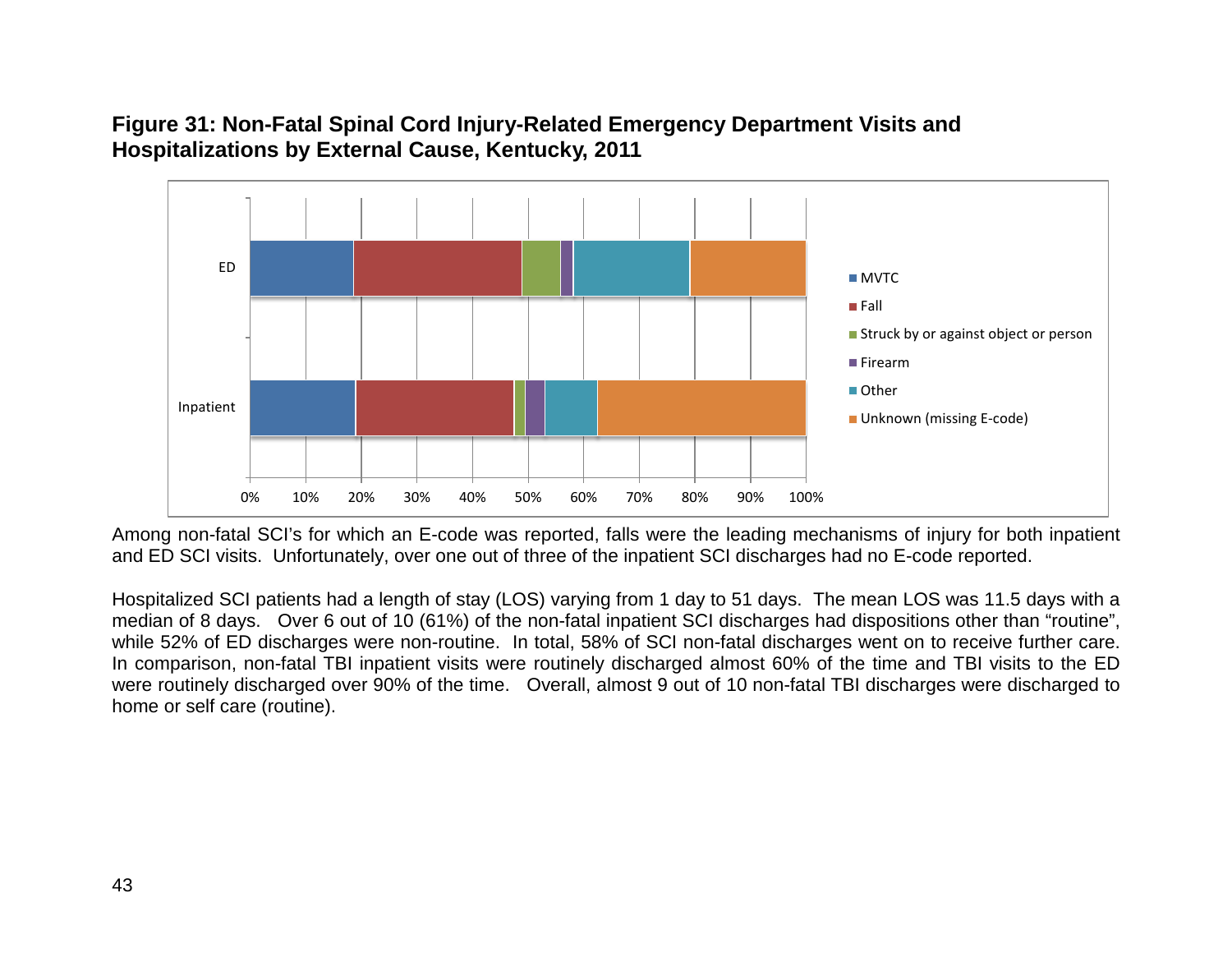Government sources were the primary payer billed for acute care charges in almost half of all non-fatal SCI. Government payers were billed over \$6 million in 2011, and commercial payers almost \$10 million.

## **Figure 33: Non-Fatal Spinal Cord Injury-Emergency Department and Hospitalizations, Payer Source and Charges, Kentucky, 2011**



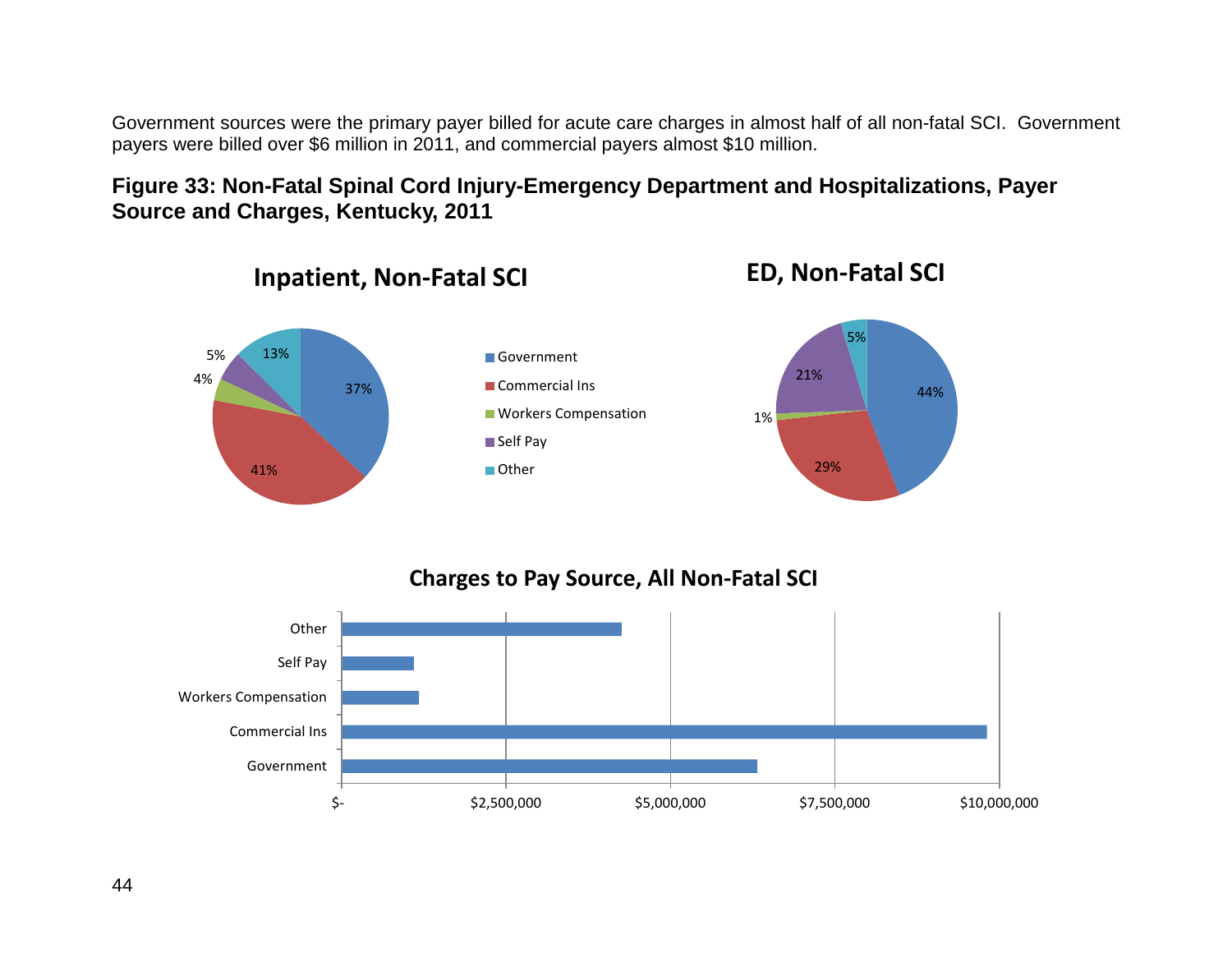### **Conclusion**

Over 38,000 non-fatal central nervous system injury-related ED visits and hospitalizations occurred in Kentucky in 2011. This number is larger than what had been previously estimated. The findings show the importance of including ED visits because of the large number of TBIs seen only in that setting, especially among children. Although this report provides data on a wide range of CNSI occurring in Kentucky, it still does not capture all of them. It does not include those treated by emergency medical services that refused transport to a hospital, or those hospitalized outside of Kentucky nor does it include those seen by non-hospital medical services or who sought no care at all. Many people recover from their injuries, but in 2011 alone, over 105 Kentuckians per day received either inpatient or ED care for a CNSI, many of which will result in some long term disability. Thus, brain and spinal cord injury prevention, improved acute care and rehabilitation to reduce the likelihood of injury-related disability, and also increased access to services for those who do not fully recover are critical to improving quality of life of persons following a CNSI.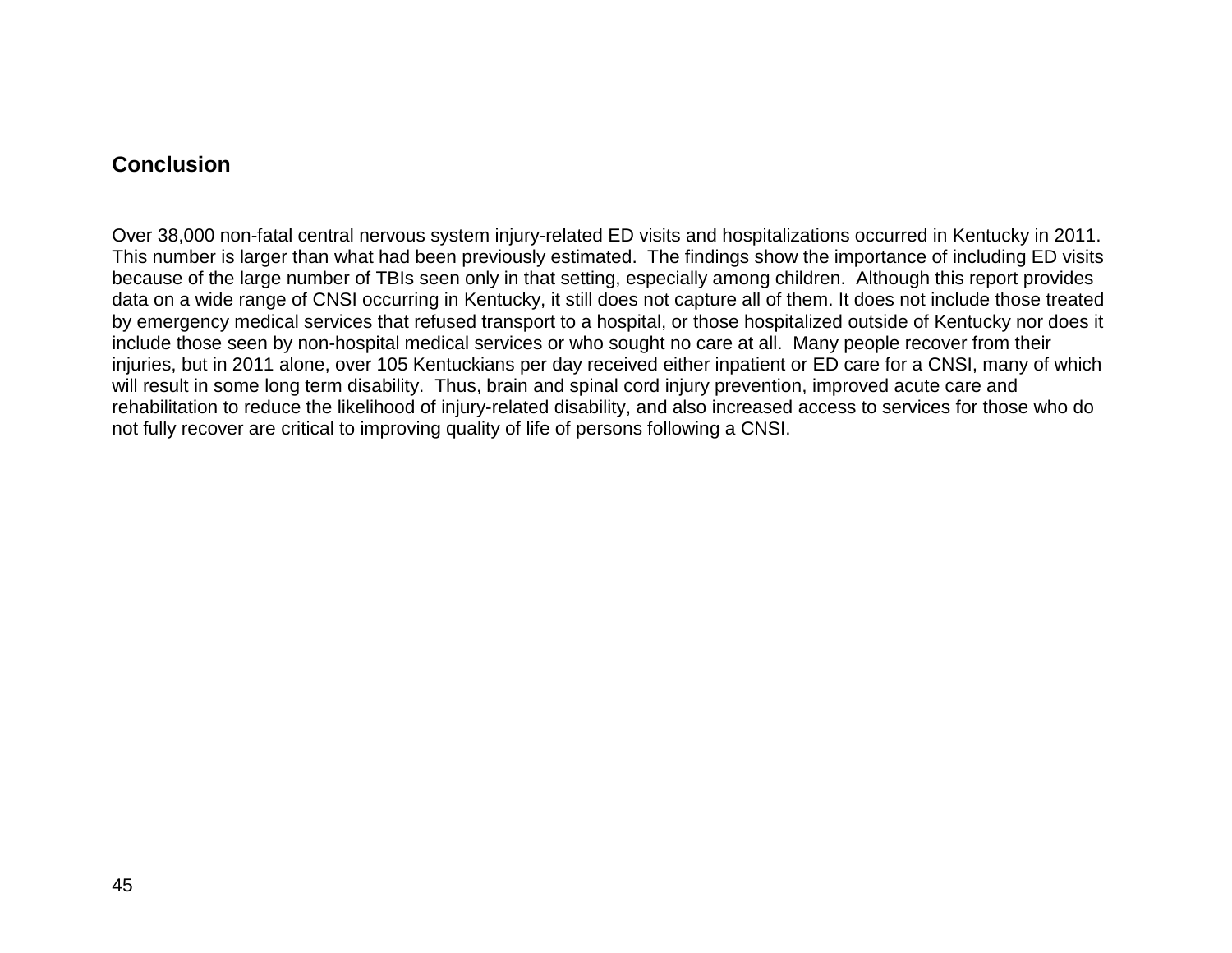# **Appendix A: Tables and Figures**

For the following tables: Unless otherwise noted, persons who were hospitalized or died were excluded from the data for ED Visits. For Hospitalizations, in-hospital deaths were excluded. The average annual rate is per 100,000 population. Rates calculated using the most recent available Kentucky population estimates (2010).

| Table 1:  Non-Fatal TBI ED Visits and Hospitalizations by Age Group, Kentucky, 2011 |  |  |  |  |
|-------------------------------------------------------------------------------------|--|--|--|--|
|-------------------------------------------------------------------------------------|--|--|--|--|

|          |        | Inpatient |       |        | Outpatient |        |               | Total   |        |  |  |
|----------|--------|-----------|-------|--------|------------|--------|---------------|---------|--------|--|--|
| Age      | Number | Percent   | Rate  | Number | Percent    | Rate   | <b>Number</b> | Percent | Rate   |  |  |
| $0 - 4$  | 134    | 3.0       | 47.5  | 4370   | 97.0       | 1547.6 | 4,504         | 100.0   | 1595.1 |  |  |
| $5 - 14$ | 129    | 2.9       | 22.7  | 4300   | 97.1       | 758.3  | 4,429         | 100.0   | 781.1  |  |  |
| 15-24    | 368    | 5.8       | 62.7  | 5971   | 94.2       | 1017.6 | 6,339         | 100.0   | 1080.3 |  |  |
| 25-44    | 566    | 7.7       | 49.5  | 6784   | 92.3       | 593.6  | 7,350         | 100.0   | 643.1  |  |  |
| 45-64    | 766    | 14.2      | 64.8  | 4631   | 85.8       | 391.8  | 5,397         | 100.0   | 456.6  |  |  |
| $65+$    | 1482   | 24.9      | 256.3 | 4466   | 75.1       | 772.4  | 5,948         | 100.0   | 1028.7 |  |  |
| Total    | 3,445  | 10.1      | 79.4  | 30,522 | 89.9       | 703.4  | 33,967        | 100.0   | 782.8  |  |  |

#### **Table 2: Non-Fatal TBI ED Visits and Hospitalizations by Gender, Kentucky, 2011**

|        |        | Inpatient   |      | ED     |         | Total |        |         |       |  |
|--------|--------|-------------|------|--------|---------|-------|--------|---------|-------|--|
| Age    | Number | Percent     | Rate | Number | Percent | Rate  | Number | Percent | Rate  |  |
| Male   | 1963   | 11 $\Omega$ | 91.9 | 15.949 | 89.0    | 747.0 | 17.912 | 100.0   | 839.0 |  |
| Female | 1482   | 9.2         | 67.2 | 14.572 | 90.8    | 661.0 | 16.054 | 100.0   | 728.3 |  |
| Total  | 3.445  | 10.1        | 79.4 | 30.521 | 89.9    | 703.4 | 33.966 | 100.0   | 782.7 |  |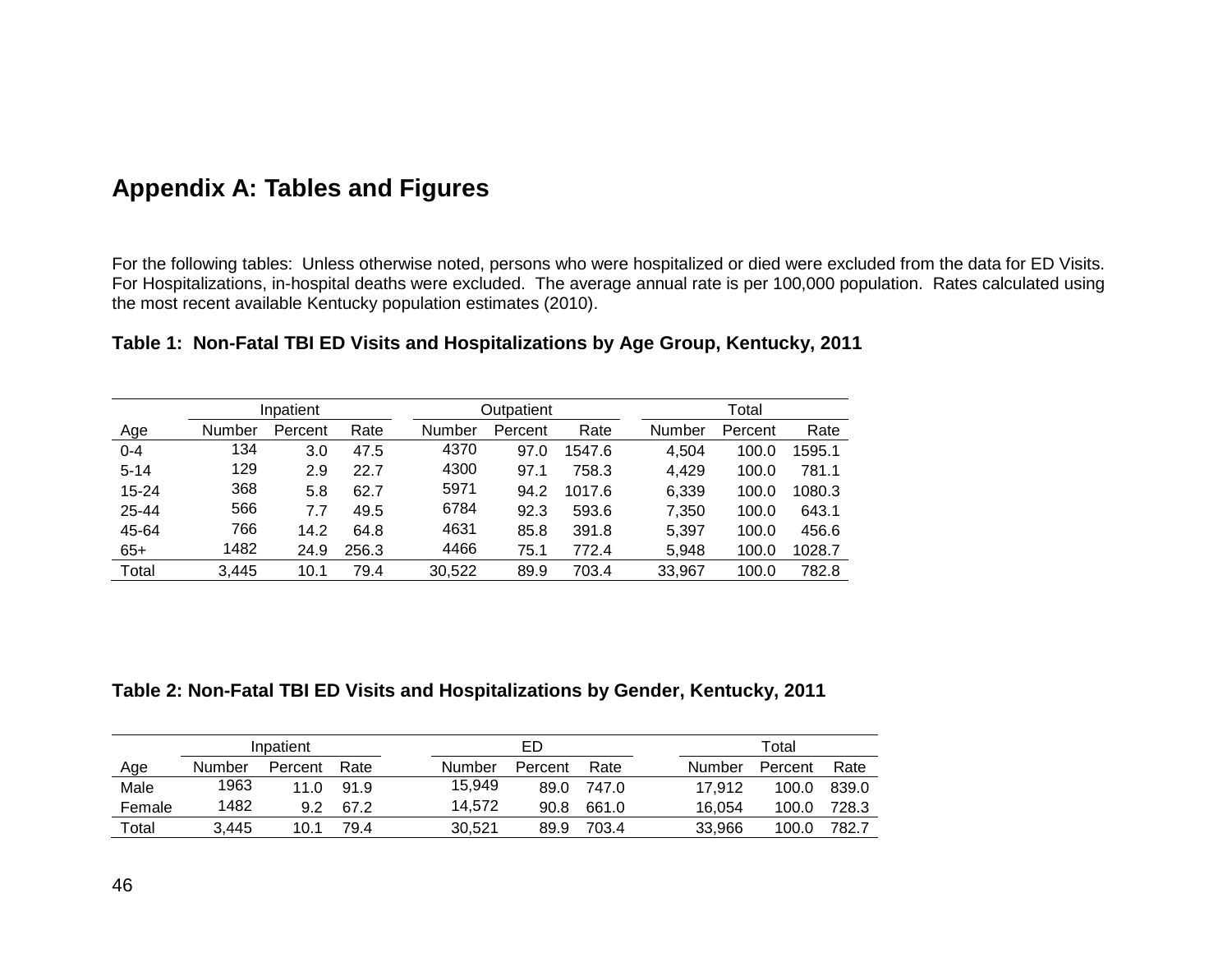|                             |        | Inpatient |      |        | ED   |       |        | Total |       |
|-----------------------------|--------|-----------|------|--------|------|-------|--------|-------|-------|
| Mechanism of Injury         | Number | Pct.      | Rate | Number | Pct. | Rate  | Number | Pct.  | Rate  |
| Motor vehicle traffic crash | 550    | 9.3       | 12.7 | 5,363  | 90.7 | 123.6 | 5,913  | 100.0 | 136.3 |
| Fall                        | 1,574  | 11.1      | 36.3 | 12,565 | 88.9 | 289.6 | 14,139 | 100.0 | 325.8 |
| Firearm                     | 23     | 60.5      | 0.5  | 15     | 39.5 | 0.3   | 38     | 100.0 | 0.9   |
| Non-traffic land transport  | 105    | 11.8      | 2.4  | 784    | 88.2 | 18.1  | 889    | 100.0 | 20.5  |
| Struck by object or person  | 189    | 3.0       | 4.4  | 6,117  | 97.0 | 141.0 | 6,306  | 100.0 | 145.3 |
| Non-traffic pedal cycle     | 27     | 5.6       | 0.6  | 454    | 94.4 | 10.5  | 481    | 100.0 | 11.1  |
| Machinery                   | 12     | 24.0      | 0.3  | 38     | 76.0 | 0.9   | 50     | 100.0 | 1.2   |
| Other                       | 161    | 6.9       | 3.7  | 2,180  | 93.1 | 50.2  | 2,341  | 100.0 | 53.9  |
| Unknown (missing E-code)    | 804    | 21.1      | 18.5 | 3,006  | 78.9 | 69.3  | 3,810  | 100.0 | 87.8  |
| Total                       | 3,445  | 10.1      | 79.4 | 30,522 | 89.9 | 703.4 | 33,967 | 100.0 | 782.8 |

## **Table 3: Non-Fatal TBI ED Visits and Hospitalizations by External Cause of Injury, Kentucky, 2011**

## **Table 4: Leading Causes of Non-Fatal TBI ED Visits and Hospitalizations for Ages 00-04, Kentucky, 2011**

|                                      |        | Inpatient |      |               | ED      |        |        | Total   |        |
|--------------------------------------|--------|-----------|------|---------------|---------|--------|--------|---------|--------|
| Mechanism of Injury                  | Number | Percent   | Rate | <b>Number</b> | Percent | Rate   | Number | Percent | Rate   |
| Fall                                 | 73     | 54.5      | 25.9 | 3,055         | 69.9    | 1081.9 | 3,128  | 69.4    | 1107.8 |
| Motor vehicle traffic crash          | 22     | 16.4      | 7.8  | 93            | 2.1     | 32.9   | 115    | 2.6     | 40.7   |
| Struck by or against object or       |        |           |      |               |         |        |        |         |        |
| person                               | 6      | 4.5       | 2.1  | 759           | 17.4    | 268.8  | 765    | 17.0    | 270.9  |
| Non-traffic land transportation      | 2      | 1.5       | 0.7  | 28            | 0.6     | 9.9    | 30     | 0.7     | 10.6   |
| Other (including non-specific codes) | 23     | 17.2      | 8.1  | 133           | 3.0     | 47.1   | 156    | 3.5     | 55.2   |
| Unknown (missing E-code)             | 8      | 6.0       | 2.8  | 302           | 6.9     | 107.0  | 310    | 6.9     | 109.8  |
| Total                                | 134    | 100.0     | 47.5 | 4,370         | 100.0   | 1547.6 | 4,504  | 100.0   | 1595.1 |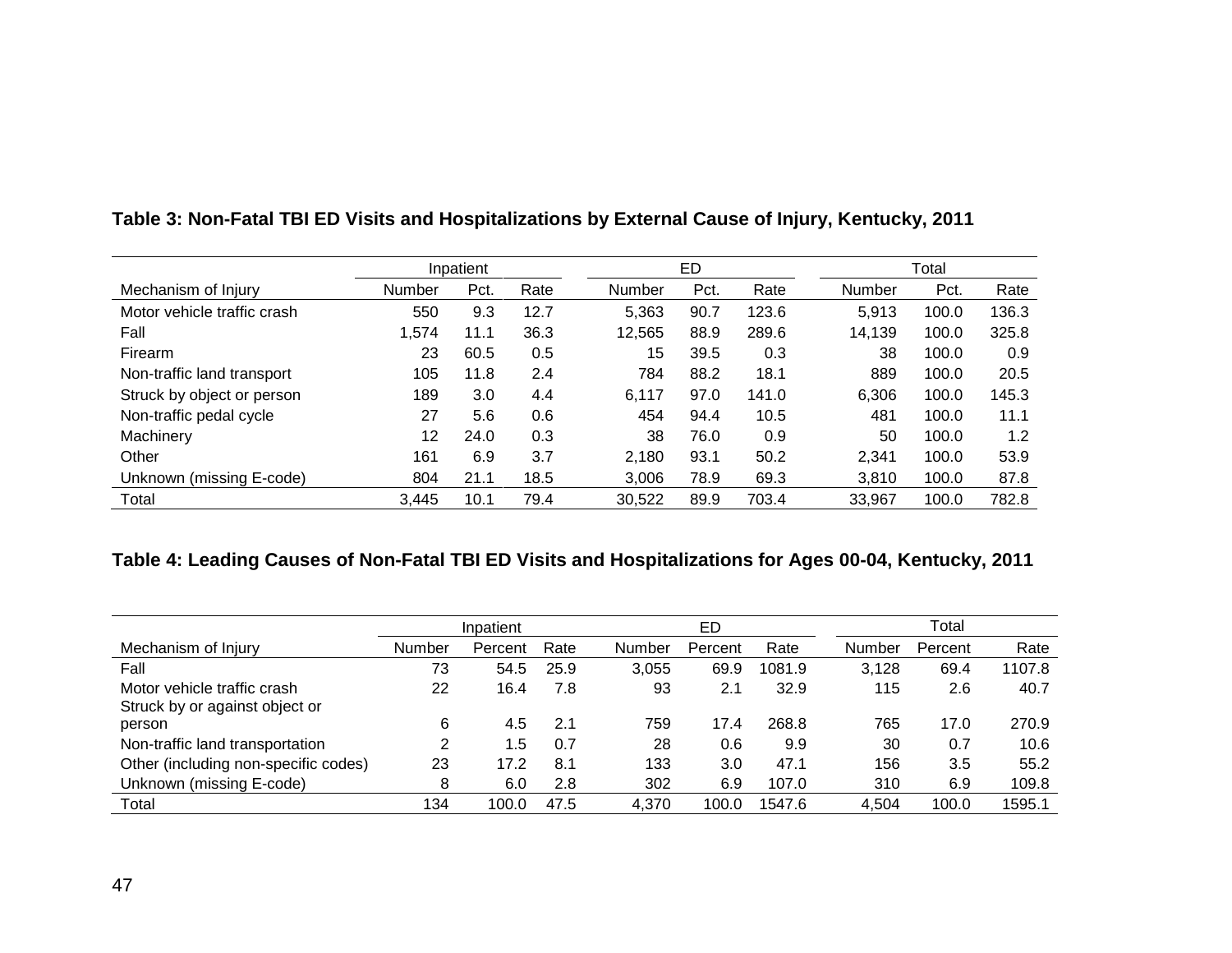|                                      | Inpatient |         |      |        | ED      |       |        | Total   |       |  |  |
|--------------------------------------|-----------|---------|------|--------|---------|-------|--------|---------|-------|--|--|
| Mechanism of Injury                  | Number    | Percent | Rate | Number | Percent | Rate  | Number | Percent | Rate  |  |  |
| Motor vehicle traffic crash          | 43        | 33.3    | 7.6  | 333    | 7.7     | 58.7  | 376    | 8.5     | 66.3  |  |  |
| Fall                                 | 22        | 17.1    | 3.9  | 1,517  | 35.3    | 267.5 | 1,539  | 34.7    | 271.4 |  |  |
| Non-traffic land transportation      | 15        | 11.6    | 2.6  | 135    | 3.1     | 23.8  | 150    | 3.4     | 26.5  |  |  |
| Other pedal cycle                    | 13        | 10.1    | 2.3  | 261    | 6.1     | 46.0  | 274    | 6.2     | 48.3  |  |  |
| Struck by or against object or       |           |         |      |        |         |       |        |         |       |  |  |
| person                               | 18        | 14.0    | 3.2  | 1.475  | 34.3    | 260.1 | 1,493  | 33.7    | 263.3 |  |  |
| Other (including non-specific codes) |           | 5.4     | 1.2  | 177    | 4.1     | 31.2  | 184    | 4.2     | 32.4  |  |  |
| Unknown (missing E-code)             | 11        | 8.5     | 1.9  | 402    | 9.3     | 70.9  | 413    | 9.3     | 72.8  |  |  |
| Total                                | 129       | 100.0   | 22.7 | 4,300  | 100.0   | 758.3 | 4,429  | 100.0   | 781.1 |  |  |

### **Table 5: Leading Causes of Non-Fatal TBI ED Visits and Hospitalizations for Ages 05-14, Kentucky, 2011**

### **Table 6: Leading Causes of Non-Fatal TBI ED Visits and Hospitalizations for Ages 15-24, Kentucky, 2011**

|                                      |        | Inpatient |      |        | ED      |        |        | Total   |        |
|--------------------------------------|--------|-----------|------|--------|---------|--------|--------|---------|--------|
| Mechanism of Injury                  | Number | Percent   | Rate | Number | Percent | Rate   | Number | Percent | Rate   |
| Motor vehicle traffic crash          | 124    | 33.7      | 21.1 | 1,738  | 29.1    | 296.2  | .862   | 29.4    | 317.3  |
| Firearm                              |        | 1.9       | 1.2  | 4      | 0.1     | 0.7    | 11     | 0.2     | 1.9    |
| Non-traffic land transportation      | 18     | 4.9       | 3.1  | 256    | 4.3     | 43.6   | 274    | 4.3     | 46.7   |
| Fall                                 | 38     | 10.3      | 6.5  | 1,029  | 17.2    | 175.4  | 1.067  | 16.8    | 181.8  |
| Struck by or against object or       |        |           |      |        |         |        |        |         |        |
| person                               | 37     | 10.1      | 6.3  | 1,670  | 28.0    | 284.6  | 1.707  | 26.9    | 290.9  |
| Other (including non-specific codes) | 25     | 6.8       | 4.3  | 688    | 11.5    | 117.3  | 713    | 11.2    | 121.5  |
| Unknown (missing E-code)             | 119    | 32.3      | 20.3 | 586    | 9.8     | 99.9   | 705    | 11.1    | 120.2  |
| Total                                | 368    | 100.0     | 62.7 | 5,971  | 100.0   | 1017.6 | 6,339  | 100.0   | 1080.3 |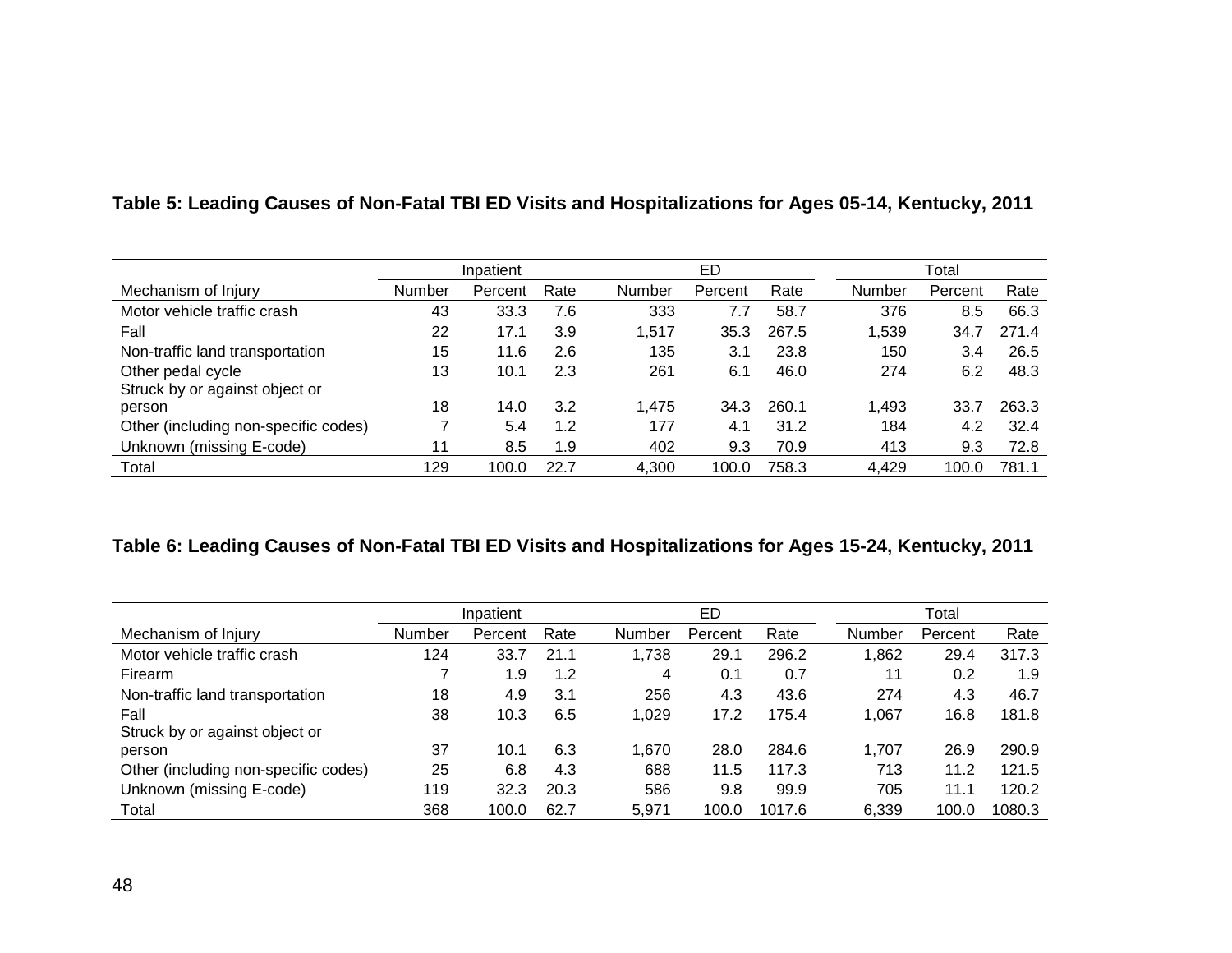|                                 |        | Inpatient |      |        | ED      |       |        | Total   |       |  |  |
|---------------------------------|--------|-----------|------|--------|---------|-------|--------|---------|-------|--|--|
| Mechanism of Injury             | Number | Percent   | Rate | Number | Percent | Rate  | Number | Percent | Rate  |  |  |
| Motor vehicle traffic crash     | 162    | 28.6      | 14.2 | 1,884  | 27.8    | 164.8 | 2,046  | 27.8    | 179.0 |  |  |
| Firearm                         | 11     | 1.9       | 1.0  | 8      | 0.1     | 0.7   | 19     | 0.3     | 1.7   |  |  |
| Fall                            | 102    | 18.0      | 8.9  | 1,595  | 23.5    | 139.6 | 1,697  | 23.1    | 148.5 |  |  |
| Struck by or against object or  |        |           |      |        |         |       |        |         |       |  |  |
| person                          | 55     | 9.7       | 4.8  | 1,399  | 20.6    | 122.4 | 1,454  | 19.8    | 127.2 |  |  |
| Non-traffic land transportation | 31     | 5.5       | 2.7  | 243    | 3.6     | 21.3  | 274    | 3.7     | 24.0  |  |  |
| Machinery                       | 4      | 0.7       | 0.3  | 17     | 0.3     | 1.5   | 21     | 0.3     | 1.8   |  |  |
| Other (including non-specific   |        |           |      |        |         |       |        |         |       |  |  |
| codes)                          | 37     | 6.5       | 3.2  | 888    | 13.1    | 77.7  | 925    | 12.6    | 80.9  |  |  |
| Unknown (missing E-code)        | 164    | 29.0      | 14.3 | 750    | 11.1    | 65.6  | 914    | 12.4    | 80.0  |  |  |
| Total                           | 566    | 100.0     | 49.5 | 6,784  | 100.0   | 593.6 | 7,350  | 100.0   | 643.1 |  |  |

**Table 7: Leading Causes of Non-Fatal TBI ED Visits and Hospitalizations for Ages 25-44, Kentucky, 2011**

# **Table 8: Leading Causes of Non-Fatal TBI ED Visits and Hospitalizations for Ages 45-64, Kentucky, 2011**

|                                      |               | Inpatient |      |               | ED      |       |        | Total   |       |
|--------------------------------------|---------------|-----------|------|---------------|---------|-------|--------|---------|-------|
| Mechanism of Injury                  | <b>Number</b> | Percent   | Rate | <b>Number</b> | Percent | Rate  | Number | Percent | Rate  |
| Fall                                 | 299           | 39.0      | 25.3 | 1,956         | 42.2    | 165.5 | 2,255  | 41.8    | 190.8 |
| Motor vehicle traffic crash          | 128           | 16.7      | 10.8 | 1,009         | 21.8    | 85.4  | 1,137  | 21.1    | 96.2  |
| Firearm                              | 5             | 0.7       | 0.4  |               | 0.0     | 0.1   | 6      | 0.1     | 0.5   |
| Struck by or against object or       |               |           |      |               |         |       |        |         |       |
| person                               | 55            | 7.2       | 4.7  | 673           | 14.5    | 56.9  | 728    | 13.5    | 61.6  |
| Non-traffic land transportation      | 26            | 3.4       | 2.2  | 90            | 1.9     | 7.6   | 116    | 2.1     | 9.8   |
| Other (including non-specific codes) | 50            | 6.5       | 4.2  | 407           | 8.8     | 34.4  | 457    | 8.5     | 38.7  |
| Unknown (missing E-code)             | 203           | 26.5      | 17.2 | 495           | 10.7    | 41.9  | 698    | 12.9    | 59.0  |
| Total                                | 766           | 100.0     | 64.8 | 4,631         | 100.0   | 391.8 | 5,397  | 100.0   | 456.6 |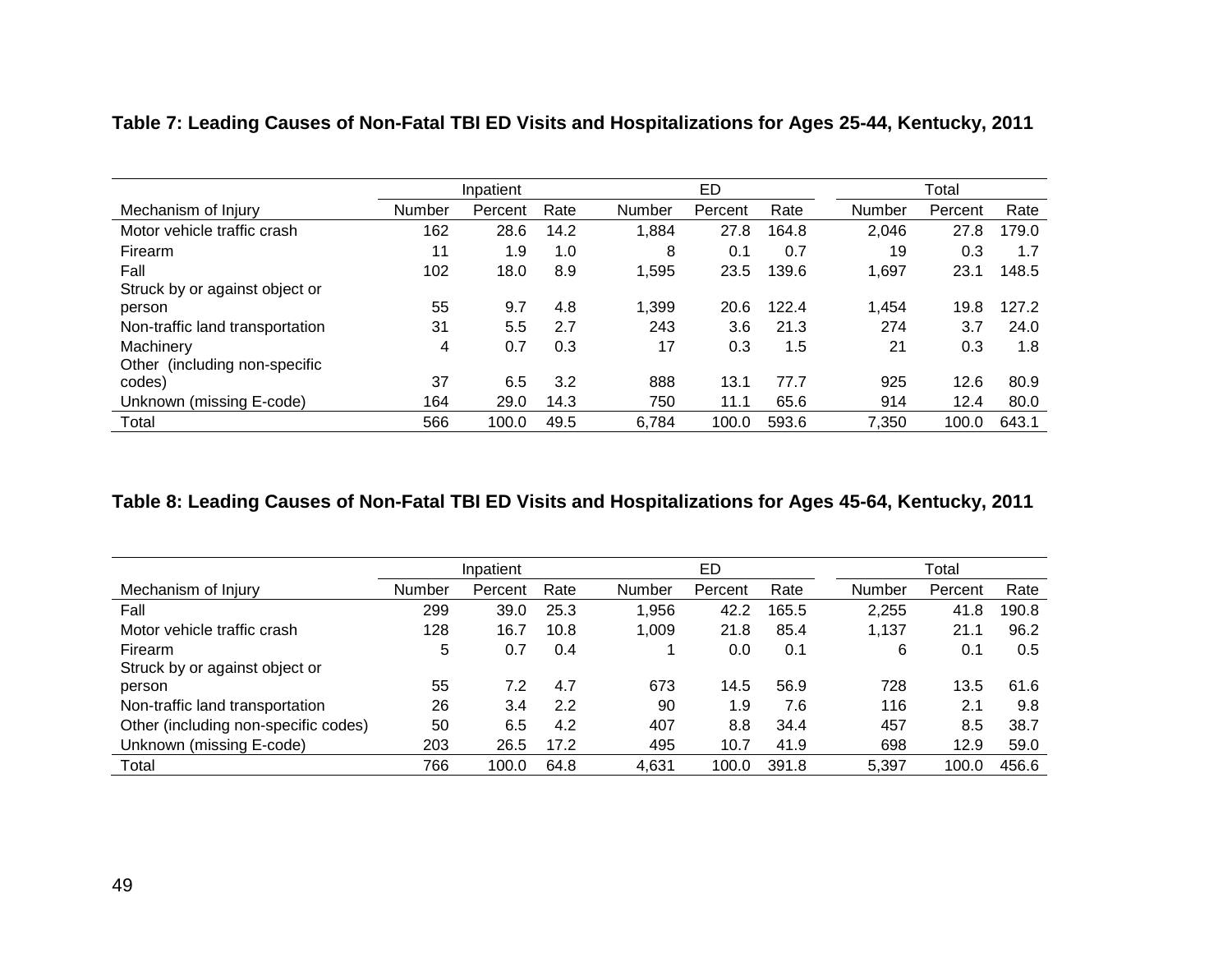|                                      |        | Inpatient |       |        | ED      |       | Total  |         |        |  |
|--------------------------------------|--------|-----------|-------|--------|---------|-------|--------|---------|--------|--|
| Mechanism of Injury                  | Number | Percent   | Rate  | Number | Percent | Rate  | Number | Percent | Rate   |  |
| Fall                                 | 1,040  | 70.2      | 179.9 | 3,404  | 76.2    | 588.7 | 4,444  | 74.7    | 768.6  |  |
| Motor vehicle traffic crash          | 71     | 4.8       | 12.3  | 306    | 6.9     | 52.9  | 377    | 6.3     | 65.2   |  |
| Firearm                              | 0      | 0.0       | 0.0   |        | 0.0     | 0.2   |        | 0.0     | 0.2    |  |
| Struck by or against object or       |        |           |       |        |         |       |        |         |        |  |
| person                               | 18     | 1.2       | 3.1   | 141    | 3.2     | 24.4  | 159    | 2.7     | 27.5   |  |
| Non-traffic land transportation      | 13     | 0.9       | 2.2   | 32     | 0.7     | 5.5   | 45     | 0.8     | 7.8    |  |
| Other (including non-specific codes) | 41     | 2.8       | 7.1   | 111    | 2.5     | 19.2  | 152    | 2.6     | 26.3   |  |
| Unknown (missing E-code)             | 299    | 20.2      | 51.7  | 471    | 10.5    | 81.5  | 770    | 12.9    | 133.2  |  |
| Total                                | 1,482  | 100.0     | 256.3 | 4,466  | 100.0   | 772.4 | 5,948  | 100.0   | 1028.7 |  |

**Table 9: Leading Causes of Non-Fatal TBI ED Visits and Hospitalizations for Ages 65 or Over, Kentucky, 2011**

## **Table 10: Hospital Discharges by Disposition for Non-Fatal TBI ED Visits and Hospitalizations, Kentucky, 2011**

|                                     |        | Inpatient | ED     |         |
|-------------------------------------|--------|-----------|--------|---------|
| Discharge Disposition               | Number | Percent   | Number | Percent |
| Routine discharge (home/self-care)  | 2,009  | 58.3      | 28420  | 93.1    |
| Skilled nursing facility (SNF)      | 526    | 15.3      | 272    | 0.9     |
| Home health                         | 290    | 8.4       | 11     | 0.0     |
| Inpatient-other short-term hospital | 75     | 2.2       | 1245   | 4.1     |
| Intermediate care facility (ICF)    | 12     | 0.3       | 48     | 0.2     |
| Rehab                               | 347    | 10.1      | 29     | 0.1     |
| Other                               | 186    | 5.4       | 497    | 1.6     |
| Total                               | 3.445  | 100.0     | 30,522 | 100.0   |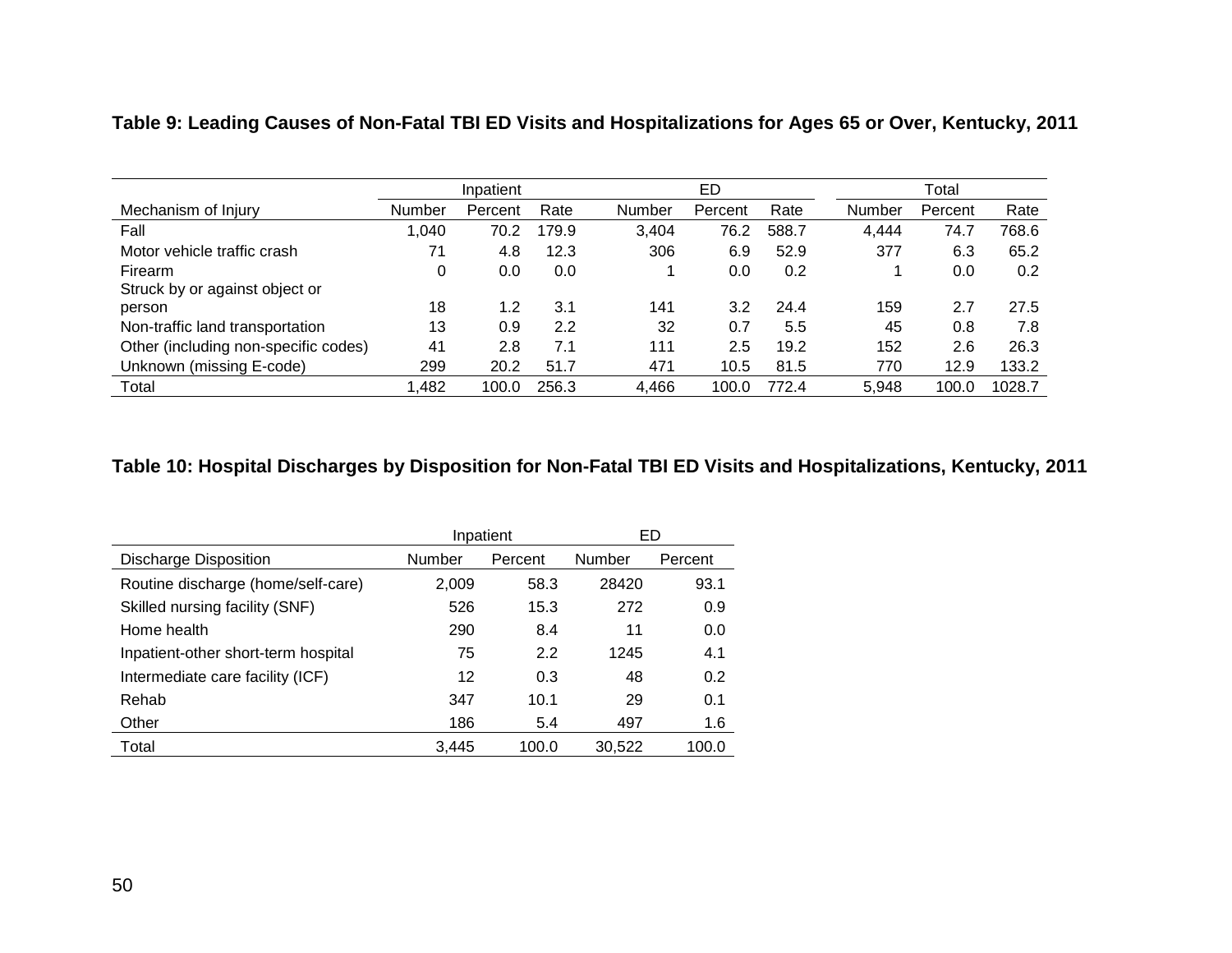|                  |                |                          | Age-             |               |            |         |                          | Age-             |               |            |                |                          | Age-             |               |
|------------------|----------------|--------------------------|------------------|---------------|------------|---------|--------------------------|------------------|---------------|------------|----------------|--------------------------|------------------|---------------|
| County           | Freq           | Percent                  | Adjusted<br>Rate | Crude<br>Rate | County     | Freq    | Percent                  | Adjusted<br>Rate | Crude<br>Rate | County     | Freq           | Percent                  | Adjusted<br>Rate | Crude<br>Rate |
| Adair            | 13             | 0.4                      | 68.4             | 69.7          | Grant      | 20      | 0.5                      | 93.4             | 81.1          | McLean     | 8              | 0.2                      | 74.4             | 83.9          |
| Allen            | 5              | 0.1                      | 25.6             | 25.1          | Graves     | 32      | 0.9                      | 73.2             | 86.2          | Meade      | 17             | 0.5                      | 60.2             | 59.4          |
| Anderson         | 14             | 0.4                      | 68.4             | 65.4          | Grayson    | 28      | 0.8                      | 104.2            | 108.8         | Menifee    | 8              | 0.2                      | 130.5            | 126.9         |
| <b>Ballard</b>   | $\overline{7}$ | 0.2                      | 71.4             | 84.9          | Green      | 16      | 0.4                      | 132.1            | 142.1         | Mercer     | 25             | 0.7                      | 111.6            | 117.2         |
| Barren           | 33             | 0.9                      | 71.6             | 78.2          | Greenup    | 13      | 0.4                      | 28.2             | 35.2          | Metcalfe   | $\overline{7}$ | 0.2                      | 64.5             | 69.3          |
| <b>Bath</b>      | 14             | 0.4                      | 116.2            | 120.8         | Hancock    | 6       | 0.2                      | 75.8             | 70.1          | Monroe     | 9              | 0.2                      | 65.3             | 82.1          |
| Bell             | 16             | 0.4                      | 58.0             | 55.8          | Hardin     | 108     | 2.9                      | 108.7            | 102.3         | Montgomery | 16             | 0.4                      | 63.1             | 60.4          |
| Boone            | 63             | 1.7                      | 61.7             | 53.0          | Harlan     | 18      | 0.5                      | 58.7             | 61.5          | Morgan     | 10             | 0.3                      | 70.6             | 71.8          |
| Bourbon          | 10             | 0.3                      | 45.2             | 50.0          | Harrison   | 10      | 0.3                      | 58.5             | 53.1          | Muhlenberg | 19             | 0.5                      | 52.0             | 60.3          |
| Boyd             | 25             | 0.7                      | 43.9             | 50.5          | Hart       | 14      | 0.4                      | 73.0             | 76.9          | Nelson     | 55             | 1.5                      | 130.7            | 126.6         |
| <b>Boyle</b>     | 34             | 0.9                      | 116.2            | 119.6         | Henderson  | 14      | 0.4                      | 29.7             | 30.3          | Nicholas   | 10             | 0.3                      | 146.0            | 140.2         |
| <b>Bracken</b>   | $\star$        | $\overline{a}$           |                  |               | Henry      | 20      | 0.5                      | 131.1            | 129.7         | Ohio       | 32             | 0.9                      | 128.5            | 134.2         |
| <b>Breathitt</b> | 23             | 0.6                      | 167.3            | 165.7         | Hickman    | $\star$ |                          |                  |               | Oldham     | 41             | 1.1                      | 85.2             | 68.0          |
| Breckinridge     | 14             | 0.4                      | 77.0             | 69.8          | Hopkins    | 22      | 0.6                      | 40.5             | 46.9          | Owen       | 10             | 0.3                      | 95.0             | 92.2          |
| <b>Bullitt</b>   | 52             | 1.4                      | 79.5             | 70.0          | Jackson    | 10      | 0.3                      | 73.8             | 74.1          | Owsley     | 9              | 0.2                      | 182.9            | 189.3         |
| <b>Butler</b>    | $\overline{7}$ | 0.2                      | 56.7             | 55.2          | Jefferson  | 797     | 21.8                     | 101.5            | 107.5         | Pendleton  | 15             | 0.4                      | 89.3             | 100.8         |
| Caldwell         | 7              | 0.2                      | 43.5             | 53.9          | Jessamine  | 40      | 1.1                      | 84.4             | 82.3          | Perry      | 52             | 1.4                      | 183.1            | 181.1         |
| Calloway         | 23             | 0.6                      | 52.9             | 61.8          | Johnson    | 16      | 0.4                      | 68.3             | 68.5          | Pike       | 47             | 1.3                      | 68.5             | 72.3          |
| Campbell         | 80             | 2.2                      | 82.3             | 88.6          | Kenton     | 115     | 3.1                      | 74.4             | 72.0          | Powell     | 17             | 0.5                      | 132.7            | 134.8         |
| Carlisle         | 8              | 0.2                      | 123.1            | 156.7         | Knott      | 25      | 0.7                      | 162.0            | 152.9         | Pulaski    | 73             | 2.0                      | 111.2            | 115.8         |
| Carroll          | 9              | 0.2                      | 77.4             | 83.2          | Knox       | 31      | 0.8                      | 101.3            | 97.2          | Robertson  | $\star$        | $\sim$                   |                  |               |
| Carter           | 11             | 0.3                      | 38.7             | 39.7          | Larue      | 17      | 0.5                      | 120.9            | 119.8         | Rockcastle | 23             | 0.6                      | 128.2            | 134.9         |
| Casey            | 18             | 0.5                      | 114.8            | 112.8         | Laurel     | 64      | 1.7                      | 112.6            | 108.8         | Rowan      | 13             | 0.4                      | 52.4             | 55.7          |
| Christian        | 12             | 0.3                      | 17.3             | 16.2          | Lawrence   | 6       | 0.2                      | 36.6             | 37.8          | Russell    | 19             | 0.5                      | 102.7            | 108.2         |
| Clark            | 37             | 1.0                      | 98.3             | 103.9         | Lee        | 14      | 0.4                      | 176.6            | 177.5         | Scott      | 34             | 0.9                      | 76.4             | 72.1          |
| Clay             | 33             | 0.9                      | 165.8            | 151.9         | Leslie     | 16      | 0.4                      | 138.2            | 141.5         | Shelby     | 20             | 0.5                      | 50.6             | 47.5          |
| Clinton          | 19             | 0.5                      | 174.5            | 185.0         | Letcher    | 14      | 0.4                      | 54.7             | 57.1          | Simpson    | $\overline{7}$ | 0.2                      | 38.0             | 40.4          |
| Crittenden       | $\overline{7}$ | 0.2                      | 71.2             | 75.1          | Lewis      | $\star$ | $\overline{\phantom{a}}$ |                  |               | Spencer    | 9              | 0.2                      | 69.4             | 52.8          |
| Cumberland       | 6              | 0.2                      | 69.2             | 87.5          | Lincoln    | 29      | 0.8                      | 117.1            | 117.2         | Taylor     | 34             | 0.9                      | 125.3            | 138.7         |
| Daviess          | 84             | 2.3                      | 80.3             | 86.9          | Livingston | 18      | 0.5                      | 177.4            | 189.1         | Todd       | $\star$        | $\sim$                   |                  |               |
| Edmonson         | $\overline{7}$ | 0.2                      | 48.2             | 57.6          | Logan      | 6       | 0.2                      | 19.2             | 22.4          | Trigg      | 6              | 0.2                      | 35.1             | 41.8          |
| Elliott          | 5              | 0.1                      | 67.1             | 63.7          | Lyon       | 11      | 0.3                      | 102.9            | 132.3         | Trimble    | 11             | 0.3                      | 129.6            | 124.9         |
| Estill           | 18             | 0.5                      | 127.8            | 122.7         | Madison    | 58      | 1.6                      | 73.9             | 70.0          | Union      | $\star$        | $\blacksquare$           |                  |               |
| Fayette          | 205            | 5.6                      | 72.5             | 69.3          | Magoffin   | 19      | 0.5                      | 141.2            | 142.5         | Warren     | 51             | 1.4                      | 50.1             | 44.8          |
| Fleming          | $\overline{7}$ | 0.2                      | 46.0             | 48.8          | Marion     | 25      | 0.7                      | 128.2            | 126.1         | Washington | 15             | 0.4                      | 124.6            | 128.0         |
| Floyd            | 27             | 0.7                      | 69.6             | 68.4          | Marshall   | 48      | 1.3                      | 124.5            | 152.6         | Wayne      | 18             | 0.5                      | 87.7             | 86.5          |
| Franklin         | 40             | 1.1                      | 77.5             | 81.2          | Martin     | $\star$ | $\blacksquare$           | $\blacksquare$   |               | Webster    | $\star$        | $\overline{\phantom{a}}$ |                  |               |
| Fulton           |                | $\overline{\phantom{a}}$ |                  |               | Mason      | 8       | 0.2                      | 37.9             | 45.7          | Whitley    | 35             | 1.0                      | 100.8            | 98.2          |
| Gallatin         | 7              | 0.2                      | 101.4            | 81.5          | McCracken  | 103     | 2.8                      | 142.3            | 157.1         | Wolfe      | 9              | 0.2                      | 107.5            | 122.4         |
| Garrard          | 16             | 0.4                      | 92.9             | 94.6          | McCreary   | 10      | 0.3                      | 53.5             | 54.6          | Woodford   | 16             | 0.4                      | 69.4             | 64.2          |

#### **Table 11: Incidence of All Inpatient TBI\* by County, Sorted by County, Kentucky, 2011 \*Includes inpatient deaths as well as non-fatal inpatient cases**

\* At least one but fewer than five

- Percentage or rate suppressed to prevent disclosure of the value on which it was based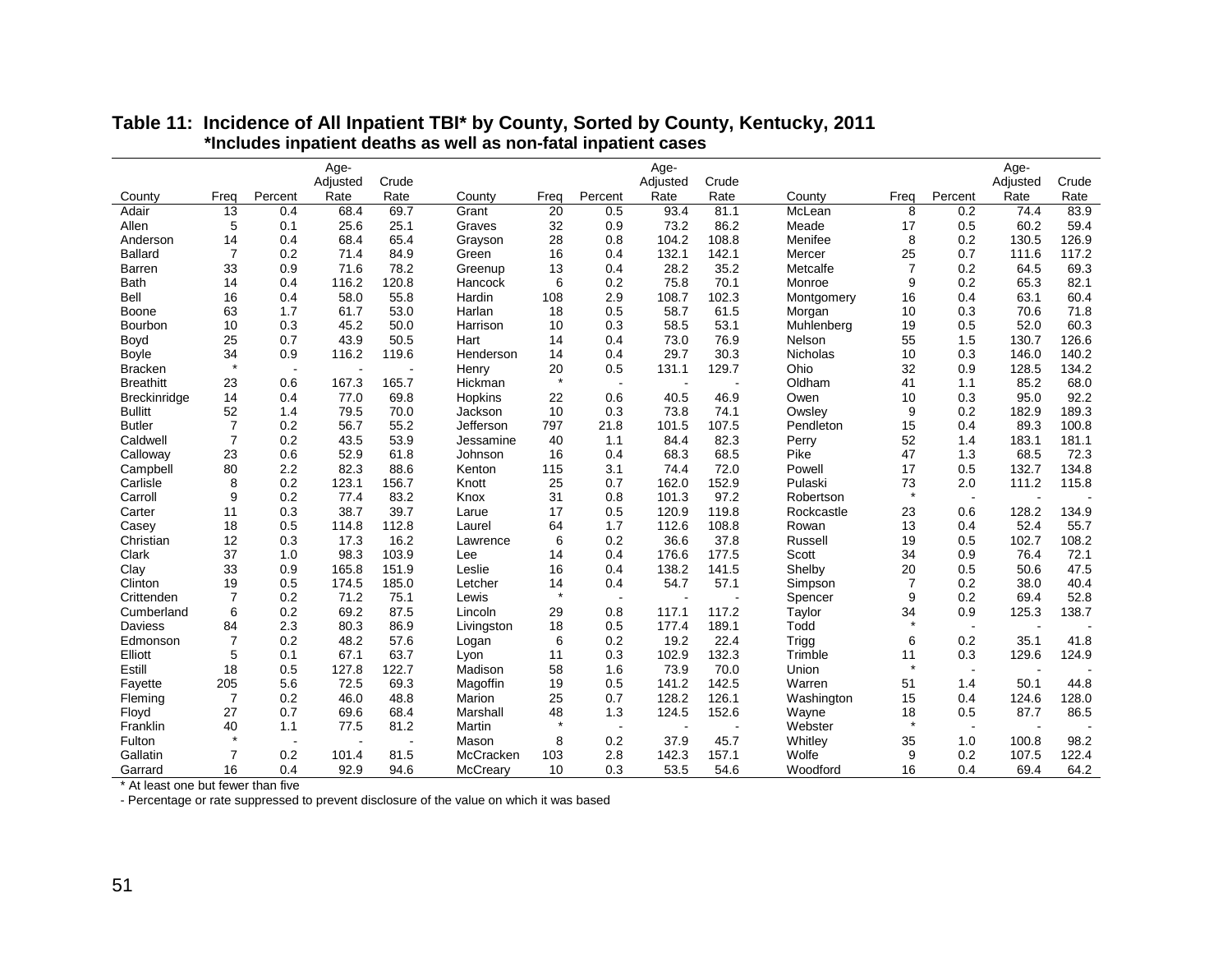|                    |      |         | Age-     |        |            |      |         | Age-     |        |                 |      |         | Age-     |        |
|--------------------|------|---------|----------|--------|------------|------|---------|----------|--------|-----------------|------|---------|----------|--------|
|                    |      |         | Adjusted | Crude  |            |      |         | Adjusted | Crude  |                 |      |         | Adjusted | Crude  |
| County             | Freq | Percent | Rate**   | Rate** | County     | Frea | Percent | Rate**   | Rate** | County          | Frea | Percent | Rate**   | Rate** |
| Adair              | 71   | 0.2     | 369.5    | 380.6  | Grant      | 275  | 0.9     | 1119.8   | 1115.1 | McLean          | 55   | 0.2     | 626.1    | 577.1  |
| Allen              | 75   | 0.2     | 381.4    | 375.8  | Graves     | 205  | 0.7     | 575.2    | 552.3  | Meade           | 80   | 0.3     | 284.4    | 279.7  |
| Anderson           | 120  | 0.4     | 587.8    | 560.2  | Grayson    | 172  | 0.6     | 696.9    | 668.1  | Menifee         | 33   | 0.1     | 582.2    | 523.3  |
| <b>Ballard</b>     | 41   | 0.1     | 507.9    | 497.0  | Green      | 81   | 0.3     | 760.2    | 719.5  | Mercer          | 147  | 0.5     | 717.5    | 689.1  |
| Barren             | 282  | 0.9     | 695.6    | 668.7  | Greenup    | 386  | 1.3     | 1081.6   | 1045.8 | Metcalfe        | 81   | 0.3     | 825.5    | 802.1  |
| <b>Bath</b>        | 74   | 0.2     | 691.8    | 638.4  | Hancock    | 24   | 0.1     | 311.1    | 280.2  | Monroe          | 60   | 0.2     | 593.2    | 547.3  |
| Bell               | 127  | 0.4     | 465.6    | 442.7  | Hardin     | 653  | 2.1     | 623.3    | 618.7  | Montgomery      | 184  | 0.6     | 722.1    | 694.4  |
| Boone              | 916  | 3.0     | 814.0    | 771.0  | Harlan     | 168  | 0.5     | 597.0    | 573.8  | Morgan          | 81   | 0.3     | 623.9    | 581.8  |
| Bourbon            | 150  | 0.5     | 797.3    | 750.6  | Harrison   | 132  | 0.4     | 749.5    | 700.4  | Muhlenberg      | 147  | 0.5     | 484.5    | 466.7  |
| Boyd               | 789  | 2.6     | 1641.4   | 1592.6 | Hart       | 93   | 0.3     | 524.7    | 511.0  | Nelson          | 237  | 0.8     | 565.2    | 545.6  |
| <b>Boyle</b>       | 177  | 0.6     | 656.4    | 622.5  | Henderson  | 243  | 0.8     | 547.5    | 525.4  | <b>Nicholas</b> | 41   | 0.1     | 591.7    | 574.6  |
| <b>Bracken</b>     | 80   | 0.3     | 993.8    | 942.5  | Henry      | 131  | 0.4     | 902.3    | 849.8  | Ohio            | 113  | 0.4     | 491.0    | 474.0  |
| <b>Breathitt</b>   | 69   | 0.2     | 521.1    | 497.2  | Hickman    | 10   | 0.0     | 220.9    | 204.0  | Oldham          | 290  | 0.9     | 523.1    | 480.8  |
| Breckinridge       | 73   | 0.2     | 386.4    | 363.9  | Hopkins    | 483  | 1.6     | 1065.4   | 1029.4 | Owen            | 55   | 0.2     | 543.9    | 507.3  |
| <b>Bullitt</b>     | 441  | 1.4     | 632.6    | 593.4  | Jackson    | 116  | 0.4     | 913.7    | 859.6  | Owsley          | 27   | 0.1     | 633.3    | 567.8  |
| <b>Butler</b>      | 42   | 0.1     | 346.1    | 331.0  | Jefferson  | 5432 | 17.7    | 748.7    | 733.0  | Pendleton       | 97   | 0.3     | 690.6    | 652.0  |
| Caldwell           | 59   | 0.2     | 484.5    | 454.4  | Jessamine  | 569  | 1.9     | 1178.7   | 1171.1 | Perry           | 227  | 0.7     | 831.4    | 790.6  |
| Calloway           | 196  | 0.6     | 543.1    | 527.0  | Johnson    | 90   | 0.3     | 415.2    | 385.3  | Pike            | 678  | 2.2     | 1110.8   | 1042.7 |
| Campbell           | 721  | 2.4     | 804.2    | 798.1  | Kenton     | 1314 | 4.3     | 837.4    | 822.7  | Powell          | 136  | 0.4     | 1129.6   | 1078.3 |
| Carlisle           | 27   | 0.1     | 587.6    | 529.0  | Knott      | 87   | 0.3     | 570.2    | 532.2  | Pulaski         | 534  | 1.7     | 905.7    | 846.8  |
| Carroll            | 89   | 0.3     | 844.5    | 823.2  | Knox       | 287  | 0.9     | 928.3    | 900.2  | Robertson       | 11   | 0.0     | 469.5    | 482.0  |
| Carter             | 248  | 0.8     | 928.1    | 894.7  | Larue      | 101  | 0.3     | 754.6    | 711.6  | Rockcastle      | 122  | 0.4     | 733.5    | 715.3  |
| Casey              | 62   | 0.2     | 412.2    | 388.6  | Laurel     | 706  | 2.3     | 1250.3   | 1199.7 | Rowan           | 111  | 0.4     | 500.8    | 475.7  |
| Christian          | 386  | 1.3     | 494.7    | 521.9  | Lawrence   | 64   | 0.2     | 427.0    | 403.5  | Russell         | 56   | 0.2     | 341.3    | 318.8  |
| Clark              | 400  | 1.3     | 1183.8   | 1123.2 | Lee        | 47   | 0.2     | 652.6    | 595.9  | Scott           | 366  | 1.2     | 791.7    | 775.9  |
| Clay               | 276  | 0.9     | 1298.3   | 1270.1 | Leslie     | 85   | 0.3     | 781.5    | 751.6  | Shelby          | 294  | 1.0     | 744.7    | 698.8  |
| Clinton            | 24   | 0.1     | 245.8    | 233.6  | Letcher    | 189  | 0.6     | 825.7    | 770.8  | Simpson         | 89   | 0.3     | 520.3    | 513.7  |
| Crittenden         | 49   | 0.2     | 552.1    | 526.0  | Lewis      | 56   | 0.2     | 430.3    | 403.8  | Spencer         | 108  | 0.4     | 666.7    | 633.0  |
| Cumberland         | 40   | 0.1     | 644.2    | 583.4  | Lincoln    | 165  | 0.5     | 692.9    | 666.9  | Taylor          | 220  | 0.7     | 899.6    | 897.5  |
| Daviess            | 514  | 1.7     | 554.1    | 531.8  | Livingston | 59   | 0.2     | 682.6    | 619.8  | Todd            | 51   | 0.2     | 421.9    | 409.3  |
| Edmonson           | 35   | 0.1     | 313.7    | 287.8  | Logan      | 115  | 0.4     | 451.4    | 428.5  | Trigg           | 65   | 0.2     | 478.0    | 453.3  |
| Elliott            | 32   | 0.1     | 444.2    | 407.5  | Lyon       | 34   | 0.1     | 448.7    | 409.0  | Trimble         | 34   | 0.1     | 423.3    | 386.0  |
| Estill             | 143  | 0.5     | 1033.4   | 974.7  | Madison    | 826  | 2.7     | 1035.3   | 996.2  | Union           | 59   | 0.2     | 399.3    | 393.2  |
|                    | 2014 | 6.6     | 699.6    | 680.9  | Magoffin   | 43   | 0.1     | 345.4    | 322.5  | Warren          | 479  | 1.6     | 423.6    | 420.9  |
| Fayette<br>Fleming | 83   | 0.3     | 592.5    | 578.5  | Marion     | 93   | 0.3     | 482.7    | 469.2  | Washington      | 59   | 0.2     | 510.1    | 503.5  |
|                    | 283  | 0.9     |          | 717.4  |            | 172  | 0.6     | 573.0    | 546.9  |                 |      | 0.4     | 623.6    | 581.4  |
| Floyd              |      |         | 757.6    |        | Marshall   |      |         |          |        | Wayne           | 121  |         |          |        |
| Franklin           | 314  | 1.0     | 667.5    | 637.1  | Martin     | 49   | 0.2     | 386.9    | 379.0  | Webster         | 133  | 0.4     | 1017.8   | 976.4  |
| Fulton             | 20   | 0.1     | 277.5    | 293.6  | Mason      | 156  | 0.5     | 936.0    | 891.9  | Whitley         | 473  | 1.5     | 1350.4   | 1327.3 |
| Gallatin           | 93   | 0.3     | 1138.1   | 1082.8 | McCracken  | 509  | 1.7     | 788.5    | 776.3  | Wolfe           | 54   | 0.2     | 779.8    | 734.2  |
| Garrard            | 103  | 0.3     | 647.3    | 609.0  | McCreary   | 94   | 0.3     | 536.0    | 513.5  | Woodford        | 178  | 0.6     | 763.1    | 713.7  |

#### **Table 12: Incidence of All ED TBI\* by County, Sorted by County, Kentucky, 2011 \*Includes ED deaths as well as non-fatal ED cases**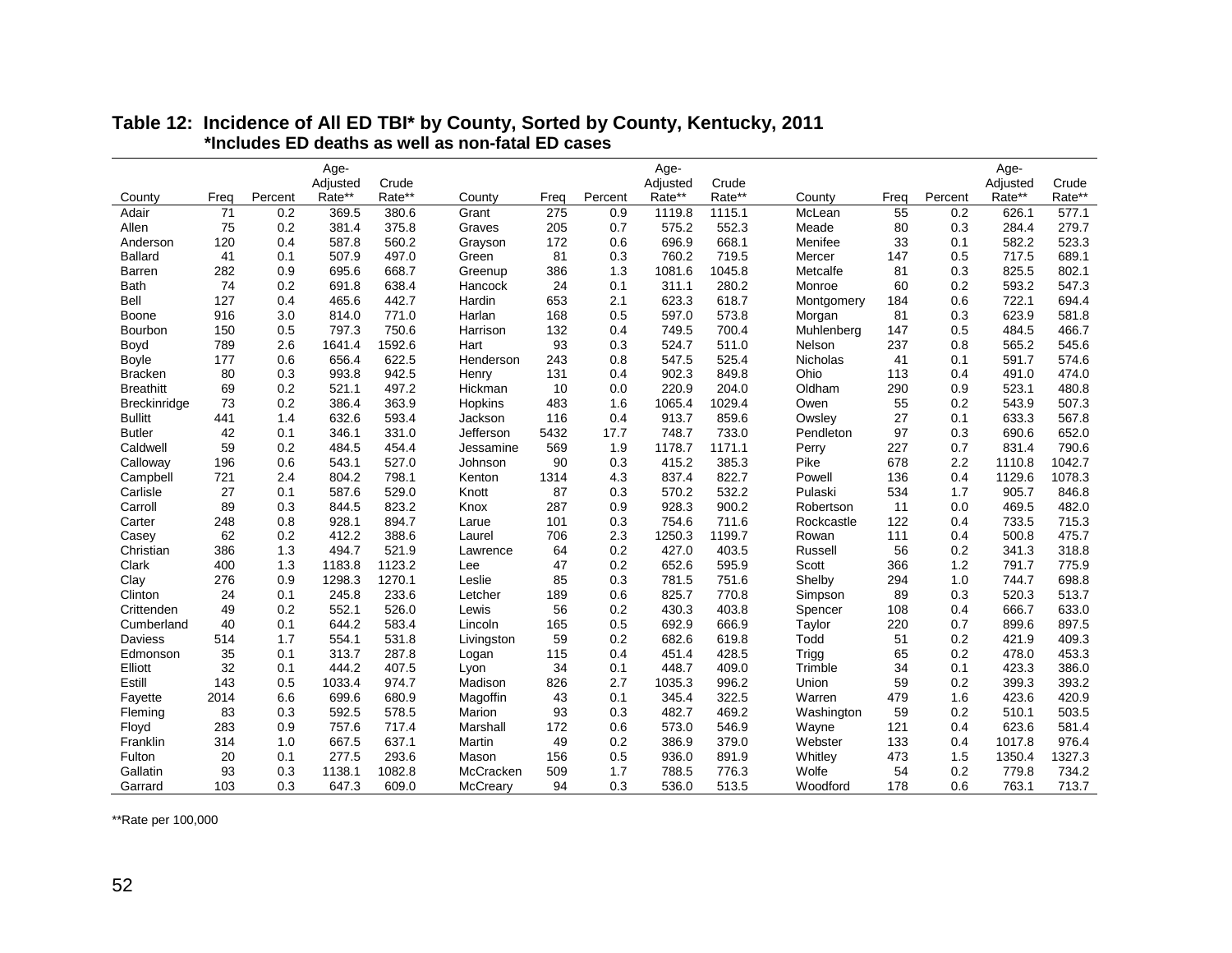|                  |      |         | Age-     |        |                     |                 |         | Age-     |        |                 |                |         | Age-     |                |
|------------------|------|---------|----------|--------|---------------------|-----------------|---------|----------|--------|-----------------|----------------|---------|----------|----------------|
|                  |      |         | Adjusted | Crude  |                     |                 |         | Adjusted | Crude  |                 |                |         | Adjusted | Crude          |
| County           | Freq | Percent | Rate**   | Rate** | County              | Freq            | Percent | Rate**   | Rate** | County          | Freq           | Percent | Rate**   | Rate**         |
| Jefferson        | 797  | 21.8    | 101.5    | 107.5  | Hopkins             | $\overline{22}$ | 0.6     | 40.5     | 46.9   | Harrison        | 10             | 0.3     | 58.5     | 53.1           |
| Fayette          | 205  | 5.6     | 72.5     | 69.3   | Grant               | 20              | 0.5     | 93.4     | 81.1   | Jackson         | 10             | 0.3     | 73.8     | 74.1           |
| Kenton           | 115  | 3.1     | 74.4     | 72.0   | Henry               | 20              | 0.5     | 131.1    | 129.7  | McCreary        | 10             | 0.3     | 53.5     | 54.6           |
| Hardin           | 108  | 2.9     | 108.7    | 102.3  | Shelby              | 20              | 0.5     | 50.6     | 47.5   | Morgan          | 10             | 0.3     | 70.6     | 71.8           |
| McCracken        | 103  | 2.8     | 142.3    | 157.1  | Clinton             | 19              | 0.5     | 174.5    | 185.0  | <b>Nicholas</b> | 10             | 0.3     | 146.0    | 140.2          |
| <b>Daviess</b>   | 84   | 2.3     | 80.3     | 86.9   | Magoffin            | 19              | 0.5     | 141.2    | 142.5  | Owen            | 10             | 0.3     | 95.0     | 92.2           |
| Campbell         | 80   | 2.2     | 82.3     | 88.6   | Muhlenberg          | 19              | 0.5     | 52.0     | 60.3   | Carroll         | 9              | 0.2     | 77.4     | 83.2           |
| Pulaski          | 73   | 2.0     | 111.2    | 115.8  | Russell             | 19              | 0.5     | 102.7    | 108.2  | Monroe          | 9              | 0.2     | 65.3     | 82.1           |
| Laurel           | 64   | 1.7     | 112.6    | 108.8  | Casey               | 18              | 0.5     | 114.8    | 112.8  | Owsley          | 9              | 0.2     | 182.9    | 189.3          |
| Boone            | 63   | 1.7     | 61.7     | 53.0   | Estill              | 18              | 0.5     | 127.8    | 122.7  | Spencer         | 9              | 0.2     | 69.4     | 52.8           |
| Madison          | 58   | 1.6     | 73.9     | 70.0   | Harlan              | 18              | 0.5     | 58.7     | 61.5   | Wolfe           | 9              | 0.2     | 107.5    | 122.4          |
| Nelson           | 55   | 1.5     | 130.7    | 126.6  | Livingston          | 18              | 0.5     | 177.4    | 189.1  | Carlisle        | 8              | 0.2     | 123.1    | 156.7          |
| <b>Bullitt</b>   | 52   | 1.4     | 79.5     | 70.0   | Wayne               | 18              | 0.5     | 87.7     | 86.5   | Mason           | 8              | 0.2     | 37.9     | 45.7           |
| Perry            | 52   | 1.4     | 183.1    | 181.1  | Larue               | 17              | 0.5     | 120.9    | 119.8  | McLean          | 8              | 0.2     | 74.4     | 83.9           |
| Warren           | 51   | 1.4     | 50.1     | 44.8   | Meade               | 17              | 0.5     | 60.2     | 59.4   | Menifee         | 8              | 0.2     | 130.5    | 126.9          |
| Marshall         | 48   | 1.3     | 124.5    | 152.6  | Powell              | 17              | 0.5     | 132.7    | 134.8  | <b>Ballard</b>  | $\overline{7}$ | 0.2     | 71.4     | 84.9           |
| Pike             | 47   | 1.3     | 68.5     | 72.3   | <b>Bell</b>         | 16              | 0.4     | 58.0     | 55.8   | <b>Butler</b>   | $\overline{7}$ | 0.2     | 56.7     | 55.2           |
| Oldham           | 41   | 1.1     | 85.2     | 68.0   | Garrard             | 16              | 0.4     | 92.9     | 94.6   | Caldwell        | $\overline{7}$ | 0.2     | 43.5     | 53.9           |
| Franklin         | 40   | 1.1     | 77.5     | 81.2   | Green               | 16              | 0.4     | 132.1    | 142.1  | Crittenden      | $\overline{7}$ | 0.2     | 71.2     | 75.1           |
| Jessamine        | 40   | 1.1     | 84.4     | 82.3   | Johnson             | 16              | 0.4     | 68.3     | 68.5   | Edmonson        | $\overline{7}$ | 0.2     | 48.2     | 57.6           |
| Clark            | 37   | 1.0     | 98.3     | 103.9  | Leslie              | 16              | 0.4     | 138.2    | 141.5  | Fleming         | $\overline{7}$ | 0.2     | 46.0     | 48.8           |
| Whitley          | 35   | 1.0     | 100.8    | 98.2   | Montgomery          | 16              | 0.4     | 63.1     | 60.4   | Gallatin        | $\overline{7}$ | 0.2     | 101.4    | 81.5           |
| <b>Boyle</b>     | 34   | 0.9     | 116.2    | 119.6  | Woodford            | 16              | 0.4     | 69.4     | 64.2   | Metcalfe        | $\overline{7}$ | 0.2     | 64.5     | 69.3           |
| Scott            | 34   | 0.9     | 76.4     | 72.1   | Pendleton           | 15              | 0.4     | 89.3     | 100.8  | Simpson         | $\overline{7}$ | 0.2     | 38.0     | 40.4           |
| Taylor           | 34   | 0.9     | 125.3    | 138.7  | Washington          | 15              | 0.4     | 124.6    | 128.0  | Cumberland      | 6              | 0.2     | 69.2     | 87.5           |
| Barren           | 33   | 0.9     | 71.6     | 78.2   | Anderson            | 14              | 0.4     | 68.4     | 65.4   | Hancock         | 6              | 0.2     | 75.8     | 70.1           |
| Clay             | 33   | 0.9     | 165.8    | 151.9  | <b>Bath</b>         | 14              | 0.4     | 116.2    | 120.8  | Lawrence        | 6              | 0.2     | 36.6     | 37.8           |
| Graves           | 32   | 0.9     | 73.2     | 86.2   | <b>Breckinridge</b> | 14              | 0.4     | 77.0     | 69.8   | Logan           | 6              | 0.2     | 19.2     | 22.4           |
| Ohio             | 32   | 0.9     | 128.5    | 134.2  | Hart                | 14              | 0.4     | 73.0     | 76.9   | Trigg           | 6              | 0.2     | 35.1     | 41.8           |
| Knox             | 31   | 0.8     | 101.3    | 97.2   | Henderson           | 14              | 0.4     | 29.7     | 30.3   | Allen           | 5              | 0.1     | 25.6     | 25.1           |
| Lincoln          | 29   | 0.8     | 117.1    | 117.2  | Lee                 | 14              | 0.4     | 176.6    | 177.5  | Elliott         | 5              | 0.1     | 67.1     | 63.7           |
| Grayson          | 28   | 0.8     | 104.2    | 108.8  | Letcher             | 14              | 0.4     | 54.7     | 57.1   | Todd            |                |         |          | $\sim$         |
| Floyd            | 27   | 0.7     | 69.6     | 68.4   | Adair               | 13              | 0.4     | 68.4     | 69.7   | Fulton          |                |         |          | $\blacksquare$ |
| Boyd             | 25   | 0.7     | 43.9     | 50.5   | Greenup             | 13              | 0.4     | 28.2     | 35.2   | Lewis           |                |         |          | $\blacksquare$ |
| Knott            | 25   | 0.7     | 162.0    | 152.9  | Rowan               | 13              | 0.4     | 52.4     | 55.7   | Martin          |                |         |          | $\blacksquare$ |
| Marion           | 25   | 0.7     | 128.2    | 126.1  | Christian           | 12              | 0.3     | 17.3     | 16.2   | Robertson       |                |         |          |                |
| Mercer           | 25   | 0.7     | 111.6    | 117.2  | Carter              | 11              | 0.3     | 38.7     | 39.7   | Webster         |                |         |          |                |
| <b>Breathitt</b> | 23   | 0.6     | 167.3    | 165.7  | Lyon                | 11              | 0.3     | 102.9    | 132.3  | <b>Bracken</b>  |                |         |          |                |
| Calloway         | 23   | 0.6     | 52.9     | 61.8   | Trimble             | 11              | 0.3     | 129.6    | 124.9  | Hickman         | $\star$        |         |          |                |
| Rockcastle       | 23   | 0.6     | 128.2    | 134.9  | Bourbon             | 10              | 0.3     | 45.2     | 50.0   | Union           | $\star$        |         |          | $\blacksquare$ |

#### **Table 13: Incidence of All Inpatient TBI\* by County, Sorted by Frequency, Kentucky, 2011 \*Includes inpatient deaths as well as non-fatal inpatient cases**

\* At least one but fewer than five

- Percentage or rate suppressed to prevent disclosure of the value on which it was based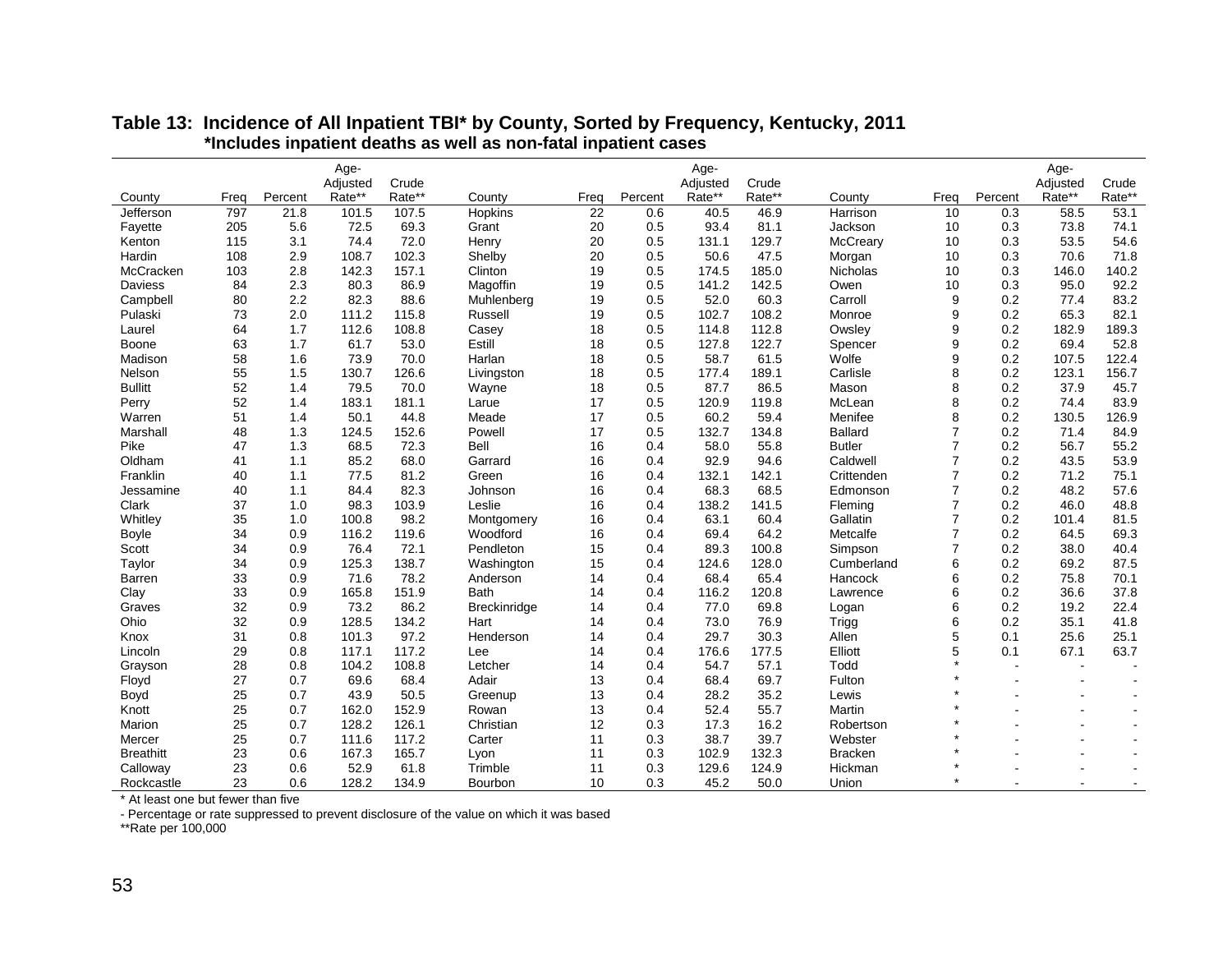|                |      |         | Age-     |        |                |                  |         | Age-     |        |                     |                 |         | Age-     |        |
|----------------|------|---------|----------|--------|----------------|------------------|---------|----------|--------|---------------------|-----------------|---------|----------|--------|
|                |      |         | Adjusted | Crude  |                |                  |         | Adjusted | Crude  |                     |                 |         | Adjusted | Crude  |
| County         | Frea | Percent | Rate**   | Rate** | County         | Frea             | Percent | Rate**   | Rate** | County              | Frea            | Percent | Rate**   | Rate** |
| Jefferson      | 5432 | 17.7    | 748.7    | 733.0  | Boyle          | $\overline{177}$ | 0.6     | 656.4    | 622.5  | Meade               | $\overline{80}$ | 0.3     | 284.4    | 279.7  |
| Fayette        | 2014 | 6.6     | 699.6    | 680.9  | Grayson        | 172              | 0.6     | 696.9    | 668.1  | Allen               | 75              | 0.2     | 381.4    | 375.8  |
| Kenton         | 1314 | 4.3     | 837.4    | 822.7  | Marshall       | 172              | 0.6     | 573.0    | 546.9  | <b>Bath</b>         | 74              | 0.2     | 691.8    | 638.4  |
| Boone          | 916  | 3.0     | 814.0    | 771.0  | Harlan         | 168              | 0.5     | 597.0    | 573.8  | <b>Breckinridge</b> | 73              | 0.2     | 386.4    | 363.9  |
| Madison        | 826  | 2.7     | 1035.3   | 996.2  | Lincoln        | 165              | 0.5     | 692.9    | 666.9  | Adair               | 71              | 0.2     | 369.5    | 380.6  |
| Boyd           | 789  | 2.6     | 1641.4   | 1592.6 | Mason          | 156              | 0.5     | 936.0    | 891.9  | <b>Breathitt</b>    | 69              | 0.2     | 521.1    | 497.2  |
| Campbell       | 721  | 2.4     | 804.2    | 798.1  | Bourbon        | 150              | 0.5     | 797.3    | 750.6  | Trigg               | 65              | 0.2     | 478.0    | 453.3  |
| Laurel         | 706  | 2.3     | 1250.3   | 1199.7 | Mercer         | 147              | 0.5     | 717.5    | 689.1  | Lawrence            | 64              | 0.2     | 427.0    | 403.5  |
| Pike           | 678  | 2.2     | 1110.8   | 1042.7 | Muhlenberg     | 147              | 0.5     | 484.5    | 466.7  | Casey               | 62              | 0.2     | 412.2    | 388.6  |
| Hardin         | 653  | 2.1     | 623.3    | 618.7  | Estill         | 143              | 0.5     | 1033.4   | 974.7  | Monroe              | 60              | 0.2     | 593.2    | 547.3  |
| Jessamine      | 569  | 1.9     | 1178.7   | 1171.1 | Powell         | 136              | 0.4     | 1129.6   | 1078.3 | Caldwell            | 59              | 0.2     | 484.5    | 454.4  |
| Pulaski        | 534  | 1.7     | 905.7    | 846.8  | Webster        | 133              | 0.4     | 1017.8   | 976.4  | Livingston          | 59              | 0.2     | 682.6    | 619.8  |
| <b>Daviess</b> | 514  | 1.7     | 554.1    | 531.8  | Harrison       | 132              | 0.4     | 749.5    | 700.4  | Union               | 59              | 0.2     | 399.3    | 393.2  |
| McCracken      | 509  | 1.7     | 788.5    | 776.3  | Henry          | 131              | 0.4     | 902.3    | 849.8  | Washington          | 59              | 0.2     | 510.1    | 503.5  |
| Hopkins        | 483  | 1.6     | 1065.4   | 1029.4 | Bell           | 127              | 0.4     | 465.6    | 442.7  | Lewis               | 56              | 0.2     | 430.3    | 403.8  |
| Warren         | 479  | 1.6     | 423.6    | 420.9  | Rockcastle     | 122              | 0.4     | 733.5    | 715.3  | <b>Russell</b>      | 56              | 0.2     | 341.3    | 318.8  |
| Whitley        | 473  | 1.5     | 1350.4   | 1327.3 | Wayne          | 121              | 0.4     | 623.6    | 581.4  | McLean              | 55              | 0.2     | 626.1    | 577.1  |
| <b>Bullitt</b> | 441  | 1.4     | 632.6    | 593.4  | Anderson       | 120              | 0.4     | 587.8    | 560.2  | Owen                | 55              | 0.2     | 543.9    | 507.3  |
| Clark          | 400  | 1.3     | 1183.8   | 1123.2 | Jackson        | 116              | 0.4     | 913.7    | 859.6  | Wolfe               | 54              | 0.2     | 779.8    | 734.2  |
| Christian      | 386  | 1.3     | 494.7    | 521.9  | Logan          | 115              | 0.4     | 451.4    | 428.5  | Todd                | 51              | 0.2     | 421.9    | 409.3  |
| Greenup        | 386  | 1.3     | 1081.6   | 1045.8 | Ohio           | 113              | 0.4     | 491.0    | 474.0  | Crittenden          | 49              | 0.2     | 552.1    | 526.0  |
| Scott          | 366  | 1.2     | 791.7    | 775.9  | Rowan          | 111              | 0.4     | 500.8    | 475.7  | Martin              | 49              | 0.2     | 386.9    | 379.0  |
| Franklin       | 314  | 1.0     | 667.5    | 637.1  | Spencer        | 108              | 0.4     | 666.7    | 633.0  | Lee                 | 47              | 0.2     | 652.6    | 595.9  |
| Shelby         | 294  | 1.0     | 744.7    | 698.8  | Garrard        | 103              | 0.3     | 647.3    | 609.0  | Magoffin            | 43              | 0.1     | 345.4    | 322.5  |
| Oldham         | 290  | 0.9     | 523.1    | 480.8  | Larue          | 101              | 0.3     | 754.6    | 711.6  | <b>Butler</b>       | 42              | 0.1     | 346.1    | 331.0  |
| Knox           | 287  | 0.9     | 928.3    | 900.2  | Pendleton      | 97               | 0.3     | 690.6    | 652.0  | <b>Ballard</b>      | 41              | 0.1     | 507.9    | 497.0  |
| Floyd          | 283  | 0.9     | 757.6    | 717.4  | McCreary       | 94               | 0.3     | 536.0    | 513.5  | Nicholas            | 41              | 0.1     | 591.7    | 574.6  |
| Barren         | 282  | 0.9     | 695.6    | 668.7  | Gallatin       | 93               | 0.3     | 1138.1   | 1082.8 | Cumberland          | 40              | 0.1     | 644.2    | 583.4  |
| Clay           | 276  | 0.9     | 1298.3   | 1270.1 | Hart           | 93               | 0.3     | 524.7    | 511.0  | Edmonson            | 35              | 0.1     | 313.7    | 287.8  |
| Grant          | 275  | 0.9     | 1119.8   | 1115.1 | Marion         | 93               | 0.3     | 482.7    | 469.2  | Lyon                | 34              | 0.1     | 448.7    | 409.0  |
| Carter         | 248  | 0.8     | 928.1    | 894.7  | Johnson        | 90               | 0.3     | 415.2    | 385.3  | Trimble             | 34              | 0.1     | 423.3    | 386.0  |
| Henderson      | 243  | 0.8     | 547.5    | 525.4  | Carroll        | 89               | 0.3     | 844.5    | 823.2  | Menifee             | 33              | 0.1     | 582.2    | 523.3  |
| Nelson         | 237  | 0.8     | 565.2    | 545.6  | Simpson        | 89               | 0.3     | 520.3    | 513.7  | Elliott             | 32              | 0.1     | 444.2    | 407.5  |
| Perry          | 227  | 0.7     | 831.4    | 790.6  | Knott          | 87               | 0.3     | 570.2    | 532.2  | Carlisle            | 27              | 0.1     | 587.6    | 529.0  |
| Taylor         | 220  | 0.7     | 899.6    | 897.5  | Leslie         | 85               | 0.3     | 781.5    | 751.6  | Owsley              | 27              | 0.1     | 633.3    | 567.8  |
| Graves         | 205  | 0.7     | 575.2    | 552.3  | Fleming        | 83               | 0.3     | 592.5    | 578.5  | Clinton             | 24              | 0.1     | 245.8    | 233.6  |
| Calloway       | 196  | 0.6     | 543.1    | 527.0  | Green          | 81               | 0.3     | 760.2    | 719.5  | Hancock             | 24              | 0.1     | 311.1    | 280.2  |
| Letcher        | 189  | 0.6     | 825.7    | 770.8  | Metcalfe       | 81               | 0.3     | 825.5    | 802.1  | Fulton              | 20              | 0.1     | 277.5    | 293.6  |
| Montgomery     | 184  | 0.6     | 722.1    | 694.4  | Morgan         | 81               | 0.3     | 623.9    | 581.8  | Robertson           | 11              | 0.0     | 469.5    | 482.0  |
| Woodford       | 178  | 0.6     | 763.1    | 713.7  | <b>Bracken</b> | 80               | 0.3     | 993.8    | 942.5  | Hickman             | 10              | 0.0     | 220.9    | 204.0  |

#### **Table 14: Incidence of All ED TBI\* by County, Sorted by Frequency, Kentucky, 2011 \*Includes ED deaths as well as non-fatal ED cases**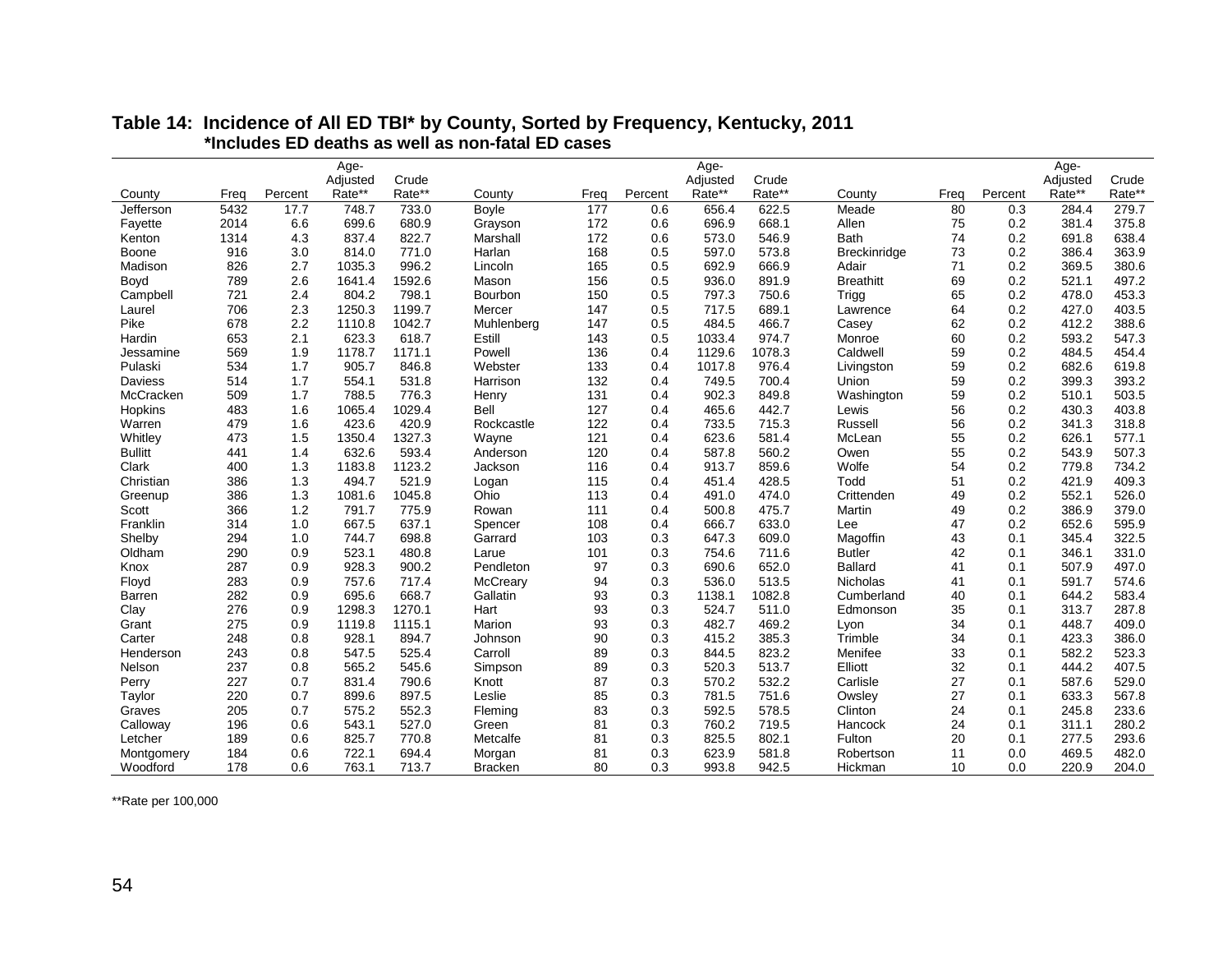|                  |                         |         | Age-     |        |                     |                |                          | Age-                     |        |                |                |         | Age-                     |                          |
|------------------|-------------------------|---------|----------|--------|---------------------|----------------|--------------------------|--------------------------|--------|----------------|----------------|---------|--------------------------|--------------------------|
|                  |                         |         | Adjusted | Crude  |                     |                |                          | Adjusted                 | Crude  |                |                |         | Adjusted                 | Crude                    |
| County           | Freq<br>$\overline{52}$ | Percent | Rate**   | Rate** | County              | Freq           | Percent                  | Rate**                   | Rate** | County         | Freq           | Percent | Rate**                   | Rate**<br>82.1           |
| Perry            |                         | 1.4     | 183.1    | 181.1  | Gallatin            | $\overline{7}$ | 0.2                      | 101.4                    | 81.5   | Monroe         | 9              | 0.2     | 65.3                     |                          |
| Owsley           | 9                       | 0.2     | 182.9    | 189.3  | Knox                | 31             | 0.8                      | 101.3                    | 97.2   | Metcalfe       | 7              | 0.2     | 64.5                     | 69.3                     |
| Livingston       | 18                      | 0.5     | 177.4    | 189.1  | Whitley             | 35             | 1.0                      | 100.8                    | 98.2   | Montgomery     | 16             | 0.4     | 63.1                     | 60.4                     |
| Lee              | 14                      | 0.4     | 176.6    | 177.5  | Clark               | 37             | 1.0                      | 98.3                     | 103.9  | Boone          | 63             | 1.7     | 61.7                     | 53.0                     |
| Clinton          | 19                      | 0.5     | 174.5    | 185.0  | Owen                | 10             | 0.3                      | 95.0                     | 92.2   | Meade          | 17             | 0.5     | 60.2                     | 59.4                     |
| <b>Breathitt</b> | 23                      | 0.6     | 167.3    | 165.7  | Grant               | 20             | 0.5                      | 93.4                     | 81.1   | Harlan         | 18             | 0.5     | 58.7                     | 61.5                     |
| Clay             | 33                      | 0.9     | 165.8    | 151.9  | Garrard             | 16<br>$\star$  | 0.4                      | 92.9                     | 94.6   | Harrison       | 10             | 0.3     | 58.5                     | 53.1                     |
| Knott            | 25                      | 0.7     | 162.0    | 152.9  | Robertson           |                | $\overline{\phantom{a}}$ | $\overline{\phantom{a}}$ |        | Bell           | 16             | 0.4     | 58.0                     | 55.8                     |
| Nicholas         | 10                      | 0.3     | 146.0    | 140.2  | Pendleton           | 15             | 0.4                      | 89.3                     | 100.8  | <b>Butler</b>  | $\overline{7}$ | 0.2     | 56.7                     | 55.2                     |
| McCracken        | 103                     | 2.8     | 142.3    | 157.1  | Wayne               | 18             | 0.5                      | 87.7                     | 86.5   | Letcher        | 14             | 0.4     | 54.7                     | 57.1                     |
| Magoffin         | 19                      | 0.5     | 141.2    | 142.5  | Oldham              | 41             | 1.1                      | 85.2                     | 68.0   | McCreary       | 10             | 0.3     | 53.5                     | 54.6                     |
| Leslie           | 16                      | 0.4     | 138.2    | 141.5  | Jessamine           | 40             | 1.1                      | 84.4                     | 82.3   | Calloway       | 23             | 0.6     | 52.9                     | 61.8                     |
| Powell           | 17                      | 0.5     | 132.7    | 134.8  | Campbell            | 80             | 2.2                      | 82.3                     | 88.6   | Rowan          | 13             | 0.4     | 52.4                     | 55.7                     |
| Green            | 16                      | 0.4     | 132.1    | 142.1  | Daviess             | 84             | 2.3                      | 80.3                     | 86.9   | Muhlenberg     | 19             | 0.5     | 52.0                     | 60.3                     |
| Henry            | 20                      | 0.5     | 131.1    | 129.7  | <b>Bullitt</b>      | 52             | 1.4                      | 79.5                     | 70.0   | Shelby         | 20             | 0.5     | 50.6                     | 47.5                     |
| Nelson           | 55                      | 1.5     | 130.7    | 126.6  | Franklin            | 40             | 1.1                      | 77.5                     | 81.2   | Warren         | 51             | 1.4     | 50.1                     | 44.8                     |
| Menifee          | 8                       | 0.2     | 130.5    | 126.9  | Carroll             | 9              | 0.2                      | 77.4                     | 83.2   | Edmonson       | $\overline{7}$ | 0.2     | 48.2                     | 57.6                     |
| Trimble          | 11                      | 0.3     | 129.6    | 124.9  | <b>Breckinridge</b> | 14             | 0.4                      | 77.0                     | 69.8   | Fleming        | $\overline{7}$ | 0.2     | 46.0                     | 48.8                     |
| Ohio             | 32                      | 0.9     | 128.5    | 134.2  | Scott               | 34             | 0.9                      | 76.4                     | 72.1   | Bourbon        | 10             | 0.3     | 45.2                     | 50.0                     |
| Marion           | 25                      | 0.7     | 128.2    | 126.1  | Hancock             | 6              | 0.2                      | 75.8                     | 70.1   | Boyd           | 25             | 0.7     | 43.9                     | 50.5                     |
| Rockcastle       | 23                      | 0.6     | 128.2    | 134.9  | McLean              | 8              | 0.2                      | 74.4                     | 83.9   | Caldwell       | $\overline{7}$ | 0.2     | 43.5                     | 53.9                     |
| Estill           | 18                      | 0.5     | 127.8    | 122.7  | Kenton              | 115            | 3.1                      | 74.4                     | 72.0   | Hopkins        | 22             | 0.6     | 40.5                     | 46.9                     |
| Taylor           | 34                      | 0.9     | 125.3    | 138.7  | Madison             | 58             | 1.6                      | 73.9                     | 70.0   | Fulton         | $\star$        | $\sim$  | $\overline{\phantom{a}}$ |                          |
| Washington       | 15                      | 0.4     | 124.6    | 128.0  | Jackson             | 10             | 0.3                      | 73.8                     | 74.1   | Carter         | 11             | 0.3     | 38.7                     | 39.7                     |
| Marshall         | 48                      | 1.3     | 124.5    | 152.6  | Graves              | 32             | 0.9                      | 73.2                     | 86.2   | Simpson        | $\overline{7}$ | 0.2     | 38.0                     | 40.4                     |
| Carlisle         | 8                       | 0.2     | 123.1    | 156.7  | Hart                | 14             | 0.4                      | 73.0                     | 76.9   | Mason          | 8              | 0.2     | 37.9                     | 45.7                     |
| Larue            | 17                      | 0.5     | 120.9    | 119.8  | Fayette             | 205            | 5.6                      | 72.5                     | 69.3   | Lawrence       | 6              | 0.2     | 36.6                     | 37.8                     |
| Lincoln          | 29                      | 0.8     | 117.1    | 117.2  | Barren              | 33             | 0.9                      | 71.6                     | 78.2   | Trigg          | 6              | 0.2     | 35.1                     | 41.8                     |
| <b>Bath</b>      | 14                      | 0.4     | 116.2    | 120.8  | <b>Ballard</b>      | $\overline{7}$ | 0.2                      | 71.4                     | 84.9   | Todd           | $\star$        | $\sim$  | $\overline{\phantom{a}}$ |                          |
| Boyle            | 34                      | 0.9     | 116.2    | 119.6  | Crittenden          | $\overline{7}$ | 0.2                      | 71.2                     | 75.1   | Henderson      | 14             | 0.4     | 29.7                     | 30.3                     |
| Casey            | 18                      | 0.5     | 114.8    | 112.8  | Morgan              | 10             | 0.3                      | 70.6                     | 71.8   | Greenup        | 13             | 0.4     | 28.2                     | 35.2                     |
| Laurel           | 64                      | 1.7     | 112.6    | 108.8  | Floyd               | 27             | 0.7                      | 69.6                     | 68.4   | Allen          | 5              | 0.1     | 25.6                     | 25.1                     |
| Mercer           | 25                      | 0.7     | 111.6    | 117.2  | Spencer             | 9              | 0.2                      | 69.4                     | 52.8   | <b>Bracken</b> |                |         |                          | $\overline{\phantom{a}}$ |
| Pulaski          | 73                      | 2.0     | 111.2    | 115.8  | Woodford            | 16             | 0.4                      | 69.4                     | 64.2   | Hickman        |                |         |                          |                          |
| Hardin           | 108                     | 2.9     | 108.7    | 102.3  | Cumberland          | 6              | 0.2                      | 69.2                     | 87.5   | Martin         |                |         |                          |                          |
| Wolfe            | 9                       | 0.2     | 107.5    | 122.4  | Pike                | 47             | 1.3                      | 68.5                     | 72.3   | Webster        |                |         |                          |                          |
| Grayson          | 28                      | 0.8     | 104.2    | 108.8  | Anderson            | 14             | 0.4                      | 68.4                     | 65.4   | Lewis          |                |         | $\sim$                   |                          |
| Lyon             | 11                      | 0.3     | 102.9    | 132.3  | Adair               | 13             | 0.4                      | 68.4                     | 69.7   | Logan          | 6              | 0.2     | 19.2                     | 22.4                     |
| Russell          | 19                      | 0.5     | 102.7    | 108.2  | Johnson             | 16             | 0.4                      | 68.3                     | 68.5   | Christian      | 12             | 0.3     | 17.3                     | 16.2                     |
| Jefferson        | 797                     | 21.8    | 101.5    | 107.5  | Elliott             | 5              | 0.1                      | 67.1                     | 63.7   | Union          | $\star$        |         | $\overline{\phantom{a}}$ |                          |

#### **Table 15: Incidence of All Inpatient TBI\* by County, Sorted by Age Adjusted Rate, Kentucky, 2011 \*Includes inpatient deaths as well as non-fatal inpatient cases**

\* At least one but fewer than five

- Percentage or rate suppressed to prevent disclosure of the value on which it was based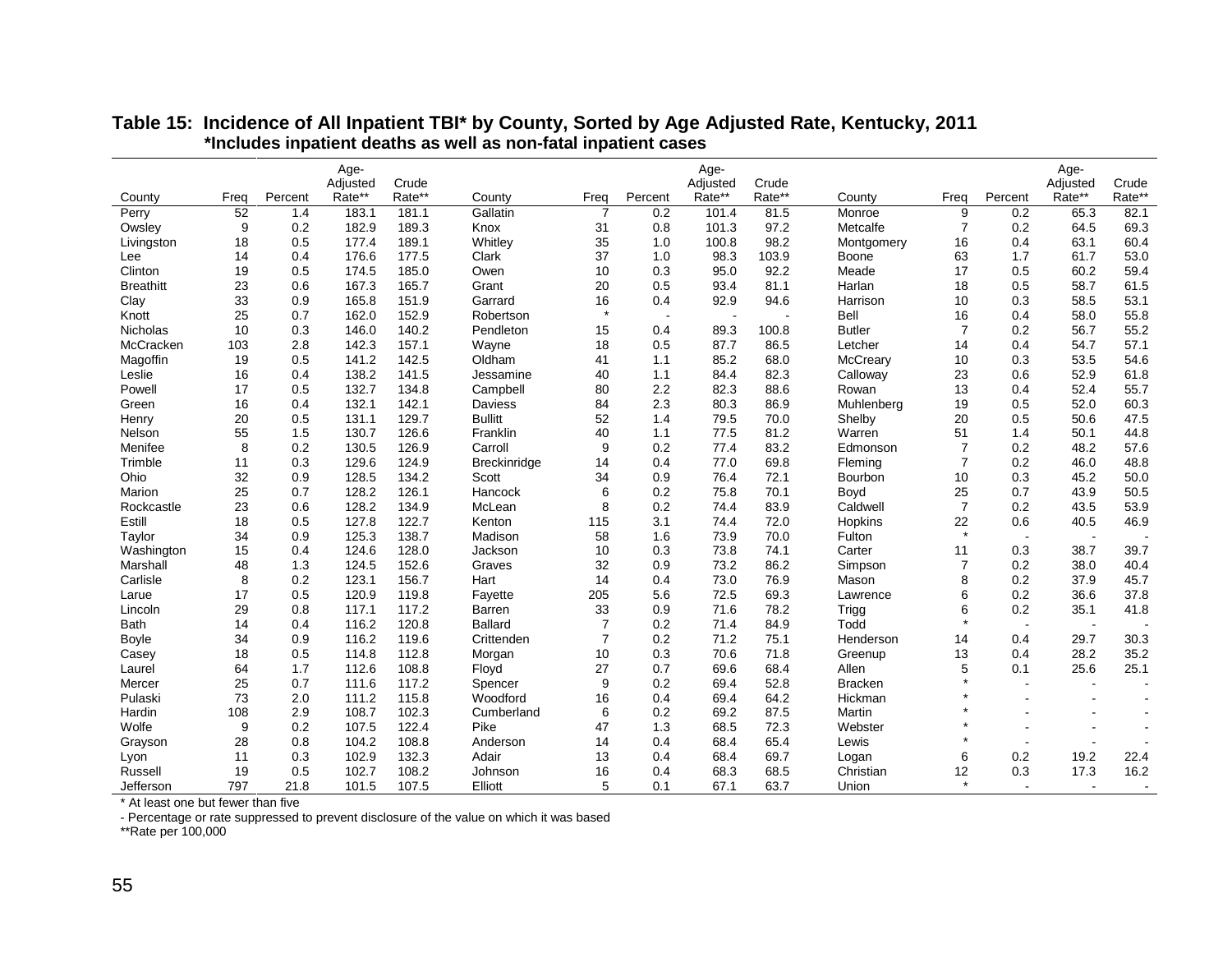| Age-<br>Age-<br>Age-<br>Crude<br>Crude<br>Crude<br>Adjusted<br>Adjusted<br>Adjusted<br>Frea<br>Percent<br>Rate**<br>Rate**<br>Percent<br>Rate**<br>Rate**<br>Frea<br>Percent<br>Rate**<br>Rate**<br>County<br>Frea<br>County<br>County<br>Boyd<br>789<br>2.6<br>1641.4<br>1592.6<br>Jefferson<br>5432<br>17.7<br>748.7<br>733.0<br>McCreary<br>94<br>0.3<br>536.0<br>513.5<br>Whitley<br>473<br>1.5<br>1350.4<br>1327.3<br>Shelby<br>294<br>1.0<br>744.7<br>698.8<br>0.3<br>524.7<br>511.0<br>Hart<br>93<br>1270.1<br>523.1<br>480.8<br>276<br>0.9<br>1298.3<br>Rockcastle<br>122<br>0.4<br>733.5<br>715.3<br>Oldham<br>290<br>0.9<br>Clay<br>2.3<br>694.4<br>0.2<br>521.1<br>497.2<br>706<br>1250.3<br>1199.7<br>184<br>0.6<br>722.1<br><b>Breathitt</b><br>69<br>Laurel<br>Montgomery<br>1.3<br>147<br>689.1<br>0.3<br>520.3<br>513.7<br>Clark<br>400<br>1183.8<br>1123.2<br>0.5<br>717.5<br>Simpson<br>89<br>Mercer<br>503.5<br>569<br>1.9<br>1178.7<br>1171.1<br>699.6<br>680.9<br>510.1<br>Fayette<br>2014<br>6.6<br>Washington<br>59<br>0.2<br>Jessamine<br>Gallatin<br>93<br>0.3<br>668.1<br>497.0<br>1138.1<br>1082.8<br>172<br>0.6<br>696.9<br><b>Ballard</b><br>41<br>0.1<br>507.9<br>Grayson<br>475.7<br>Powell<br>136<br>0.4<br>1129.6<br>1078.3<br>282<br>0.9<br>695.6<br>668.7<br>Rowan<br>111<br>0.4<br>500.8<br>Barren<br>521.9<br>275<br>0.9<br>1115.1<br>165<br>0.5<br>692.9<br>666.9<br>386<br>1.3<br>Grant<br>1119.8<br>Christian<br>494.7<br>Lincoln<br>Pike<br>2.2<br>0.2<br>638.4<br>Ohio<br>491.0<br>474.0<br>678<br>1110.8<br>1042.7<br><b>Bath</b><br>74<br>691.8<br>113<br>0.4<br>466.7<br>386<br>1.3<br>1081.6<br>1045.8<br>Pendleton<br>97<br>0.3<br>690.6<br>652.0<br>Muhlenberg<br>0.5<br>484.5<br>147<br>Greenup<br>1.6<br>483<br>1029.4<br>59<br>0.2<br>682.6<br>619.8<br>59<br>0.2<br>484.5<br>454.4<br>Hopkins<br>1065.4<br>Livingston<br>Caldwell<br>996.2<br>469.2<br>Madison<br>826<br>2.7<br>1035.3<br>Franklin<br>314<br>1.0<br>667.5<br>637.1<br>Marion<br>93<br>0.3<br>482.7<br>0.5<br>974.7<br>666.7<br>633.0<br>65<br>0.2<br>478.0<br>453.3<br>Estill<br>143<br>1033.4<br>108<br>0.4<br>Spencer<br>Trigg<br>482.0<br>133<br>0.4<br>1017.8<br>976.4<br>0.6<br>656.4<br>622.5<br>0.0<br>469.5<br>Webster<br>177<br>Robertson<br>11<br>Boyle<br>80<br>0.3<br>993.8<br>942.5<br>47<br>0.2<br>652.6<br>595.9<br>Bell<br>127<br>465.6<br>442.7<br><b>Bracken</b><br>Lee<br>0.4<br>428.5<br>156<br>0.5<br>936.0<br>891.9<br>Garrard<br>103<br>0.3<br>647.3<br>609.0<br>115<br>451.4<br>Mason<br>0.4<br>Logan |
|---------------------------------------------------------------------------------------------------------------------------------------------------------------------------------------------------------------------------------------------------------------------------------------------------------------------------------------------------------------------------------------------------------------------------------------------------------------------------------------------------------------------------------------------------------------------------------------------------------------------------------------------------------------------------------------------------------------------------------------------------------------------------------------------------------------------------------------------------------------------------------------------------------------------------------------------------------------------------------------------------------------------------------------------------------------------------------------------------------------------------------------------------------------------------------------------------------------------------------------------------------------------------------------------------------------------------------------------------------------------------------------------------------------------------------------------------------------------------------------------------------------------------------------------------------------------------------------------------------------------------------------------------------------------------------------------------------------------------------------------------------------------------------------------------------------------------------------------------------------------------------------------------------------------------------------------------------------------------------------------------------------------------------------------------------------------------------------------------------------------------------------------------------------------------------------------------------------------------------------------------------------------------------------------------------------------------------------------------------------------------------------------------------------------------------------------------------------------------------------------------------------------------------------------------|
|                                                                                                                                                                                                                                                                                                                                                                                                                                                                                                                                                                                                                                                                                                                                                                                                                                                                                                                                                                                                                                                                                                                                                                                                                                                                                                                                                                                                                                                                                                                                                                                                                                                                                                                                                                                                                                                                                                                                                                                                                                                                                                                                                                                                                                                                                                                                                                                                                                                                                                                                                   |
|                                                                                                                                                                                                                                                                                                                                                                                                                                                                                                                                                                                                                                                                                                                                                                                                                                                                                                                                                                                                                                                                                                                                                                                                                                                                                                                                                                                                                                                                                                                                                                                                                                                                                                                                                                                                                                                                                                                                                                                                                                                                                                                                                                                                                                                                                                                                                                                                                                                                                                                                                   |
|                                                                                                                                                                                                                                                                                                                                                                                                                                                                                                                                                                                                                                                                                                                                                                                                                                                                                                                                                                                                                                                                                                                                                                                                                                                                                                                                                                                                                                                                                                                                                                                                                                                                                                                                                                                                                                                                                                                                                                                                                                                                                                                                                                                                                                                                                                                                                                                                                                                                                                                                                   |
|                                                                                                                                                                                                                                                                                                                                                                                                                                                                                                                                                                                                                                                                                                                                                                                                                                                                                                                                                                                                                                                                                                                                                                                                                                                                                                                                                                                                                                                                                                                                                                                                                                                                                                                                                                                                                                                                                                                                                                                                                                                                                                                                                                                                                                                                                                                                                                                                                                                                                                                                                   |
|                                                                                                                                                                                                                                                                                                                                                                                                                                                                                                                                                                                                                                                                                                                                                                                                                                                                                                                                                                                                                                                                                                                                                                                                                                                                                                                                                                                                                                                                                                                                                                                                                                                                                                                                                                                                                                                                                                                                                                                                                                                                                                                                                                                                                                                                                                                                                                                                                                                                                                                                                   |
|                                                                                                                                                                                                                                                                                                                                                                                                                                                                                                                                                                                                                                                                                                                                                                                                                                                                                                                                                                                                                                                                                                                                                                                                                                                                                                                                                                                                                                                                                                                                                                                                                                                                                                                                                                                                                                                                                                                                                                                                                                                                                                                                                                                                                                                                                                                                                                                                                                                                                                                                                   |
|                                                                                                                                                                                                                                                                                                                                                                                                                                                                                                                                                                                                                                                                                                                                                                                                                                                                                                                                                                                                                                                                                                                                                                                                                                                                                                                                                                                                                                                                                                                                                                                                                                                                                                                                                                                                                                                                                                                                                                                                                                                                                                                                                                                                                                                                                                                                                                                                                                                                                                                                                   |
|                                                                                                                                                                                                                                                                                                                                                                                                                                                                                                                                                                                                                                                                                                                                                                                                                                                                                                                                                                                                                                                                                                                                                                                                                                                                                                                                                                                                                                                                                                                                                                                                                                                                                                                                                                                                                                                                                                                                                                                                                                                                                                                                                                                                                                                                                                                                                                                                                                                                                                                                                   |
|                                                                                                                                                                                                                                                                                                                                                                                                                                                                                                                                                                                                                                                                                                                                                                                                                                                                                                                                                                                                                                                                                                                                                                                                                                                                                                                                                                                                                                                                                                                                                                                                                                                                                                                                                                                                                                                                                                                                                                                                                                                                                                                                                                                                                                                                                                                                                                                                                                                                                                                                                   |
|                                                                                                                                                                                                                                                                                                                                                                                                                                                                                                                                                                                                                                                                                                                                                                                                                                                                                                                                                                                                                                                                                                                                                                                                                                                                                                                                                                                                                                                                                                                                                                                                                                                                                                                                                                                                                                                                                                                                                                                                                                                                                                                                                                                                                                                                                                                                                                                                                                                                                                                                                   |
|                                                                                                                                                                                                                                                                                                                                                                                                                                                                                                                                                                                                                                                                                                                                                                                                                                                                                                                                                                                                                                                                                                                                                                                                                                                                                                                                                                                                                                                                                                                                                                                                                                                                                                                                                                                                                                                                                                                                                                                                                                                                                                                                                                                                                                                                                                                                                                                                                                                                                                                                                   |
|                                                                                                                                                                                                                                                                                                                                                                                                                                                                                                                                                                                                                                                                                                                                                                                                                                                                                                                                                                                                                                                                                                                                                                                                                                                                                                                                                                                                                                                                                                                                                                                                                                                                                                                                                                                                                                                                                                                                                                                                                                                                                                                                                                                                                                                                                                                                                                                                                                                                                                                                                   |
|                                                                                                                                                                                                                                                                                                                                                                                                                                                                                                                                                                                                                                                                                                                                                                                                                                                                                                                                                                                                                                                                                                                                                                                                                                                                                                                                                                                                                                                                                                                                                                                                                                                                                                                                                                                                                                                                                                                                                                                                                                                                                                                                                                                                                                                                                                                                                                                                                                                                                                                                                   |
|                                                                                                                                                                                                                                                                                                                                                                                                                                                                                                                                                                                                                                                                                                                                                                                                                                                                                                                                                                                                                                                                                                                                                                                                                                                                                                                                                                                                                                                                                                                                                                                                                                                                                                                                                                                                                                                                                                                                                                                                                                                                                                                                                                                                                                                                                                                                                                                                                                                                                                                                                   |
|                                                                                                                                                                                                                                                                                                                                                                                                                                                                                                                                                                                                                                                                                                                                                                                                                                                                                                                                                                                                                                                                                                                                                                                                                                                                                                                                                                                                                                                                                                                                                                                                                                                                                                                                                                                                                                                                                                                                                                                                                                                                                                                                                                                                                                                                                                                                                                                                                                                                                                                                                   |
|                                                                                                                                                                                                                                                                                                                                                                                                                                                                                                                                                                                                                                                                                                                                                                                                                                                                                                                                                                                                                                                                                                                                                                                                                                                                                                                                                                                                                                                                                                                                                                                                                                                                                                                                                                                                                                                                                                                                                                                                                                                                                                                                                                                                                                                                                                                                                                                                                                                                                                                                                   |
|                                                                                                                                                                                                                                                                                                                                                                                                                                                                                                                                                                                                                                                                                                                                                                                                                                                                                                                                                                                                                                                                                                                                                                                                                                                                                                                                                                                                                                                                                                                                                                                                                                                                                                                                                                                                                                                                                                                                                                                                                                                                                                                                                                                                                                                                                                                                                                                                                                                                                                                                                   |
|                                                                                                                                                                                                                                                                                                                                                                                                                                                                                                                                                                                                                                                                                                                                                                                                                                                                                                                                                                                                                                                                                                                                                                                                                                                                                                                                                                                                                                                                                                                                                                                                                                                                                                                                                                                                                                                                                                                                                                                                                                                                                                                                                                                                                                                                                                                                                                                                                                                                                                                                                   |
|                                                                                                                                                                                                                                                                                                                                                                                                                                                                                                                                                                                                                                                                                                                                                                                                                                                                                                                                                                                                                                                                                                                                                                                                                                                                                                                                                                                                                                                                                                                                                                                                                                                                                                                                                                                                                                                                                                                                                                                                                                                                                                                                                                                                                                                                                                                                                                                                                                                                                                                                                   |
| 583.4<br>409.0<br>287<br>0.9<br>928.3<br>900.2<br>Cumberland<br>40<br>644.2<br>34<br>0.1<br>448.7<br>Knox<br>0.1<br>Lyon                                                                                                                                                                                                                                                                                                                                                                                                                                                                                                                                                                                                                                                                                                                                                                                                                                                                                                                                                                                                                                                                                                                                                                                                                                                                                                                                                                                                                                                                                                                                                                                                                                                                                                                                                                                                                                                                                                                                                                                                                                                                                                                                                                                                                                                                                                                                                                                                                          |
| 248<br>27<br>633.3<br>567.8<br>Elliott<br>32<br>444.2<br>407.5<br>Carter<br>0.8<br>928.1<br>894.7<br>Owsley<br>0.1<br>0.1                                                                                                                                                                                                                                                                                                                                                                                                                                                                                                                                                                                                                                                                                                                                                                                                                                                                                                                                                                                                                                                                                                                                                                                                                                                                                                                                                                                                                                                                                                                                                                                                                                                                                                                                                                                                                                                                                                                                                                                                                                                                                                                                                                                                                                                                                                                                                                                                                         |
| 403.8<br>913.7<br>859.6<br><b>Bullitt</b><br>632.6<br>593.4<br>56<br>0.2<br>430.3<br>Jackson<br>116<br>0.4<br>441<br>1.4<br>Lewis                                                                                                                                                                                                                                                                                                                                                                                                                                                                                                                                                                                                                                                                                                                                                                                                                                                                                                                                                                                                                                                                                                                                                                                                                                                                                                                                                                                                                                                                                                                                                                                                                                                                                                                                                                                                                                                                                                                                                                                                                                                                                                                                                                                                                                                                                                                                                                                                                 |
| 403.5<br>Pulaski<br>534<br>1.7<br>905.7<br>846.8<br>McLean<br>55<br>0.2<br>626.1<br>577.1<br>64<br>0.2<br>427.0<br>Lawrence                                                                                                                                                                                                                                                                                                                                                                                                                                                                                                                                                                                                                                                                                                                                                                                                                                                                                                                                                                                                                                                                                                                                                                                                                                                                                                                                                                                                                                                                                                                                                                                                                                                                                                                                                                                                                                                                                                                                                                                                                                                                                                                                                                                                                                                                                                                                                                                                                       |
| 902.3<br>849.8<br>0.3<br>623.9<br>581.8<br>1.6<br>423.6<br>420.9<br>131<br>0.4<br>81<br>Warren<br>479<br>Henry<br>Morgan                                                                                                                                                                                                                                                                                                                                                                                                                                                                                                                                                                                                                                                                                                                                                                                                                                                                                                                                                                                                                                                                                                                                                                                                                                                                                                                                                                                                                                                                                                                                                                                                                                                                                                                                                                                                                                                                                                                                                                                                                                                                                                                                                                                                                                                                                                                                                                                                                          |
| 220<br>897.5<br>581.4<br>423.3<br>386.0<br>Taylor<br>0.7<br>899.6<br>Wayne<br>121<br>0.4<br>623.6<br>Trimble<br>34<br>0.1                                                                                                                                                                                                                                                                                                                                                                                                                                                                                                                                                                                                                                                                                                                                                                                                                                                                                                                                                                                                                                                                                                                                                                                                                                                                                                                                                                                                                                                                                                                                                                                                                                                                                                                                                                                                                                                                                                                                                                                                                                                                                                                                                                                                                                                                                                                                                                                                                         |
| 89<br>0.3<br>823.2<br>Todd<br>421.9<br>409.3<br>Carroll<br>844.5<br>Hardin<br>653<br>2.1<br>623.3<br>618.7<br>51<br>0.2                                                                                                                                                                                                                                                                                                                                                                                                                                                                                                                                                                                                                                                                                                                                                                                                                                                                                                                                                                                                                                                                                                                                                                                                                                                                                                                                                                                                                                                                                                                                                                                                                                                                                                                                                                                                                                                                                                                                                                                                                                                                                                                                                                                                                                                                                                                                                                                                                           |
| 822.7<br>573.8<br>385.3<br>4.3<br>837.4<br>Harlan<br>168<br>0.5<br>597.0<br>Johnson<br>90<br>0.3<br>415.2<br>Kenton<br>1314                                                                                                                                                                                                                                                                                                                                                                                                                                                                                                                                                                                                                                                                                                                                                                                                                                                                                                                                                                                                                                                                                                                                                                                                                                                                                                                                                                                                                                                                                                                                                                                                                                                                                                                                                                                                                                                                                                                                                                                                                                                                                                                                                                                                                                                                                                                                                                                                                       |
| 0.2<br>547.3<br>0.2<br>412.2<br>388.6<br>227<br>0.7<br>831.4<br>790.6<br>60<br>593.2<br>Casey<br>62<br>Perry<br>Monroe                                                                                                                                                                                                                                                                                                                                                                                                                                                                                                                                                                                                                                                                                                                                                                                                                                                                                                                                                                                                                                                                                                                                                                                                                                                                                                                                                                                                                                                                                                                                                                                                                                                                                                                                                                                                                                                                                                                                                                                                                                                                                                                                                                                                                                                                                                                                                                                                                            |
| 770.8<br>578.5<br>399.3<br>393.2<br>189<br>0.6<br>825.7<br>83<br>0.3<br>592.5<br>Union<br>59<br>0.2<br>Letcher<br>Fleming                                                                                                                                                                                                                                                                                                                                                                                                                                                                                                                                                                                                                                                                                                                                                                                                                                                                                                                                                                                                                                                                                                                                                                                                                                                                                                                                                                                                                                                                                                                                                                                                                                                                                                                                                                                                                                                                                                                                                                                                                                                                                                                                                                                                                                                                                                                                                                                                                         |
| 379.0<br>81<br>0.3<br>825.5<br>802.1<br>591.7<br>574.6<br>49<br>0.2<br>386.9<br>Metcalfe<br>Nicholas<br>41<br>0.1<br>Martin                                                                                                                                                                                                                                                                                                                                                                                                                                                                                                                                                                                                                                                                                                                                                                                                                                                                                                                                                                                                                                                                                                                                                                                                                                                                                                                                                                                                                                                                                                                                                                                                                                                                                                                                                                                                                                                                                                                                                                                                                                                                                                                                                                                                                                                                                                                                                                                                                       |
| 363.9<br>916<br>3.0<br>771.0<br>560.2<br>73<br>0.2<br>386.4<br>Boone<br>814.0<br>Anderson<br>120<br>0.4<br>587.8<br>Breckinridge                                                                                                                                                                                                                                                                                                                                                                                                                                                                                                                                                                                                                                                                                                                                                                                                                                                                                                                                                                                                                                                                                                                                                                                                                                                                                                                                                                                                                                                                                                                                                                                                                                                                                                                                                                                                                                                                                                                                                                                                                                                                                                                                                                                                                                                                                                                                                                                                                  |
| 804.2<br>798.1<br>529.0<br>375.8<br>721<br>2.4<br>Carlisle<br>27<br>587.6<br>Allen<br>75<br>0.2<br>381.4<br>Campbell<br>0.1                                                                                                                                                                                                                                                                                                                                                                                                                                                                                                                                                                                                                                                                                                                                                                                                                                                                                                                                                                                                                                                                                                                                                                                                                                                                                                                                                                                                                                                                                                                                                                                                                                                                                                                                                                                                                                                                                                                                                                                                                                                                                                                                                                                                                                                                                                                                                                                                                       |
| 0.5<br>797.3<br>750.6<br>33<br>582.2<br>523.3<br>71<br>0.2<br>369.5<br>380.6<br>Bourbon<br>150<br>Menifee<br>0.1<br>Adair                                                                                                                                                                                                                                                                                                                                                                                                                                                                                                                                                                                                                                                                                                                                                                                                                                                                                                                                                                                                                                                                                                                                                                                                                                                                                                                                                                                                                                                                                                                                                                                                                                                                                                                                                                                                                                                                                                                                                                                                                                                                                                                                                                                                                                                                                                                                                                                                                         |
| 366<br>1.2<br>791.7<br>775.9<br>0.7<br>575.2<br>552.3<br><b>Butler</b><br>42<br>346.1<br>331.0<br>Scott<br>Graves<br>205<br>0.1                                                                                                                                                                                                                                                                                                                                                                                                                                                                                                                                                                                                                                                                                                                                                                                                                                                                                                                                                                                                                                                                                                                                                                                                                                                                                                                                                                                                                                                                                                                                                                                                                                                                                                                                                                                                                                                                                                                                                                                                                                                                                                                                                                                                                                                                                                                                                                                                                   |
| McCracken<br>509<br>1.7<br>788.5<br>776.3<br>Marshall<br>172<br>573.0<br>546.9<br>Magoffin<br>43<br>345.4<br>322.5<br>0.6<br>0.1                                                                                                                                                                                                                                                                                                                                                                                                                                                                                                                                                                                                                                                                                                                                                                                                                                                                                                                                                                                                                                                                                                                                                                                                                                                                                                                                                                                                                                                                                                                                                                                                                                                                                                                                                                                                                                                                                                                                                                                                                                                                                                                                                                                                                                                                                                                                                                                                                  |
| 751.6<br>85<br>0.3<br>781.5<br>87<br>0.3<br>570.2<br>532.2<br>56<br>0.2<br>341.3<br>318.8<br>Leslie<br>Knott<br>Russell                                                                                                                                                                                                                                                                                                                                                                                                                                                                                                                                                                                                                                                                                                                                                                                                                                                                                                                                                                                                                                                                                                                                                                                                                                                                                                                                                                                                                                                                                                                                                                                                                                                                                                                                                                                                                                                                                                                                                                                                                                                                                                                                                                                                                                                                                                                                                                                                                           |
| Wolfe<br>545.6<br>35<br>287.8<br>54<br>0.2<br>779.8<br>734.2<br>Nelson<br>237<br>0.8<br>565.2<br>Edmonson<br>313.7<br>0.1                                                                                                                                                                                                                                                                                                                                                                                                                                                                                                                                                                                                                                                                                                                                                                                                                                                                                                                                                                                                                                                                                                                                                                                                                                                                                                                                                                                                                                                                                                                                                                                                                                                                                                                                                                                                                                                                                                                                                                                                                                                                                                                                                                                                                                                                                                                                                                                                                         |
| 178<br>0.6<br>713.7<br>1.7<br>531.8<br>280.2<br>Woodford<br>763.1<br><b>Daviess</b><br>514<br>554.1<br>Hancock<br>24<br>0.1<br>311.1                                                                                                                                                                                                                                                                                                                                                                                                                                                                                                                                                                                                                                                                                                                                                                                                                                                                                                                                                                                                                                                                                                                                                                                                                                                                                                                                                                                                                                                                                                                                                                                                                                                                                                                                                                                                                                                                                                                                                                                                                                                                                                                                                                                                                                                                                                                                                                                                              |
| 0.3<br>760.2<br>719.5<br>Crittenden<br>49<br>0.2<br>552.1<br>526.0<br>80<br>0.3<br>284.4<br>279.7<br>Green<br>81<br>Meade                                                                                                                                                                                                                                                                                                                                                                                                                                                                                                                                                                                                                                                                                                                                                                                                                                                                                                                                                                                                                                                                                                                                                                                                                                                                                                                                                                                                                                                                                                                                                                                                                                                                                                                                                                                                                                                                                                                                                                                                                                                                                                                                                                                                                                                                                                                                                                                                                         |
| 293.6<br>283<br>0.9<br>717.4<br>243<br>0.8<br>547.5<br>525.4<br>Fulton<br>20<br>277.5<br>Floyd<br>757.6<br>Henderson<br>0.1                                                                                                                                                                                                                                                                                                                                                                                                                                                                                                                                                                                                                                                                                                                                                                                                                                                                                                                                                                                                                                                                                                                                                                                                                                                                                                                                                                                                                                                                                                                                                                                                                                                                                                                                                                                                                                                                                                                                                                                                                                                                                                                                                                                                                                                                                                                                                                                                                       |
| 0.3<br>233.6<br>101<br>754.6<br>711.6<br>55<br>0.2<br>543.9<br>507.3<br>Clinton<br>24<br>245.8<br>Owen<br>0.1<br>Larue                                                                                                                                                                                                                                                                                                                                                                                                                                                                                                                                                                                                                                                                                                                                                                                                                                                                                                                                                                                                                                                                                                                                                                                                                                                                                                                                                                                                                                                                                                                                                                                                                                                                                                                                                                                                                                                                                                                                                                                                                                                                                                                                                                                                                                                                                                                                                                                                                            |
| 132<br>0.4<br>749.5<br>700.4<br>196<br>0.6<br>543.1<br>527.0<br>10<br>220.9<br>204.0<br>Harrison<br>Calloway<br>Hickman<br>0.0                                                                                                                                                                                                                                                                                                                                                                                                                                                                                                                                                                                                                                                                                                                                                                                                                                                                                                                                                                                                                                                                                                                                                                                                                                                                                                                                                                                                                                                                                                                                                                                                                                                                                                                                                                                                                                                                                                                                                                                                                                                                                                                                                                                                                                                                                                                                                                                                                    |

#### **Table 16: Incidence of All ED TBI\* by County, Sorted by Age Adjusted Rate, Kentucky, 2011 \*Includes ED deaths as well as non-fatal ED cases**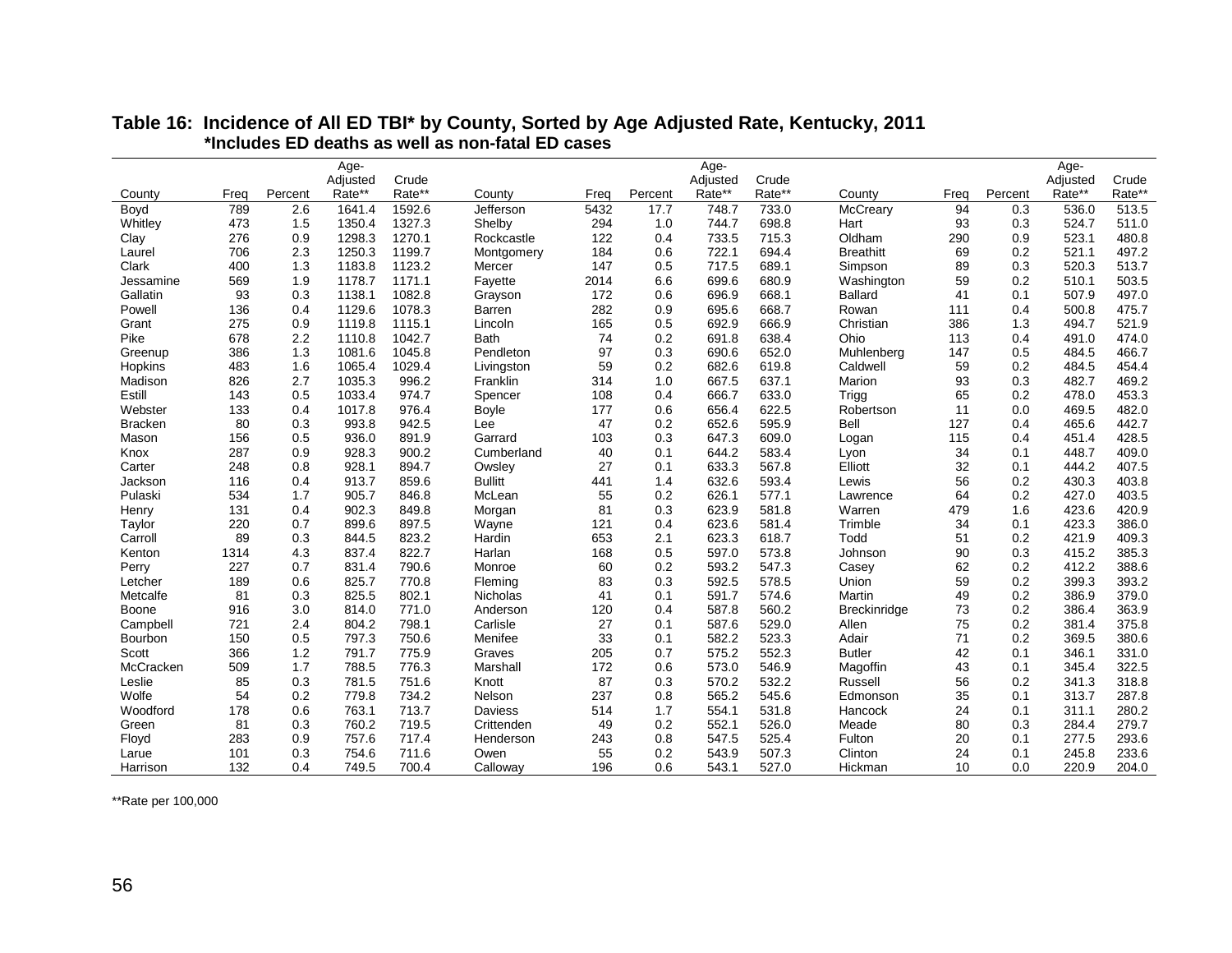|                                          | Type of TBI |         |        |         |                |          |        |         |       |  |
|------------------------------------------|-------------|---------|--------|---------|----------------|----------|--------|---------|-------|--|
|                                          | Type I      |         |        | Type II |                | Type III |        | Other   |       |  |
| Injury Mechanism                         | Number      | Percent | Number | Percent | Number         | Percent  | Number | Percent | Total |  |
| Motor vehicle traffic crash              | 219         | 12.6    | 83     | 29.7    | 12             | 18.2     | 11     | 14.1    | 325   |  |
| Falls                                    | 922         | 53.2    | 88     | 31.5    | 28             | 42.4     | 47     | 60.3    | 1,085 |  |
| Non-traffic land<br>transportation       | 55          | 3.2     | 17     | 6.1     |                | 1.5      | 0      | 0.0     | 73    |  |
| Struck by or against<br>object or person | 112         | 6.5     | 21     | 7.5     | 4              | 6.1      | 3      | 3.8     | 140   |  |
| Non-traffic pedal cycle                  | 12          | 0.7     | 5      | 1.8     | 0              | 0.0      | 0      | 0.0     | 17    |  |
| Firearm                                  | 11          | 0.6     | 2      | 0.7     | $\overline{2}$ | 3.0      | 0      | 0.0     | 15    |  |
| Other                                    | 86          | 5.0     | 13     | 4.7     | 6              | 9.1      | 4      | 5.1     | 109   |  |
| Unknown                                  | 316         | 18.2    | 50     | 17.9    | 13             | 19.7     | 13     | 16.7    | 392   |  |
| Total                                    | 1,733       | 100.0   | 279    | 100.0   | 66             | 100.0    | 78     | 100.0   | 2,156 |  |

## **Table 17: Barrell Matrix TBI Type I/II/III by Mechanism for Non-Fatal Inpatient TBI, Kentucky, 2011**

## **Table 18: Barrell Matrix TBI Type I/II/III by Mechanism for Non-Fatal ED TBI, Kentucky, 2011**

|                                                                     |           |             |              |             | Type of TBI |             |              |             |              |
|---------------------------------------------------------------------|-----------|-------------|--------------|-------------|-------------|-------------|--------------|-------------|--------------|
|                                                                     | Type I    |             |              | Type II     |             | Type III    |              | Other       |              |
| <b>Injury Mechanism</b>                                             | Number    | Percent     | Number       | Percent     | Number      | Percent     | Number       | Percent     | Total        |
| Motor vehicle traffic crash                                         | 132       | 16.4        | 1,553        | 21.0        | 30          | 9.2         | 1,794        | 14.0        | 3,509        |
| Falls                                                               | 346       | 42.9        | 2,492        | 33.8        | 154         | 47.4        | 5,983        | 46.7        | 8,975        |
| Non-traffic land<br>transportation                                  | 36        | 4.5         | 235          | 3.2         | 13          | 4.0         | 254          | 2.0         | 538          |
| Struck by or against<br>object or person<br>Non-traffic pedal cycle | 106<br>16 | 13.2<br>2.0 | 1,891<br>140 | 25.6<br>1.9 | 65<br>10    | 20.0<br>3.1 | 2,588<br>145 | 20.2<br>1.1 | 4,650<br>311 |
| Firearm                                                             | 5         | 0.6         | 6            | 0.1         | 0           | 0.0         | 2            | 0.0         | 13           |
| Other                                                               | 73        | 9.1         | 532          | 7.2         | 35          | 10.8        | 758          | 5.9         | 1,398        |
| Unknown                                                             | 92        | 11.4        | 531          | 7.2         | 18          | 5.5         | 1,286        | 10.0        | 1,927        |
| Total                                                               | 806       | 100.0       | 7,380        | 100.0       | 325         | 100.0       | 12,810       | 100.0       | 21,321       |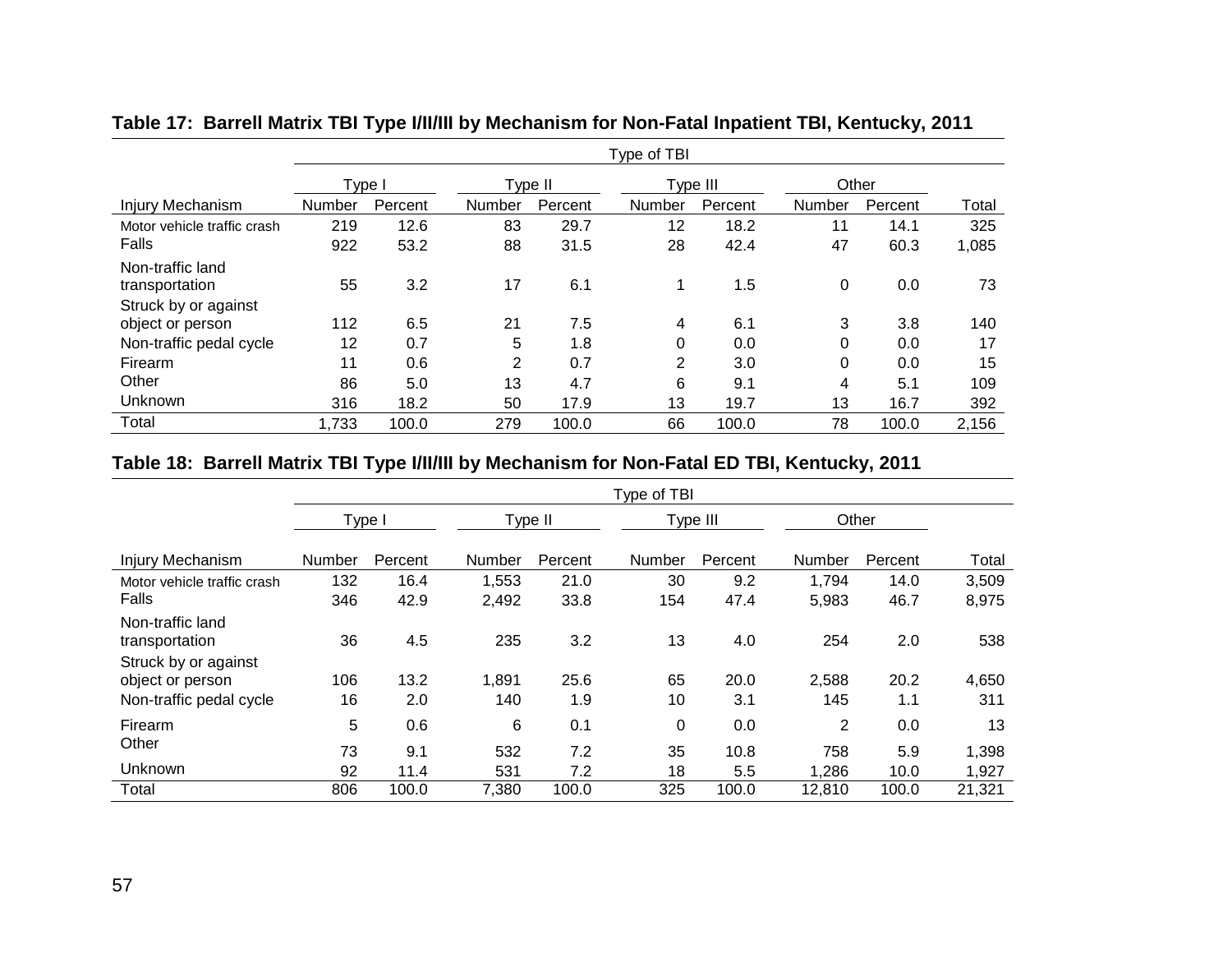## **Table 19: Length of Stay for Non-Fatal Inpatient TBI, Kentucky, 2011**

| Length of Stay                    | Number | Percent <sup>*</sup> |
|-----------------------------------|--------|----------------------|
| 1 day                             | 693    | 20.1                 |
| More than one day but less than 1 |        |                      |
| week                              | 1811   | 52.6                 |
| 1 week to less than 2 weeks       | 584    | 17.0                 |
| 2 weeks to less than 3 weeks      | 201    | 5.8                  |
| 3 weeks to less than 4 weeks      | 83     | 24                   |
| 4 weeks or more                   | 73     | 2.1                  |
| Total                             | 3445   | 100 O                |
|                                   |        |                      |

# **Table 20: Work Related Non-Fatal TBI, Kentucky 2011**

| <b>Inpatient Work TBI</b> | LOS Days | Cost        |
|---------------------------|----------|-------------|
| Mean                      | 10.1     | \$75,998    |
| Median                    | 3        | \$29,686    |
|                           |          | \$4,035,    |
| Min, Max                  | 1 - 213  | \$494,799   |
| Sum of Charges            |          | \$5,015,866 |
|                           |          |             |
| <b>ED Work TBI</b>        | Cost     |             |
| Mean                      | \$3,405  |             |
| Median                    | \$2,697  |             |
|                           | \$111.   |             |

| Min, Max       | - - - - -<br>\$48,287 |
|----------------|-----------------------|
| Sum of Charges | \$3,367,271           |

## **Table 21: Primary Payer and Charges for Non-Fatal Inpatient TBI, Kentucky, 2011**

| Payer                       | Number of<br>Discharges | Percent of<br><b>Discharges</b> |    | <b>Total Hospital</b><br>Charges |
|-----------------------------|-------------------------|---------------------------------|----|----------------------------------|
| Government                  | 1.890                   | 54.9                            | \$ | 76,419,004                       |
| Commercial Ins              | 913                     | 26.5                            | \$ | 55,233,489                       |
| Self Pay                    | 196                     | 5.7                             | S  | 6,842,916                        |
| <b>Workers Compensation</b> | 65                      | 1.9                             | S  | 4,985,315                        |
| Other                       | 380                     | 11.0                            |    | 25,936,927                       |
| Total                       | 3.444                   | 100.0                           | S  | 169,417,651                      |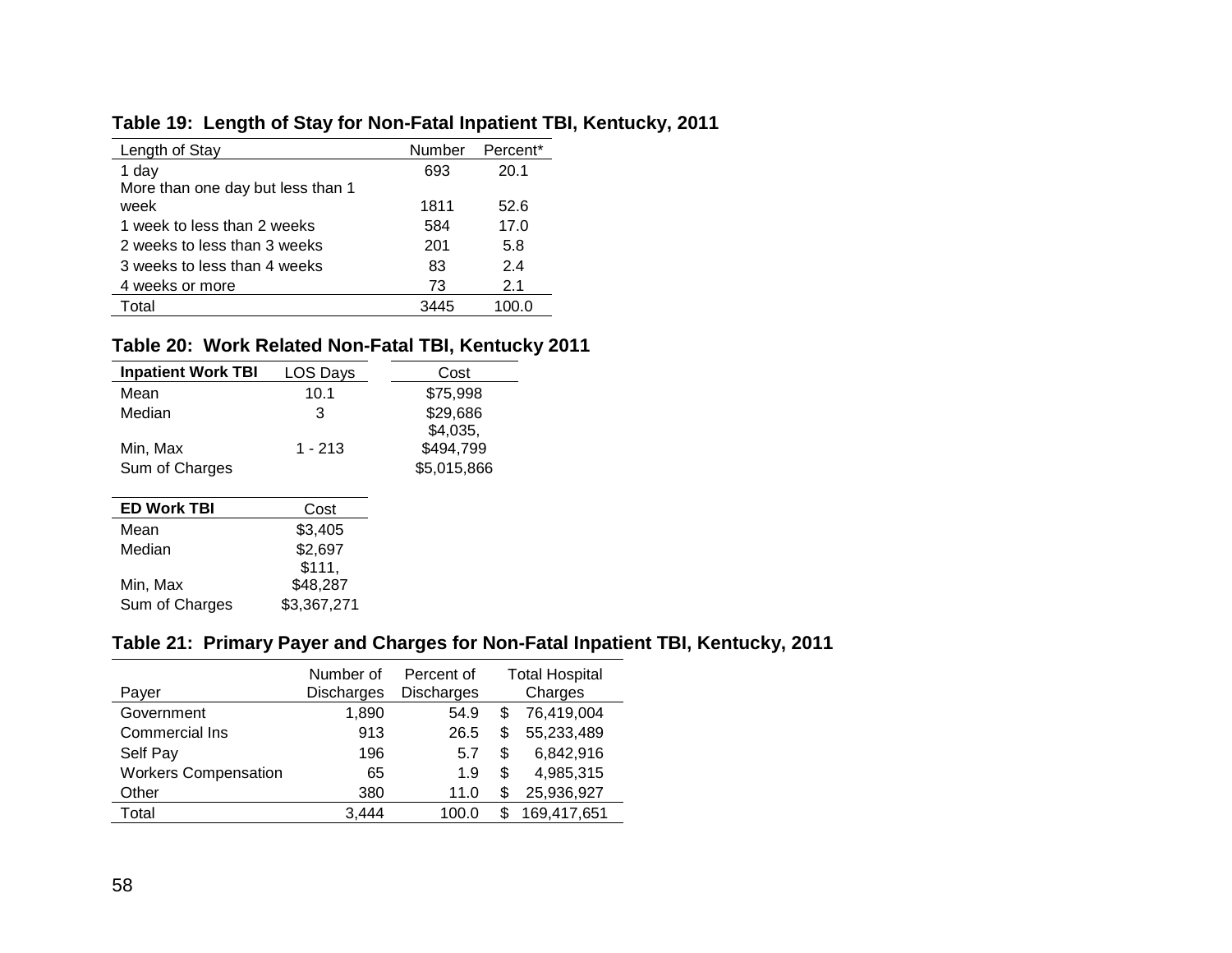| Payer                       | Number of<br><b>Discharges</b> | Percent of<br><b>Discharges</b> | <b>Total Hospital</b><br>Charges |
|-----------------------------|--------------------------------|---------------------------------|----------------------------------|
| Government                  | 10,500                         | 34.4                            | \$<br>33,010,341                 |
| Commercial Ins              | 11,134                         | 36.5                            | \$<br>38,043,049                 |
| Self Pay                    | 4,085                          | 13.4                            | \$<br>15,315,296                 |
| <b>Workers Compensation</b> | 973                            | 3.2                             | \$<br>3,312,989                  |
| Other                       | 3,827                          | 12.5                            | \$<br>12,794,129                 |
| Total                       | 30,519                         | 100.0                           | 102,475,804                      |

**Table 22: Primary Payer and Charges for Non-Fatal ED TBI, Kentucky, 2011**

**Table 23: Non-Fatal ABI by Age Group, Kentucky, 2011**

|          |        |           |       | . .    |         | . .  |        |         |       |
|----------|--------|-----------|-------|--------|---------|------|--------|---------|-------|
|          |        | Inpatient |       |        | ED      |      |        | Total   |       |
| Age      | Number | Percent   | Rate  | Number | Percent | Rate | Number | Percent | Rate  |
| $0 - 4$  | 122    | 33.1      | 43.2  | 247    | 66.9    | 87.5 | 369    | 100.0   | 130.7 |
| $5 - 14$ | 60     | 21.1      | 10.6  | 224    | 78.9    | 39.5 | 284    | 100.0   | 50.1  |
| 15-24    | 181    | 43.5      | 30.8  | 235    | 56.5    | 40.1 | 416    | 100.0   | 70.9  |
| 25-44    | 750    | 64.2      | 65.6  | 418    | 35.8    | 36.6 | 1,168  | 100.0   | 102.2 |
| 45-64    | 1,014  | 76.4      | 85.8  | 313    | 23.6    | 26.5 | 1,327  | 100.0   | 112.3 |
| $65+$    | 632    | 84.7      | 109.3 | 114    | 15.3    | 19.7 | 746    | 100.0   | 129.0 |
| Total    | 2,759  | 64.0      | 63.6  | 1,551  | 36.0    | 35.7 | 4,310  | 100.0   | 99.3  |
|          |        |           |       |        |         |      |        |         |       |

**Table 24: Non-Fatal ABI by Gender, Kentucky, 2011**

|        |        | Inpatient |      |        | ED      |      |        | Total   |       |
|--------|--------|-----------|------|--------|---------|------|--------|---------|-------|
| Age    | Number | Percent   | Rate | Number | Percent | Rate | Number | Percent | Rate  |
| Male   | 1,302  | 65.9      | 61.0 | 673    | 34.1    | 31.5 | 1.975  | 100.0   | 92.5  |
| Female | .457   | 62.4      | 66.1 | 878    | 37.6    | 39.8 | 2.335  | 100.0   | 105.9 |
| Total  | 2.759  | 64.0      | 63.6 | 1.551  | 36.0    | 35.7 | 4.310  | 100.0   | 99.3  |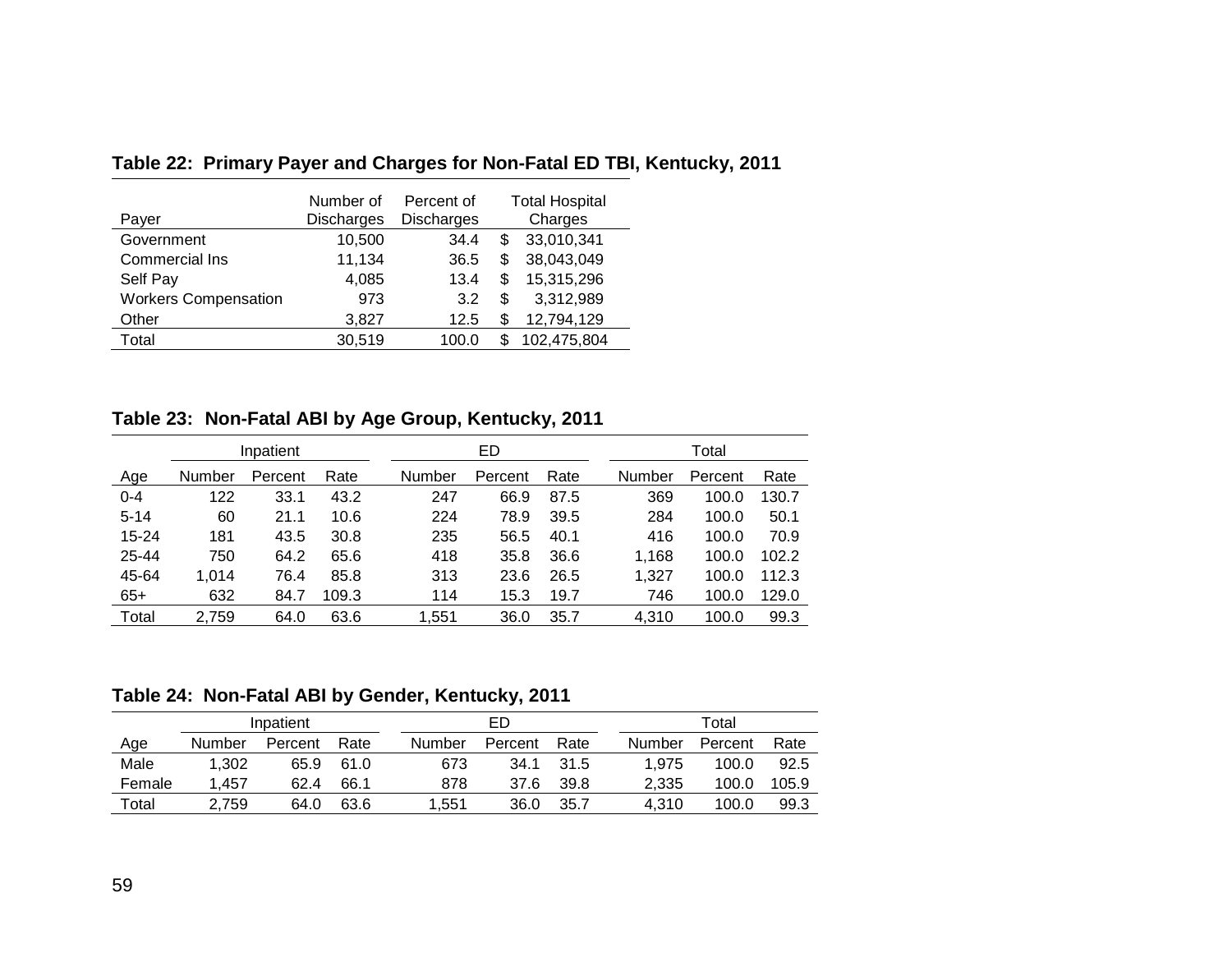|                     |         |                | Age-     |        |            |                |                          | Age-     |        |            |                |                       | Age-     |        |
|---------------------|---------|----------------|----------|--------|------------|----------------|--------------------------|----------|--------|------------|----------------|-----------------------|----------|--------|
|                     |         |                | Adjusted | Crude  |            |                |                          | Adjusted | Crude  |            |                |                       | Adjusted | Crude  |
| County              | Freq    | Percent        | Rate**   | Rate** | County     | Freq           | Percent                  | Rate**   | Rate** | County     | Freq           | Percent               | Rate**   | Rate** |
| Adair               | 13      | 0.4            | 66.1     | 69.7   | Grant      | 16             | 0.5                      | 67.9     | 64.9   | McLean     | 6              | 0.2                   | 47.0     | 63.0   |
| Allen               | 12      | 0.3            | 50.7     | 60.1   | Graves     | 45             | 1.3                      | 114.6    | 121.2  | Meade      | 17             | 0.5                   | 61.3     | 59.4   |
| Anderson            | 16      | 0.5            | 79.4     | 74.7   | Grayson    | 24             | 0.7                      | 90.6     | 93.2   | Menifee    | $\star$        |                       |          |        |
| <b>Ballard</b>      | 5       | 0.1            | 56.8     | 60.6   | Green      | 11             | 0.3                      | 77.7     | 97.7   | Mercer     | 25             | 0.7                   | 98.6     | 117.2  |
| Barren              | 37      | 1.0            | 81.7     | 87.7   | Greenup    | 14             | 0.4                      | 34.9     | 37.9   | Metcalfe   | 9              | 0.3                   | 74.5     | 89.1   |
| <b>Bath</b>         | 12      | 0.3            | 101.0    | 103.5  | Hancock    | $\overline{7}$ | 0.2                      | 77.0     | 81.7   | Monroe     | 12             | 0.3                   | 86.0     | 109.5  |
| Bell                | 37      | 1.0            | 121.1    | 129.0  | Hardin     | 78             | 2.2                      | 72.4     | 73.9   | Montgomery | 25             | 0.7                   | 85.7     | 94.3   |
| Boone               | 82      | 2.3            | 71.4     | 69.0   | Harlan     | 29             | 0.8                      | 103.3    | 99.1   | Morgan     | 15             | 0.4                   | 114.3    | 107.7  |
| Bourbon             | 9       | 0.3            | 40.0     | 45.0   | Harrison   | 12             | 0.3                      | 56.7     | 63.7   | Muhlenberg | 26             | 0.7                   | 63.8     | 82.5   |
| Boyd                | 37      | 1.0            | 64.6     | 74.7   | Hart       | 9              | 0.3                      | 48.5     | 49.5   | Nelson     | 45             | 1.3                   | 97.3     | 103.6  |
| Boyle               | 30      | 0.8            | 95.9     | 105.5  | Henderson  | 17             | 0.5                      | 33.3     | 36.8   | Nicholas   | 9              | 0.3                   | 124.8    | 126.1  |
| <b>Bracken</b>      | 8       | 0.2            | 80.7     | 94.3   | Henry      | 18             | 0.5                      | 112.0    | 116.8  | Ohio       | 12             | 0.3                   | 50.1     | 50.3   |
| <b>Breathitt</b>    | 19      | 0.5            | 132.3    | 136.9  | Hickman    | 6              | 0.2                      | 89.4     | 122.4  | Oldham     | 17             | 0.5                   | 34.3     | 28.2   |
| <b>Breckinridge</b> | 11      | 0.3            | 51.8     | 54.8   | Hopkins    | 32             | 0.9                      | 66.6     | 68.2   | Owen       | 8              | 0.2                   | 64.8     | 73.8   |
| <b>Bullitt</b>      | 44      | 1.2            | 57.1     | 59.2   | Jackson    | 15             | 0.4                      | 109.3    | 111.2  | Owsley     | $\overline{7}$ | 0.2                   | 143.4    | 147.2  |
| <b>Butler</b>       | 16      | 0.5            | 113.4    | 126.1  | Jefferson  | 647            | 18.3                     | 83.7     | 87.3   | Pendleton  | 11             | 0.3                   | 74.6     | 73.9   |
| Caldwell            | 9       | 0.3            | 59.1     | 69.3   | Jessamine  | 35             | 1.0                      | 72.0     | 72.0   | Perry      | 36             | 1.0                   | 117.9    | 125.4  |
| Calloway            | 12      | 0.3            | 31.5     | 32.3   | Johnson    | 34             | 1.0                      | 139.0    | 145.6  | Pike       | 66             | 1.9                   | 96.8     | 101.5  |
| Campbell            | 74      | 2.1            | 78.2     | 81.9   | Kenton     | 131            | 3.7                      | 81.7     | 82.0   | Powell     | 17             | 0.5                   | 128.2    | 134.8  |
| Carlisle            | $\star$ | $\sim$         |          |        | Knott      | 21             | 0.6                      | 127.3    | 128.5  | Pulaski    | 56             | 1.6                   | 83.5     | 88.8   |
| Carroll             | 12      | 0.3            | 105.5    | 111.0  | Knox       | 39             | 1.1                      | 110.5    | 122.3  | Robertson  | $\star$        | $\tilde{\phantom{a}}$ |          |        |
| Carter              | 15      | 0.4            | 53.3     | 54.1   | Larue      | 13             | 0.4                      | 77.9     | 91.6   | Rockcastle | 10             | 0.3                   | 52.0     | 58.6   |
| Casey               | 12      | 0.3            | 55.1     | 75.2   | Laurel     | 69             | 2.0                      | 113.9    | 117.2  | Rowan      | 25             | 0.7                   | 115.3    | 107.1  |
| Christian           | 44      | 1.2            | 69.3     | 59.5   | Lawrence   | 9              | 0.3                      | 57.6     | 56.7   | Russell    | 16             | 0.5                   | 84.6     | 91.1   |
| Clark               | 39      | 1.1            | 102.7    | 109.5  | Lee        | $\overline{7}$ | 0.2                      | 69.1     | 88.8   | Scott      | 21             | 0.6                   | 43.5     | 44.5   |
| Clay                | 30      | 0.8            | 134.7    | 138.1  | Leslie     | 14             | 0.4                      | 114.1    | 123.8  | Shelby     | 26             | 0.7                   | 58.5     | 61.8   |
| Clinton             | 10      | 0.3            | 84.0     | 97.4   | Letcher    | 29             | 0.8                      | 109.3    | 118.3  | Simpson    | 21             | 0.6                   | 108.0    | 121.2  |
| Crittenden          | 5       | 0.1            | 45.6     | 53.7   | Lewis      | $\star$        | $\overline{\phantom{a}}$ |          |        | Spencer    | 10             | 0.3                   | 68.0     | 58.6   |
| Cumberland          | $\star$ | $\overline{a}$ |          |        | Lincoln    | 21             | 0.6                      | 79.0     | 84.9   | Taylor     | 21             | 0.6                   | 83.9     | 85.7   |
| <b>Daviess</b>      | 85      | 2.4            | 83.6     | 87.9   | Livingston | 11             | 0.3                      | 101.1    | 115.6  | Todd       | $\star$        | $\overline{a}$        | $\sim$   |        |
| Edmonson            | 7       | 0.2            | 56.4     | 57.6   | Logan      | 15             | 0.4                      | 51.9     | 55.9   | Trigg      | $\overline{7}$ | 0.2                   | 34.4     | 48.8   |
| Elliott             | $\star$ | $\sim$         |          |        | Lyon       | $\star$        | $\blacksquare$           |          |        | Trimble    | $\star$        | $\sim$                |          |        |
| Estill              | 17      | 0.5            | 91.1     | 115.9  | Madison    | 54             | 1.5                      | 65.1     | 65.1   | Union      | 6              | 0.2                   | 41.3     | 40.0   |
| Fayette             | 226     | 6.4            | 79.3     | 76.4   | Magoffin   | 23             | 0.7                      | 175.8    | 172.5  | Warren     | 67             | 1.9                   | 62.0     | 58.9   |
| Fleming             | 8       | 0.2            | 53.6     | 55.8   | Marion     | 10             | 0.3                      | 47.9     | 50.5   | Washington | 9              | 0.3                   | 61.9     | 76.8   |
| Floyd               | 47      | 1.3            | 113.5    | 119.1  | Marshall   | 31             | 0.9                      | 93.9     | 98.6   | Wayne      | 14             | 0.4                   | 71.1     | 67.3   |
| Franklin            | 32      | 0.9            | 64.5     | 64.9   | Martin     | 8              | 0.2                      | 63.1     | 61.9   | Webster    | 13             | 0.4                   | 77.9     | 95.4   |
| Fulton              | 8       | 0.2            | 77.6     | 117.4  | Mason      | 12             | 0.3                      | 59.0     | 68.6   | Whitley    | 40             | 1.1                   | 106.3    | 112.2  |
| Gallatin            | 8       | 0.2            | 107.9    | 93.1   | McCracken  | 76             | 2.2                      | 109.8    | 115.9  | Wolfe      | 18             | 0.5                   | 215.9    | 244.7  |
| Garrard             | 10      | 0.3            | 57.6     | 59.1   | McCreary   | 9              | 0.3                      | 44.8     | 49.2   | Woodford   | 15             | 0.4                   | 67.0     | 60.1   |

#### **Table 25: Incidence of All Inpatient ABI\* by County, Sorted by County, Kentucky, 2011 \*Includes inpatient deaths as well as non-fatal inpatient cases**

\* At least one but fewer than five

- Percentage or rate suppressed to prevent disclosure of the value on which it was based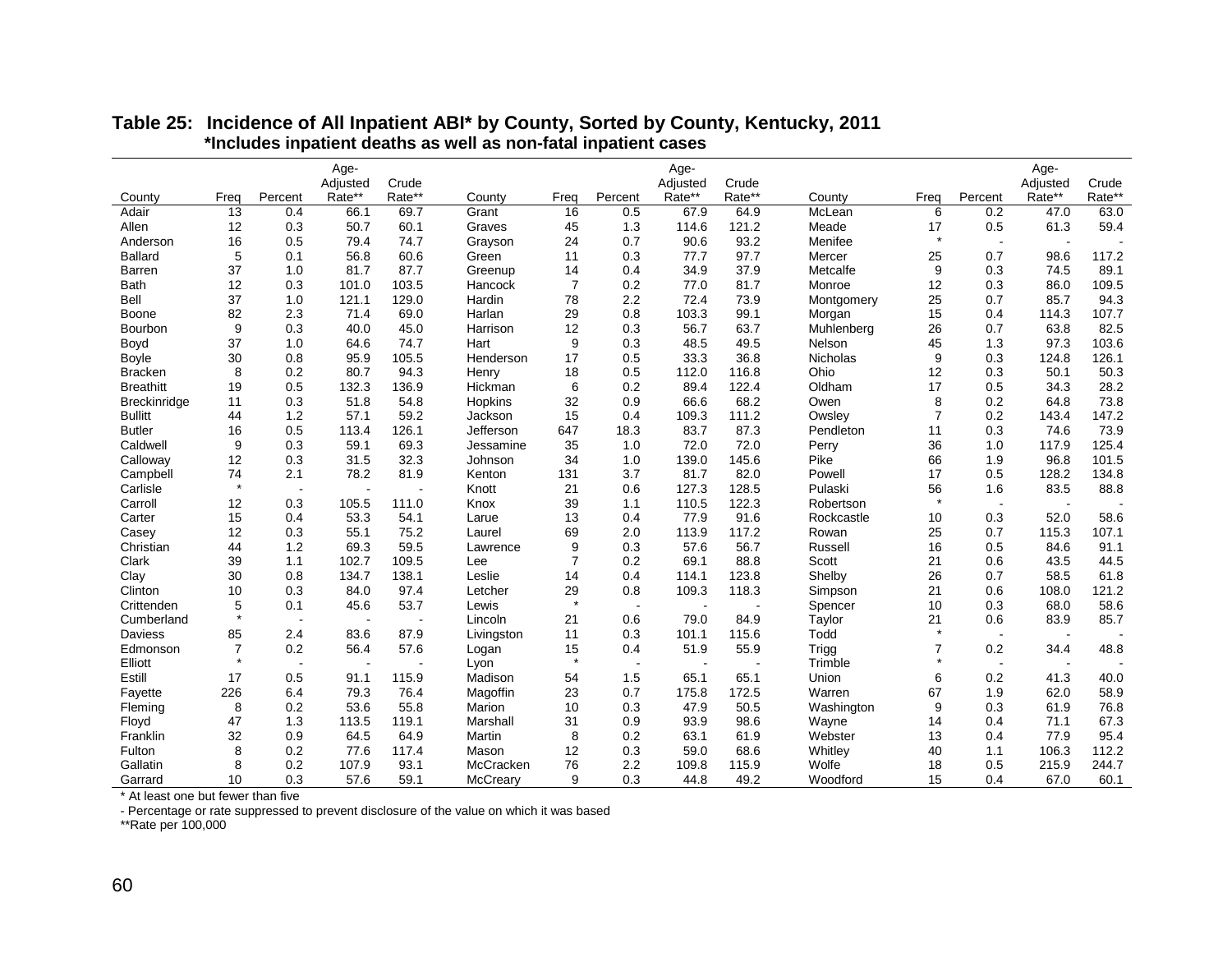|                     |                |                          | Age-                     |        |            |                |                          | Age-           |        |                 |                |                          | Age-           |        |
|---------------------|----------------|--------------------------|--------------------------|--------|------------|----------------|--------------------------|----------------|--------|-----------------|----------------|--------------------------|----------------|--------|
|                     |                |                          | Adjusted                 | Crude  |            |                |                          | Adjusted       | Crude  |                 |                |                          | Adjusted       | Crude  |
| County              | Freq           | Percent                  | Rate**                   | Rate** | County     | Freq           | Percent                  | Rate**         | Rate** | County          | Freq           | Percent                  | Rate**         | Rate** |
| Adair               | 5              | 0.3                      | 24.5                     | 26.8   | Grant      | 9              | 0.6                      | 34.6           | 36.5   | McLean          |                |                          |                |        |
| Allen               | $\star$        |                          |                          |        | Graves     | 10             | 0.6                      | 30.6           | 26.9   | Meade           | $\star$        |                          |                |        |
| Anderson            | 8              | 0.5                      | 40.8                     | 37.3   | Grayson    | 13             | 0.8                      | 54.7           | 50.5   | Menifee         | $\star$        |                          |                |        |
| <b>Ballard</b>      | $\star$        |                          |                          |        | Green      | 9              | 0.6                      | 67.1           | 79.9   | Mercer          | 10             | 0.6                      | 56.1           | 46.9   |
| <b>Barren</b>       | 28             | 1.8                      | 68.2                     | 66.4   | Greenup    | 6              | 0.4                      | 17.2           | 16.3   | Metcalfe        | $\star$        | $\overline{\phantom{a}}$ | $\blacksquare$ |        |
| <b>Bath</b>         | $\overline{7}$ | 0.4                      | 56.9                     | 60.4   | Hancock    | $\star$        |                          | $\overline{a}$ |        | Monroe          | 8              | 0.5                      | 69.9           | 73.0   |
| Bell                | 16             | 1.0                      | 59.0                     | 55.8   | Hardin     | 26             | 1.6                      | 25.1           | 24.6   | Montgomery      | 14             | 0.9                      | 53.4           | 52.8   |
| Boone               | 29             | 1.8                      | 25.1                     | 24.4   | Harlan     | $\overline{7}$ | 0.4                      | 26.1           | 23.9   | Morgan          | 14             | 0.9                      | 103.6          | 100.6  |
| Bourbon             | 5              | 0.3                      | 23.3                     | 25.0   | Harrison   | $\star$        |                          |                |        | Muhlenberg      | 10             | 0.6                      | 33.3           | 31.7   |
| Boyd                | 11             | 0.7                      | 24.0                     | 22.2   | Hart       | 10             | 0.6                      | 59.1           | 54.9   | Nelson          | $\overline{7}$ | 0.4                      | 15.3           | 16.1   |
| Boyle               | 9              | 0.6                      | 31.6                     | 31.7   | Henderson  | 10             | 0.6                      | 22.4           | 21.6   | <b>Nicholas</b> | $\star$        | $\sim$                   |                |        |
| <b>Bracken</b>      |                |                          |                          |        | Henry      | 8              | 0.5                      | 55.3           | 51.9   | Ohio            | 7              | 0.4                      | 28.1           | 29.4   |
| <b>Breathitt</b>    |                |                          |                          |        | Hickman    | $\star$        |                          |                |        | Oldham          | 19             | 1.2                      | 31.4           | 31.5   |
| <b>Breckinridge</b> | 17             | 1.1                      | 84.5                     | 84.8   | Hopkins    | 33             | 2.1                      | 76.7           | 70.3   | Owen            | $\overline{7}$ | 0.4                      | 70.0           | 64.6   |
| <b>Bullitt</b>      | 30             | 1.9                      | 43.1                     | 40.4   | Jackson    | $\star$        |                          |                |        | Owsley          | $\star$        | $\overline{\phantom{a}}$ |                |        |
| <b>Butler</b>       |                |                          |                          |        | Jefferson  | 329            | 20.8                     | 45.9           | 44.4   | Pendleton       | 8              | 0.5                      | 53.4           | 53.8   |
| Caldwell            | $\star$        | $\sim$                   |                          |        | Jessamine  | 18             | 1.1                      | 36.3           | 37.0   | Perry           | $\star$        | $\sim$                   | $\overline{a}$ |        |
| Calloway            | 8              | 0.5                      | 22.5                     | 21.5   | Johnson    | 12             | 0.8                      | 57.4           | 51.4   | Pike            | 21             | 1.3                      | 36.0           | 32.3   |
| Campbell            | 32             | 2.0                      | 35.6                     | 35.4   | Kenton     | 42             | 2.7                      | 26.1           | 26.3   | Powell          | $\overline{7}$ | 0.4                      | 59.3           | 55.5   |
| Carlisle            | $\star$        |                          |                          |        | Knott      | $\star$        |                          |                |        | Pulaski         | 20             | 1.3                      | 34.5           | 31.7   |
| Carroll             | 10             | 0.6                      | 97.9                     | 92.5   | Knox       | 13             | 0.8                      | 38.0           | 40.8   | Robertson       | $\mathbf 0$    | 0.0                      | 0.0            | 0.0    |
| Carter              | $\star$        |                          |                          |        | Larue      | 5              | 0.3                      | 38.9           | 35.2   | Rockcastle      | $\overline{7}$ | 0.4                      | 43.4           | 41.0   |
| Casey               | 10             | 0.6                      | 53.4                     | 62.7   | Laurel     | 20             | 1.3                      | 34.5           | 34.0   | Rowan           | 16             | 1.0                      | 78.0           | 68.6   |
| Christian           | 19             | 1.2                      | 23.5                     | 25.7   | Lawrence   | $\star$        |                          |                |        | Russell         | 9              | 0.6                      | 51.9           | 51.2   |
| Clark               | 13             | 0.8                      | 39.1                     | 36.5   | Lee        | 5              | 0.3                      | 66.1           | 63.4   | Scott           | 25             | 1.6                      | 50.9           | 53.0   |
| Clay                | 8              | 0.5                      | 38.7                     | 36.8   | Leslie     | 5              | 0.3                      | 47.7           | 44.2   | Shelby          | 9              | 0.6                      | 21.8           | 21.4   |
| Clinton             |                |                          |                          |        | Letcher    | 5              | 0.3                      | 20.2           | 20.4   | Simpson         | 9              | 0.6                      | 53.1           | 51.9   |
| Crittenden          |                |                          |                          |        | Lewis      | $\mathbf 0$    | 0.0                      | 0.0            | 0.0    | Spencer         | $\star$        | $\overline{\phantom{a}}$ |                |        |
| Cumberland          |                |                          |                          |        | Lincoln    | 12             | 0.8                      | 50.1           | 48.5   | Taylor          | 6              | 0.4                      | 26.3           | 24.5   |
| <b>Daviess</b>      | 20             | 1.3                      | 20.1                     | 20.7   | Livingston | 5              | 0.3                      | 54.0           | 52.5   | Todd            | $\star$        | $\sim$                   | $\sim$         |        |
| Edmonson            | $\Omega$       | 0.0                      | 0.0                      | 0.0    | Logan      | 11             | 0.7                      | 43.7           | 41.0   | Trigg           | 10             | 0.6                      | 79.6           | 69.7   |
| Elliott             | $\star$        | $\overline{\phantom{a}}$ | $\overline{\phantom{a}}$ |        | Lyon       | $\star$        |                          |                |        | Trimble         | $\star$        | $\overline{\phantom{a}}$ | $\overline{a}$ |        |
| Estill              | 11             | 0.7                      | 73.9                     | 75.0   | Madison    | 32             | 2.0                      | 41.7           | 38.6   | Union           | 6              | 0.4                      | 41.7           | 40.0   |
| Fayette             | 107            | 6.8                      | 34.9                     | 36.2   | Magoffin   | 6              | 0.4                      | 48.4           | 45.0   | Warren          | 30             | 1.9                      | 27.0           | 26.4   |
| Fleming             | 10             | 0.6                      | 63.4                     | 69.7   | Marion     | 10             | 0.6                      | 53.2           | 50.5   | Washington      | $\star$        | $\sim$                   |                |        |
| Floyd               | 23             | 1.5                      | 63.4                     | 58.3   | Marshall   | 9              | 0.6                      | 30.1           | 28.6   | Wayne           | 9              | 0.6                      | 50.7           | 43.2   |
| Franklin            | 20             | 1.3                      | 39.2                     | 40.6   | Martin     | $\star$        |                          |                |        | Webster         | 7              | 0.4                      | 54.0           | 51.4   |
| Fulton              |                |                          |                          |        | Mason      | 6              | 0.4                      | 36.3           | 34.3   | Whitley         | 15             | 0.9                      | 41.4           | 42.1   |
| Gallatin            |                |                          |                          |        | McCracken  | 25             | 1.6                      | 42.5           | 38.1   | Wolfe           | 5              | 0.3                      | 82.1           | 68.0   |
| Garrard             | 8              | 0.5                      | 50.3                     | 47.3   | McCreary   | $\star$        | $\overline{\phantom{a}}$ |                |        | Woodford        | $\star$        |                          |                |        |

#### **Table 26: Incidence of All ED ABI\* by County, Sorted by County, Kentucky, 2011 \*Includes ED deaths as well as non-fatal ED cases**

\* At least one but fewer than five

- Percentage or rate suppressed to prevent disclosure of the value on which it was based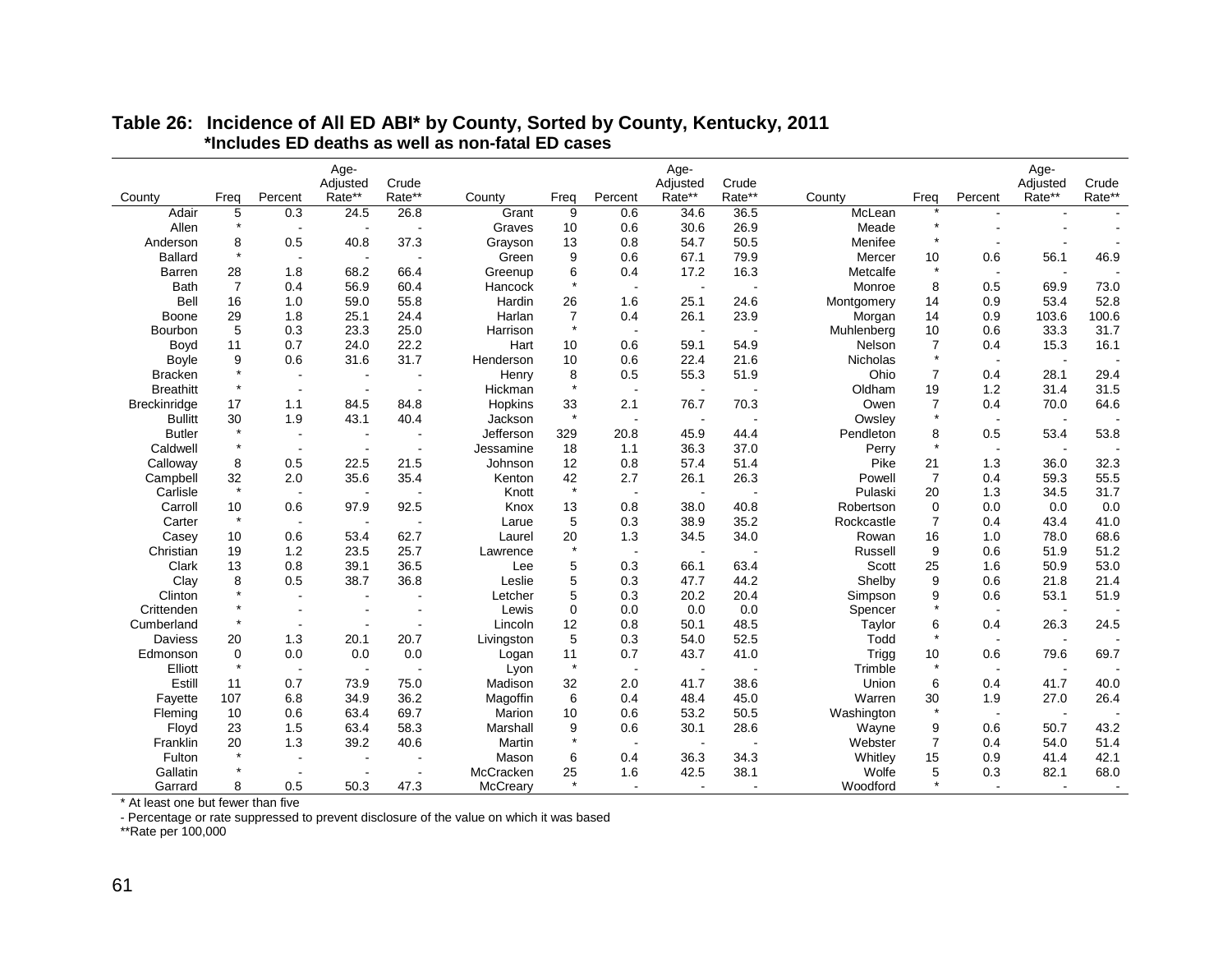|                |      |         | Age-     |        |                     |                 |         | Age-     |        |                |                |                          | Age-                     |                |
|----------------|------|---------|----------|--------|---------------------|-----------------|---------|----------|--------|----------------|----------------|--------------------------|--------------------------|----------------|
|                |      |         | Adjusted | Crude  |                     |                 |         | Adjusted | Crude  |                |                |                          | Adjusted                 | Crude          |
| County         | Freq | Percent | Rate**   | Rate** | County              | Freq            | Percent | Rate**   | Rate** | County         | Freq           | Percent                  | Rate**                   | Rate**         |
| Jefferson      | 647  | 18.3    | 83.7     | 87.3   | Magoffin            | $\overline{23}$ | 0.7     | 175.8    | 172.5  | Livingston     | 11             | 0.3                      | 101.1                    | 115.6          |
| Fayette        | 226  | 6.4     | 79.3     | 76.4   | Knott               | 21              | 0.6     | 127.3    | 128.5  | Pendleton      | 11             | 0.3                      | 74.6                     | 73.9           |
| Kenton         | 131  | 3.7     | 81.7     | 82.0   | Lincoln             | 21              | 0.6     | 79.0     | 84.9   | Clinton        | 10             | 0.3                      | 84.0                     | 97.4           |
| <b>Daviess</b> | 85   | 2.4     | 83.6     | 87.9   | Scott               | 21              | 0.6     | 43.5     | 44.5   | Garrard        | 10             | 0.3                      | 57.6                     | 59.1           |
| <b>Boone</b>   | 82   | 2.3     | 71.4     | 69.0   | Simpson             | 21              | 0.6     | 108.0    | 121.2  | Marion         | 10             | 0.3                      | 47.9                     | 50.5           |
| Hardin         | 78   | 2.2     | 72.4     | 73.9   | Taylor              | 21              | 0.6     | 83.9     | 85.7   | Rockcastle     | 10             | 0.3                      | 52.0                     | 58.6           |
| McCracken      | 76   | 2.2     | 109.8    | 115.9  | <b>Breathitt</b>    | 19              | 0.5     | 132.3    | 136.9  | Spencer        | 10             | 0.3                      | 68.0                     | 58.6           |
| Campbell       | 74   | 2.1     | 78.2     | 81.9   | Henry               | 18              | 0.5     | 112.0    | 116.8  | Bourbon        | 9              | 0.3                      | 40.0                     | 45.0           |
| Laurel         | 69   | 2.0     | 113.9    | 117.2  | Wolfe               | 18              | 0.5     | 215.9    | 244.7  | Caldwell       | 9              | 0.3                      | 59.1                     | 69.3           |
| Warren         | 67   | 1.9     | 62.0     | 58.9   | Estill              | 17              | 0.5     | 91.1     | 115.9  | Hart           | 9              | 0.3                      | 48.5                     | 49.5           |
| Pike           | 66   | 1.9     | 96.8     | 101.5  | Henderson           | 17              | 0.5     | 33.3     | 36.8   | Lawrence       | 9              | 0.3                      | 57.6                     | 56.7           |
| Pulaski        | 56   | 1.6     | 83.5     | 88.8   | Meade               | 17              | 0.5     | 61.3     | 59.4   | McCreary       | 9              | 0.3                      | 44.8                     | 49.2           |
| Madison        | 54   | 1.5     | 65.1     | 65.1   | Oldham              | 17              | 0.5     | 34.3     | 28.2   | Metcalfe       | 9              | 0.3                      | 74.5                     | 89.1           |
| Floyd          | 47   | 1.3     | 113.5    | 119.1  | Powell              | 17              | 0.5     | 128.2    | 134.8  | Nicholas       | 9              | 0.3                      | 124.8                    | 126.1          |
| Graves         | 45   | 1.3     | 114.6    | 121.2  | Anderson            | 16              | 0.5     | 79.4     | 74.7   | Washington     | 9              | 0.3                      | 61.9                     | 76.8           |
| Nelson         | 45   | 1.3     | 97.3     | 103.6  | <b>Butler</b>       | 16              | 0.5     | 113.4    | 126.1  | <b>Bracken</b> | 8              | 0.2                      | 80.7                     | 94.3           |
| <b>Bullitt</b> | 44   | 1.2     | 57.1     | 59.2   | Grant               | 16              | 0.5     | 67.9     | 64.9   | Fleming        | 8              | 0.2                      | 53.6                     | 55.8           |
| Christian      | 44   | 1.2     | 69.3     | 59.5   | Russell             | 16              | 0.5     | 84.6     | 91.1   | Fulton         | 8              | 0.2                      | 77.6                     | 117.4          |
| Whitley        | 40   | 1.1     | 106.3    | 112.2  | Carter              | 15              | 0.4     | 53.3     | 54.1   | Gallatin       | 8              | 0.2                      | 107.9                    | 93.1           |
| Clark          | 39   | 1.1     | 102.7    | 109.5  | Jackson             | 15              | 0.4     | 109.3    | 111.2  | Martin         | 8              | 0.2                      | 63.1                     | 61.9           |
| Knox           | 39   | 1.1     | 110.5    | 122.3  | Logan               | 15              | 0.4     | 51.9     | 55.9   | Owen           | 8              | 0.2                      | 64.8                     | 73.8           |
| Barren         | 37   | 1.0     | 81.7     | 87.7   | Morgan              | 15              | 0.4     | 114.3    | 107.7  | Edmonson       | $\overline{7}$ | 0.2                      | 56.4                     | 57.6           |
| Bell           | 37   | 1.0     | 121.1    | 129.0  | Woodford            | 15              | 0.4     | 67.0     | 60.1   | Hancock        | $\overline{7}$ | 0.2                      | 77.0                     | 81.7           |
| Boyd           | 37   | 1.0     | 64.6     | 74.7   | Greenup             | 14              | 0.4     | 34.9     | 37.9   | Lee            | $\overline{7}$ | 0.2                      | 69.1                     | 88.8           |
| Perry          | 36   | 1.0     | 117.9    | 125.4  | Leslie              | 14              | 0.4     | 114.1    | 123.8  | Owsley         | $\overline{7}$ | 0.2                      | 143.4                    | 147.2          |
| Jessamine      | 35   | 1.0     | 72.0     | 72.0   | Wayne               | 14              | 0.4     | 71.1     | 67.3   | Trigg          | $\overline{7}$ | 0.2                      | 34.4                     | 48.8           |
| Johnson        | 34   | 1.0     | 139.0    | 145.6  | Adair               | 13              | 0.4     | 66.1     | 69.7   | Hickman        | 6              | 0.2                      | 89.4                     | 122.4          |
| Franklin       | 32   | 0.9     | 64.5     | 64.9   | Larue               | 13              | 0.4     | 77.9     | 91.6   | McLean         | 6              | 0.2                      | 47.0                     | 63.0           |
| Hopkins        | 32   | 0.9     | 66.6     | 68.2   | Webster             | 13              | 0.4     | 77.9     | 95.4   | Union          | 6              | 0.2                      | 41.3                     | 40.0           |
| Marshall       | 31   | 0.9     | 93.9     | 98.6   | Allen               | 12              | 0.3     | 50.7     | 60.1   | <b>Ballard</b> | 5              | 0.1                      | 56.8                     | 60.6           |
| <b>Boyle</b>   | 30   | 0.8     | 95.9     | 105.5  | <b>Bath</b>         | 12              | 0.3     | 101.0    | 103.5  | Crittenden     | 5              | 0.1                      | 45.6                     | 53.7           |
| Clay           | 30   | 0.8     | 134.7    | 138.1  | Calloway            | 12              | 0.3     | 31.5     | 32.3   | Cumberland     |                | $\overline{\phantom{a}}$ | $\overline{\phantom{a}}$ | $\sim$         |
| Harlan         | 29   | 0.8     | 103.3    | 99.1   | Carroll             | 12              | 0.3     | 105.5    | 111.0  | Lewis          |                |                          |                          | $\sim$         |
| Letcher        | 29   | 0.8     | 109.3    | 118.3  | Casey               | 12              | 0.3     | 55.1     | 75.2   | Todd           |                |                          |                          | $\overline{a}$ |
| Muhlenberg     | 26   | 0.7     | 63.8     | 82.5   | Harrison            | 12              | 0.3     | 56.7     | 63.7   | Lyon           |                |                          |                          |                |
| Shelby         | 26   | 0.7     | 58.5     | 61.8   | Mason               | 12              | 0.3     | 59.0     | 68.6   | Carlisle       |                |                          |                          |                |
| Mercer         | 25   | 0.7     | 98.6     | 117.2  | Monroe              | 12              | 0.3     | 86.0     | 109.5  | Elliott        |                |                          |                          |                |
| Montgomery     | 25   | 0.7     | 85.7     | 94.3   | Ohio                | 12              | 0.3     | 50.1     | 50.3   | Robertson      |                |                          |                          |                |
| Rowan          | 25   | 0.7     | 115.3    | 107.1  | <b>Breckinridge</b> | 11              | 0.3     | 51.8     | 54.8   | Trimble        |                |                          |                          |                |
| Grayson        | 24   | 0.7     | 90.6     | 93.2   | Green               | 11              | 0.3     | 77.7     | 97.7   | Menifee        |                |                          |                          | $\blacksquare$ |

#### **Table 27: Incidence of All Inpatient ABI\* by County, Sorted by Frequency, Kentucky, 2011 \*Includes inpatient deaths as well as non-fatal inpatient cases**

\* At least one but fewer than five

- Percentage or rate suppressed to prevent disclosure of the value on which it was based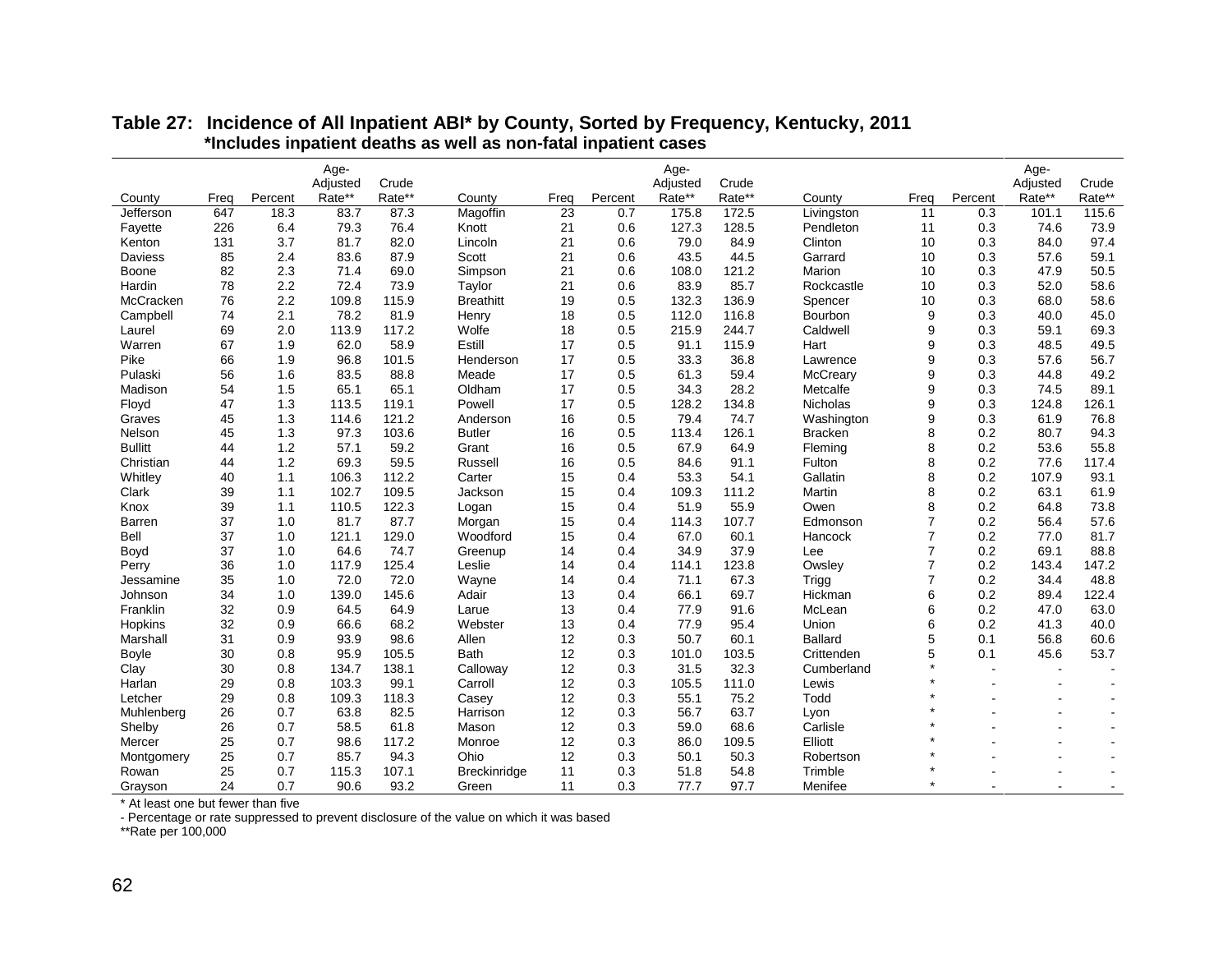|                |      |         | Age-     |        |             |                |         | Age-     |        |                  |         |         | Age-     |                |
|----------------|------|---------|----------|--------|-------------|----------------|---------|----------|--------|------------------|---------|---------|----------|----------------|
|                |      |         | Adjusted | Crude  |             |                |         | Adjusted | Crude  |                  |         |         | Adjusted | Crude          |
| County         | Freq | Percent | Rate**   | Rate** | County      | Freq           | Percent | Rate**   | Rate** | County           | Freq    | Percent | Rate**   | Rate**         |
| Jefferson      | 329  | 20.8    | 45.9     | 44.4   | Hart        | 10             | 0.6     | 59.1     | 54.9   | Livingston       | 5       | 0.3     | 54.0     | 52.5           |
| Fayette        | 107  | 6.8     | 34.9     | 36.2   | Henderson   | 10             | 0.6     | 22.4     | 21.6   | Wolfe            | 5       | 0.3     | 82.1     | 68.0           |
| Kenton         | 42   | 2.7     | 26.1     | 26.3   | Marion      | 10             | 0.6     | 53.2     | 50.5   | <b>Bracken</b>   |         |         |          |                |
| Hopkins        | 33   | 2.1     | 76.7     | 70.3   | Mercer      | 10             | 0.6     | 56.1     | 46.9   | Caldwell         |         |         |          |                |
| Campbell       | 32   | 2.0     | 35.6     | 35.4   | Muhlenberg  | 10             | 0.6     | 33.3     | 31.7   | Harrison         |         |         |          |                |
| Madison        | 32   | 2.0     | 41.7     | 38.6   | Trigg       | 10             | 0.6     | 79.6     | 69.7   | Knott            |         |         |          |                |
| <b>Bullitt</b> | 30   | 1.9     | 43.1     | 40.4   | Boyle       | 9              | 0.6     | 31.6     | 31.7   | Lawrence         |         |         |          |                |
| Warren         | 30   | 1.9     | 27.0     | 26.4   | Grant       | 9              | 0.6     | 34.6     | 36.5   | Martin           |         |         |          |                |
| Boone          | 29   | 1.8     | 25.1     | 24.4   | Green       | 9              | 0.6     | 67.1     | 79.9   | Spencer          |         |         |          |                |
| Barren         | 28   | 1.8     | 68.2     | 66.4   | Marshall    | 9              | 0.6     | 30.1     | 28.6   | Trimble          |         |         |          |                |
| Hardin         | 26   | 1.6     | 25.1     | 24.6   | Russell     | 9              | 0.6     | 51.9     | 51.2   | Allen            |         |         |          |                |
| McCracken      | 25   | 1.6     | 42.5     | 38.1   | Shelby      | 9              | 0.6     | 21.8     | 21.4   | <b>Ballard</b>   |         |         |          |                |
| Scott          | 25   | 1.6     | 50.9     | 53.0   | Simpson     | 9              | 0.6     | 53.1     | 51.9   | Clinton          |         |         |          |                |
| Floyd          | 23   | 1.5     | 63.4     | 58.3   | Wayne       | 9              | 0.6     | 50.7     | 43.2   | Cumberland       |         |         |          |                |
| Pike           | 21   | 1.3     | 36.0     | 32.3   | Anderson    | 8              | 0.5     | 40.8     | 37.3   | Hickman          |         |         |          |                |
| Daviess        | 20   | 1.3     | 20.1     | 20.7   | Calloway    | 8              | 0.5     | 22.5     | 21.5   | Jackson          |         |         |          | $\overline{a}$ |
| Franklin       | 20   | 1.3     | 39.2     | 40.6   | Clay        | 8              | 0.5     | 38.7     | 36.8   | McCreary         |         |         |          |                |
| Laurel         | 20   | 1.3     | 34.5     | 34.0   | Garrard     | 8              | 0.5     | 50.3     | 47.3   | Metcalfe         |         |         |          | $\overline{a}$ |
| Pulaski        | 20   | 1.3     | 34.5     | 31.7   | Henry       | 8              | 0.5     | 55.3     | 51.9   | Perry            |         |         |          | $\overline{a}$ |
| Christian      | 19   | 1.2     | 23.5     | 25.7   | Monroe      | 8              | 0.5     | 69.9     | 73.0   | Todd             |         |         |          |                |
| Oldham         | 19   | 1.2     | 31.4     | 31.5   | Pendleton   | 8              | 0.5     | 53.4     | 53.8   | Woodford         |         |         |          |                |
| Jessamine      | 18   | 1.1     | 36.3     | 37.0   | <b>Bath</b> | 7              | 0.4     | 56.9     | 60.4   | <b>Breathitt</b> |         |         |          |                |
| Breckinridge   | 17   | 1.1     | 84.5     | 84.8   | Harlan      | $\overline{7}$ | 0.4     | 26.1     | 23.9   | <b>Butler</b>    |         |         |          |                |
| Bell           | 16   | 1.0     | 59.0     | 55.8   | Nelson      | $\overline{7}$ | 0.4     | 15.3     | 16.1   | Crittenden       |         |         |          |                |
| Rowan          | 16   | 1.0     | 78.0     | 68.6   | Ohio        | 7              | 0.4     | 28.1     | 29.4   | Elliott          |         |         |          |                |
| Whitley        | 15   | 0.9     | 41.4     | 42.1   | Owen        | $\overline{7}$ | 0.4     | 70.0     | 64.6   | Fulton           |         |         |          |                |
| Montgomery     | 14   | 0.9     | 53.4     | 52.8   | Powell      | $\overline{7}$ | 0.4     | 59.3     | 55.5   | Gallatin         |         |         |          |                |
| Morgan         | 14   | 0.9     | 103.6    | 100.6  | Rockcastle  | $\overline{7}$ | 0.4     | 43.4     | 41.0   | Lyon             |         |         |          |                |
| Clark          | 13   | 0.8     | 39.1     | 36.5   | Webster     | $\overline{7}$ | 0.4     | 54.0     | 51.4   | McLean           |         |         |          |                |
| Grayson        | 13   | 0.8     | 54.7     | 50.5   | Greenup     | 6              | 0.4     | 17.2     | 16.3   | Meade            |         |         |          |                |
| Knox           | 13   | 0.8     | 38.0     | 40.8   | Magoffin    | 6              | 0.4     | 48.4     | 45.0   | Nicholas         |         |         |          |                |
| Johnson        | 12   | 0.8     | 57.4     | 51.4   | Mason       | 6              | 0.4     | 36.3     | 34.3   | Owsley           |         |         |          |                |
| Lincoln        | 12   | 0.8     | 50.1     | 48.5   | Taylor      | 6              | 0.4     | 26.3     | 24.5   | Washington       |         |         |          |                |
| Boyd           | 11   | 0.7     | 24.0     | 22.2   | Union       | 6              | 0.4     | 41.7     | 40.0   | Carlisle         |         |         |          |                |
| Estill         | 11   | 0.7     | 73.9     | 75.0   | Adair       | 5              | 0.3     | 24.5     | 26.8   | Carter           |         |         |          |                |
| Logan          | 11   | 0.7     | 43.7     | 41.0   | Bourbon     | 5              | 0.3     | 23.3     | 25.0   | Hancock          |         |         |          |                |
| Carroll        | 10   | 0.6     | 97.9     | 92.5   | Larue       | 5              | 0.3     | 38.9     | 35.2   | Menifee          |         |         |          |                |
| Casey          | 10   | 0.6     | 53.4     | 62.7   | Lee         | 5              | 0.3     | 66.1     | 63.4   | Edmonson         |         |         |          |                |
| Fleming        | 10   | 0.6     | 63.4     | 69.7   | Leslie      | 5              | 0.3     | 47.7     | 44.2   | Lewis            |         |         |          |                |
| Graves         | 10   | 0.6     | 30.6     | 26.9   | Letcher     | 5              | 0.3     | 20.2     | 20.4   | Robertson        | $\star$ |         |          |                |

#### **Table 28: Incidence of All ED ABI\* by County, Sorted by Frequency, Kentucky, 2011 \*Includes ED deaths as well as non-fatal ED cases**

\* At least one but fewer than five

- Percentage or rate suppressed to prevent disclosure of the value on which it was based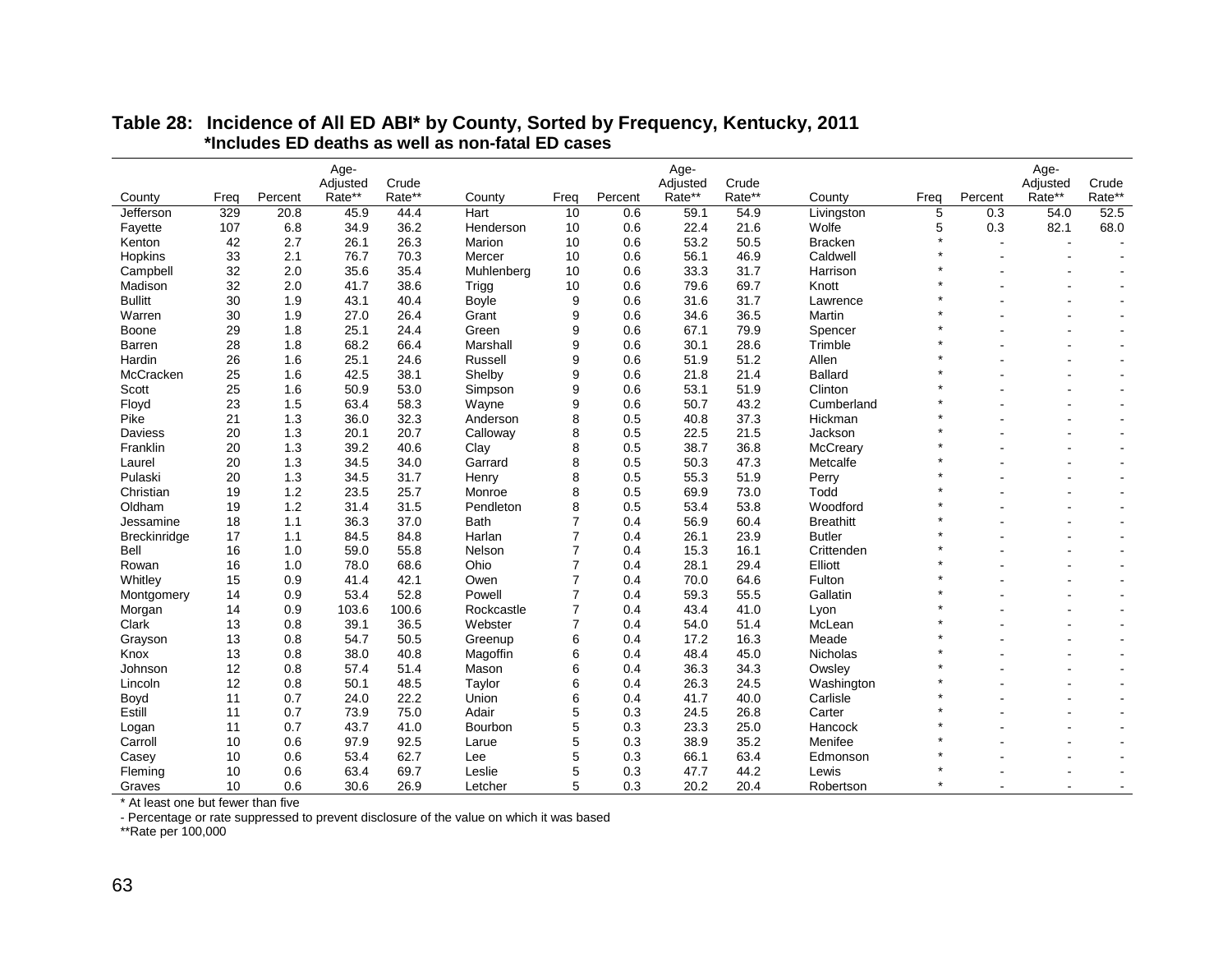|                  |                |         | Age-               |                 |                |                |         | Age-     |        |                |                |         | Age-     |                |
|------------------|----------------|---------|--------------------|-----------------|----------------|----------------|---------|----------|--------|----------------|----------------|---------|----------|----------------|
|                  |                |         | Adjusted<br>Rate** | Crude<br>Rate** |                |                |         | Adjusted | Crude  |                |                |         | Adjusted | Crude          |
| County           | Freq           | Percent |                    |                 | County         | Frea           | Percent | Rate**   | Rate** | County         | Frea           | Percent | Rate**   | Rate**         |
| Wolfe            | 18             | 0.5     | 215.9              | 244.7           | Monroe         | 12             | 0.3     | 86.0     | 109.5  | Washington     | 9              | 0.3     | 61.9     | 76.8           |
| Magoffin         | 23             | 0.7     | 175.8              | 172.5           | Montgomery     | 25             | 0.7     | 85.7     | 94.3   | Meade          | 17             | 0.5     | 61.3     | 59.4           |
| Owsley           | $\overline{7}$ | 0.2     | 143.4              | 147.2           | Russell        | 16             | 0.5     | 84.6     | 91.1   | Caldwell       | 9              | 0.3     | 59.1     | 69.3           |
| Johnson          | 34             | 1.0     | 139.0              | 145.6           | Clinton        | 10             | 0.3     | 84.0     | 97.4   | Mason          | 12             | 0.3     | 59.0     | 68.6           |
| Clay             | 30             | 0.8     | 134.7              | 138.1           | Taylor         | 21             | 0.6     | 83.9     | 85.7   | Shelby         | 26             | 0.7     | 58.5     | 61.8           |
| <b>Breathitt</b> | 19             | 0.5     | 132.3              | 136.9           | Jefferson      | 647            | 18.3    | 83.7     | 87.3   | Lawrence       | 9              | 0.3     | 57.6     | 56.7           |
| Powell           | 17             | 0.5     | 128.2              | 134.8           | Daviess        | 85             | 2.4     | 83.6     | 87.9   | Garrard        | 10             | 0.3     | 57.6     | 59.1           |
| Knott            | 21             | 0.6     | 127.3              | 128.5           | Pulaski        | 56             | 1.6     | 83.5     | 88.8   | <b>Bullitt</b> | 44             | 1.2     | 57.1     | 59.2           |
| Nicholas         | 9              | 0.3     | 124.8              | 126.1           | <b>Barren</b>  | 37             | 1.0     | 81.7     | 87.7   | <b>Ballard</b> | 5              | 0.1     | 56.8     | 60.6           |
| Bell             | 37             | 1.0     | 121.1              | 129.0           | Kenton         | 131            | 3.7     | 81.7     | 82.0   | Harrison       | 12             | 0.3     | 56.7     | 63.7           |
| Perry            | 36             | 1.0     | 117.9              | 125.4           | <b>Bracken</b> | 8              | 0.2     | 80.7     | 94.3   | Edmonson       | $\overline{7}$ | 0.2     | 56.4     | 57.6           |
| Rowan            | 25             | 0.7     | 115.3              | 107.1           | Anderson       | 16             | 0.5     | 79.4     | 74.7   | Casey          | 12             | 0.3     | 55.1     | 75.2           |
| Graves           | 45             | 1.3     | 114.6              | 121.2           | Fayette        | 226            | 6.4     | 79.3     | 76.4   | Fleming        | 8              | 0.2     | 53.6     | 55.8           |
| Morgan           | 15             | 0.4     | 114.3              | 107.7           | Lincoln        | 21             | 0.6     | 79.0     | 84.9   | Carter         | 15             | 0.4     | 53.3     | 54.1           |
| Leslie           | 14             | 0.4     | 114.1              | 123.8           | Campbell       | 74             | 2.1     | 78.2     | 81.9   | Cumberland     | $\star$        | $\sim$  | $\sim$   |                |
| Laurel           | 69             | 2.0     | 113.9              | 117.2           | Larue          | 13             | 0.4     | 77.9     | 91.6   | Rockcastle     | 10             | 0.3     | 52.0     | 58.6           |
| Floyd            | 47             | 1.3     | 113.5              | 119.1           | Webster        | 13             | 0.4     | 77.9     | 95.4   | Logan          | 15             | 0.4     | 51.9     | 55.9           |
| <b>Butler</b>    | 16             | 0.5     | 113.4              | 126.1           | Green          | 11             | 0.3     | 77.7     | 97.7   | Breckinridge   | 11             | 0.3     | 51.8     | 54.8           |
| Henry            | 18             | 0.5     | 112.0              | 116.8           | Fulton         | 8              | 0.2     | 77.6     | 117.4  | Allen          | 12             | 0.3     | 50.7     | 60.1           |
| Knox             | 39             | 1.1     | 110.5              | 122.3           | Hancock        | $\overline{7}$ | 0.2     | 77.0     | 81.7   | Ohio           | 12             | 0.3     | 50.1     | 50.3           |
| McCracken        | 76             | 2.2     | 109.8              | 115.9           | Pendleton      | 11             | 0.3     | 74.6     | 73.9   | Hart           | 9              | 0.3     | 48.5     | 49.5           |
| Jackson          | 15             | 0.4     | 109.3              | 111.2           | Metcalfe       | 9              | 0.3     | 74.5     | 89.1   | Marion         | 10             | 0.3     | 47.9     | 50.5           |
| Letcher          | 29             | 0.8     | 109.3              | 118.3           | Hardin         | 78             | 2.2     | 72.4     | 73.9   | McLean         | 6              | 0.2     | 47.0     | 63.0           |
| Simpson          | 21             | 0.6     | 108.0              | 121.2           | Jessamine      | 35             | 1.0     | 72.0     | 72.0   | Crittenden     | 5              | 0.1     | 45.6     | 53.7           |
| Gallatin         | 8              | 0.2     | 107.9              | 93.1            | Boone          | 82             | 2.3     | 71.4     | 69.0   | McCreary       | 9              | 0.3     | 44.8     | 49.2           |
| Whitley          | 40             | 1.1     | 106.3              | 112.2           | Wayne          | 14             | 0.4     | 71.1     | 67.3   | Scott          | 21             | 0.6     | 43.5     | 44.5           |
| Carroll          | 12             | 0.3     | 105.5              | 111.0           | Christian      | 44             | 1.2     | 69.3     | 59.5   | Union          | 6              | 0.2     | 41.3     | 40.0           |
| Harlan           | 29             | 0.8     | 103.3              | 99.1            | Lee            | 7              | 0.2     | 69.1     | 88.8   | Bourbon        | 9              | 0.3     | 40.0     | 45.0           |
| Clark            | 39             | 1.1     | 102.7              | 109.5           | Spencer        | 10             | 0.3     | 68.0     | 58.6   | Carlisle       | $\star$        | $\sim$  |          |                |
| Livingston       | 11             | 0.3     | 101.1              | 115.6           | Grant          | 16             | 0.5     | 67.9     | 64.9   | Greenup        | 14             | 0.4     | 34.9     | 37.9           |
| <b>Bath</b>      | 12             | 0.3     | 101.0              | 103.5           | Woodford       | 15             | 0.4     | 67.0     | 60.1   | Trigg          | $\overline{7}$ | 0.2     | 34.4     | 48.8           |
| Mercer           | 25             | 0.7     | 98.6               | 117.2           | Hopkins        | 32             | 0.9     | 66.6     | 68.2   | Oldham         | 17             | 0.5     | 34.3     | 28.2           |
| Nelson           | 45             | 1.3     | 97.3               | 103.6           | Adair          | 13             | 0.4     | 66.1     | 69.7   | Henderson      | 17             | 0.5     | 33.3     | 36.8           |
| Robertson        |                |         |                    |                 | Madison        | 54             | 1.5     | 65.1     | 65.1   | Calloway       | 12             | 0.3     | 31.5     | 32.3           |
| Pike             | 66             | 1.9     | 96.8               | 101.5           | Owen           | 8              | 0.2     | 64.8     | 73.8   | Todd           | $\star$        |         |          |                |
| <b>Boyle</b>     | 30             | 0.8     | 95.9               | 105.5           | Boyd           | 37             | 1.0     | 64.6     | 74.7   | Lyon           |                |         |          |                |
| Marshall         | 31             | 0.9     | 93.9               | 98.6            | Franklin       | 32             | 0.9     | 64.5     | 64.9   | Elliott        |                |         |          |                |
| Estill           | 17             | 0.5     | 91.1               | 115.9           | Muhlenberg     | 26             | 0.7     | 63.8     | 82.5   | Lewis          |                |         |          |                |
| Grayson          | 24             | 0.7     | 90.6               | 93.2            | Martin         | 8              | 0.2     | 63.1     | 61.9   | Trimble        |                |         |          |                |
| Hickman          | 6              | 0.2     | 89.4               | 122.4           | Warren         | 67             | 1.9     | 62.0     | 58.9   | Menifee        |                |         |          | $\blacksquare$ |

#### **Table 29: Incidence of All Inpatient ABI\* by County, Sorted by Age Adjusted Rate, Kentucky, 201 \*Includes inpatient deaths as well as non-fatal inpatient cases**

\* At least one but fewer than five

- Percentage or rate suppressed to prevent disclosure of the value on which it was based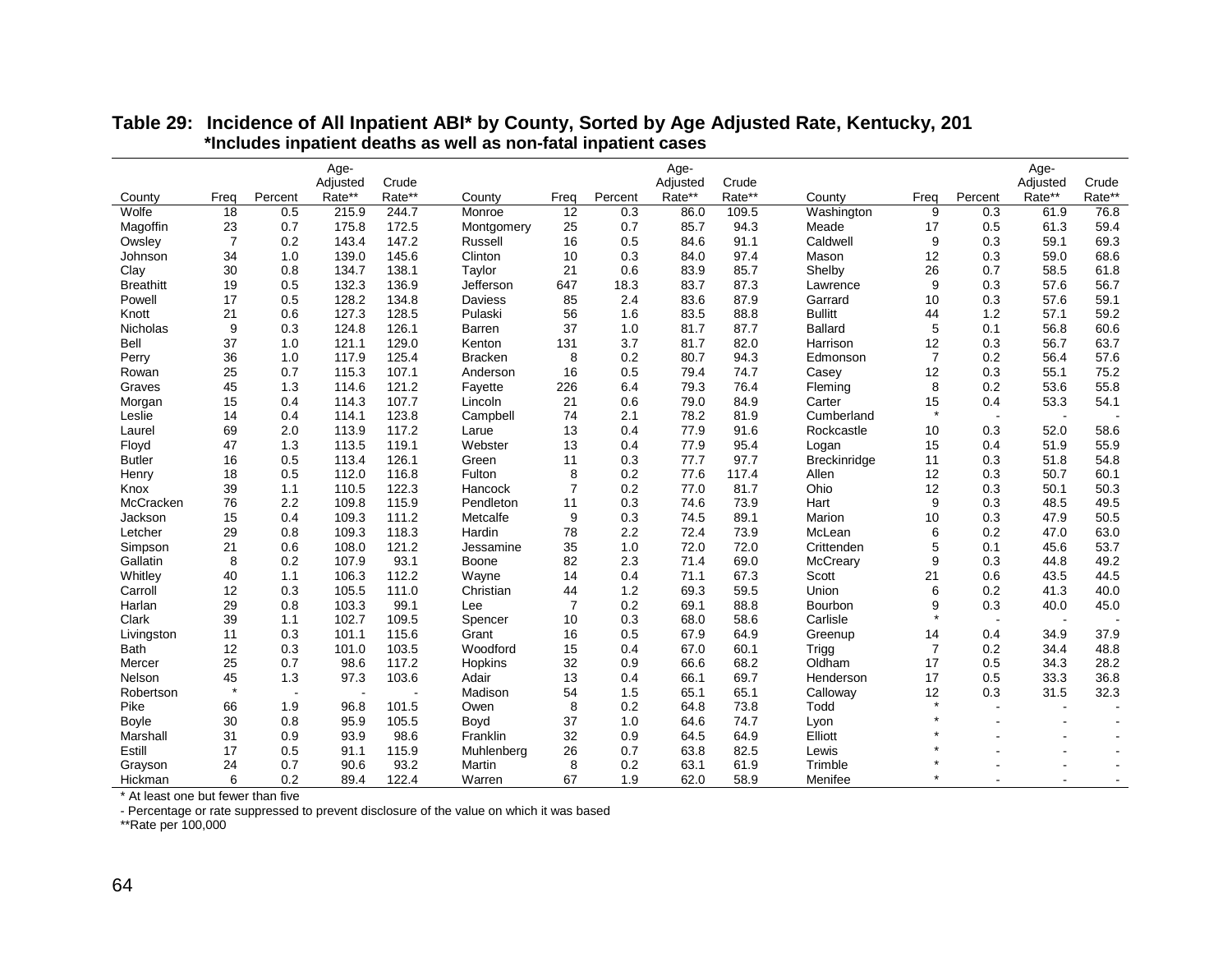#### **Table 30: Causes of Non-Fatal ABI, Kentucky, 2011**

|                                  |        | Inpatient |        | FD      |
|----------------------------------|--------|-----------|--------|---------|
| <b>ABI Category</b>              | Number | Percent   | Number | Percent |
| Anoxia                           | 1300   | 41.9      | 132    | 8.5     |
| Exposure to toxic substances     | 1386   | 44.7      | 1149   | 73.9    |
| Allergy/anaphylaxis              | 192    | 6.2       | 266    | 171     |
| Acute medical clinical incidents | 221    | 71        | 8      | 0.5     |

\* Because there are multiple diagnoses and/or causes of death listed for each individual, it is possible for the same case to fall into more than one ABI category. Therefore, the column sums in this table are slightly higher than the total number of ABI cases shown in previous tables.

#### **Table 31: Injury-Related Causes of Non-Fatal ABI, Kentucky, 2011**

|                             |        | Inpatient |      |        | ED      |      |               | Total   |      |
|-----------------------------|--------|-----------|------|--------|---------|------|---------------|---------|------|
| Mechanism of Injury         | Number | Percent   | Rate | Number | Percent | Rate | <b>Number</b> | Percent | Rate |
| Poisoning                   | 974    | 55.9      | 22.4 | 767    | 44.1    | 17.7 | 1,741         | 100.0   | 40.1 |
| Suffocation                 | 20     | 48.8      | 0.5  | 21     | 51.2    | 0.5  | 41            | 100.0   | 0.9  |
| Drowning                    | 15     | 28.3      | 0.3  | 38     | 71.7    | 0.9  | 53            | 100.0   | 1.2  |
| Falls                       | 54     | 84.4      | 1.2  | 10     | 15.6    | 0.2  | 64            | 100.0   | 1.5  |
| Motor vehicle traffic crash | 9      | 69.2      | 0.2  | 4      | 30.8    | 0.1  | 13            | 100.0   | 0.3  |
| Fire/burn                   | 5      | 38.5      | 0.1  | 8      | 61.5    | 0.2  | 13            | 100.0   | 0.3  |
| Other                       | 68     | 23.9      | 1.6  | 216    | 76.1    | 5.0  | 284           | 100.0   | 6.5  |
| Unknown                     | 1,614  | 76.8      | 37.2 | 487    | 23.2    | 11.2 | 2,101         | 100.0   | 48.4 |
| Total                       | 2,759  | 64.0      | 63.6 | ,551   | 36.0    | 35.7 | 4,310         | 100.0   | 99.3 |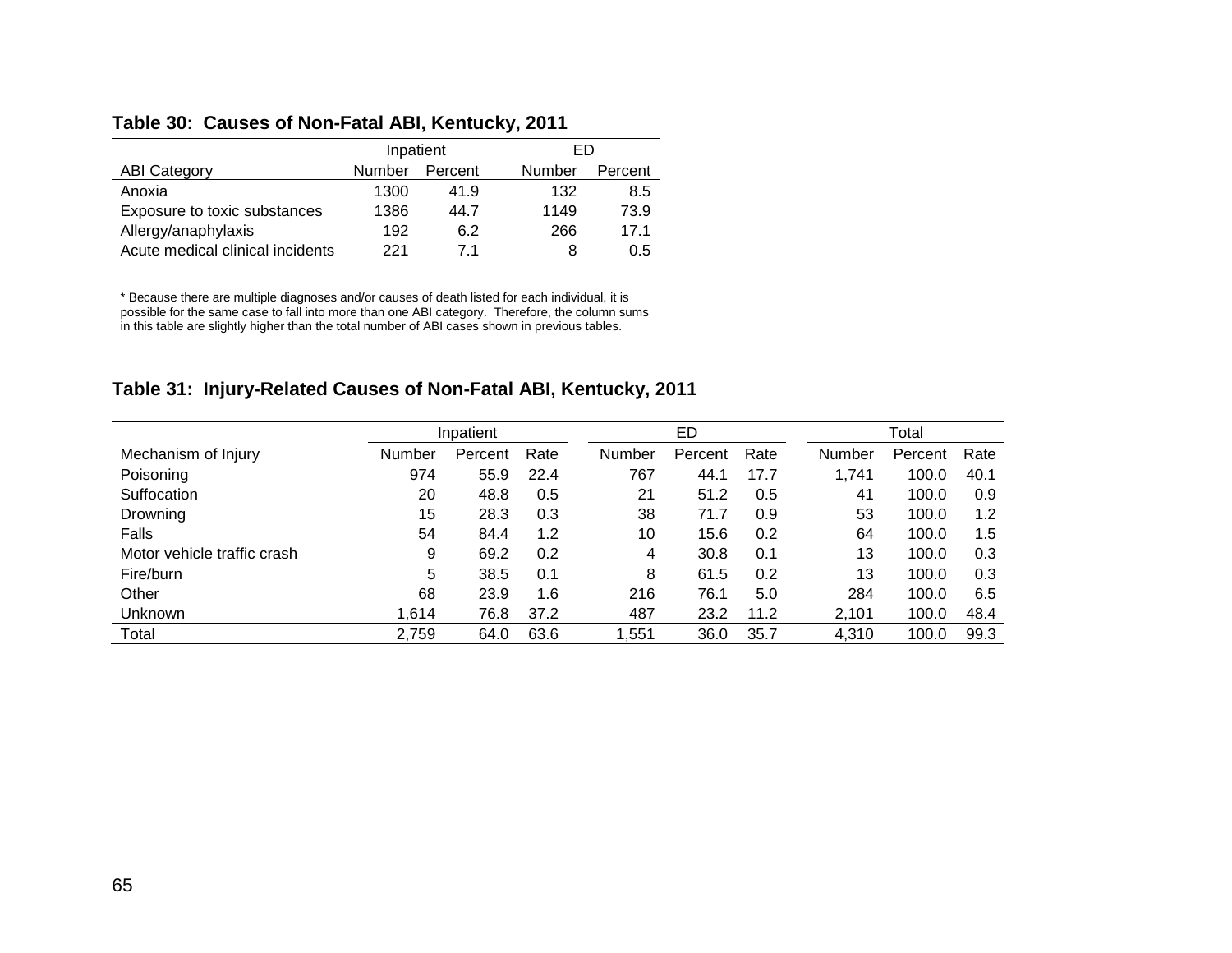|           |        | Inpatient |      |               | ED      |      |        | Total   |      |
|-----------|--------|-----------|------|---------------|---------|------|--------|---------|------|
| Age       | Number | Percent   | Rate | <b>Number</b> | Percent | Rate | Number | Percent | Rate |
| $0 - 4$   | 44     | 57.1      | 15.6 | 33            | 42.9    | 11.7 | 77     | 100.0   | 27.3 |
| $5 - 14$  | 21     | 61.8      | 3.7  | 13            | 38.2    | 2.3  | 34     | 100.0   | 6.0  |
| $15 - 24$ | 70     | 78.7      | 11.9 | 19            | 21.3    | 3.2  | 89     | 100.0   | 15.2 |
| 25-44     | 244    | 89.1      | 21.3 | 30            | 10.9    | 2.6  | 274    | 100.0   | 24.0 |
| 45-64     | 485    | 94.2      | 41.0 | 30            | 5.8     | 2.5  | 515    | 100.0   | 43.6 |
| $65+$     | 436    | 98.4      | 75.4 |               | 1.6     | 1.2  | 443    | 100.0   | 76.6 |
| Total     | 1,300  | 90.8      | 30.0 | 132           | 9.2     | 3.0  | 1,432  | 100.0   | 33.0 |

# **Table 32: Non-Fatal Anoxia by Age Group, Kentucky, 2011**

# **Table 33: Diagnosis Distribution for Non-Fatal Anoxia, Kentucky, 2011**

|                  |                                                      | Inpatient     |         | ED     |         |
|------------------|------------------------------------------------------|---------------|---------|--------|---------|
| Diagnosis        | Description                                          | <b>Number</b> | Percent | Number | Percent |
| 348.1            | Anoxic brain damage (related to hereditary and       |               |         |        |         |
|                  | degenerative diseases of the central nervous system) | 706           | 54.3    | 42     | 31.8    |
| 997.0            | Nervous system complications (related to medical     |               |         |        |         |
|                  | care)                                                | 451           | 34.7    | 14     | 10.6    |
|                  | - Anoxic brain damage                                |               |         |        | 0.0     |
|                  | - Cerebral hypoxia                                   |               |         |        | 0.0     |
|                  | - Postoperative stroke                               |               |         |        | 0.0     |
|                  | - Other                                              |               |         |        | 0.0     |
| 669.4            | Cerebral anoxia following cesarean                   | 87            | 6.7     | 2      | 1.5     |
| 994.1            | Drowning and nonfatal submersion                     | 35            | 2.7     | 71     | 53.8    |
| 768              |                                                      |               |         |        |         |
| (.1, .5, .6, .9) | Birth asphyxia                                       | 13            | 1.0     | 0      | 0.0     |
| 799.0            | Asphyxia                                             | 8             | 0.6     | 3      | 2.3     |
| Total            |                                                      | 1,300         | 100.0   | 132    | 100.0   |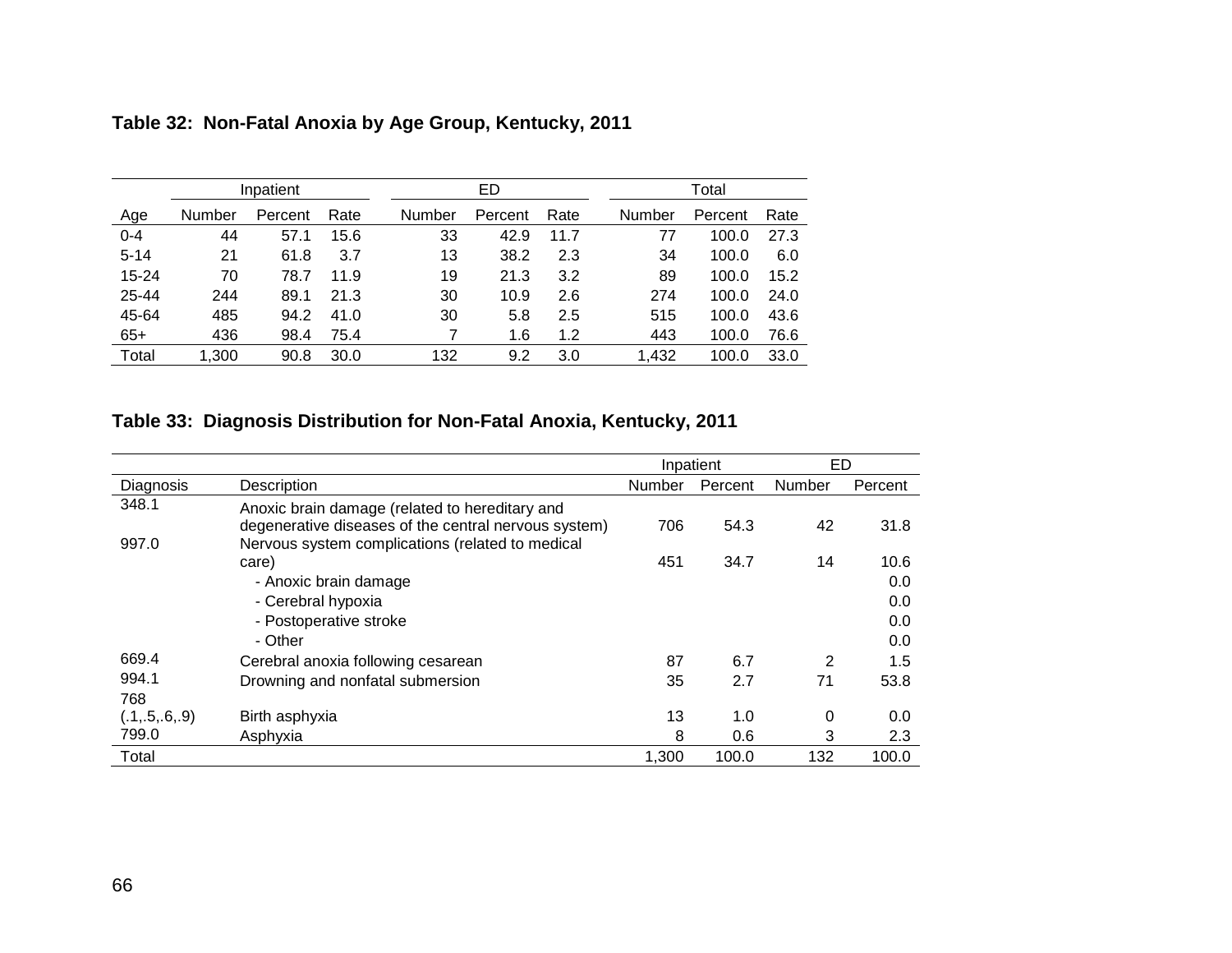|           |        | Inpatient |      |        | ED      |      |        | Total   |      |
|-----------|--------|-----------|------|--------|---------|------|--------|---------|------|
| Age       | Number | Percent   | Rate | Number | Percent | Rate | Number | Percent | Rate |
| $0 - 4$   | 47     | 19.7      | 16.6 | 192    | 80.3    | 68.0 | 239    | 100.0   | 84.6 |
| $5 - 14$  | 26     | 11.9      | 4.6  | 192    | 88.1    | 33.9 | 218    | 100.0   | 38.4 |
| $15 - 24$ | 106    | 38.8      | 18.1 | 167    | 61.2    | 28.5 | 273    | 100.0   | 46.5 |
| 25-44     | 480    | 61.4      | 42.0 | 302    | 38.6    | 26.4 | 782    | 100.0   | 68.4 |
| 45-64     | 501    | 71.8      | 42.4 | 197    | 28.2    | 16.7 | 698    | 100.0   | 59.0 |
| $65+$     | 226    | 70.8      | 39.1 | 93     | 29.2    | 16.1 | 319    | 100.0   | 55.2 |
| Total     | 1,386  | 54.8      | 31.9 | 1,143  | 45.2    | 26.3 | 2,529  | 100.0   | 58.3 |

**Table 34: Non-Fatal Exposure to Toxic Substances by Age Group, Kentucky, 2011**

## **Table 35 Diagnosis Distribution for Non-Fatal Exposure to Toxic Substances, Kentucky, 2011**

|             |                                                           |        | Inpatient | ED     |         |
|-------------|-----------------------------------------------------------|--------|-----------|--------|---------|
| Diagnosis   | Description                                               | Number | Percent   | Number | Percent |
| 967         | Poisoning by sedatives and hypnotics                      | 534    | 38.5      | 331    | 28.8    |
| 980         | Toxic effect of alcohol                                   | 322    | 23.2      | 153    | 13.3    |
| 968         | Poisoning by other central nervous system depressants and |        |           |        |         |
|             | anesthetics                                               | 135    | 9.7       | 102    | 8.9     |
| 964.2       | Poisoning by anticoagulants                               | 74     | 5.3       | 57     | 5.0     |
| 998         | Post-operative shock                                      | 171    | 12.3      | 2      | 0.2     |
| 995.5       | <b>Child Maltreatment Syndrome</b>                        | 66     | 4.8       | 288    | 25.1    |
| 986         | Toxic effect of carbon monoxide                           | 60     | 4.3       | 168    | 14.6    |
| 985         | Toxic effect of other metals                              | 15     | 1.1       | 12     | 1.0     |
| 988.0-988.2 | Toxic effect of noxious substances eaten as food          | 2      | 0.1       | 35     | 3.0     |
| 995.4       | Shock due to anesthesia                                   |        | 0.5       |        | 0.1     |
| Total       |                                                           | 1386   | 100.0     | 1149   | 100.0   |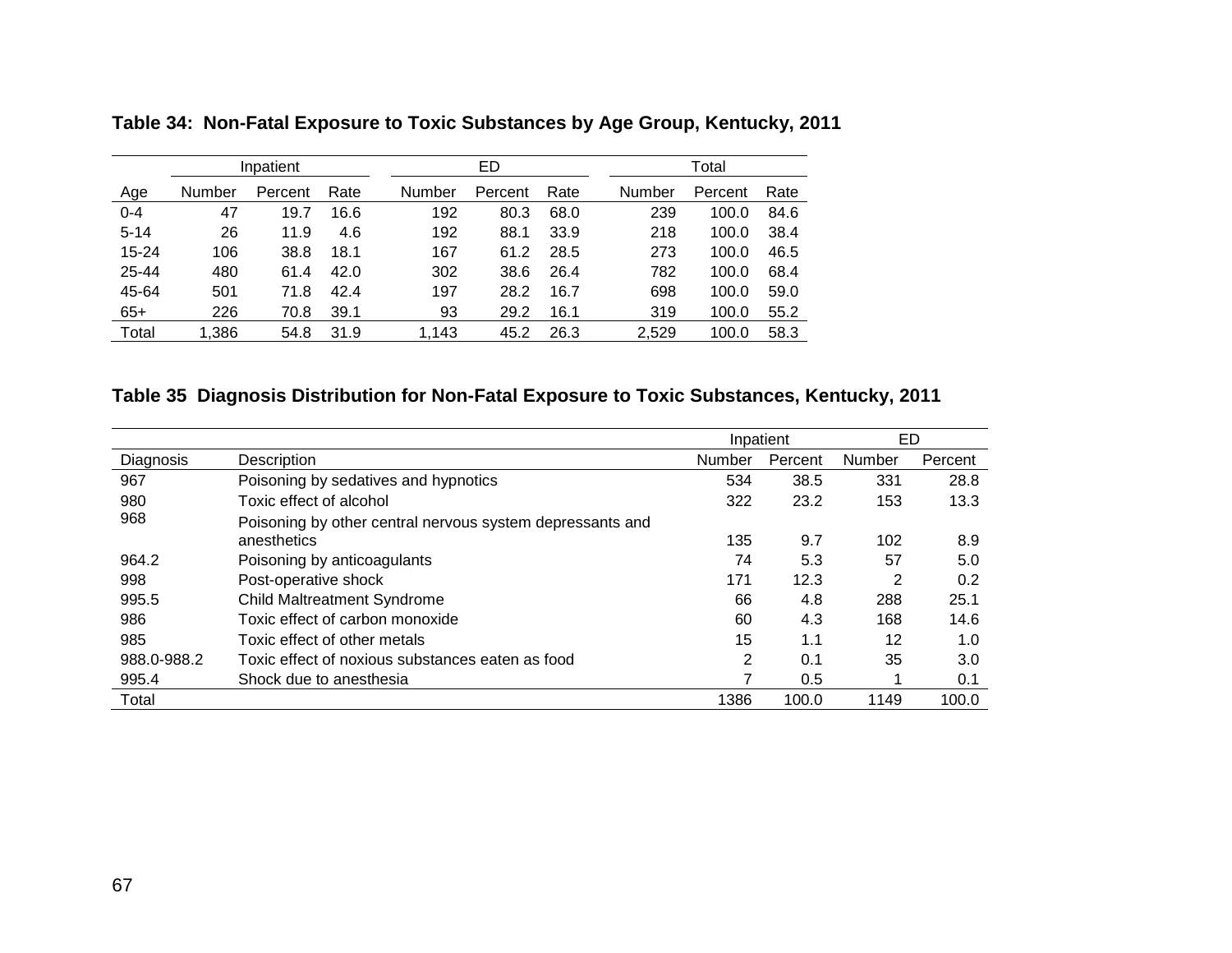## **Table 36: Length of Stay for Non-Fatal Inpatient ABI, Kentucky, 2011**

| Length of Stay                    | Number | Percent <sup>*</sup> |
|-----------------------------------|--------|----------------------|
| 1 day                             | 569    | 20.6                 |
| More than one day but less than 1 |        |                      |
| week                              | 1240   | 44.9                 |
| 1 week to less than 2 weeks       | 529    | 19.2                 |
| 2 weeks to less than 3 weeks      | 201    | 7.3                  |
| 3 weeks to less than 4 weeks      | 88     | 3.2                  |
| 4 weeks or more                   | 132    | 4.8                  |
| Total                             | 2759   | 100.0                |

\*Percent of hospitalized ABI

#### **Table 37: Discharge Disposition for Non-Fatal ABI, Kentucky, 2011**

|                                     | Inpatient |             | ED     |         |  |
|-------------------------------------|-----------|-------------|--------|---------|--|
| <b>Discharge Disposition</b>        | Number    | Percent     | Number | Percent |  |
| Routine discharge (home/self        |           |             |        |         |  |
| care)                               | 1.499     | 54.3        | 1,302  | 83.9    |  |
| Skilled nursing facility (SNF)      | 285       | 10.3        |        | 0.5     |  |
| Home health                         | 236       | 8.6         | 0      | 0.0     |  |
| Inpatient-other type facility       | 28        | 1. $\Omega$ | 32     | 2.1     |  |
| Inpatient-other short-term hospital | 112       | 4.1         | 104    | 6.7     |  |
| Intermediate care facility (ICF)    | 19        | 0.7         | 3      | 0.2     |  |
| Other                               | 580       | 21.0        | 103    | 6.6     |  |
| Total                               | 2.759     | 100.0       | 1,551  | 100.0   |  |

#### **Table 38: Primary Payer and Charges for Non-Fatal Inpatient ABI, Kentucky, 2011**

| Payer                       | Number of<br><b>Discharges</b> | Percent of<br><b>Discharges</b> |    | <b>Total Hospital</b><br>Charges |
|-----------------------------|--------------------------------|---------------------------------|----|----------------------------------|
| Government                  | 1.524                          | 55.2                            | S  | 81,006,414                       |
| Commercial Insurance        | 716                            | 26.0                            | S  | 36,092,635                       |
| Self Pay                    | 265                            | 9.6                             | \$ | 6,964,460                        |
| <b>Workers Compensation</b> | 15                             | 0.5                             | \$ | 542,212                          |
| Other                       | 239                            | 8.7                             | \$ | 11,952,850                       |
| Total                       | 2.759                          | 100.0                           | S  | 136,558,570                      |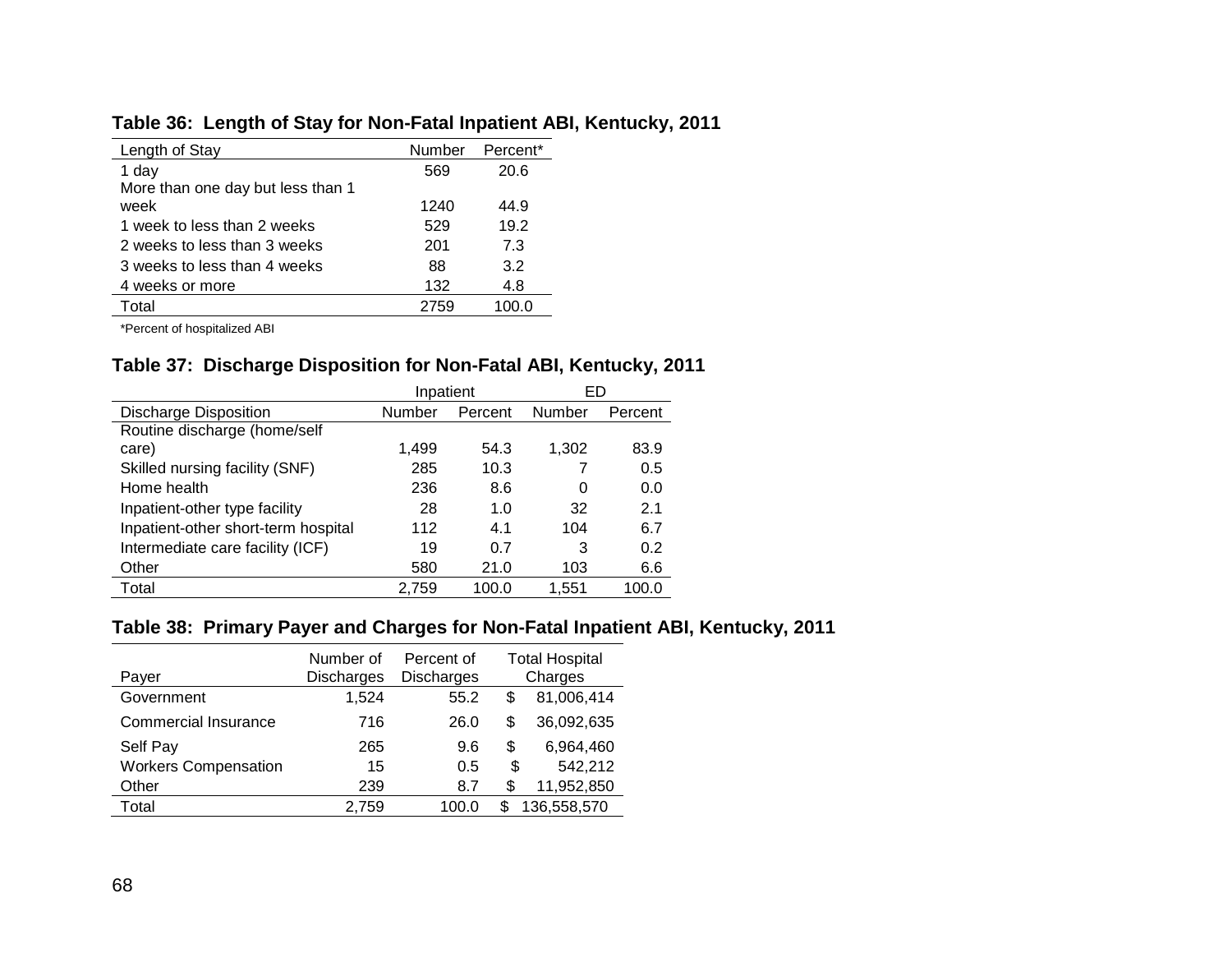|                             | Number of  | Percent of        | <b>Total Hospital</b> |           |  |
|-----------------------------|------------|-------------------|-----------------------|-----------|--|
| Payer                       | Discharges | <b>Discharges</b> |                       | Charges   |  |
| Government                  | 555        | 35.8              | \$                    | 1,008,308 |  |
| <b>Commercial Insurance</b> | 468        | 30.2              | \$                    | 942,599   |  |
| Self Pay                    | 218        | 14.1              | \$                    | 503,096   |  |
| <b>Workers Compensation</b> | 23         | 1.5               | \$                    | 34,470    |  |
| Other                       | 287        | 18.5              | \$                    | 619,885   |  |
| Total                       | 1,551      | 100.0             | S                     | 3,108,358 |  |

## **Table 39: Primary Payer and Charges for Non-Fatal ED ABI, Kentucky, 2011**

## **Table 40: Non-Fatal SCI by Age Group, Kentucky, 2011**

|            |               | Inpatient |      |        | ED      |      |        | Total   |      |  |  |
|------------|---------------|-----------|------|--------|---------|------|--------|---------|------|--|--|
| <u>Age</u> | <b>Number</b> | Percent   | Rate | Number | Percent | Rate | Number | Percent | Rate |  |  |
| $0 - 4$    |               | 0.0       | 0.4  |        | 0.0     | 0.4  | 2      | 100.0   | 0.7  |  |  |
| $5 - 14$   | 2             | 50.0      | 0.4  | 4      | 66.7    | 0.7  | 6      | 100.0   | 1.1  |  |  |
| $15 - 24$  | 18            | 58.1      | 3.1  | 13     | 41.9    | 2.2  | 31     | 100.0   | 5.3  |  |  |
| 25-44      | 60            | 71.4      | 5.2  | 24     | 28.6    | 2.1  | 84     | 100.0   | 7.3  |  |  |
| 45-64      | 79            | 79.0      | 6.7  | 21     | 21.0    | 1.8  | 100    | 100.0   | 8.5  |  |  |
| $65+$      | 40            | 63.5      | 6.9  | 23     | 36.5    | 4.0  | 63     | 100.0   | 10.9 |  |  |
| Total      | 200           | 69.9      | 4.6  | 86     | 30.1    | 2.0  | 286    | 100.0   | 6.6  |  |  |

**Table 41: Non-Fatal SCI by Gender, Kentucky, 2011**

|        | ED<br>Inpatient<br>Total |         |      |        |         |      |        |         |      |
|--------|--------------------------|---------|------|--------|---------|------|--------|---------|------|
| Age    | Number                   | Percent | Rate | Number | Percent | Rate | Number | Percent | Rate |
| Male   | 149                      | 74.9    | 7.0  | 50     | 25.1    | 2.3  | 199    | 100.0   | 9.3  |
| Female | 51                       | 58.6    | 2.3  | 36     | 41.4    | 1.6  | 87     | 100.0   | 3.9  |
| Total  | 200                      | 69.9    | 4.6  | 86     | 30.1    | 2.0  | 286    | 100.0   | 6.6  |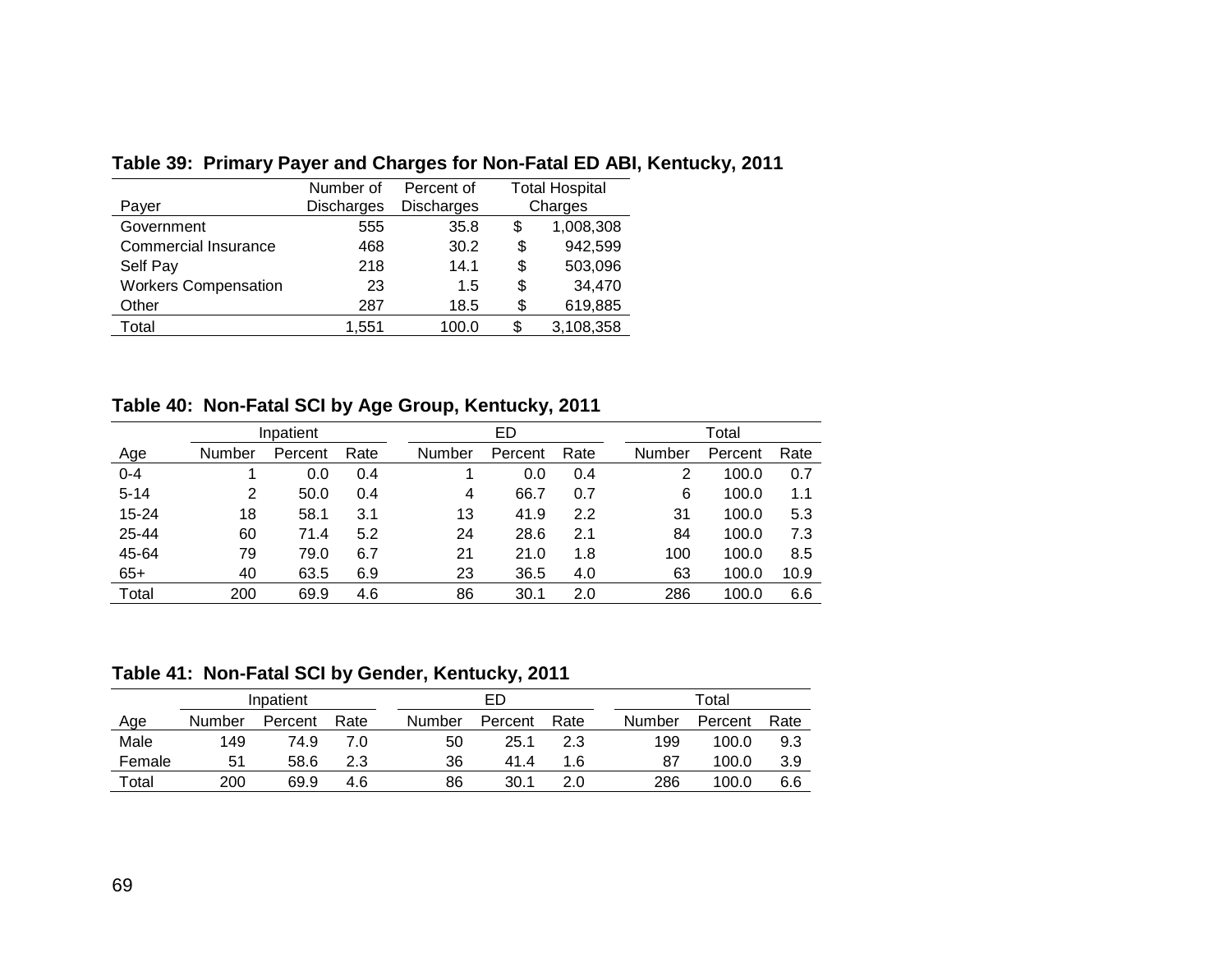|                                 | Inpatient |         |      | ED     |         |      | Total         |         |      |
|---------------------------------|-----------|---------|------|--------|---------|------|---------------|---------|------|
|                                 |           |         |      |        |         |      |               |         |      |
| Mechanism of Injury             | Number    | Percent | Rate | Number | Percent | Rate | <b>Number</b> | Percent | Rate |
| Motor vehicle traffic crash     | 38        | 70.4    | 0.9  | 16     | 29.6    | 0.4  | 54            | 100.0   | 1.2  |
| Fall                            | 57        | 68.7    | 1.3  | 26     | 31.3    | 0.6  | 83            | 100.0   | 1.9  |
| Non-traffic land transportation | 8         | 66.7    | 0.2  | 4      | 33.3    | 0.1  | 12            | 100.0   | 0.3  |
| Struck by or against object or  |           |         |      |        |         |      |               |         |      |
| person                          | 4         | 40.0    | 0.1  | 6      | 60.0    | 0.1  | 10            | 100.0   | 0.2  |
| Firearm                         | 7         | 77.8    | 0.2  | 2      | 22.2    | 0.0  | 9             | 100.0   | 0.2  |
| Other                           | 11        | 44.0    | 0.3  | 14     | 56.0    | 0.3  | 25            | 100.0   | 0.6  |
| Unknown (missing E-code)        | 75        | 80.6    | 1.7  | 18     | 19.4    | 0.4  | 93            | 100.0   | 2.1  |
| Total                           | 200       | 69.9    | 4.6  | 86     | 30.1    | 2.0  | 286           | 100.0   | 6.6  |

# **Table 42: Leading Causes of Non-Fatal SCI, Kentucky, 2011**

## **Table 43: Length of Stay for Non-Fatal Inpatient SCI, Kentucky, 2011**

| Length of Stay                    | Number | Percent* |
|-----------------------------------|--------|----------|
| 1 day                             | 22     | 11.0     |
| More than one day but less than 1 |        |          |
| week                              | 61     | 30.5     |
| 1 week to less than 2 weeks       | 57     | 28.5     |
| 2 weeks to less than 3 weeks      | 24     | 12.0     |
| 3 weeks to less than 4 weeks      | 19     | 9.5      |
| 4 weeks or more                   | 17     | 8.5      |
| Total                             | 200    |          |

\*Percent of hospitalized SCI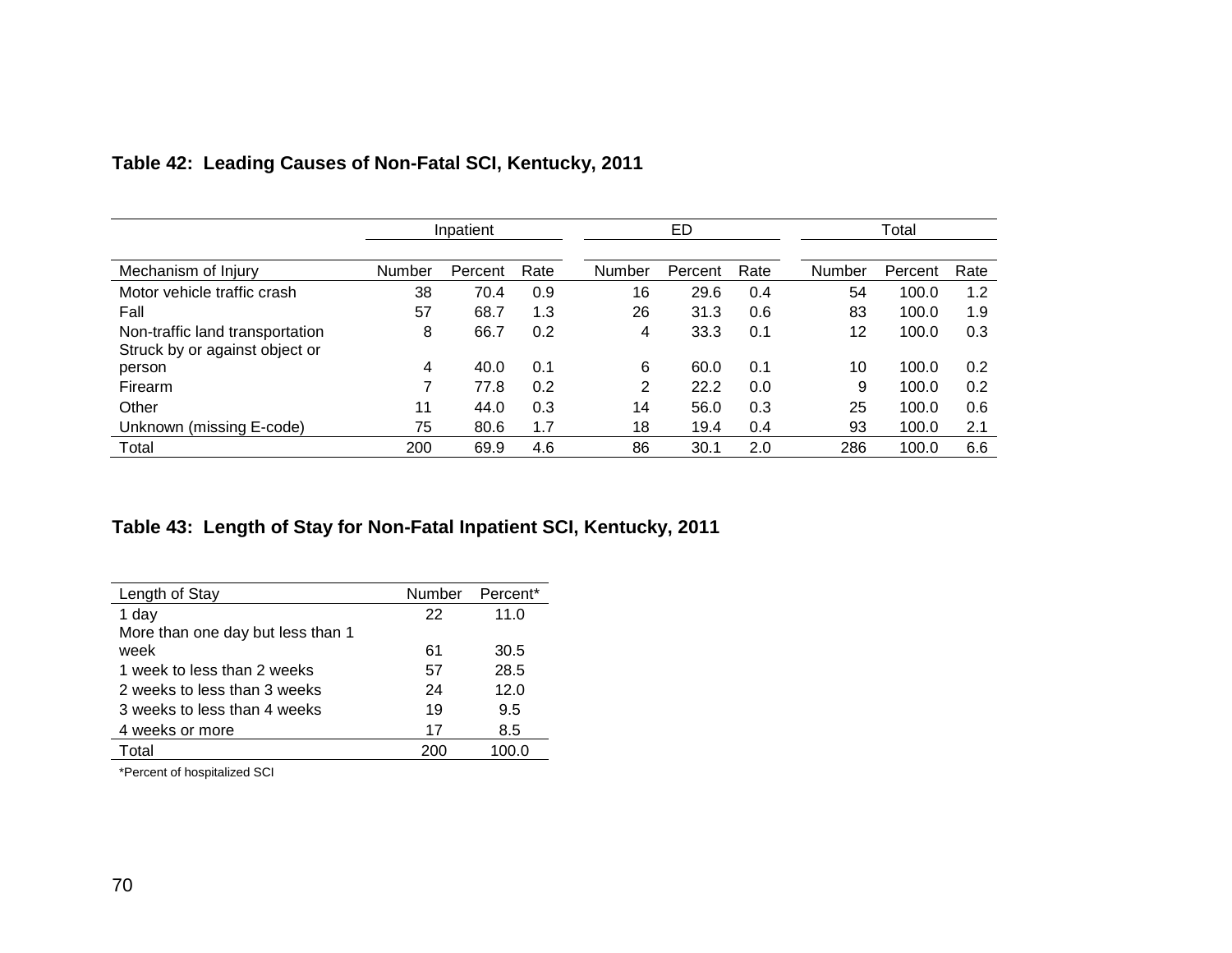## **Table 44: Discharge Disposition for Non-Fatal SCI, Kentucky, 2011**

|                                     | Inpatient |         |        | ED      |
|-------------------------------------|-----------|---------|--------|---------|
| <b>Discharge Disposition</b>        | Number    | Percent | Number | Percent |
| Routine discharge (home/self care)  | 79        | 39.5    | 41     | 55.6    |
| Home health                         | 18        | 9.0     | 0      | 0.0     |
| Skilled nursing facility (SNF)      | 16        | 8.0     | 0      | 0.0     |
| Inpatient-other short-term hospital | 6         | 3.0     | 40     | 38.3    |
| Inpatient-other type facility       |           | 0.5     |        | 2.5     |
| Other (includes Rehab)              | 80        | 40.0    | 4      | 3.7     |
| Total                               | 200       | 100.0   | 86     | 100.0   |

**Table 45: Primary Payer and Charges for Non-Fatal Inpatient SCI, Kentucky, 2011**

| Payer                       | Number of<br><b>Discharges</b> | Percent of<br><b>Discharges</b> |    | <b>Total Hospital</b><br><b>Discharges</b> |
|-----------------------------|--------------------------------|---------------------------------|----|--------------------------------------------|
| Government                  | 74                             | 37.0                            | S  | 6,155,524                                  |
| <b>Commercial Ins</b>       | 82                             | 41.0                            | S  | 9,674,839                                  |
| <b>Workers Compensation</b> | 8                              | 4.0                             | \$ | 1,168,925                                  |
| Self Pay                    | 11                             | 5.5                             | \$ | 1,041,025                                  |
| Other                       | 25                             | 12.5                            | \$ | 4,218,534                                  |
| Total                       | 200                            | 100.0                           |    | \$22,258,847                               |

#### **Table 46: Primary Payer and Charges for Non-Fatal ED SCI, Kentucky, 2011**

| Payer                       | Number of<br><b>Discharges</b> | Percent of<br><b>Discharges</b> |    | <b>Total Hospital</b><br><b>Discharges</b> |
|-----------------------------|--------------------------------|---------------------------------|----|--------------------------------------------|
| Government                  | 38                             | 44.2                            | S  | 165,311                                    |
| <b>Commercial Ins</b>       | 25                             | 29.1                            | S  | 136,464                                    |
| <b>Workers Compensation</b> | 1                              | 12                              | S  | 9,488                                      |
| Self Pay                    | 18                             | 20.9                            | \$ | 58,606                                     |
| Other                       | 4                              | 4.7                             | S  | 39,236                                     |
| Total                       | 86                             | 100.0                           |    | \$409,105                                  |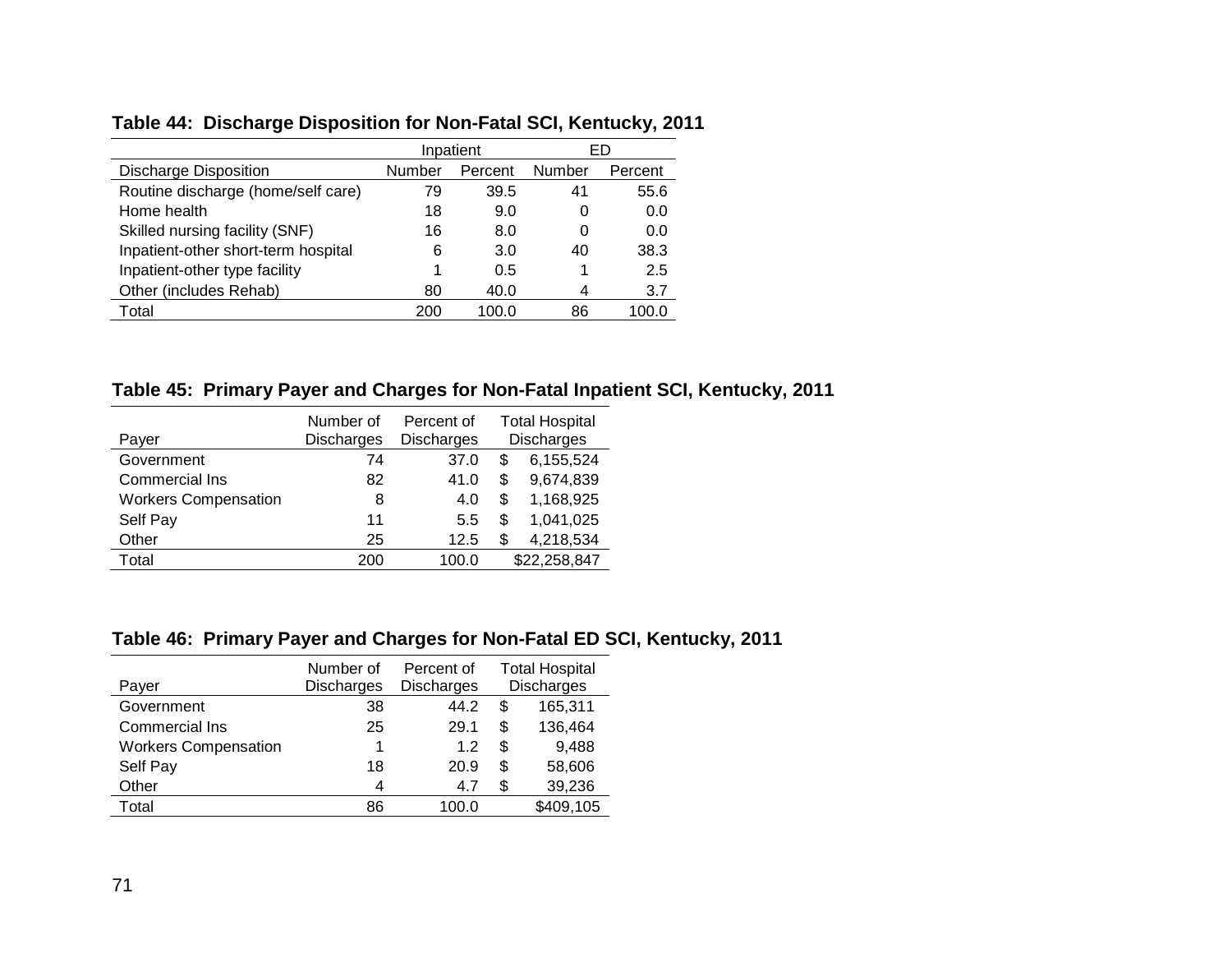### **Appendix B: Methods, Abbreviations, Definitions and Data**

#### **Methods**

Data used for surveillance were received electronically. Hospital Discharge Data (HDD) files from the Kentucky Office of Health Policy are routinely received by the Kentucky Injury Prevention and Research Center (KIPRC) for surveillance purposes. These files now include both emergency department billing data as well as inpatient hospitalization billing data.

Crude incidence rates were calculated for each injury type by dividing the number of injuries by 4,314,113, the most recent estimated population of Kentucky according to the Kentucky State Data Center, and then multiplying by 100,000. This figure represents the number of TBI, ABI, or SCI that occurred per 100,000 residents of Kentucky. Age-adjusted rates were calculated using the Year 2000 Standard Population. Data analysis, including mapping, was performed using SAS Version 9.2.

### **Abbreviations**

- TBI Traumatic Brain Injury
- ABI Acquired Brain Injury
- SCI Spinal Cord Injury
- CNSI Central Nervous System Injury
- MVTC Motor Vehicle Traffic Crash
- ETS Exposure to Toxic Substances
- KIPRC Kentucky Injury Prevention and Research Center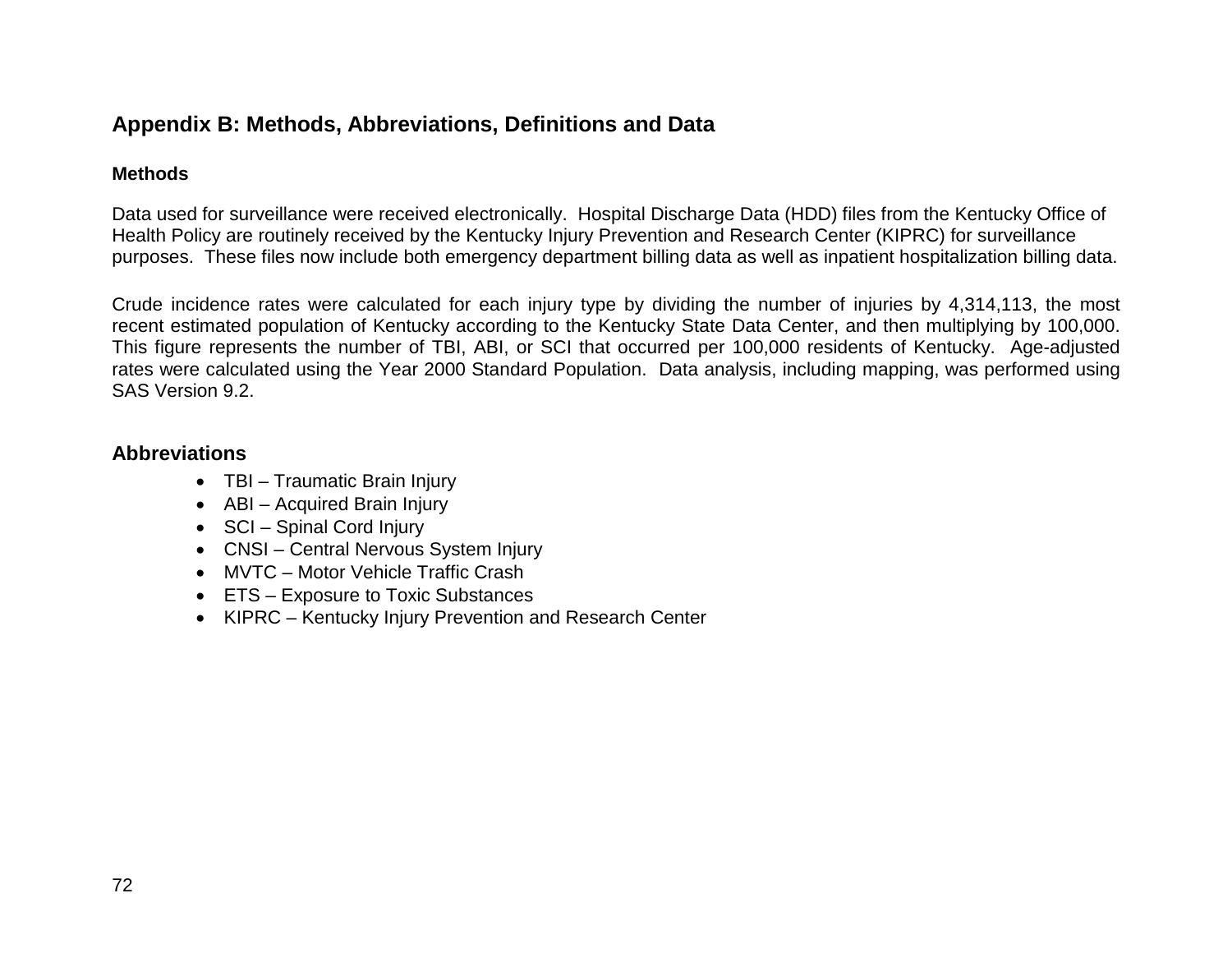## **Identification of Cases**

#### *Traumatic brain injury case definition*

The Centers for Disease Control and Prevention (CDC) have established standards for TBI case identification (CDC, 1995). Hospitals commonly use ICD-9 codes for injury coding. For death certificates, state and federal authorities use ICD-10 codes. The following ICD-9 diagnosis codes (n-codes) were used for identifying TBI in HDD:

- Fracture of vault or base of skull: 800.0-801.9
- Other, unqualified, and multiple fractures of skull: 803.0-804.9
- Intracranial injury, including concussion, cerebral laceration, subdural hemorrhage, unspecified intracranial injury, etc: 850.0-854.1
- Head injury, unspecified: 959.01

If one or more of these codes was found in any of the diagnosis code fields in the HDD, the record was determined to be a TBI.

#### *Acquired brain injury case definition*

In addition to CDC-defined TBI, there are many brain injuries that have non-traumatic etiologies. These we have classified as ABI. Because these diagnoses are not included in the CDC definition of TBI, they have been linked and analyzed separately. These conditions were also identified by ICD-9 diagnosis codes, as follows:

- Anoxia: 348.1, 668.2, 669.4, 768.1, 768.5, 768.6, 768.9, 799.01, 994.1, 994.7, 997.0
- Allergy/Anaphylaxis: 995.0, 999.4, 999.5
- Acute Medical Clinical Incidents: 320.0-320.9, 321.0-321.8
- Toxic Substances: 964.2, 967.0-967.9, 968.0-968.9, 980.0-980.9, 985, 986, 988.0-988.2, 989.0, 995.4, 995.55, 998.0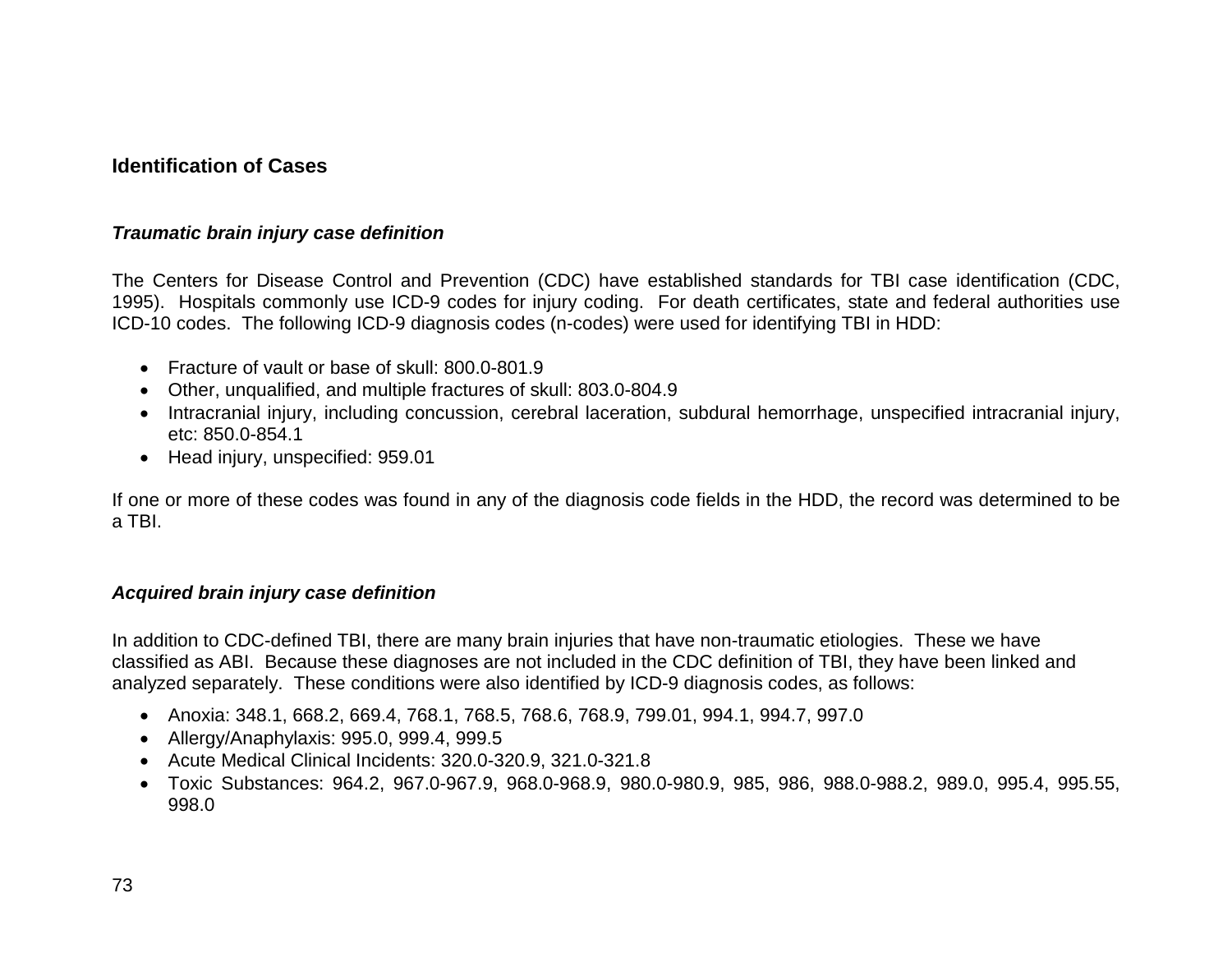Anoxia includes but is not limited to:

- brain damage related to hereditary and degenerative diseases of the central nervous system
- nervous system complications (related to medical care)
- drowning and nonfatal submersion
- asphyxia
- •

If one or more of these codes was found in any of the diagnosis code fields in the HDD, the record was classified as an ABI.

### *Spinal cord injury case definition*

The CDC defines SCI by the following ICD-9 diagnosis codes (CDC, 1995):

- Fracture of vertebral column with spinal cord injury: 806.0-806.9
- Spinal cord injury without evidence of spinal bone injury: 952.0-952.9

For this report, SCI records had to contain one of these codes in one of the first three diagnosis code fields in the HDD.